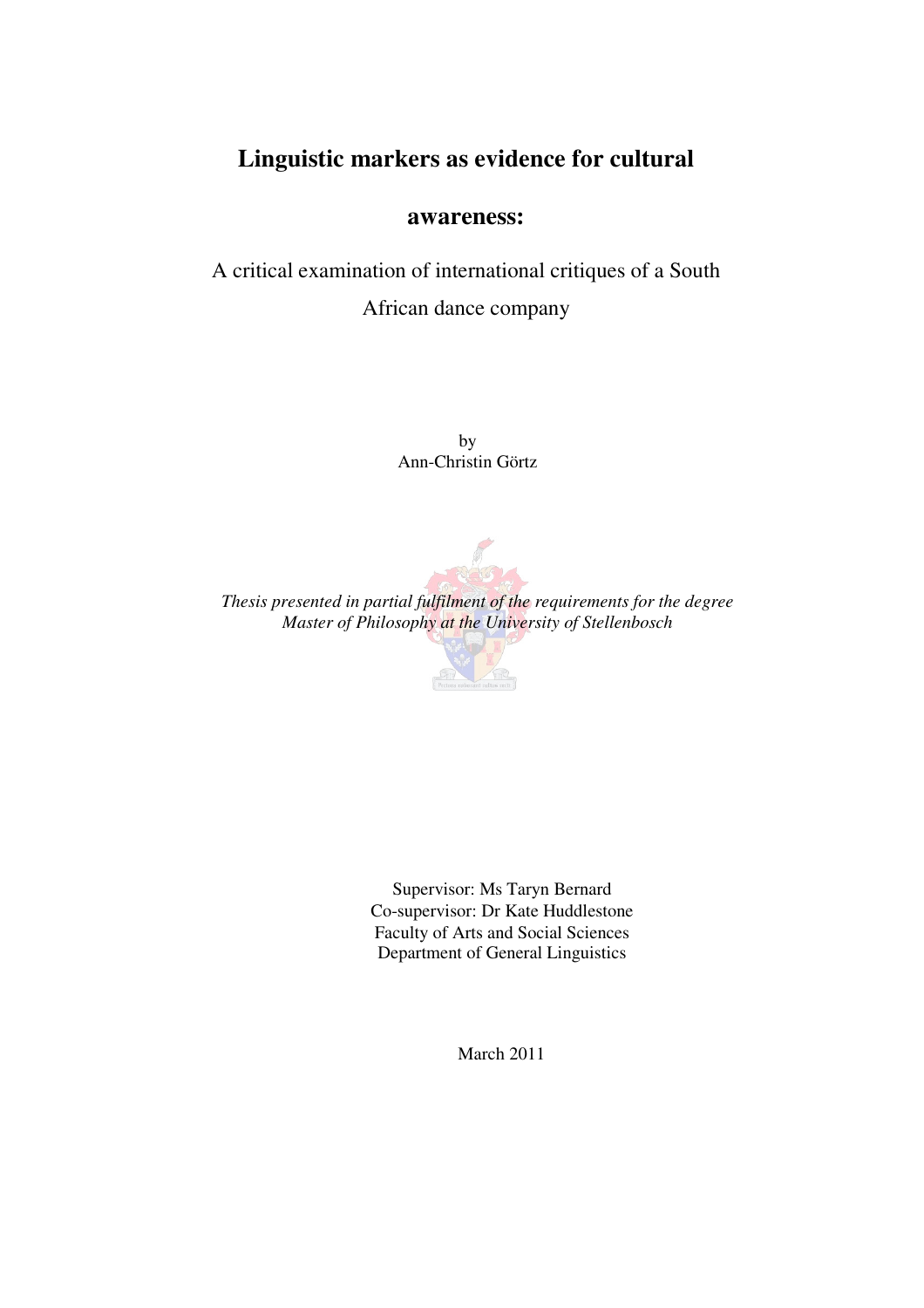# **Declaration**

By submitting this thesis electronically, I declare that the entirety of the work contained therein is my own, original work, that I am the sole author thereof (save to the extent explicitly otherwise stated), that reproduction and publication thereof by Stellenbosch University will not infringe any third party rights and that I have not previously in its entirety or in part submitted it for obtaining any qualification.

Ann-Christin Görtz

October 2010

Copyright © 2011 Stellenbosch University

All rights reserved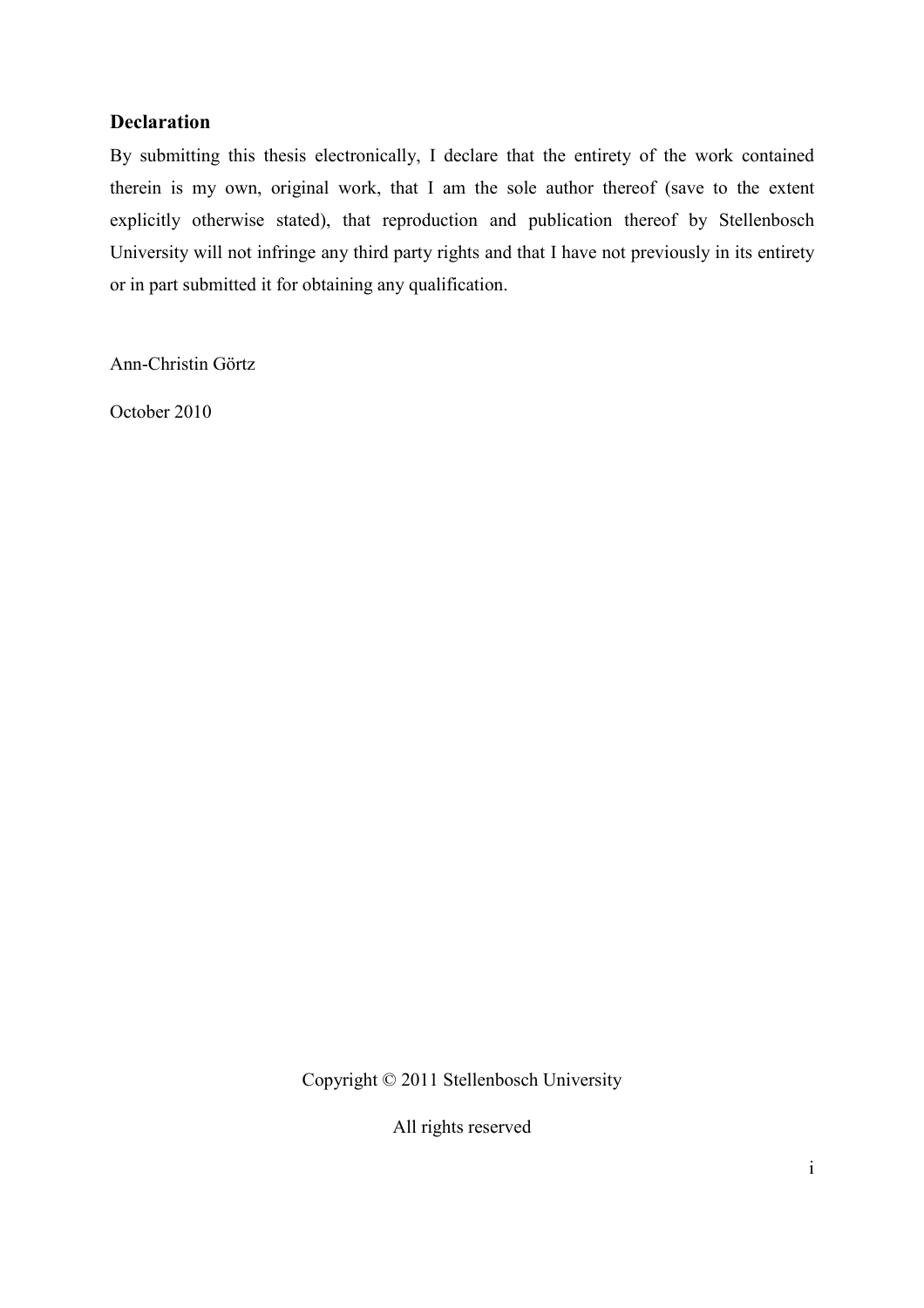## **Abstract**

Viewing cross-cultural dance performances on international tours or as part of international dance festivals has become common practice all over the world. For critique writers, choreographers/ dancers and the audience the accessibility of such a diverse variety of dance has both advantages and disadvantages. Cross-cultural differences in these performances challenge strategies of viewing and perception which may lead to aesthetic enrichment but these performances also risk being misunderstood. In dance critique writing, such a misunderstanding may result in a negative critique projecting, in a worst scenario, negative prejudices on the respective cultures.

This thesis investigates how attitudes towards, and perceptions of, cultural differences are reflected in cross-cultural dance critiques, through the use of particular linguistic and stylistic devices. Analysis strategies deriving from Critical Discourse Analysis and Text Analysis are used to uncover the critique's strategies to communicate their evaluation including ways of persuasion and power. I analyse six critiques from three countries on the performance *Beautiful Me* performed on international tours by the Vuyani Dance Theatre from South Africa. My initial hypothesis is that cultural differences may lead to negative critiques due to intercultural misunderstanding. Since viewing Performance Art is not only influenced by the critique writer's cultural background but also by their perception attitude towards the performance, the analysis takes perception modes such as a theatre semiotic approach and a phenomenological approach into consideration.

Interestingly, different perception modes seem to have a greater impact on the outcome of a critique than cross-cultural differences. This means that most negative evaluations must have their origin in the applied strategy of viewing and perceiving dance. The critic seems to interpret and embed the perceived features of the dance performance into specific cultural or socio-political contexts forming an individual, often complex evaluation.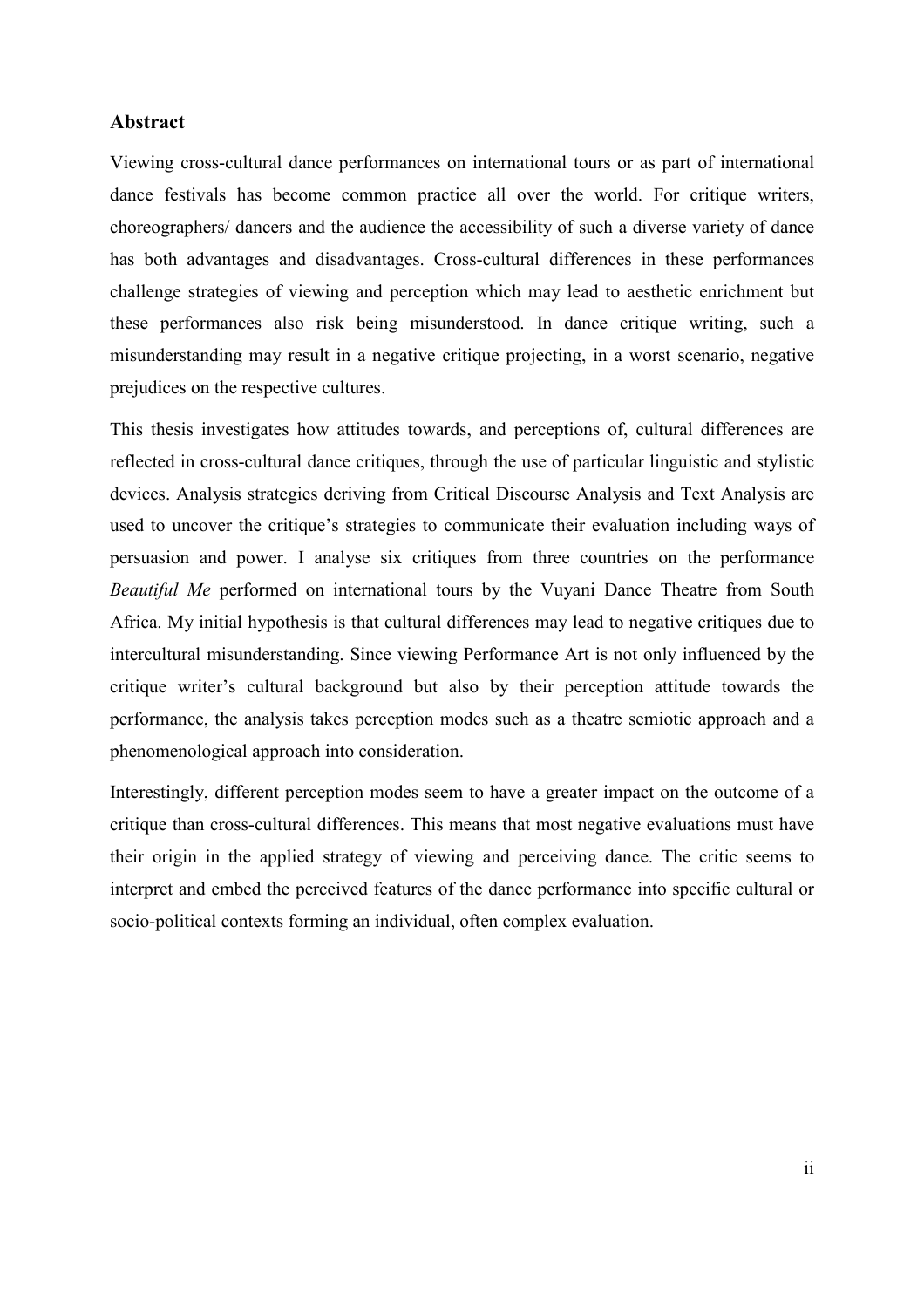## **Opsomming**

Om te kyk na kruiskulturele dansuitvoerings deur dansgeselskappe op internasionale toere of as deel van internasionale dansfeeste, het wêreldwyd algemene praktyk geword. Vir kritici, choreograwe/dansers en die gehoor hou die toeganklikheid van so 'n diverse verskeidenheid dans sowel voordele as nadele in. Kruiskulturele verskille in hierdie vertonings daag kyk- en waarneem-strategieë uit, wat tot estetiese verryking mag lei. Daar is egter ook 'n moontlikheid dat hierdie vertonings verkeerd geïnterpreteer mag word. Só 'n waninterpretasie in dansresensies mag lei tot negatiewe kritiek wat, in uiterste gevalle, negatiewe vooroordele oor die betrokke kulture projekteer.

Hierdie tesis doen ondersoek na die wyse waarop houdings teenoor en persepsies van kultuurverskille in kruiskulturele dansresensies deur middel van spesifieke talige en stilistiese middele gereflekteer word. Analitiese strategieë uit die velde Kritiese Diskoersanalise en Teksanalise word gebruik om kritici se strategieë wat 'n oordeel kommunikeer, bloot te lê. Ek analiseer ses resensies uit drie lande wat handel oor die vertoning Beautiful Me wat deur die Suid-Afrikaanse dansgeselskap Vuyani Dance Theatre tydens internasionale toere opgevoer is. My aanvanklike hipotese is dat kultuurverskille aanleiding mag gee tot negatiewe kritiek vanweë interkulturele misverstande. Aangesien die beoordeling van Uitvoerende Kunste nie slegs deur die kritikus se kulturele agtergrond beïnvloed word nie, maar ook deur hul waarnemingshouding teenoor die vertoning, neem die analise waarnemingsmodusse soos 'n teater-semiotiek-benadering en 'n fenomenologiese benadering in ag.

Interessant genoeg, lyk dit asof verskillende waarnemingsmodusse 'n groter impak het op die uitkoms van kritiek as kruiskulturele verskille. Dít beteken dat die meeste negatiewe oordele hul oorsprong moet hê in die toegepaste strategie van dans kyk en waarneem. Dit blyk dat die kritikus die waargenome eienskappe van die dansuitvoering interpreteer en inbed in spesifieke kulturele of sosio-politiese kontekste wat aanleiding gee tot die verskillende, dikwels komplekse maniere van beoordeling.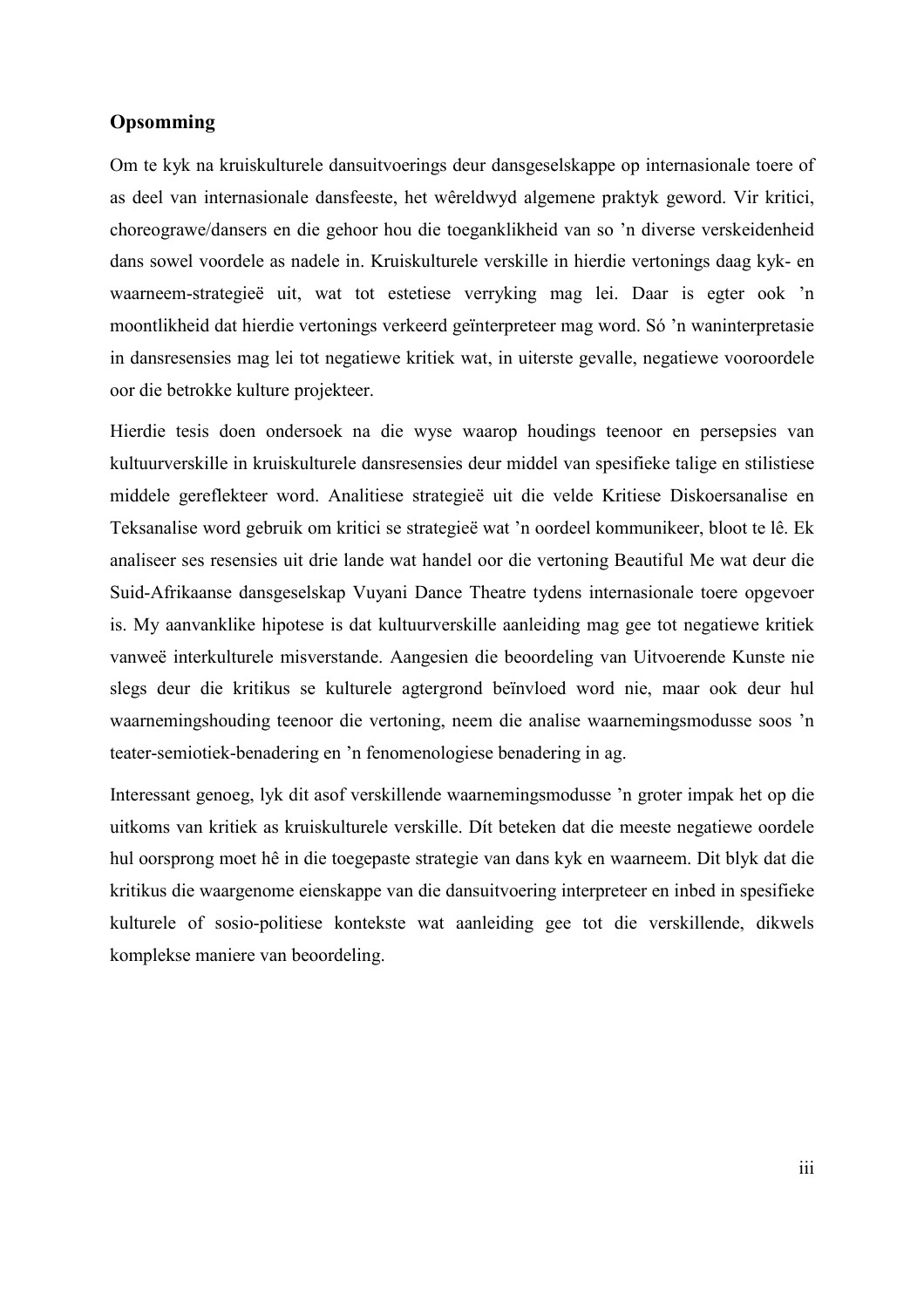# **Acknowledgements**

My sincere appreciation and gratitude goes to the following people for their support throughout this research:

Special thanks to Prof Dr Christine Anthonissen who introduced me to the field of General Linguistics and particularly Intercultural Communication. Taryn Bernard and Dr Kate Huddlestone were the official supervisors of this thesis; thank you for your concern, guidance and advice – this thesis would not have been possible without your supervision and mentoring.

Thanks to Christine Smit who assisted with patient administrative advice and support throughout the course. I also wish to thank Samantha Prigge-Pienaar who introduced me to the field of South African Contemporary Dance.

Finally, special thanks to my family and friends for their love, reassurance and patience.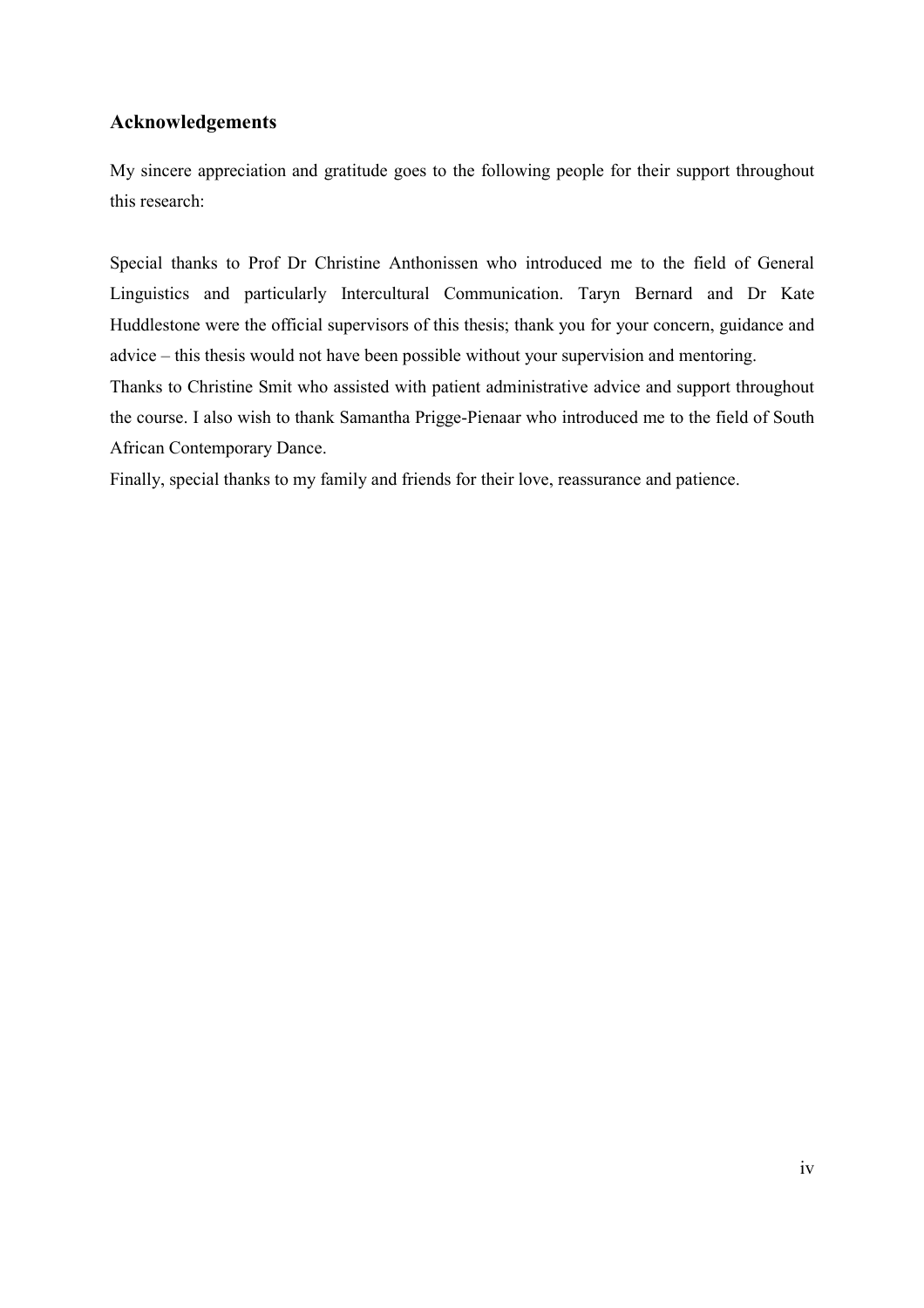# **Table of Contents**

| $\mathbf{1}$            |       |                                                                                |   |
|-------------------------|-------|--------------------------------------------------------------------------------|---|
|                         | 1.1   |                                                                                |   |
|                         | 1.2   |                                                                                |   |
|                         | 1.3   |                                                                                |   |
|                         | 1.4   |                                                                                |   |
| $\boldsymbol{2}$        |       | <b>CHAPTER TWO: Literature review - an introduction to Critical Analysis 6</b> |   |
|                         | 2.1   |                                                                                |   |
|                         | 2.2   |                                                                                |   |
|                         | 2.2.1 |                                                                                |   |
|                         | 2.3   | Critical Discourse Analysis and general linguistic aspects of critiques  10    |   |
|                         |       | 2.3.1 Critical Discourse Analysis – an overview on relevant aspects  10        |   |
|                         |       |                                                                                |   |
| $\mathbf{3}$            |       | CHAPTER THREE: Strategies of perception and interpretation – viewing cross-    |   |
|                         |       |                                                                                |   |
|                         | 3.1   |                                                                                |   |
|                         | 3.1.1 |                                                                                |   |
|                         |       |                                                                                |   |
|                         |       |                                                                                |   |
|                         |       |                                                                                |   |
|                         | 3.2   |                                                                                |   |
|                         |       | 3.2.1 The cognitive process of perception and kinaesthetic perception modes 24 |   |
|                         | 3.3   |                                                                                |   |
|                         | 3.3.1 |                                                                                |   |
| $\overline{\mathbf{4}}$ |       | <b>CHAPTER FOUR: Presentation of Vuyani Dance Theatre and African</b>          |   |
|                         |       |                                                                                |   |
|                         | 4.1   |                                                                                |   |
|                         | 4.1.1 |                                                                                | V |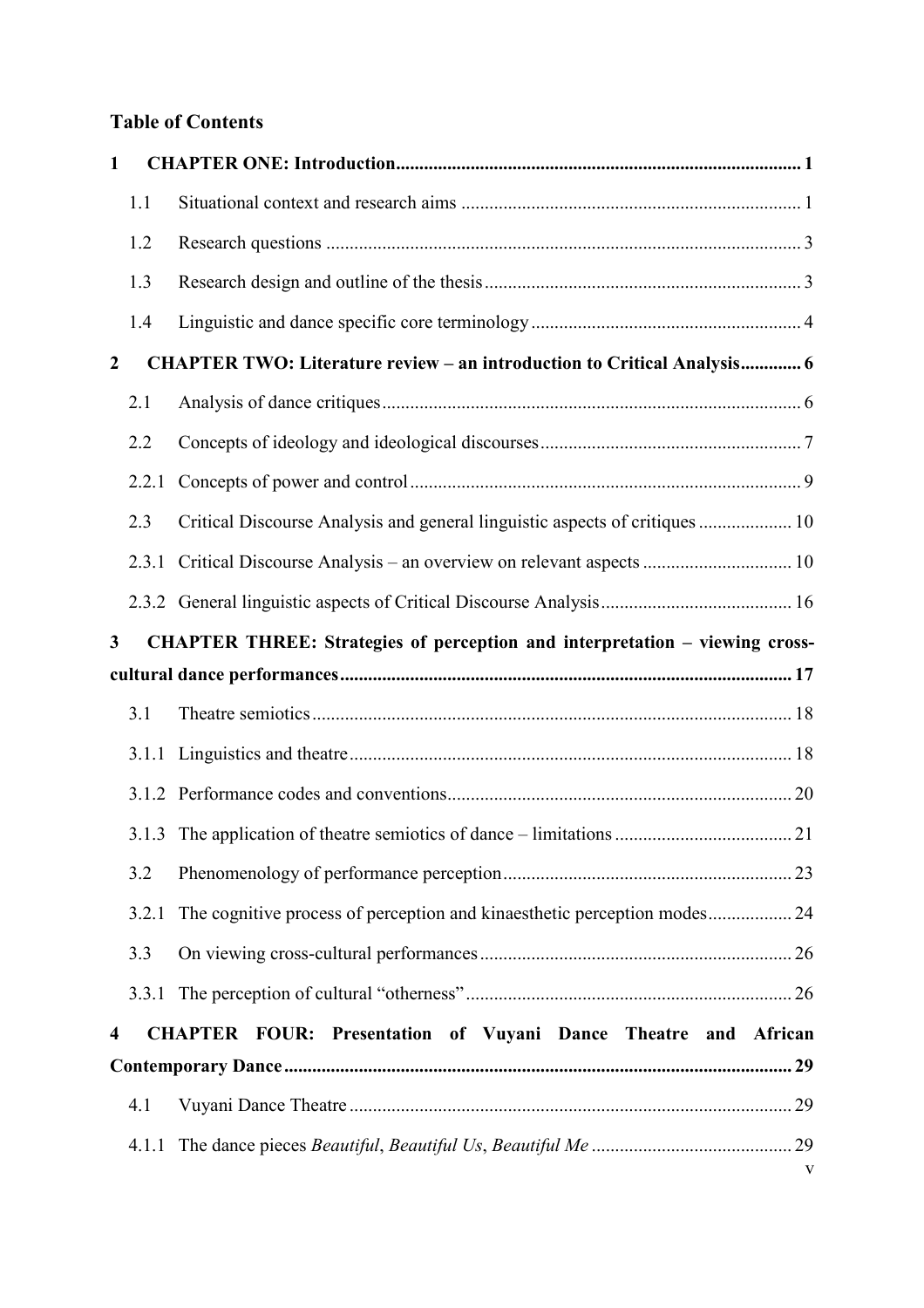|                | 4.2   |  |  |  |  |
|----------------|-------|--|--|--|--|
|                | 4.2.1 |  |  |  |  |
|                |       |  |  |  |  |
|                | 4.3   |  |  |  |  |
|                |       |  |  |  |  |
|                |       |  |  |  |  |
| 5              |       |  |  |  |  |
|                | 5.1   |  |  |  |  |
|                | 5.2   |  |  |  |  |
|                | 5.3   |  |  |  |  |
| 6              |       |  |  |  |  |
|                | 6.1   |  |  |  |  |
|                |       |  |  |  |  |
|                |       |  |  |  |  |
|                |       |  |  |  |  |
|                | 6.2   |  |  |  |  |
|                |       |  |  |  |  |
|                |       |  |  |  |  |
| $\overline{7}$ |       |  |  |  |  |
|                | 7.1   |  |  |  |  |
|                | 7.2   |  |  |  |  |
|                | 7.3   |  |  |  |  |
|                |       |  |  |  |  |
|                |       |  |  |  |  |
|                |       |  |  |  |  |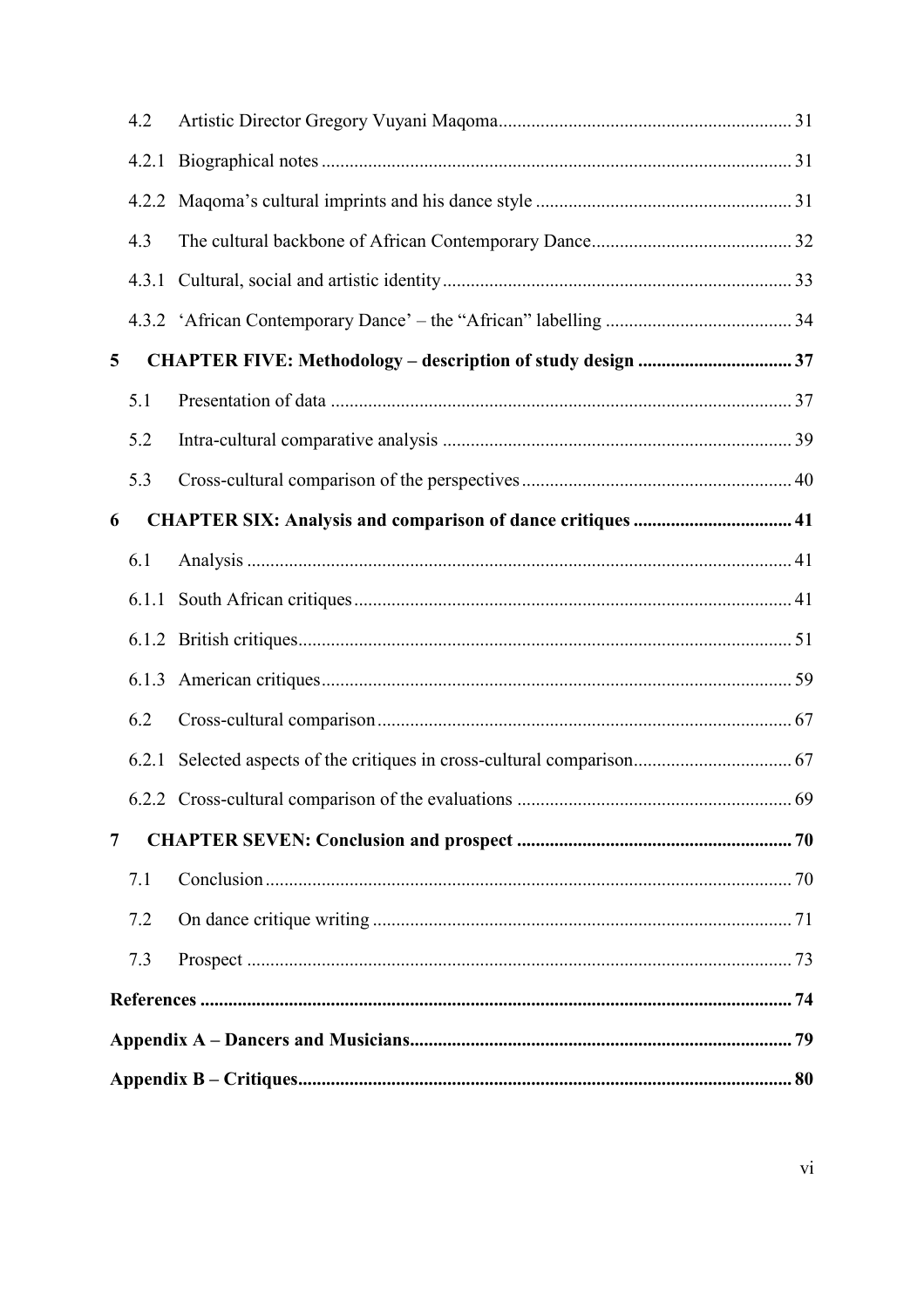## **1 CHAPTER ONE: Introduction**

Dance companies that are internationally active are confronted with a culturally diverse audience when showing their artistic work. The audience of each country (or in some cases each city) visited by the company has different forms of conscious or unconscious bias and various expectations of the performance. Therefore, the degree of toleration and acceptance of several kinds of routines and dance executions may vary to different extents. In their critiques, critique writers do not limit their description to the artistic and aesthetic elements of the staging, but they reflect on the general attitude of the audience combining them with their own personal preferences, feelings and evaluations, which are, in most cases, culturally bound. The expression of preferences and sentiments on behalf of the writer is essential to the critique itself, and this judgement can appear in a strongly polarised manner, as well as in a more subtle way. Some critique writers prefer a differentiated judgement that evaluates some parts of the performance positively and some negatively. In any case, this judgement is deliberate, as the reader of a critique expects to obtain some kind of advice as to whether a performance is worth seeing or not.

Due to the fact that different writers have different perspectives with regards to the nature of critique writing, and to the way questions about the perception of dance performance should be approached, the outcome and the structure of the critiques of one and the same performance may vary. Sometimes the judgement of a performance is not based solely on the performance itself. The judgement can also be influenced by differing cultural assumptions. In this case, a negative critique could be produced simply because the performance did not meet the audience's or the critic's expectations. The critique writer must therefore be aware of the cultural differences which confront them whenever they write about a performance created from a different culture. Since dance needs to be viewed as both an aesthetic and a cultural practice that reflects the beliefs of a particular culture, my assumption is that intercultural misunderstandings or cultural knowledge gaps may lead to negative critiques.

## **1.1 Situational context and research aims**

The following appeal from South African specialist writer in dance and theatre critiques, Adrienne Sichel, reflects the dependency of South African Contemporary Dance on Western formalistic conventions and structures in terms of perceiving dance performances: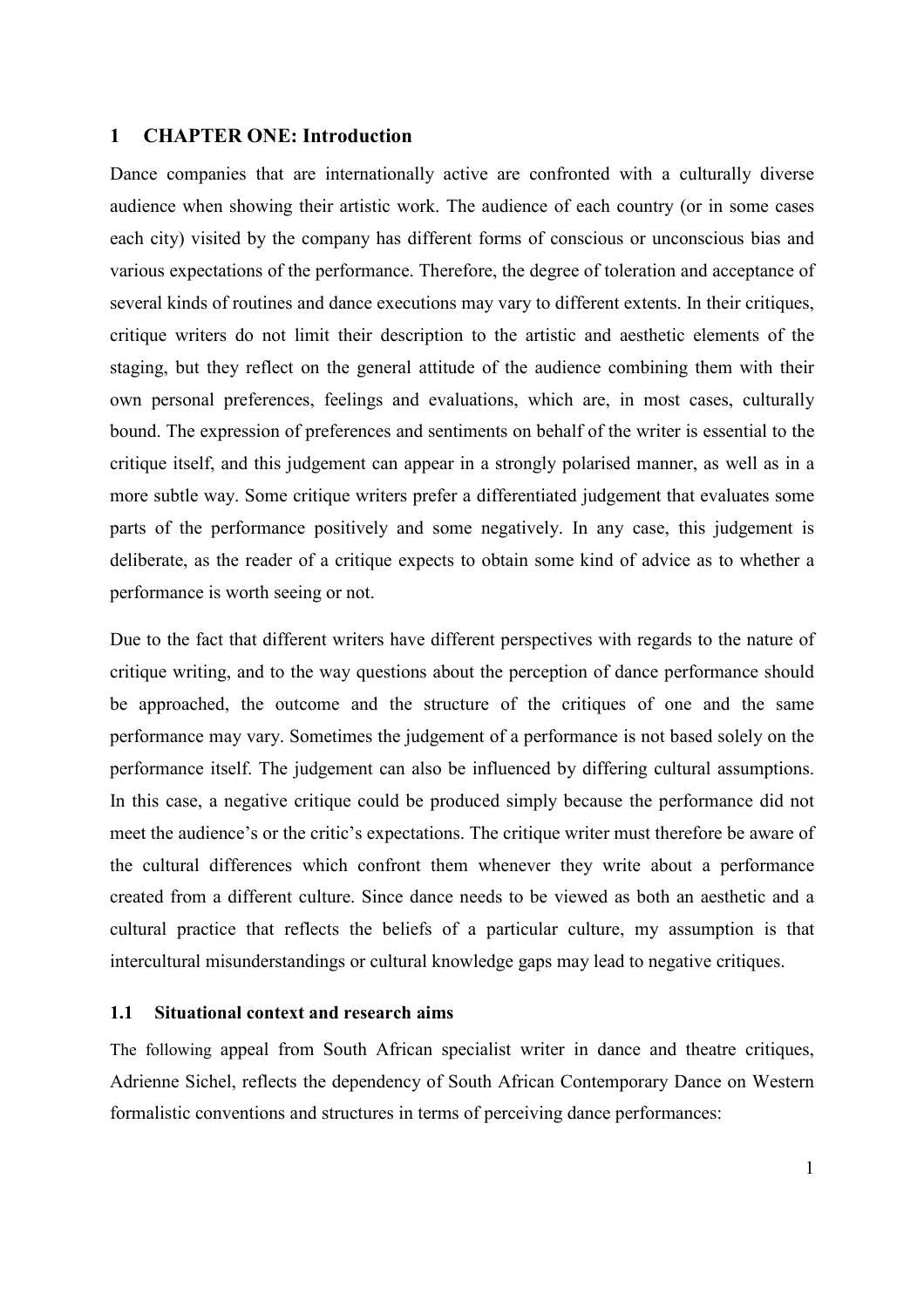[...] There needs to be a total re-assessment or abolition of Western formalism in the critical approach. Equally, there is a responsibility to create a new criticism that embraces evolving aesthetics, intensive hybridities and techniques. We urgently need to interrogate, research and document the creative processes, the conditions, the intellectual and philosophical underpinnings of this choreographic repertory, which is being produced on the continent, and we need to do this, not from a distance, but here in Africa (Sichel 2004:24).

An investigation of the cross-cultural differences in ways of and approaches to perceiving dance and dance critiques suggests that, particularly from "Western" critics, respect must be shown to African performance artists who are developing individual identities independent of Western formalism.

One factor that influences intercultural misunderstanding concerns the attitude in perception with which a dance performance is approached and evaluated: I will limit my focus to two main approaches practised in Theatre and Dance Studies, namely the theatre semiotic approach and the phenomenological approach. They will be considered in order to differentiate whether a negative evaluation is based on cultural presumptions or derives from a certain perception mode relatively independent of the writer's cultural background.

By combining cultural and perceptive concerns, the thesis aims to create certain awareness amongst critique writers and readers with regards to the evaluation of dance staging. I hope that this will help to prevent judgements based on cultural prejudice and will increase the awareness and appreciation of cultural differences. The analysis will provide suggestions on what to bear in mind in the field of dance critique writing in order to assist writers in avoiding culturally biased judgement in favour of truly aesthetic critiques. Even though the fields of intercultural communication and the perception of international art are interwoven, critics should be aware of cultural differences and should be able to make their judgements solely on the basis of their sensual, corporeal and kinaesthetic perception<sup>1</sup> of the piece of art.

<sup>&</sup>lt;sup>1</sup> During the cognitive process of perception, the individual becomes aware of what surrounds them. There are different perceptive channels that are used in order to transfer stimuli: Sensual perception refers to our five senses, whereas corporeal perception means that the viewer focuses on their personal corporeal reactions such as holding their breath, shivering, etc. while attending a dance performance. Before, however, being able to attribute emotions and feelings and thus detect corporeal reactions, the viewer needs to perceive movement kinaesthetically. Kinaesthetic perception has a stronger reference to the perception of movement and stimulates the viewer's muscle memory. Kinaesthesia thus helps to imagine a movement seen on stage executed in the viewer's own body and provides the basis for any corporeal reactions intended through muscles. Since the complex differentiation of the various kinds of perception are not subject of this thesis, I will refer to perception in general including sensual, kinaesthetic and corporeal perception to the same degree unless stated differently.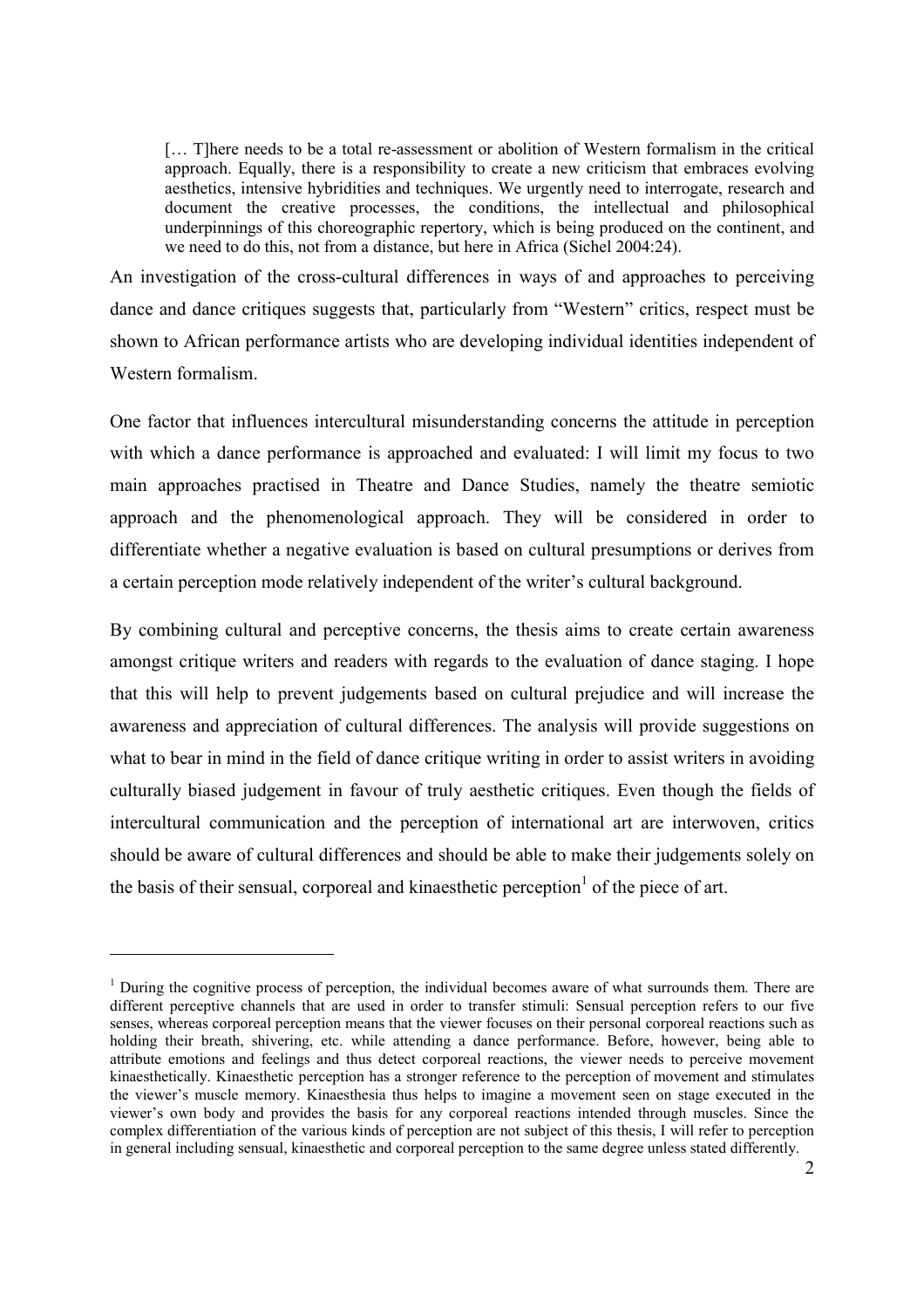## **1.2 Research questions**

The research questions of the study are as follows:

- i. How are cultural assumptions reflected linguistically in critiques on cross-cultural dance performances?
- ii. How do certain perception modes influence the judgement of a particular dance performance?

In order to answer these questions I will investigate both intra-cultural (South African critics judging a South African performance) and cross-cultural (British and American critics judging the same South African performance series) critiques in order to draw a cross-cultural comparison. Linguistic features and rhetoric devices will serve as objects of investigation, enlightening mechanisms of power in discourse. Language is understood as a means of power execution and as a means of setting ideologies in an intercultural frame of dance critique writing. The thesis' conclusion aims at suggesting an approach to writing on the perception and the experience of a dance performance on behalf of the spectator that considers the findings regarding the linguistic field of intercultural communication. Based on the analysis I will suggest a different writing style as well as a different perception mode that might be useful for professional dance critique writers.

# **1.3 Research design and outline of the thesis**

For the study I will focus on the internationally active South African dance company Vuyani Dance Theatre whose artistic director and choreographer is Gregory Vuyani Maqoma. The company will be presented from both a local (i.e. South African) perspective as well as from a British and American perspective. A general overview on Maqoma's artistic way of working will be complemented by background information on the company and the dance piece in order to extend the reader's knowledge of the cultural and dance-specific background of the company. After the presentation of the company and its contextualisation in a specific dance culture, a selection of six critiques taken from newspapers and online platforms will be described and analysed. Linguistic features of local critiques will be compared to those written from American and British cultural backgrounds.

The analysis of the critiques will focus on those linguistic devices that convey judgements on behalf of the writer. I assume that an investigation of these linguistic devices can indicate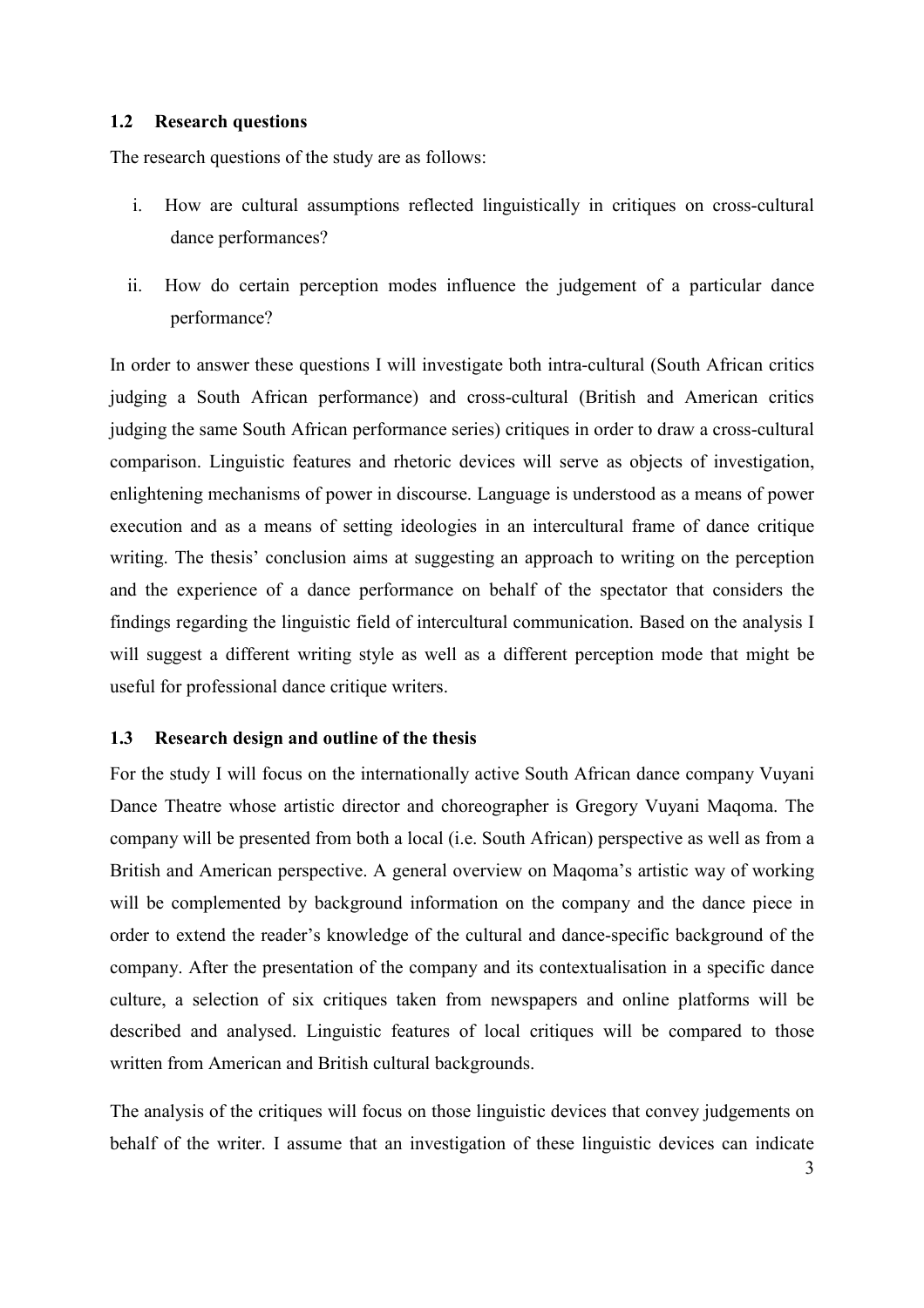whether the motive for the judgement is personal, or whether it is culture-based and indicates a lack of cultural awareness. Therefore, a general overview of the practice of dance critique writing will be given and used as a basis to analyse the critiques. Background information regarding the linguistic theory of Critical Discourse Analysis (CDA) will be provided. Bloor and Bloor (2007) provide an overview of figurative language and rhetorical devices in a CDA context. The specific analysis of texts will be undertaken from different perspectives: To give an introduction to those fields of CDA that are relevant to both Applied Linguistics and Dance Studies, I will focus on Wodak (1995, 2001), Widdowson (2004), Fairclough (1992, 95, 2001) and Van Dijk (1985, 2001, 09), who refer back to ideas and thoughts about discourse, ideology and language. The topics of power, control and ideology will be covered by readings from Fowler (1985), Kress (1985) and Fairclough (1990).

This theoretical background will be the basis for the analysis, relying specifically on a set of criteria identified in readings such as Kress (1985), Fowler (1985) and Bloor and Bloor (2007). The chosen analytical procedure will be applied separately on each text so as to allow for cross-cultural comparison. Identified similarities and differences will lead to an evaluation of my assumptions about cultural influences on critiques, as well as the outcomes stemming from these critiques.

## **1.4 Linguistic and dance specific core terminology**

 $\overline{a}$ 

The core linguistic terminology used in this thesis is mostly taken from CDA that works with notions of power and control in and through "discourse practice"<sup>2</sup>. Discourse in this thesis is understood as a communicative event in which language use is shaped by society and vice versa (Van Dijk 2001:98; Fairclough 1992:8). Van Dijk sees a fundamental connection between 'discourse' and 'communicative event' defining the latter as anything contributing meaning through any kind of communicative medium such as conversations and written texts, gestures and facial work, layout and images (Van Dijk 2001:98). Fairclough refers to "discourse" simply as 'language use' emphasising a dialectical relationship of shaping discourse through society and vice versa.

 $2$  A term used by Michel Foucault (Eagleton in Widdowson 2004:130). Foucault understands the process of signification analysed in CDA not as something underlying the discourse waiting to be discovered. Signification is established and formed through the practice of discourse. Thus, while speaking, while practicing discourse, the discourse itself is created (Nightingale 1999:168).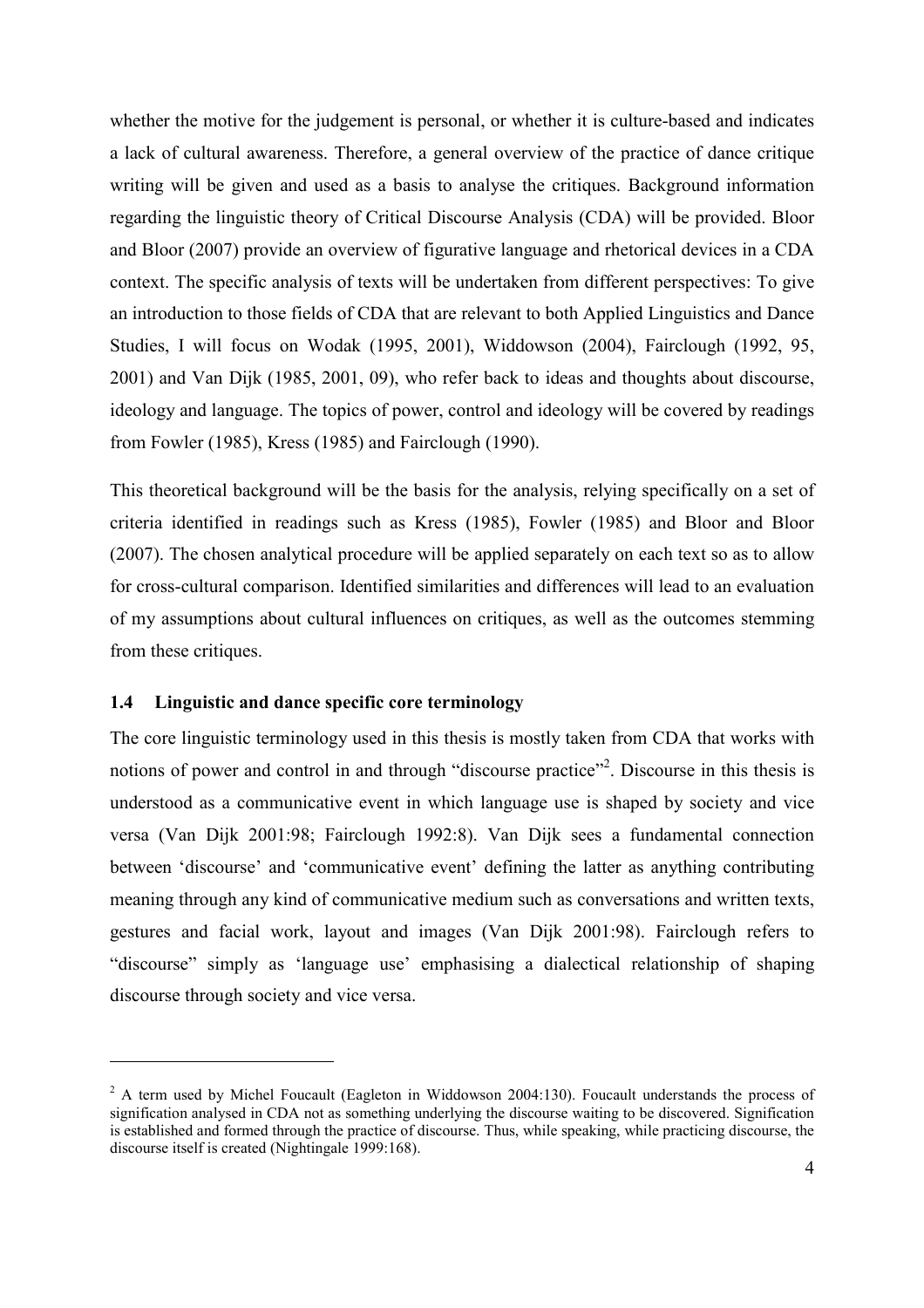In my analysis, a dance critique is understood as belonging to the linguistic unit "text", specifically of the persuasive genre of critiques. This genre of text typically expresses an opinion where the writer uses their creativity and ideological stances to formulate a personal statement. Texts, more specifically dance critiques, appear within the social unit "discourse", in this case the discourse of African Contemporary Dance.

Reviews are understood as means of power execution since they may influence the attitude of a certain group of people towards or against a particular dance performance. Thus, the linguistic way of presenting and evaluating a performance may have a great impact on how the readership reacts and may determine whether they are persuaded or discouraged to attend the performance. Since this kind of power and control execution is applied on dance critiques, more specifically on dance critiques of a South African Contemporary Dance group, it is important to create sensitivity to the concept 'African Contemporary Dance'<sup>3</sup>. The aesthetics or norms of this dance style are of lesser concern to this thesis; more relevant is, however, the choice and the construction of the meanings attached to the term. "Contemporary Dance" is a term commonly used for a dance style that is currently practiced, according to its timedependent instead of its local categorisation, all over the world. Language practice, however, shows that Contemporary Dance is primarily located in the Western hemisphere, namely the United States and Europe, excluding African and Asian countries. The terms "African Contemporary Dance" and "Contemporary African Dance" may convey slightly different notions; definitions, however, remain imprecise. The least restricting or discriminatory term might be "Contemporary Dance from Africa", as it attempts to overcome notions of superiority, power and ideology.

<sup>&</sup>lt;sup>3</sup> It would make sense to call a dance style practiced by a South African company "South African Contemporary Dance". Major readings, however, use the term "African Contemporary Dance" or "Contemporary African Dance". Since the labelling of the dance style is not the major interest of this thesis, I will follow Kodesh (2006), Douglas et.al. (2006), Maqoma (2002/2006), Loots and Lang-Jahanger (2005) and Reddy (2006) and use the term "African Contemporary Dance" throughout the thesis – well aware of its controversial background and its ideological impact.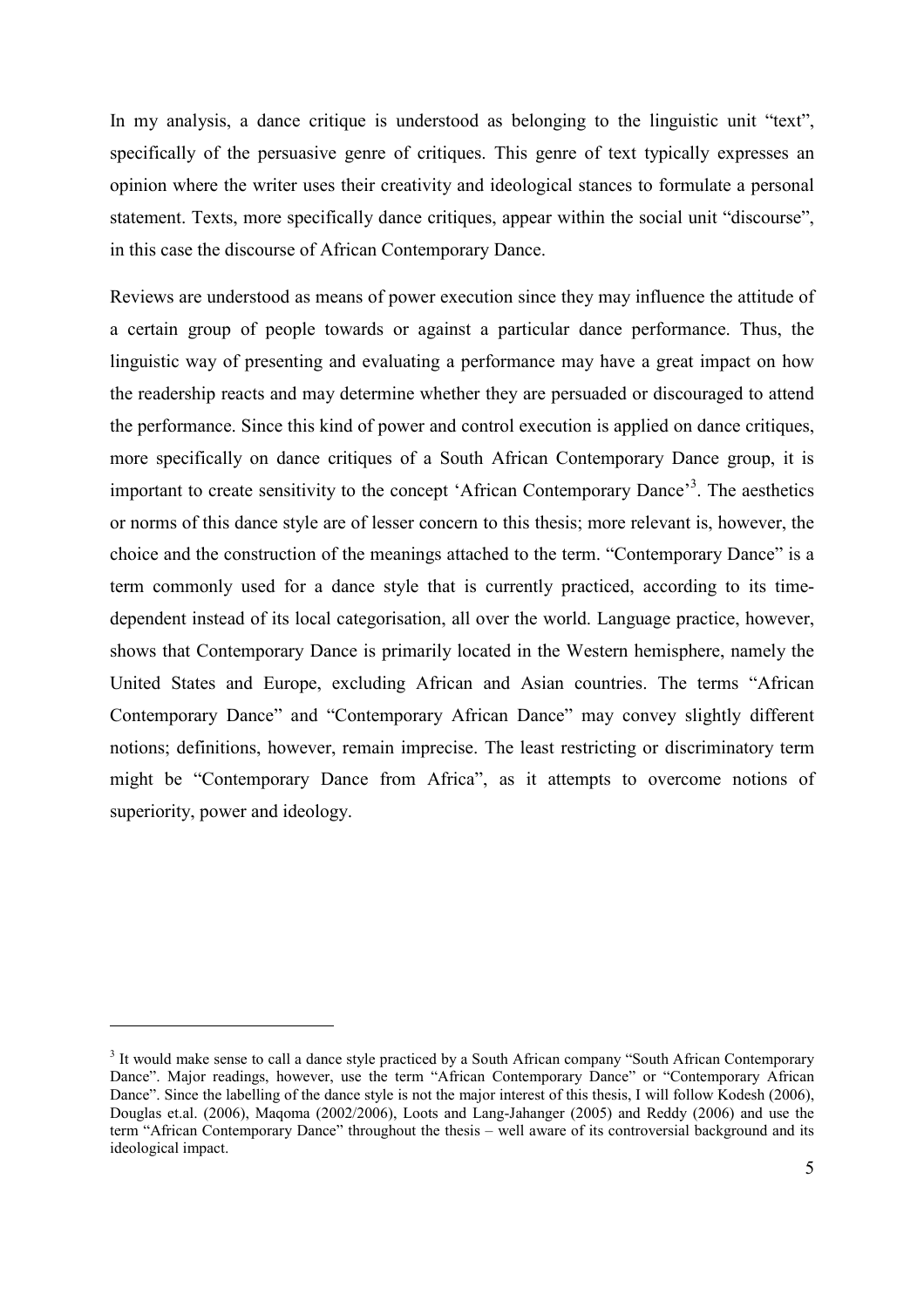#### **2 CHAPTER TWO: Literature review – an introduction to Critical Analysis**

This chapter will present a collection of selected readings published between 1985 and 2009. The chapter is constructed so as to give an overview of CDA and its methods and positioning in relation to other Discourse Analysis (DA) methods. To follow the scope of this thesis, this chapter focuses specifically on those aspects of CDA pertaining to the topic of dance critiques and their analysis. The respective theoretical aspects are introduced according to thematic relevance. There is a strong focus on Widdowson's (2004) critical examination of different scholars in CDA (mostly Wodak and Fairclough). These investigations are supported by Wodak (1995, 2001) and Fairclough (1990, 1992, 1995, 2001) themselves and become more specific with Van Dijk (1985, 2001, 2009) who has an approach that can best be related to Dance Studies and the critical analysis of dance critiques. His readings also give a detailed model of the interconnection between discourse, society and text.

Fowler (1985) complements the overview on critical analysis in attributing further notions of power and control to discourse whereas Kress (1985) provides significant insight into the concept of ideology and how it underlies different discourses.

#### **2.1 Analysis of dance critiques**

Generally speaking, the writing of dance critiques focuses on two different content-related topics: on the one hand there is a description of the performance and on the other hand there is the writer's observation regarding the perceived audience's reaction to the performance. This observational-descriptive text turns into a critique when the writer's opinion on the piece is made evident in the second part of the text. This personal judgment is not always explicit, but may often be expressed implicitly, when hidden meanings are conveyed indirectly by words, linguistic features and stylistic devices, which can have a pragmatic effect on the reader (Van Dijk 2001:106). Thus, the perception of, and subsequent writing about and describing dance movements in the form of dance critiques, creates a discourse around dance. Like any discourse, this thesis aims to show that dance discourses are to a large extent culture-bound, and cultural ideologies influence the perception and description of the performance itself.

To discover the underlying meaning and the pragmatic impact of communicative events, such as, in this case, dance critiques, one has to investigate the writer's intention, and their sociocultural perspective, especially in relation to the performance-specific field of dance (Van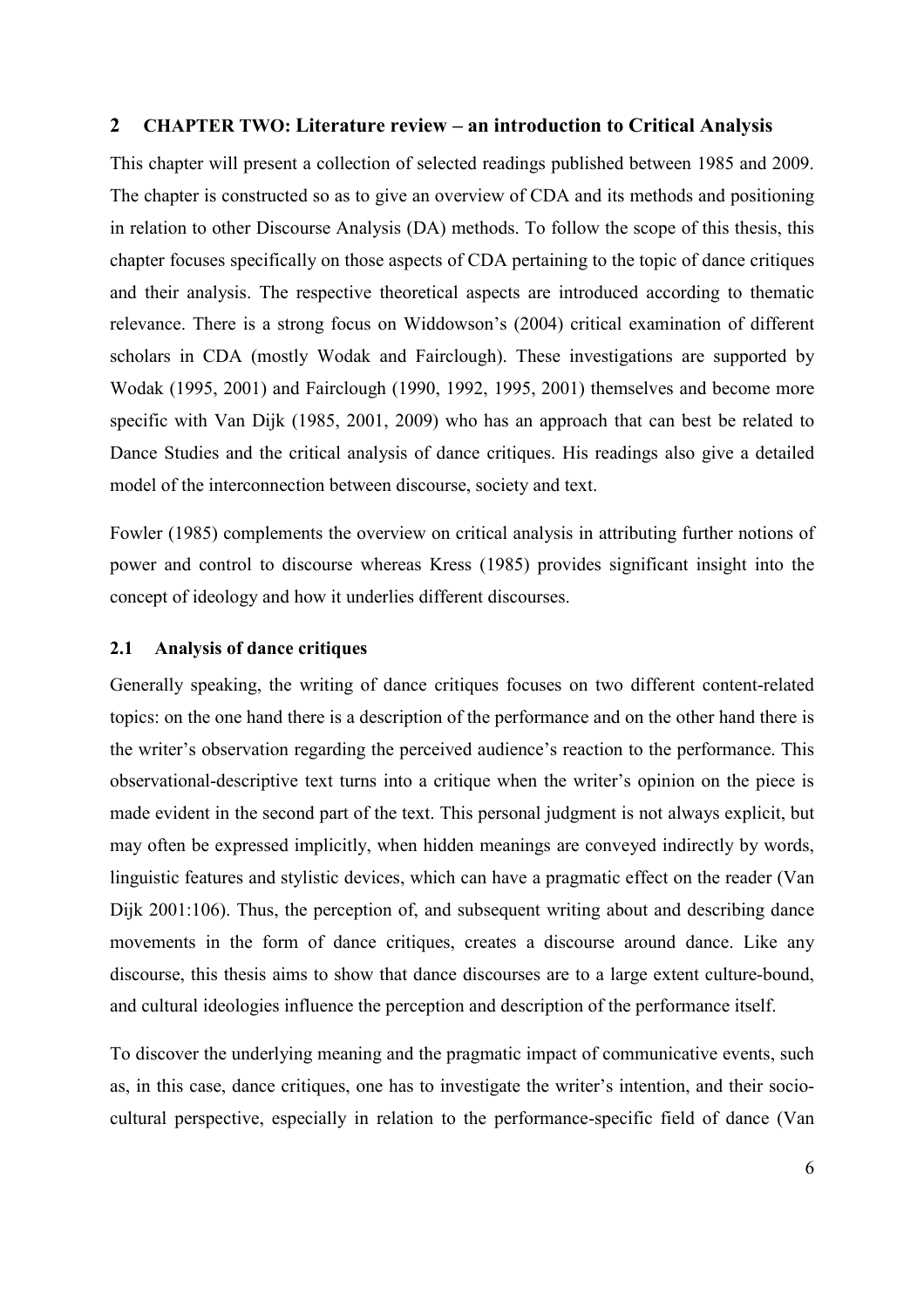Dijk 2001:106). The reader declares the author (or "critic"), who constructs a positive or a negative statement on a piece of art, an expert in this particular field and thus accepts them authoritatively (Fowler 1985:67). A problematic consequence of this is that the reader might not reflect critically on the critique, nor question the writer's judgment regarding the performance. Furthermore, the reader might not be aware of the cultural framework or cognitive structures that lead to a particular categorisation. Seeing a performance as stemming from a different cultural background from to the one they know might create a feeling of insecurity about the unknown. However, an un-reflected judgement of such a performance might cause the writer to criticise the unfamiliar aspects and to tag them as "bad", whereas the familiar elements might be seen as beautiful, meaningful and thus the performance could be characterised as "good". This polarisation automatically leads to a negative opinion towards the alien and a positive towards the known aspects and can turn into a generalisation (Van Dijk 2001:107). Thus, critique writing is not only related to the performance and its perception by the audience, but it becomes an ideologically biased discourse in which a trend to a culturally positive self-representation and a negative other-presentation can emerge (Van Dijk 2001:103).

According to Widdowson (2004:102-3), scholars of CDA believe that "no linguistic expression is ideologically neutral" so that any result of an analysis can only be interpretation of the discourse itself. The perception of art is also ideologically biased. Even more critical is the perception of critiques based on personal evaluative judgements undertaken from specific socio-cultural and political backgrounds. Despite these individually biased limits, it is assumed and suggested that a neutral analysis of writings about contemporary dance pieces is possible in so far as it might discover and highlight underlying social, cultural and ideological impacts and discover consequences of hidden power relations implemented through language.

## **2.2 Concepts of ideology and ideological discourses**

Ideology is generally seen as a form of social knowledge that relates social practices to social structures (Kress 1985; Bloor and Bloor 2007; Fowler 1985). However, a consistent definition of the term "ideology" cannot be settled; its meaning ranges from "system of ideas" or "worldview" (Kress 1985:29) to "value systems of a social group" (Bloor and Bloor 2007:18) and "ideas of the dominant, ruling class" (Kress 1985:29). A more general description defines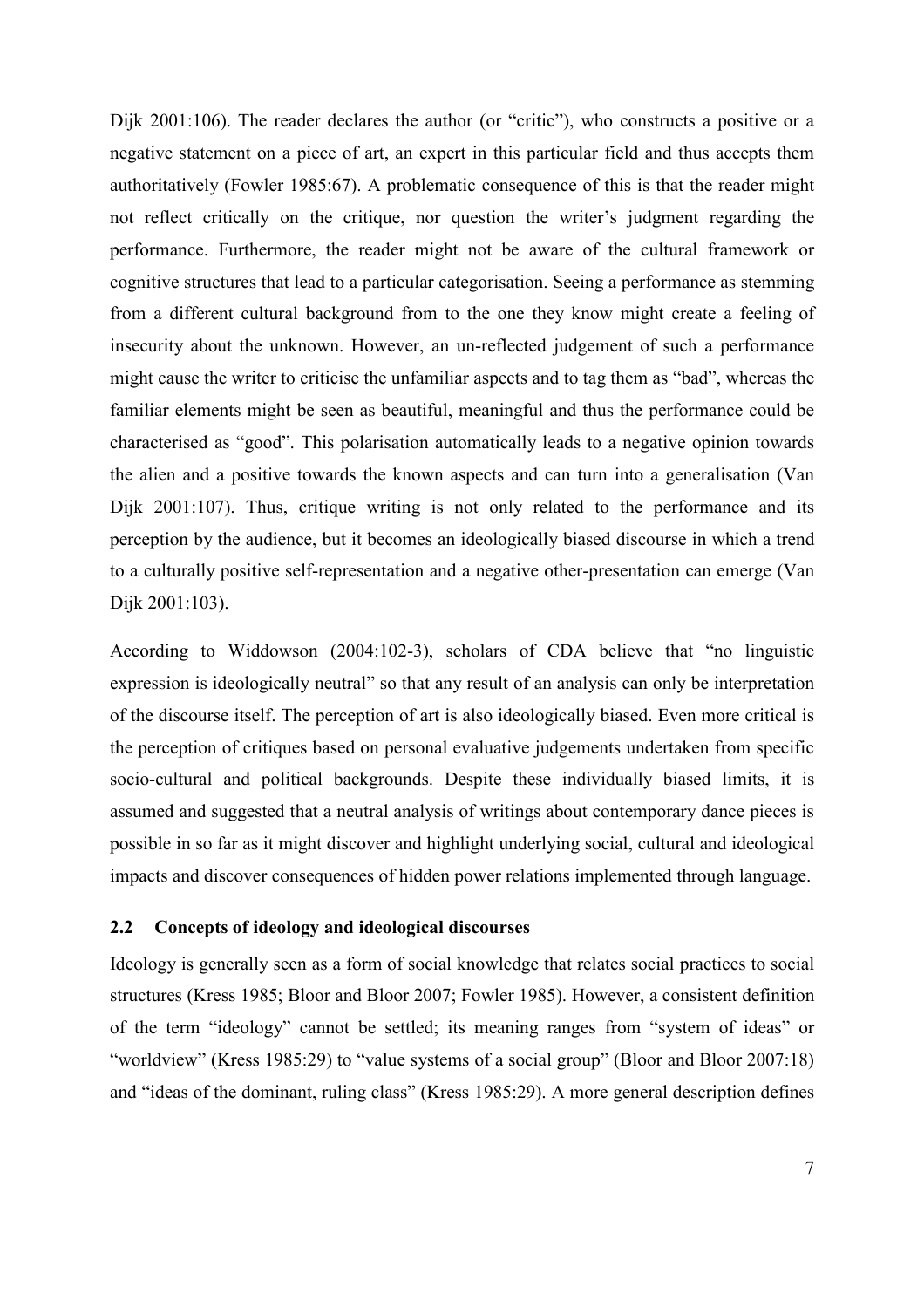"ideology" as "a largely unconscious theory of the way the world works accepted as commonsense" kept current by the continuous reproduction of discourse (Fowler 1985:65).

The ideologies underlying social practices, find one way – according to Fowler (1985:66), the most powerful way – of articulation in written and spoken language which therefore requires an examination of language on lexical and grammatical-syntactical levels (Kress 1985:30). Ideological content can be identified by analysing the selection of linguistic forms on behalf of the author (which results in the creation and reproduction of discourses) as well as their specific contextual combinations (Kress 1985:31). However, the co-presence of other linguistic forms creates the space for interpretation on behalf of the reader. This means that linguistic forms can have multifaceted meanings when analysed on their own; once related to and embedded in a discourse, the intended meaning becomes clearer.

Relating ideology to discourse is of fundamental importance to CDA since ideology finds its expression in discourse; no linguistic form is pragmatically or socially meaningful without an ideological backbone. A particular discourse is organised and structured according to an underlying ideology, interwoven in such a manner that Kress states that "ideology and discourse are aspects of the same phenomenon, regarded from two different standpoints" (Kress 1985:30). The system of different linguistic features appearing contextually in a discourse incorporates and expresses a specific meaning and a choice of content which are influenced by a certain set of norms and beliefs, the so-called 'ideology' of the speaker (Kress 1985:30-1). In this case the writer of a dance critique is influenced by the set of norms and beliefs that are familiar to them and that they prefer. Consequently, evidence of ideological and socio-political attitudes in texts can always be found (Widdowson 2004:130-1).

As noted in the introduction the dance critiques examined in this thesis appear within the discourse of African Contemporary Dance. Kress refers to discourse as a stable unit and to texts as relatively unpredictable and thus major causes for linguistic change (Kress 1985:28-9, 32). Moreover, newspapers, magazines and more recently online news platforms, are identified as specialist media in producing and reproducing ideologies by working with selected signs and thus creating a biased worldview. Keeping this in mind, the analysis of dance critiques becomes exceedingly relevant for the general discourse on Contemporary Dance. Critiques are powerful instruments that, if published in a well-known and frequently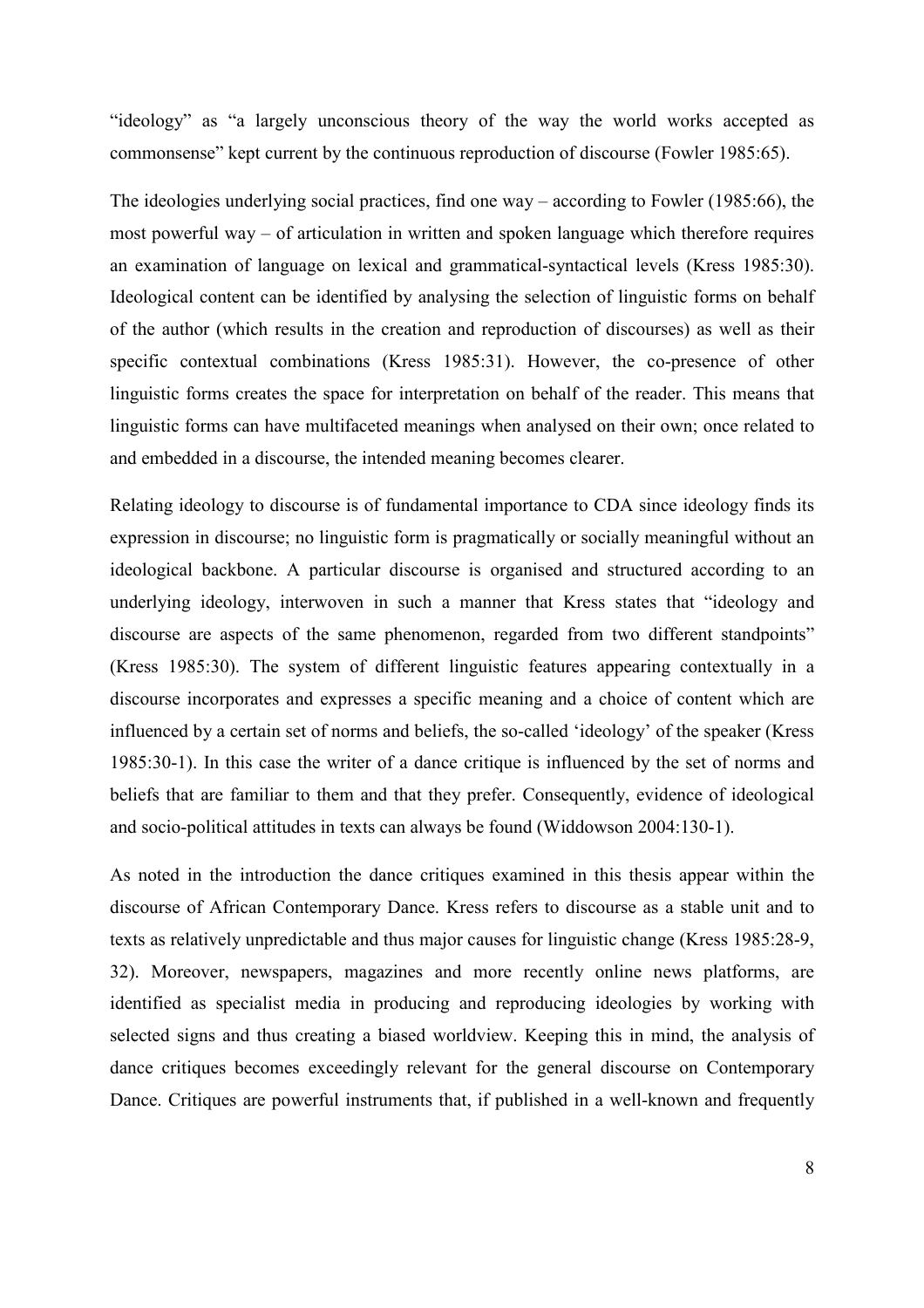consulted medium (magazine or internet-platform), can influence a whole readership in the perception of dance (Fowler 1985:68).

#### **2.2.1 Concepts of power and control**

Fowler describes 'power' as a transitive concept of an asymmetrical relationship characterised by the "ability of people and institutions to control the behaviour and material lives of others" (Fowler 1985:61). Thus, powerful people construct social reality by implementing their ideology mostly through language. Language use is, according to Fowler, a social practice which constitutes social roles enabling people to claim certain rights regarding the exercise of power and thus create a social reality of inequality (Fowler 1985:61-2). The way in which language is applied is accompanied by certain status attributions such as prestige or authority and powerlessness or deprivation. This means that the dialect or language variation one speaks automatically reveals a certain social status or role the other attributes to the speaker (Fowler 1985:62, 67). This complex topic of creating social roles and social identity through language use will not be elaborated on at this point; but what is crucial to understand this thesis is the fact that language use is a means of exercising power by authorities.

Once an imbalance in power distribution is established, it is reproduced and maintained by linguistic practice. The most severe and pervasive power inequalities in language are often executed by official and public institutions such as newspapers and magazines which have high print runs or well-frequented internet news platforms. The constant, implicit affirmation of the established ideology of an authority paralyses the readership in so far as the reader often does not question or criticise that which is published. Rather than applying criticism, the linguistically and visually constructed ideology is perceived as natural and unchangeable (Fowler 1985:67-8). The more subtle and implicit the ideology is hidden in texts and images, the less the readership reflects on that which they have read and unconsciously reproduces an ideology. Thus the more subtle the manner in which an ideology is implemented, the more powerful and threatening it becomes (Fairclough 1992:3, 5-6). This is pertinent to this thesis because the personal opinions expressed in dance critiques can – if expressed in a dexterous, implicit way – cause great harm to the choreographer's and performer's reputations.

Describing and explaining the enactment of power and control by authorities in discourses and relating them to underlying social and ideological strands is a major aim of CDA (Fairclough 1992:6; Bloor and Bloor 2007:27). Revealing and criticising underlying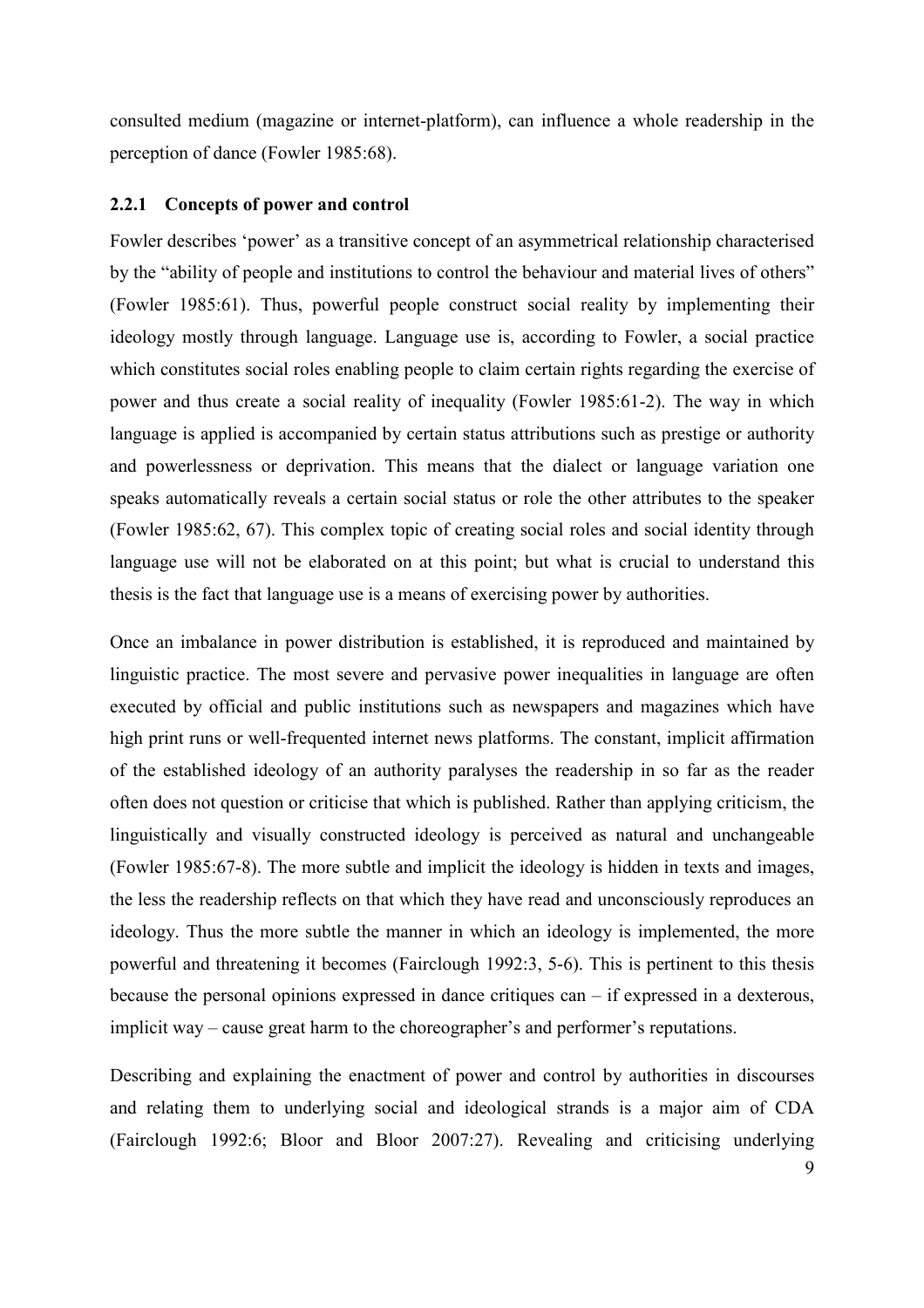mechanisms of power and control enable conscious readers to challenge and disrupt them and to implement alternative social structures (Van Dijk 1985:6-7; Fairclough 1992:9-10). Therefore, a CDA analysis of a text starts on a syntactical and lexical level and broadens to contextual explanations and interpretations of institutional discourses, such as, in this particular case, dance critiques on the South African Contemporary Dance company Vuyani Dance Theatre (Bloor and Bloor 2007:30).

## **2.3 Critical Discourse Analysis and general linguistic aspects of critiques**

According to Widdowson every text not only bears a certain ideological stance expressed through pragmatic interpretations of grammar, but it also permits a variety of interpretations, depending on the research question and the aims of investigation. With this Widdowson finds CDA selective – the researcher is permitted to assign meaning according to their preference or prejudice without taking all possibilities, maybe less offensive ones, into account. He explains that critical analyses have their origins in practical criticism and literary hermeneutics, a theory also known as stylistics<sup>4</sup> which extends from literary to non-literary texts (Widdowson 2004:121, 129, 131).

#### **2.3.1 Critical Discourse Analysis – an overview on relevant aspects**

 $\overline{a}$ 

CDA is a form of linguistic analysis that takes, besides linguistic features, social, political and cultural factors into account. These characteristics take the critical analysis beyond the goals of stylistics. In stylistics aesthetic values are complemented by socio-political ideologies encoded in the text (Widdowson 2004:131). It is assumed that an underlying socio-political meaning inherent in discursive practices is not accessible to all readers, so it needs to be revealed by assigning meaningful significance to linguistic features of texts. The relevance of the features (no text can be depletively analysed) depends on the scholar's aim and the applied research question (Widdowson 2004:129, 138, Van Dijk 2001:99) Thus, CDA includes interdisciplinary methods and multidisciplinary theories that investigate the complex relationship between discourse structures and social structures such as cultural, moral, socio-political and ideological issues (Van Dijk 2001:96; Widdowson 2004:89). Any CDA study must be explicit, systematic, relevant to actual social problems and scholarly reliable in order to produce adequate and useful observations and descriptions (Van Dijk 2001:96-7).

<sup>&</sup>lt;sup>4</sup> Fowler sees the origins of CDA in literary criticism and critical linguistics, labelling the combined area of enquiry 'linguistic criticism' (Fowler in Widdowson 2004:130).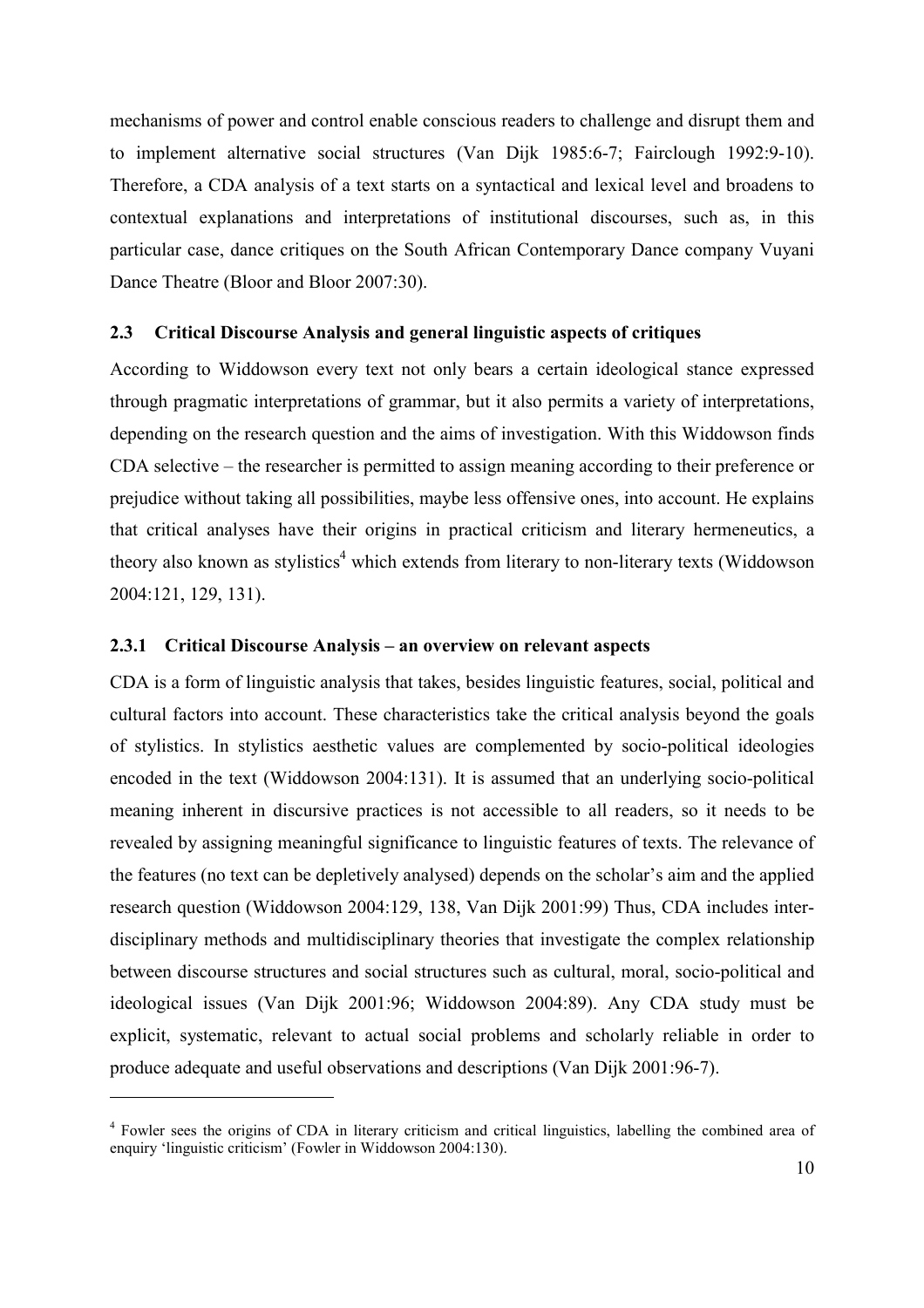Fairclough avoids referring to CDA as a 'method' or a 'theory' because of the fundamental interdisciplinary nature of CDA. Theories and methods from different disciplines meet in CDA in order to provide tools of analysis enabling the critical examination a certain discourse. For every investigation, the theoretical and methodological setting must be reorganised according to the context of discourse and the scholarly aims and participants (Van Dijk 2001:98). CDA could be described as operating on a meta-level since it analyses the functions and process of discourses in different disciplines, or it can be understood as a discipline that relates disciplines to each other and evaluates them within themselves. How far and in what way the different disciplines complement and thus mediate each other is also a field of investigation for CDA (Fairclough 2001:121-22; Widdowson 2004:97, 145). In other words, CDA oscillates between "a focus on shifts in the social structuring of semiotic diversity (orders of discourse), and a focus on the productive semiotic work" in texts representing social interaction (Fairclough 2001:124). Moreover, Van Dijk emphasises that CDA works across disciplines in order to adapt its methods and theories to subjects of investigation and thus establish a relationship between the social problem and the occurring discourse (Van Dijk 2001:98).

Widdowson differentiates between Fairclough's and Wodak's levels of precision in specifications of CDA: Fairclough attributes crucial importance to circumstances of production and consumption of a discourse, namely the study of the context, society and culture related to a particular discourse but he does not give a detailed model of their interrelation (Fairclough in Widdowson 2004:138). Related to this axiom, Widdowson emphasises that context is not encoded in text, concluding that discourse interpretation cannot solely be based on textual corpus analysis, but must be a combination of textual and discursive analysis (Widdowson 2004:138). Wodak uses discourse analysis broadly in this sense and develops more precise differentiations in a circle-based model in order to place texts into a contextual and historical frame. She differentiates between the local situational context on the micro level of discourse from the broader cultural context localised on the macro level of discourse (Widdowson 2004:138-40). Bloor and Bloor (2007:27) on the other hand understand both situation and cultural context levels to be almost indefinably closely intertwined to the extent that they limit the analysis of context to linguistic features that indicate notions of power and control. The context of culture preconditions the creation and development of a discourse, whereas its actual realisation takes place on the micro level, the level of the individual and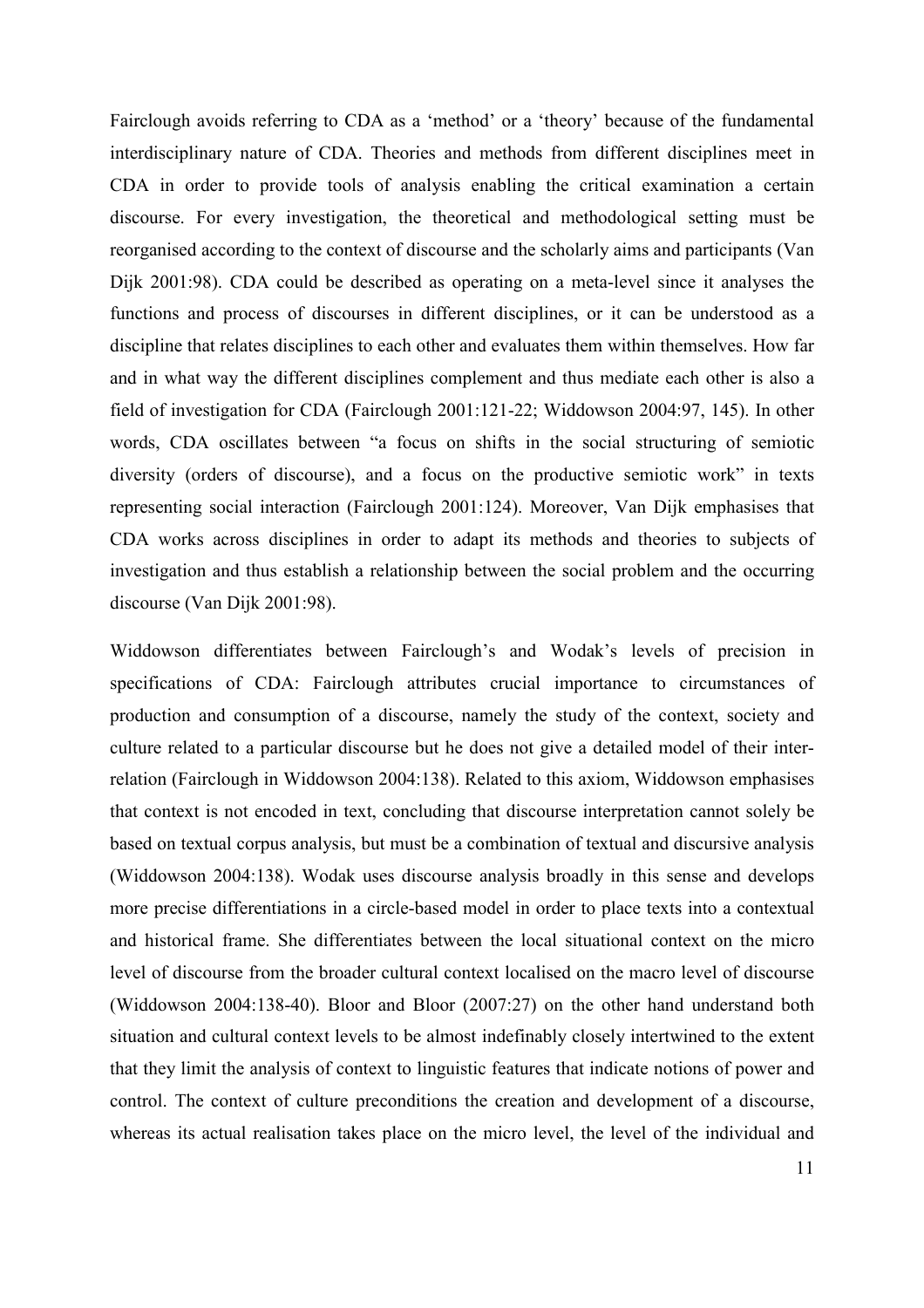their understanding of social identity and role. This also means that the situational context is only created through discourse; the relationship of discourse and context can thus be called a dialectical one (Widdowson 2004:139).

Contextual information, however, is considered as unnecessary to be said, because it is information that has already been established through discourse and now is commonly known. Cultural and situational context are assumed to be familiar to the recipient and thus cannot be identified through textual corpus analysis which provides consistent information on the text, on what is explicitly and implicitly uttered. Pre-textual information – the sum of information published through any means of communication before the corpus analysis – is also taken for granted. Different from contextual information, the pre-text is assumed to be known from having read the respective text or having overheard certain speech events or having otherwise participated in a communicative event (Widdowson 2004:122-3). Widdowson agrees that part of contextual reality is encoded conventionally in grammatical and syntactical structures which narrow the pragmatic possibilities of the interpretation of particular expressions (Widdowson 2004:124; 133, 138, 144-45). The analysis of co-text describes the immediate surroundings of the respective linguistic unit and is dealt with in corpus analysis; the co-text could be understood as textually relevant leading towards the contextualisation of a text. Stubbs and Widdowson (2004:124) therefore label text analysis "a corrective to the CDA tendency" stressing an interwoven form of text corpus and context analysis to come to a global interpretation result.

The interpretation of text as discourse underlies the question of the author's intention, for instance a positive or negative evaluation of a dance performance (Widdowson 2004:125). Thus, it is crucial to describe a text precisely on all relevant linguistic levels known from literary criticism, embedding the results into a cultural and historic context (related to the author and the text itself) and making inter-textual links. There is no strict methodology that could be applied to every text or communicative event but the scholar needs to find an appropriate way to connect their research goals with the corpus of a discourse (Widdowson 2004:145).

In his context models, Van Dijk (2001:108-11) understands the cultural context as the global context structured by social, political, cultural and historic strands. He calls the situational context "local context" and also applies it to the individual participants of a communicative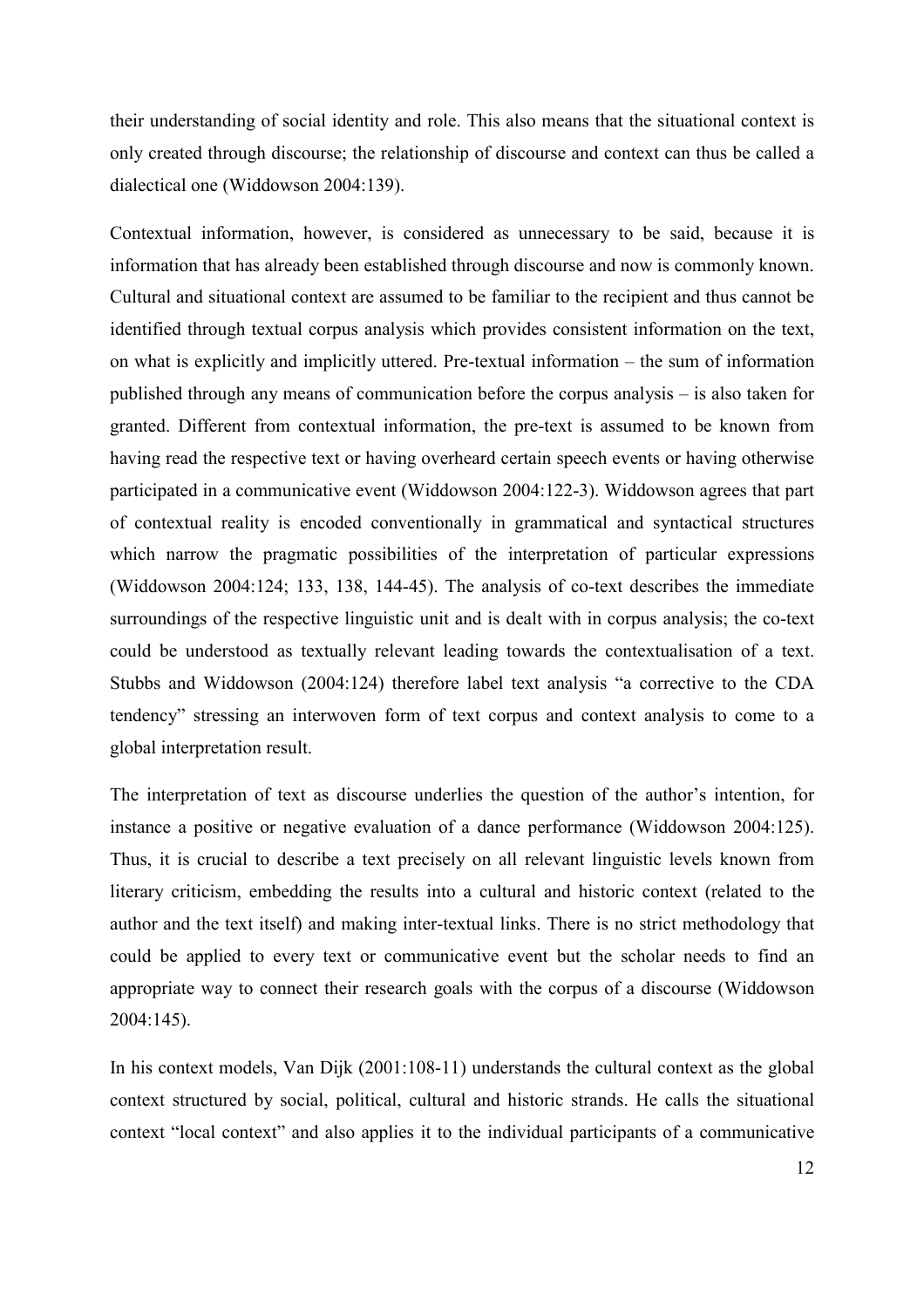event, their social roles and intentions. Moreover, he assumes that through the interpretation of the local context and the relevance of the discourse for certain individual, so-called "mental models" are constructed which again influence the creation of discourse on a local level. Mental models control choices of word order, style, rhetoric, etc. as well as they control the pragmatic understanding of a discourse. According to Van Dijk "context models are crucial because they are the interface between mental information […] and actual meanings being constructed in discourse" (Van Dijk 2001:110-1). Context and mental models play complicated, dialectical roles in the creation and maintenance of discourses.

Hence, Van Dijk identifies the so-called "context of discourse" similarly to Widdowson in differentiating between personal and social cognition and the local and global structures of society (Van Dijk 2001:97-8). The term 'cognition' enters into Van Dijk understanding of CDA through the emphasis on personal perception modes of communicative events and the multifaceted possibilities of interpretation. Thus, he includes personal cultural values and beliefs into his basic structural-functional analysis of linguistic features (Van Dijk 2001:97). This focus makes Van Dijk's theory particularly interesting for the personal perception-based analysis and interpretation of dance critiques.

Linguistic usage, according to Halliday, encodes different representations of the world, which means that, although people might speak about the same thing they use different syntactic strategies and stylistic devices representing different worldviews (Halliday in Widdowson 2004:115). Specific aspects of CDA focus on the contextualisation of texts as linguistic products inside or outside of a specific discourse (Locke 2004:38). The aim of CDA is on the one hand to describe and explain a certain discourse and on the other hand to discover the ideological rules and constraints leading and underlying the discourse which Fairclough calls "orders of discourse" (Wodak 1995:208; Wodak 2001:10). It is not only the analysis of discourse but also the structure of its construction in relation to the social self and identity of the individual, the relationship between people and a resulting construction of systems of knowledge and belief which need to be considered in critical analysis (Widdowson 2004:90). To achieve this aim, it is necessary to analyse concepts of ideology, history and power as outlined above and explained in more detail in chapter 5 (Wodak 2001:3, 7).

A discourse is formed by specific rules, for example everyday talk and cultural practices over time and space; these parameters can be found in the concept of power (the relation between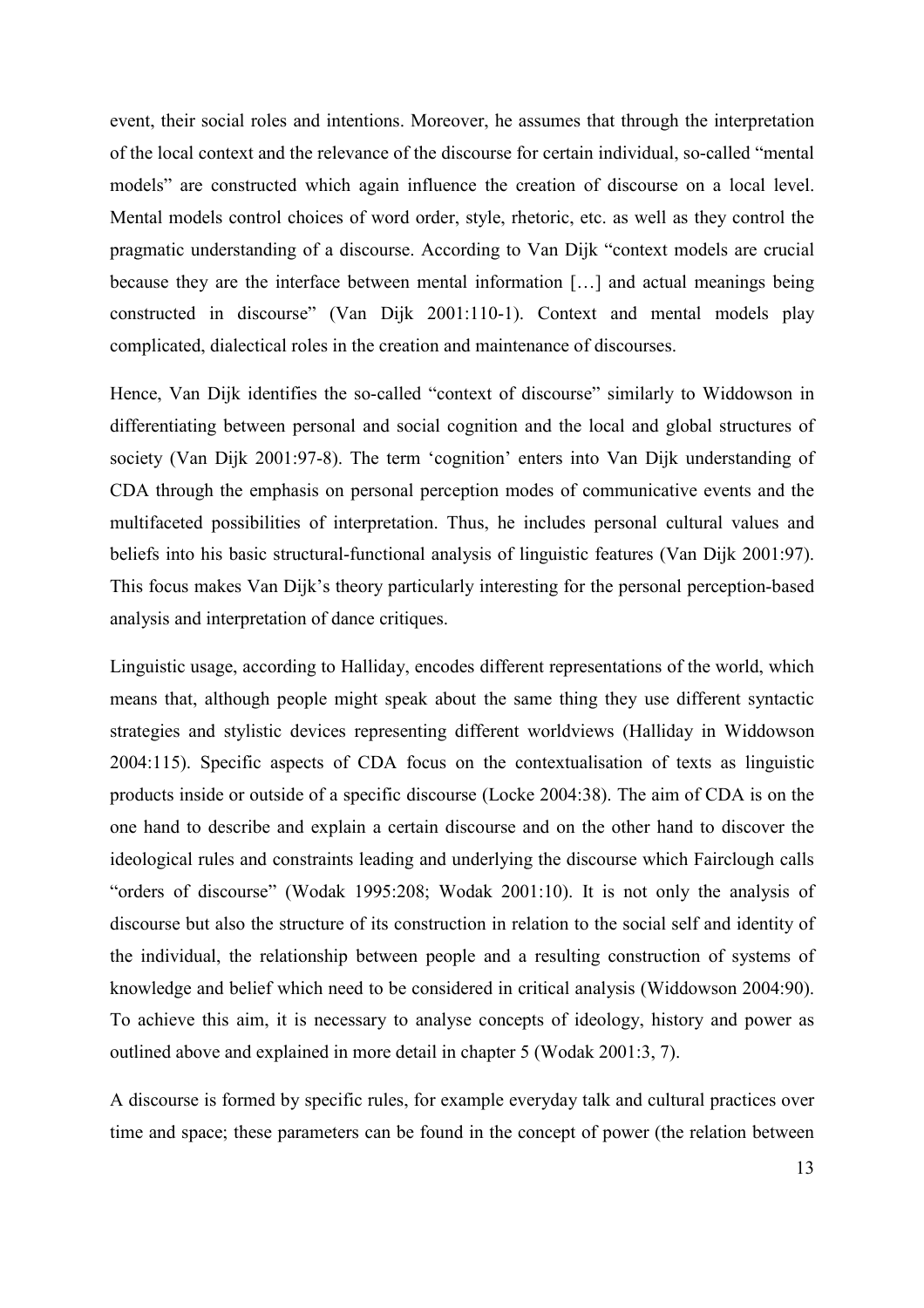dominance and subordination), the concept of history (background information related to time) and the concept of ideology (the creator of individual identity including ways of thinking and acting) (Wodak 1995:204, 209; Mumby and Clair 1997:184, 186). CDA investigates the interrelation of these concepts and the way a discourse is created, maintained and reproduced through discourse as communication and its obscurity, namely the opaque relationship between the concepts, as a means of socio-political power and influence. The opacity itself can be seen as a means of power with which the more powerful can get the less powerful to interpret the world in the former's way (Mumby and Clair 1997:183-84, 189). Power, according to Foucault, is not only executed from top to bottom but spreads through social practices, by simply telling a story about someone else, as in gossiping (Mumby and Clair 1997:191). These complicated structures make the discovery of how social reality is created through discourse necessary to enlighten the competing struggles of different interests as an equal opportunity to resistance (Mumby and Clair 1997:182).

According to Fowler "systematic grammatical devices function in establishing, manipulating and naturalizing social hierarchies" (Wodak 2001:6). Thus, a powerful user of linguistic devices, such as a dance critique writer, can have significant influence on social attitudes, for example, the perception of a dance performance by the readership (Wodak 2001:10). The fact that CDA is not only concerned with social influences on language but also treats the impact of language on society distinguishes this approach from DA (Östman and Virtanen 1995:248).

The execution of domination and power through language is therefore a fundamental interest of CDA. It is investigated on the lexical and syntactic level and reflects on how discrimination and power control are expressed and legitimised through language use. Jürgen Habermas recognises an ideological concept in language as it can serve as a medium of social force, legitimised by unarticulated conventions (Wodak 1995:204). Thus, it is also possible for CDA to investigate unequal power relationships and the creative breaking of conventions – those legitimised forms which become stable when they are seen as natural (Wodak 1995:205). In order to challenge conventions a critical approach analyses the situation from the perspective of the dominated group and raises consciousness about linguistic ways of subtle power execution (Fairclough 1992:9-10; Van Dijk 2001:96).

For both the analytical approach and the genre of the investigated text, the term 'critique' or 'critical' is crucial. Being critical can be described as taking distance from the object of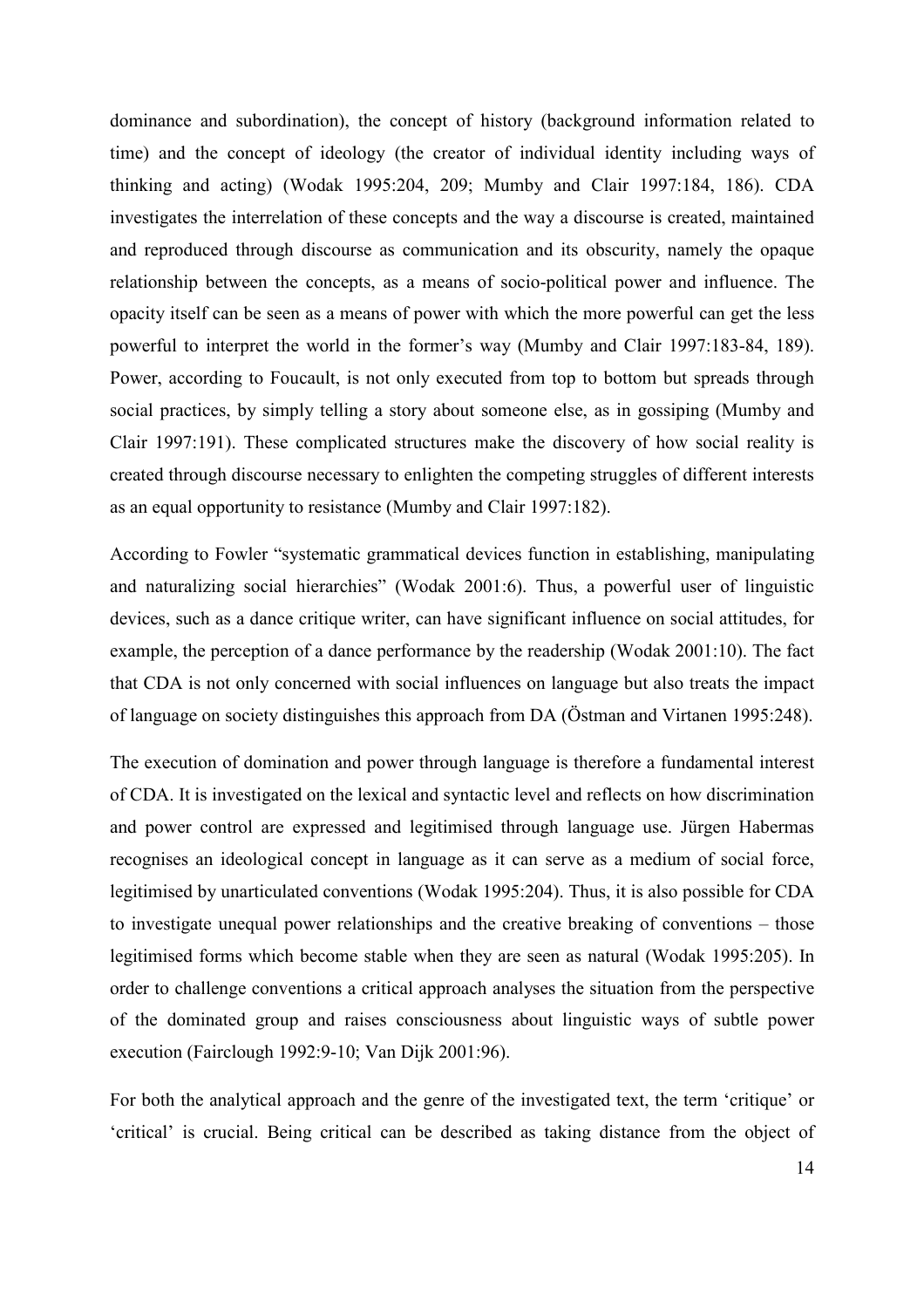investigation (Wodak 2001:9). For CDA this would mean to reflect on the interconnections of a discourse, its mode of expression and its context. The importance of reflections thus alike becomes clear when analysing how subtleties of style, choices of words or syntax structures (e.g. the way how agents are used in active and passive sentence constructions) can influence their attributed and interpreted meaning, respectively (Van Dijk 1985:8). Illumination of certain phenomena can only be achieved in adopting a critical, cynical view, questioning and investigating all that reaches consciousness (Freire in Fairclough 1992:7) In a critical analysis, implicit argumentation derived from individual mental models should be made explicit and texts should be deconstructed in order to reveal underlying meanings and discover fundamental ideological beliefs including positive self-representation and negative otherpresentation (Van Dijk 2001:104). To contextualise a discourse, the analyst has to relate to connected discourses historically and ideologically (Wodak 1995:204). In doing this the analyst aims at discovering forms of language use that exercise socio-political control on the reader (Widdowson 2004:89).

This means that dance critiques should, to avoid the abuse of authoritarian commentary, describe dance in a neutral and distanced way<sup>5</sup>, unbiased by cultural or personal experiences of the writer and without the need to fulfil any reader's assumptions or expectations. A dance critique should reveal implicit meanings and make connections to other pieces of performing art, to other critiques and critique writers, as well as to current socio-political and cultural topics. Simultaneously, the neutral approach to a dance performance description questions and avoids general understandings of the dancing body as social commentary<sup>6</sup> (Nightingale 1999:169). Only in the last section should the writer's opinion appear.

This separation of description, interpretation and evaluation in dance critiques mirrors in their critical analysis: The greatest challenge in CDA is to relate the text analysis results to social theory and social context. As there are no fixed interrelations between text structures and their contextual meaning, the scholar can only describe and suggest interrelations through

<sup>&</sup>lt;sup>5</sup> "Neutral" and "distanced" in so far as the perception stance recognises the subjectivity with which we perceive the world. Reality – dialectically shaped by discourse and subjectively acting individuals – can only be perceived subjectively; a truly neutral way of perception cannot be existent since the reality of the world is a subjective construction *per se* (Nightingale 1999:170).

<sup>&</sup>lt;sup>6</sup> The living, dancing body includes both the physical and social: It can only be perceived as real, but reality is constructed by the subjectivity of manhood and its discourses (Nightingale 1999:176). Thus, culture is enacted and at the same time embodied in the dancing body; this approach explains the interpretation of dance as a social commentary (see also chapter 4.3.1).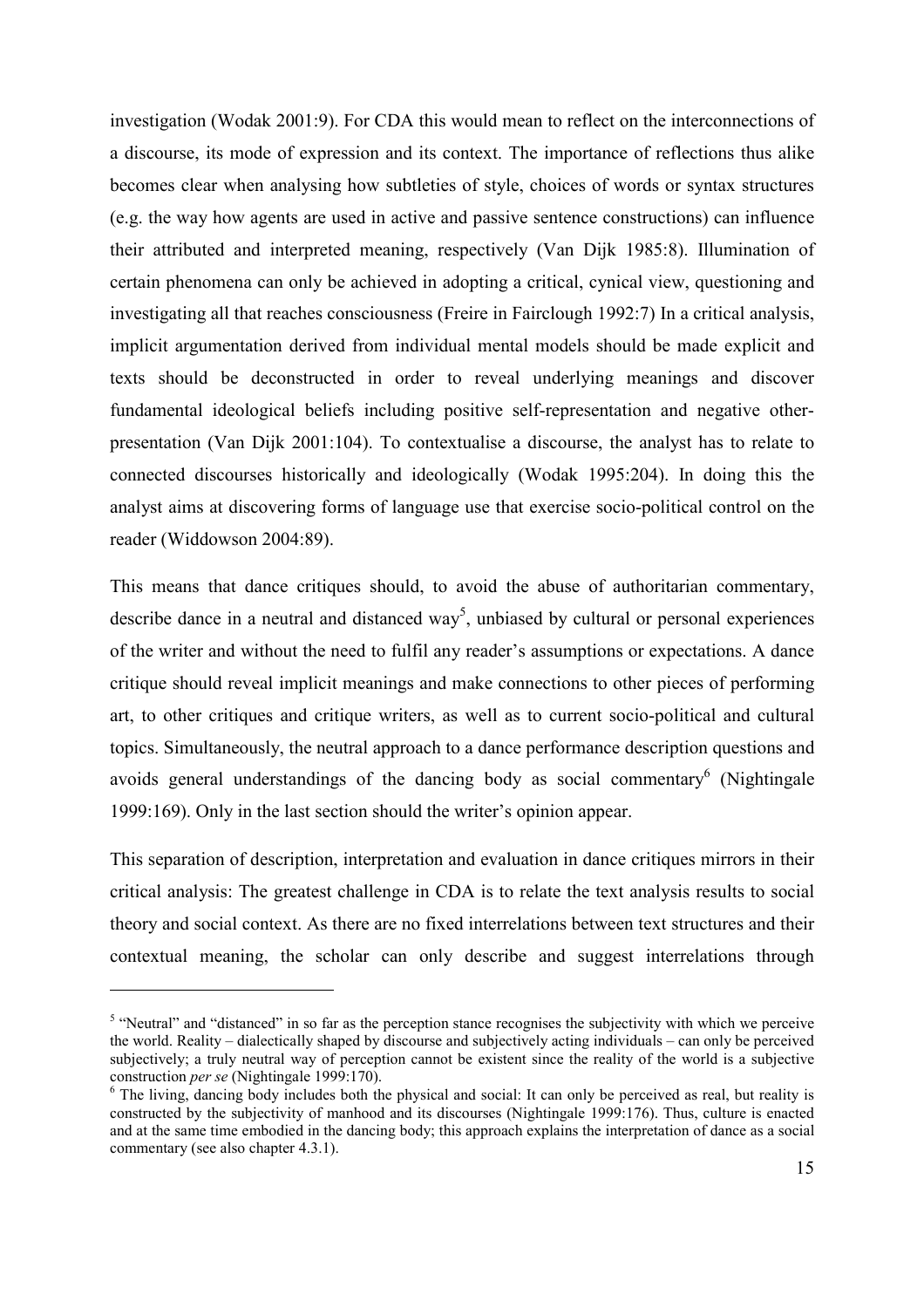argumentation. Both ways of working with the dance critique need to be reintegrated into the analysis of the social context as a whole (Fowler 1985:75).

#### **2.3.2 General linguistic aspects of Critical Discourse Analysis**

In general, DA investigates the difference and the relationship between the utterance (semantic level) and its actual meaning or the action that derives from it (pragmatic level) (Labov in Widdowson 2004: 94). Fairclough also refers to these differences when he identifies two levels of analysis when dealing with texts: The first focuses on vocabulary, grammar, cohesion and text structure. These aspects form a text analysis and characterise the so-called text-internal properties whereas the second level investigates various interconnected texts in relation to each other and treats text-external factors. The investigation of the coherence of texts, their intertextuality and the force of the utterances in the texts form a discursive analysis (Fairclough in Widdowson 2004:91-2). Both levels need to complement each other to make a complete and whole semantic and pragmatic analysis of the entity of a text (Widdowson 2004:92, 96, 101, 110). It is particularly pertinent in CDA, in comparison to Conversation Studies or DA, to give a neutral structural-functional corpus analysis, as the critical approach already takes a certain socio-political stance to the text. To support a wellfounded argument or analysis, the entire text, in this case a dance critique, and not only single sentences must be analysed, since syntactic structures can have a multifaceted meaning depending on cultural and contextual influences. It is also important to relate the critique to the general readership of the newspaper, magazine or online platform. The regular reader is pre-textually influenced and has developed an expectation of what genre of articles the respective media publishes. These publications have created a more or less shared popular opinion among the readership (Widdowson 2004:104).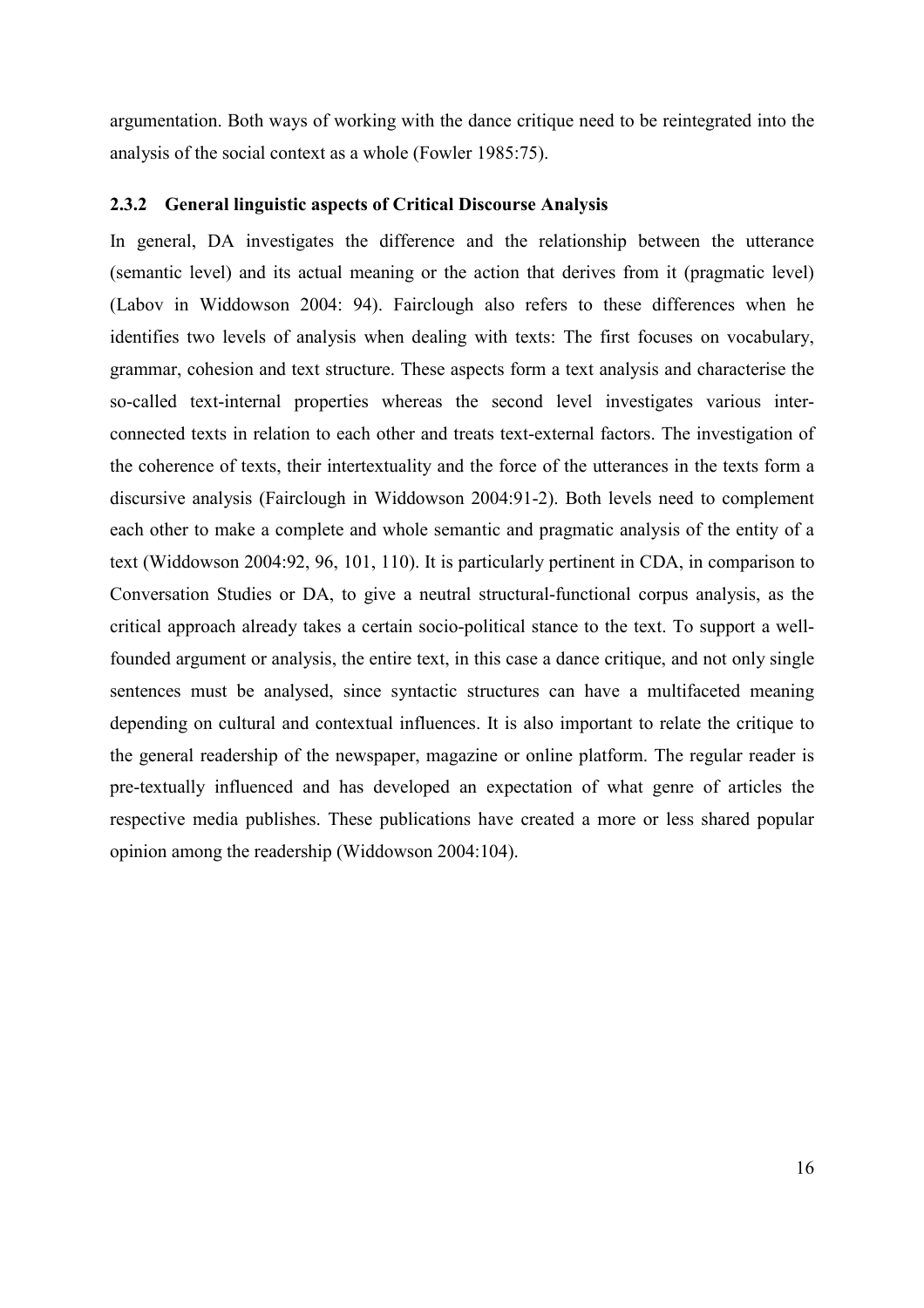# **3 CHAPTER THREE: Strategies of perception and interpretation – viewing cross-cultural dance performances**

Artistic performances are always social and political decision making processes (Fischer-Lichte 2010:222). There is no need for an explicit or definite social or political intention or comment in the performance to claim that every artistic decision must be interpreted in the global context of society. Cultural, political and individual imprints influence the production and the reception of performances. Consequently, differing backgrounds may lead to misunderstanding or even non-understanding. Conceptual frameworks from Theatre Studies and Linguistics underlie the process of understanding, producing and perceiving performance art. This chapter is aimed at treating the links between the two disciplines leading to the concept of theatre semiotics. Related to theatre semiotics, performance codes and conventions are presented which result in the application of theatre semiotics to dance. The apparent shortcomings of this approach motivate the focus in the second half of this chapter on an alternative approach to the analysis of dance: Phenomenology. The argumentation will lead towards a kinaesthetic perception of dance, understanding dance as a stimulus for corporeal sensing. Specifically in cross-cultural performances this strategy of viewing seems to bear the potential to help the critic to be less biased and focus on the artistic performance itself.

The elaboration of perception modes of dance are relevant for this thesis, as they may help to detect those underlying stances and biases which are not culturally dependent. Both the semiotic and the phenomenological approach provide a starting point for the following investigation of dance critiques based on CDA. Being aware of different perception methods can help to better reveal the critic's underlying understanding of dance, although they do not necessarily have to be a fellow of either scholarship. Since the presentation of different approaches to dance perception and interpretation strategies is not the main focus of this thesis – despite its importance in Dance and Theatre Studies – this discussion will not be presented exhaustively but within the limits of its usability and necessity for this analysis.<sup>7</sup>

 $<sup>7</sup>$  For the same reason, the study will only focus on the assumption that a performance's aim is either to be</sup> aesthetically appealing and/or to be understood by the audience. Cases in which the audience's frustration is expected by the performance will not be considered (also see Bennett 2001:182). It would be necessary to clarify the underlying intentions of the choreographer to detect positive and negative results in the dance reviews.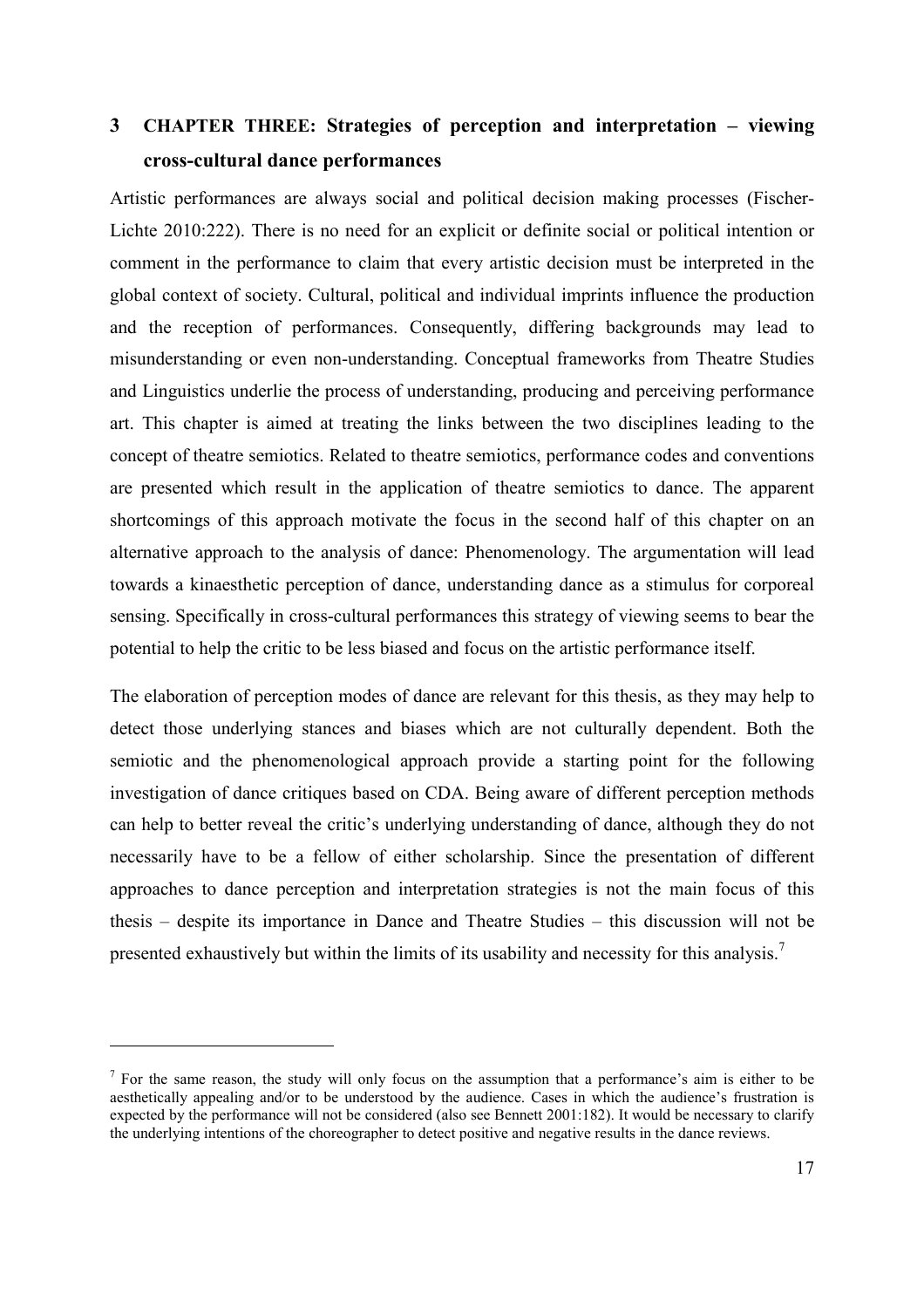### **3.1 Theatre semiotics**

#### **3.1.1 Linguistics and theatre**

The roots of theatre semiotics lie in the understanding of art in the late  $18<sup>th</sup>$  and the early  $19<sup>th</sup>$ century when Theatre Studies first appeared as drama text analysis (Aston and Savona 1991:2). High culture, the common definition of art in those times, was always considered to be text; art was thus readable and analysable according to textual and linguistic conventions and supposed to be narrative (Fischer-Lichte 2004:35-6). Theatre Studies, however, declared the staging and thus the co-presence of actor and spectator as the aesthetical part of theatre and not the underlying dramatic text (Fischer-Lichte 2004:42-3). With the emancipation of Theatre Studies from Literary Studies, and the idea that theatre work needs to be seen rather than read the declining importance of the underlying dramatic texts was implied (Aston and Savona 1991:2). From the diverging theory of reading and viewing theatre, the distinction of dramatic text and performance text derived and legitimated a further application of linguistic analysis approaches – at least to the written dramatic text (Elam 1980:208-9; De Toro 1995:10). Text and DA methods as presented in chapter 2 were applied one-to-one to theatre performances. In the 1970s theatre semiotics was developed as a specification and equally applied to dance, namely to the libretti of romantic narrative ballets. Narrative dance could be analysed with similar means as its characteristics are also mimetically performative and merely lacked direct speech. The problem with this transfer of methods lies in the differing characteristics of their objects of investigation: a theatre or dance performance consists of both the actual performance, which is by its nature ephemeral, and the dramatic text. A performance can lack a dramatic text, but the dramatic text cannot lack the performance if one wants to treat it as a work of theatre (Elam 1980:209). Still, dramatic text and performance text can, to some extent, within the limits of semiotics, be analysed with linguistic methods (see also Aston and Savona 1991:8).

The development of theatre semiotics was strongly influenced by Ferdinand de Saussure's 'sign-signifier-signified' model (1915) and the interrelation of signifiers creating meaning, as well as Charles Peirce's triad of sign classification in icon, index and symbol at the beginning of the 19<sup>th</sup> century (Aston and Savona 1991:5-6). From the 1950's until the 1990's theatre semiotics was a very popular method to gain access to the making of theatre performances in order to enlighten both the production process and the interpretive reception of the work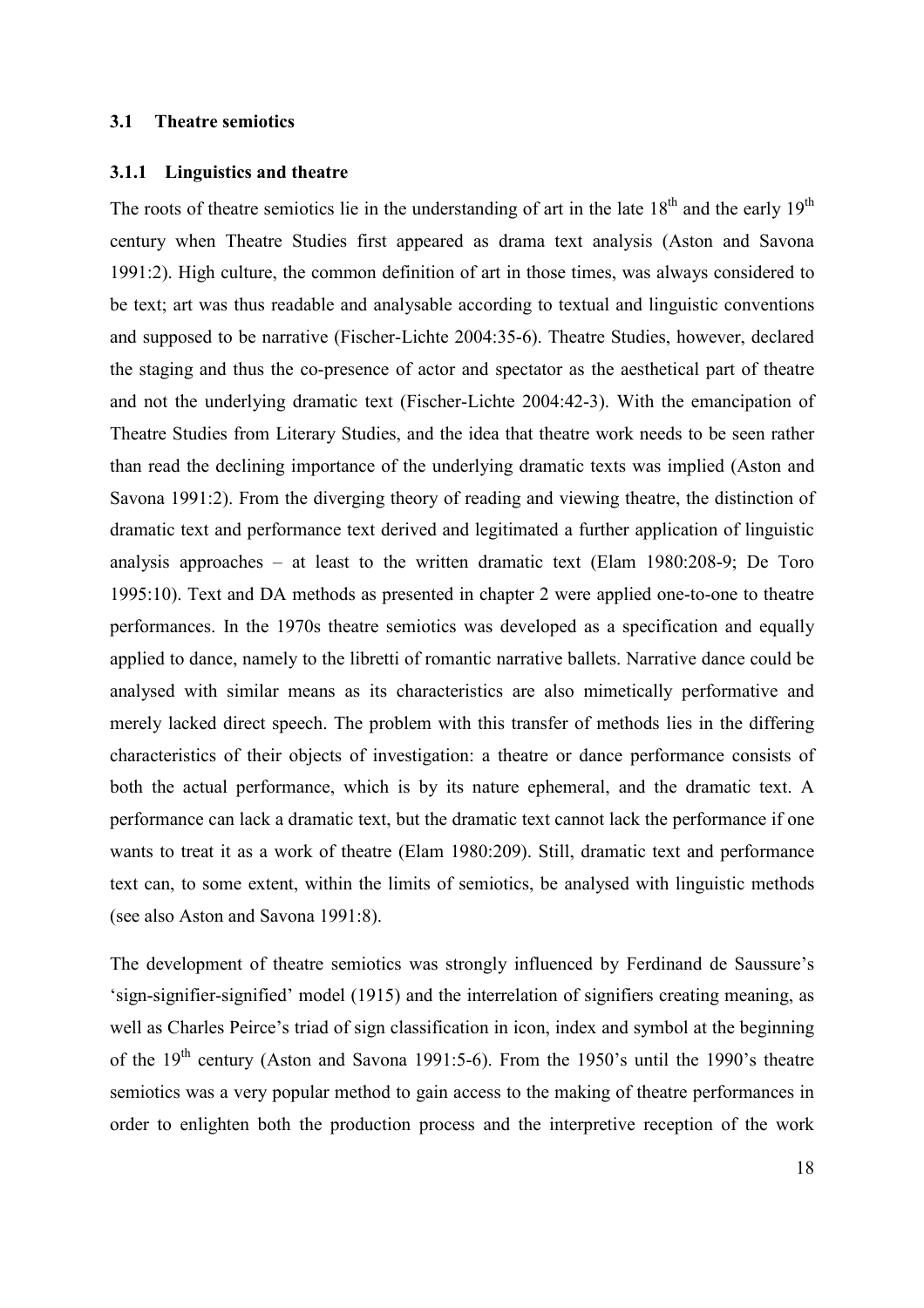(Aston and Savona 1991:1, 5, 10). The focus rested on the analysis of the dramatic text with the acknowledgment that the text cannot convey its full aesthetic value without the actual performance. The dramatic text is written in a specific historical moment whereas the performance is always contemporary (De Toro 1995:10). Hence, neither the performance text nor the dramatic text has priority over one or the other; rather it is "a complex of reciprocal constraints constituting a powerful intertextuality<sup>8</sup>" (Elam 1980:209) which connects them. Consequently, it is the task of theatre semiotics to explain the interaction between both formats of text (Pavis 1978:5). The fact that a performance is constituted of many more features<sup>9</sup> other than the materialisation of the dramatic text or the execution of movements prescribed in a libretto, demonstrates certain limits of a direct application of semiotics on performances (Pavis 1978:2; De Toro 1995:10).

In relation to the audience perception there are some general assumptions relevant to the application of semiotic linguistics to theatre and dance performances. Theatre semiotics presumes that there is a clear separation between the passive object and the active subject; relatable to the passive reader and the active writer of a text: The actor confronts the passive audience with non-negotiable facts by telling and performing a "story". This concept suggests the classical linguistic model 'sign-signifier-signified' transferred to a performance production. Every element of the performance becomes a sign, so that the whole dramatic performance becomes a set of signs that needs to be decoded. The signs can only be interpreted after the appearance of the performance, namely during its reflection and the discussion on it (Fischer-Lichte 2004:19-21; Aston and Savona 1991:8). Furthermore, some selections of signs are connoted with a greater importance than others. According to aesthetical or ideological conventions, a hierarchy of signs is established which directs the analysis of the theatre performance (Pavis 1978:5). This selection of signs during the perception process is made from a set of paradigms on behalf of the perceiver. The interpretation of signifying sequences in the performance can be illuminated by a semiotic explanation (Pavis 1978:6).

<sup>&</sup>lt;sup>8</sup> The notion of 'intertextuality' and 'intertext' in relation to the so-called "geno-text" and "pheno-text" as introduced by Julia Kristeva will not be discussed in this thesis. The term 'intertextuality' is meant to name the interconnection of texts. For Kristeva it also refers to the possibility of various incorporated texts on different levels. For the analysis of the dance critiques this further notion becomes important (De Toro 1995:36-7).

<sup>&</sup>lt;sup>9</sup> Some of these features will be presented later in this chapter. The most important difference between text and performance is, according to contemporary theatre and dance theory, the ephemeral status of the performance.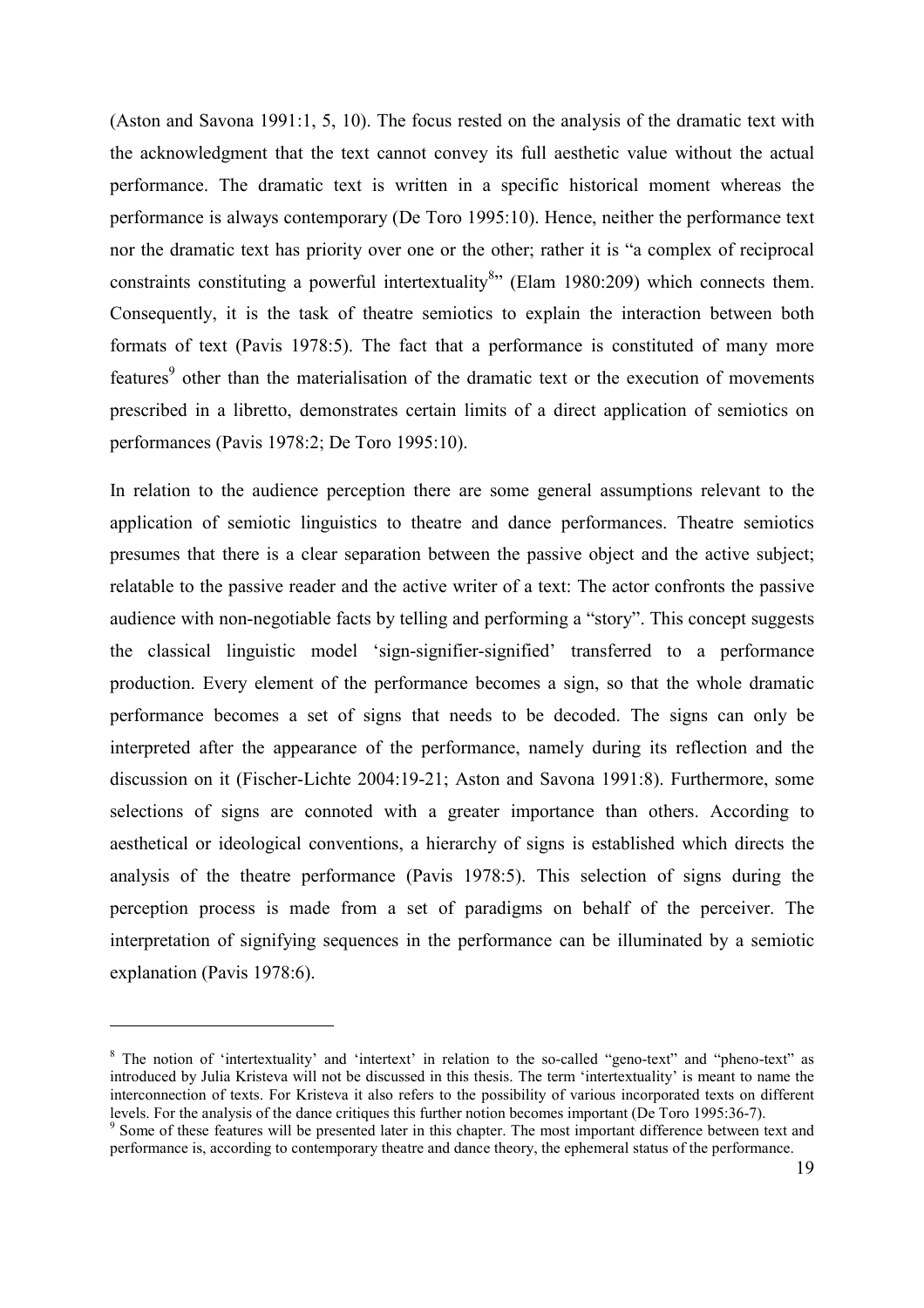#### **3.1.2 Performance codes and conventions**

 $\overline{a}$ 

The performance code is part of common knowledge shared by the spectator and the scriptor $10$ which enables them to either encode or decode a message. Making theatre is thus understood as writing, and perceiving theatre is comparable to reading a written text. The assumption of the existence of a performance code leads to the understanding of theatre as a means of communication intended to convey meaning (Pavis 1978:8). The relationship between icon, index and symbol are assumed to be analysed by semiotic means as well as their relation to the pragmatic and symbolic structure (Pavis 1978:10).

Different performance codes and signs can be summarised and divided into visual and acoustic signs, which range from music, paralinguistic and linguistic signs, gestures, proximity relations to costume and make-up, stage design and light design. Identifying the various signs is one thing if one wants to interpret and understand a theatre performance: the attribution of meaning to the theatrical signs is related to everyday usages but, as will be explained in the following sections, theatrical arbitrariness of signs complicates this process. Viewing a table as a table and only as a table may lead the spectator into a false direction. According to the actor's play and the total stage context, a table can be interpreted as a mountain that has to be climbed or as a sheltering cave or, if turned upside down, as a boat to cross a river (Fischer-Lichte 2010:85). Thus, certain knowledge is necessary to choose the signifying signs and to create interconnections between the signs and their meaning. Some aspects of performance codes can be found in ideological and cultural knowledge so that the cultural background of performer and spectator always intertwine with the aesthetic performance itself. These so-called extra-performance codes are transformed into performance codes when they are realised on stage and contribute to the establishment of meaning (De Toro 1995:54, 3).

Theatre conventions are not performance-specific<sup>11</sup> but they are, nevertheless, often distinct from everyday social conventions used in everyday contexts (De Toro 1995:53, 55). They

<sup>&</sup>lt;sup>10</sup> For convenience, De Toro refers to the author and the director of a theatre performance as the scriptor (De Torro 1995:10).

<sup>&</sup>lt;sup>11</sup> During their generation, their first appearance, performance conventions are performance specific. Otherwise they can be categorised in general conventions, particular conventions, which refer to certain theatre genres or categories, and unique conventions, which, however, are performance specific. Every general convention has once been unique and then particular (De Toro 1995:55-7).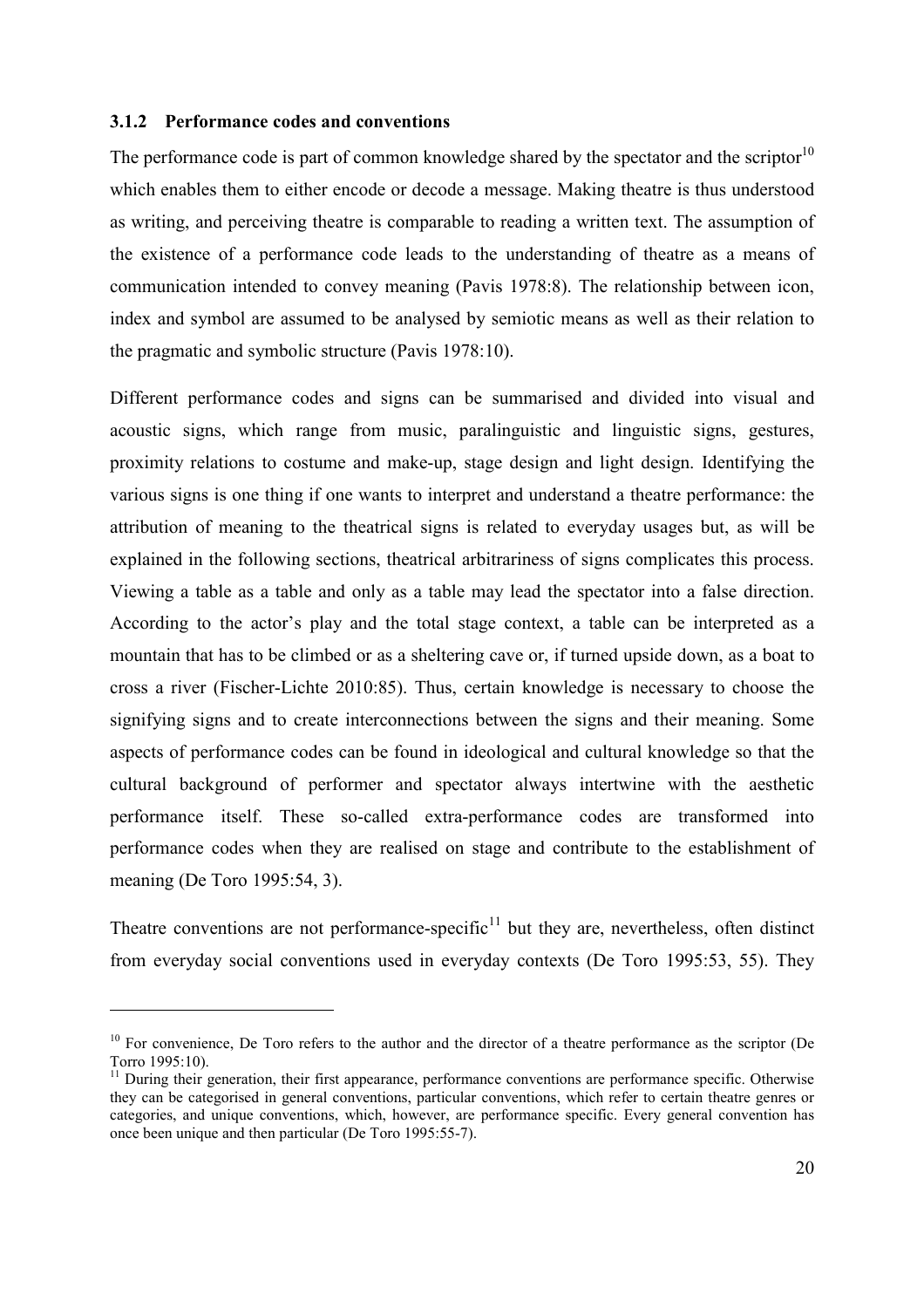direct the overall production and reception mode of theatre performances: they can, for instance, introduce the concept of the theatrical 'fourth wall' which is actually the front of the stage open to the audience but the performers treat it as if it was a solid wall. Thus, the stage signifies the world and the audience is treated as if they were not part of this world (Pavis 1978:8). Contemporary performances often break this convention and invite the audience to engage with and participate in the performance. Theatre conventions are even related to specific historical periods and genres. A re-enactment of a classical ballet can, for example, be staged according to the historic period but it can also be adapted to contemporary viewing attitudes (Pavis 1978:9). Thus, theatre conventions determine the possibilities of interpretation of the theatrical signs. They need to be "learned" because they are not usually made explicit in terms of a manual or introduction before the performance. They require conscious decoding strategies that develop through viewing experience (De Toro 1995:54-5). Habitualised viewing conventions influence the spectator's focus in a theatre or dance performance (Pavis 1978:9): The spectator might fail to attach meaning to important details, if they are not familiar with them; they might even fail to perceive the important signs that carry significant meaning based on the creator's intentions as well as on the cultural context of the performance. This implies that a more experienced spectator is potentially more capable of decoding certain performance codes (De Toro 1995:55-6). The elaboration of the issue of perceiving culturally different performances and thus being confronted with culturally different performance codes and conventions will follow in chapter 3.3.

#### **3.1.3 The application of theatre semiotics of dance – limitations**

The elaboration of the application of semiotic linguistics to theatre performances reveals certain limitations, particularly because of the performance's ephemeral, unique and thus unrepeatable nature. Dance is a performance art that is bound to the flow of time and space and thus hardly palpable with definite and static signs (Wittmann 2002:587-8). Furthermore, the detection of the total entity of signs requires numerous viewings which impede an objective analysis that is based on an unchanging object. The static text can be re-read several times without a change within itself whereas the dynamic performance cannot be perceived twice without any changes from one performance to the other. No performance production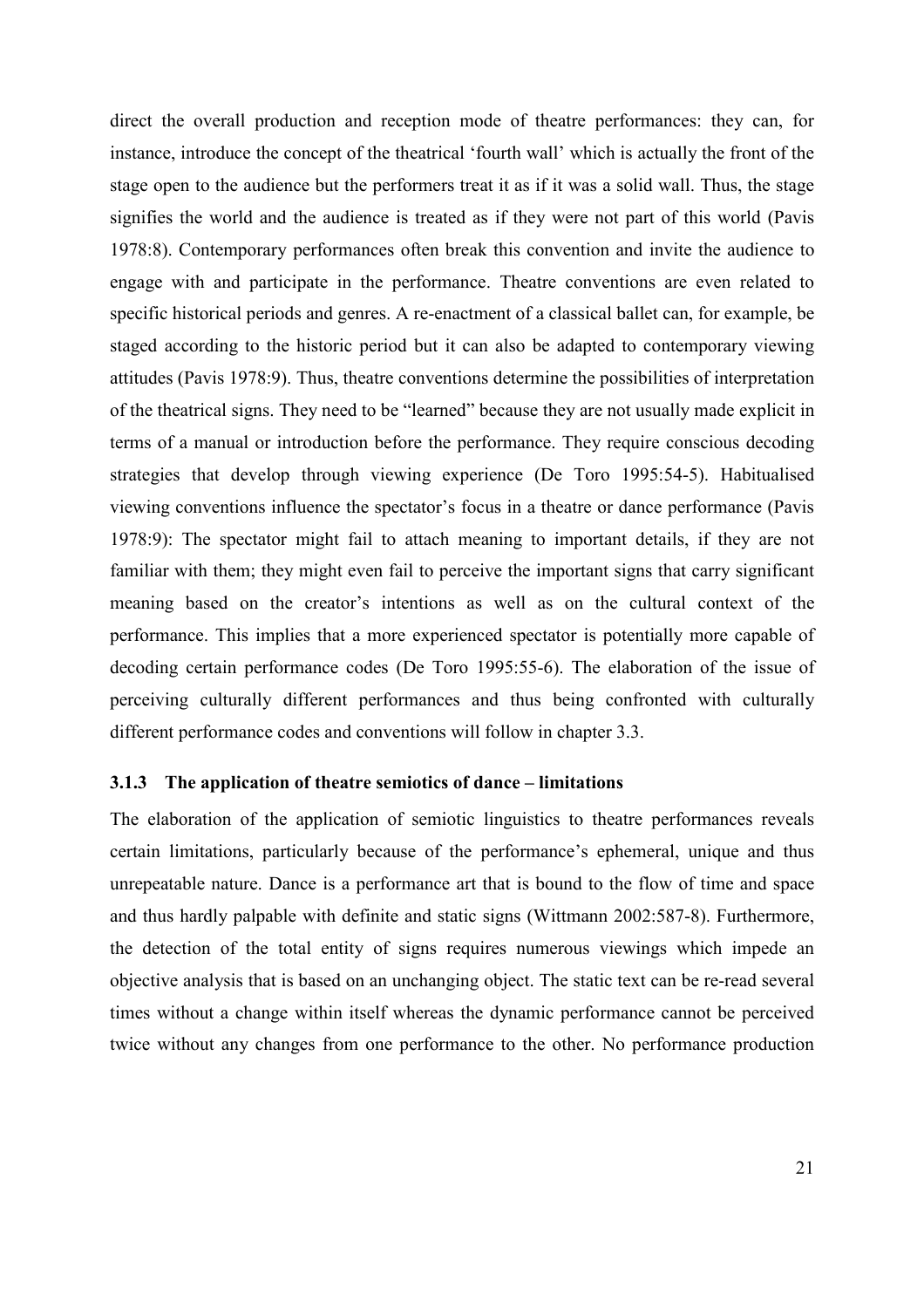equals another.<sup>12</sup> Thus, the problem of theatre semiotics lies in the assumption that the actual performance could be read and interpreted like a poetic or dramatic text (Elam 1980:210).

Another important fact in the perception and analysis of dance performances is the chronology of analysis: the meaning of specific signs can only be detected after their sensual perception and in a particular sequential order<sup>13</sup> (Fischer-Lichte 2010:84). Applying meaning to signs presumes the (phenomenological) reception of the signs as signs. Movements in Contemporary Dance<sup>14</sup> are not constructed to have a certain understandable meaning in the sense of Saussure's semiotic model (Wittmann 2002:588). Folkloristic or traditional dances, however, work differently: in traditional Indian temple dances, for example, every movement signifies a certain state of mind, an emotion, or an action. African tribal dances also have special purposes and meanings. European ballroom dancing is connected to ritual procedures, for instance the first waltz of a married couple. But since this thesis is concerned with contemporary theatrical dance, it is assumed that dance is not used as a means of communication in the classical semiotic model of sign-signifier-signified.

The way in which the audience is affected is ignored in theatre semiotics. Hence, the scholars pay more attention to the phenomenological approach in order to overcome the distinct shortcomings of conventional theatre semiotics (Fischer-Lichte 2010:87). The problem with Contemporary Dance is that it lacks not only the features of speech but also the element of a clearly-structured narration that is more evident in theatre. Signified and signifier are no longer compulsory elements of dance pieces. Pure movement aesthetics, both as a theme and as a choreographic tool, may be the sole motivation and intention of a contemporary dance piece. Evident reasons such as, for instance, the discussion of a specific topic or the narration of a dramatic story do not enjoy a compulsory status in a performance piece of art anymore.

Thus, another limitation of the semiotic approach becomes evident in the intuitive watching of theatre (Helbo 1987:25). Personal commitment and affection are left aside when searching for the "right" interpretation to understand the piece "correctly". The more abstract a theatre work is constructed, the more difficult the retrospective attribution of meaning to an identified,

<sup>&</sup>lt;sup>12</sup> This topic is discussed in philosophical discourses in Dance Science; it came from Theatre Studies and underlies any dance scientific research.

 $<sup>13</sup>$  In linguistics, this chronology of the detection of signs is also called syntagm.</sup>

<sup>&</sup>lt;sup>14</sup> I assume a movement aesthetic that is abstract to the extent that its basic gestures or other common movement experiences cannot be detected anymore or do not make sense in attempts of interpretation.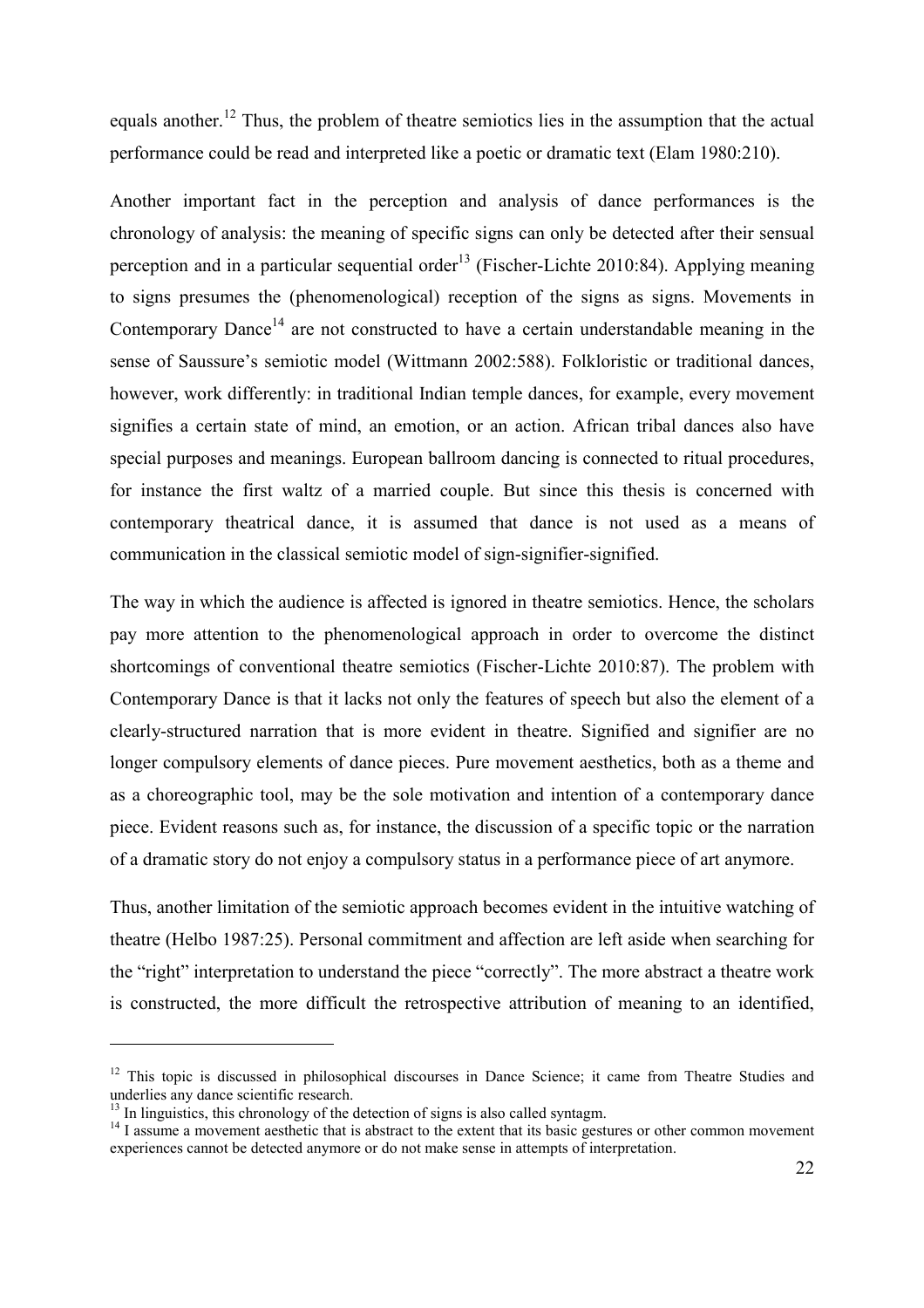definite sign – after its production and reception – gets (Fischer-Lichte 2004:17-8). It is evident that there cannot be one single, "correct" interpretation of theatre and performance art, but a range of possible interpretation strategies based on a combination of sensual perception modes and theatre semiotics (Fischer-Lichte 2004:18-9). The continuous development of performance art towards a solely aesthetic event explicitly suggests a corporeal experience in reception: both processes of performing and perceiving happen in the sharing of time and place by performer and spectator who thus constitute the performance event together (Fischer-Lichte 2004:20-2). Accordingly, the perception of theatre and dance can be called a personal, individual experience (Fischer-Lichte 2010:83).

#### **3.2 Phenomenology of performance perception**

Phenomenology is a philosophical approach to understand the functioning of the world. It was founded by natural scientists in the late  $18<sup>th</sup>$  century. The concept was transferred to other disciplines and philosophers such as Edmund Husserl, Martin Heidegger and Maurice Merleau-Ponty who developed an epistemology that suggests perceiving the objects as they are, opposed to the immediate attribution of meaning to what we perceive (Waldenfels 1992:13, 16, 19; Wilshire 1982:11, 18). The viewer should attempt to perceive all phenomena that are corporeally existent as how they appear, trying not to make attributions or interpretations (Waldenfels 1992:19). The "lived experience of visual impairment" is what Nightingale (1999:173) calls the phenomenological approach to the perception of the body apart from speech. Wilshire (1982:12) explains phenomenology as "an exercise in seeing" and claims that "[o]ur seeing is limited by prejudices so habitual that we have no awareness of them *as* prejudices." An unbiased look at a scenario involving movement and a personal kinaesthetic involvement offer a many-sided perspective (Wilshire 1982:18-9). Seeing – in this case, bodies in motion on stage – the way they appear may provide a fuller and more useful account of Performance Art in phenomenological perception (Waldenfels 1995:19-20; Nightingale 1999:167). The body can thus be perceived as means of transmission and embodiment of aesthetic culture (Nightingale 1999:175).

The phenomenological approach to perceiving dance takes some assumptions of theatre semiotics along but utilises them differently. Although it is concerned with corporeal and kinaesthetic sensations of the spectator, it assumes certain symbolic constructions and the understanding of that which is perceived as a sub-text implicated in stage scenarios (Pavis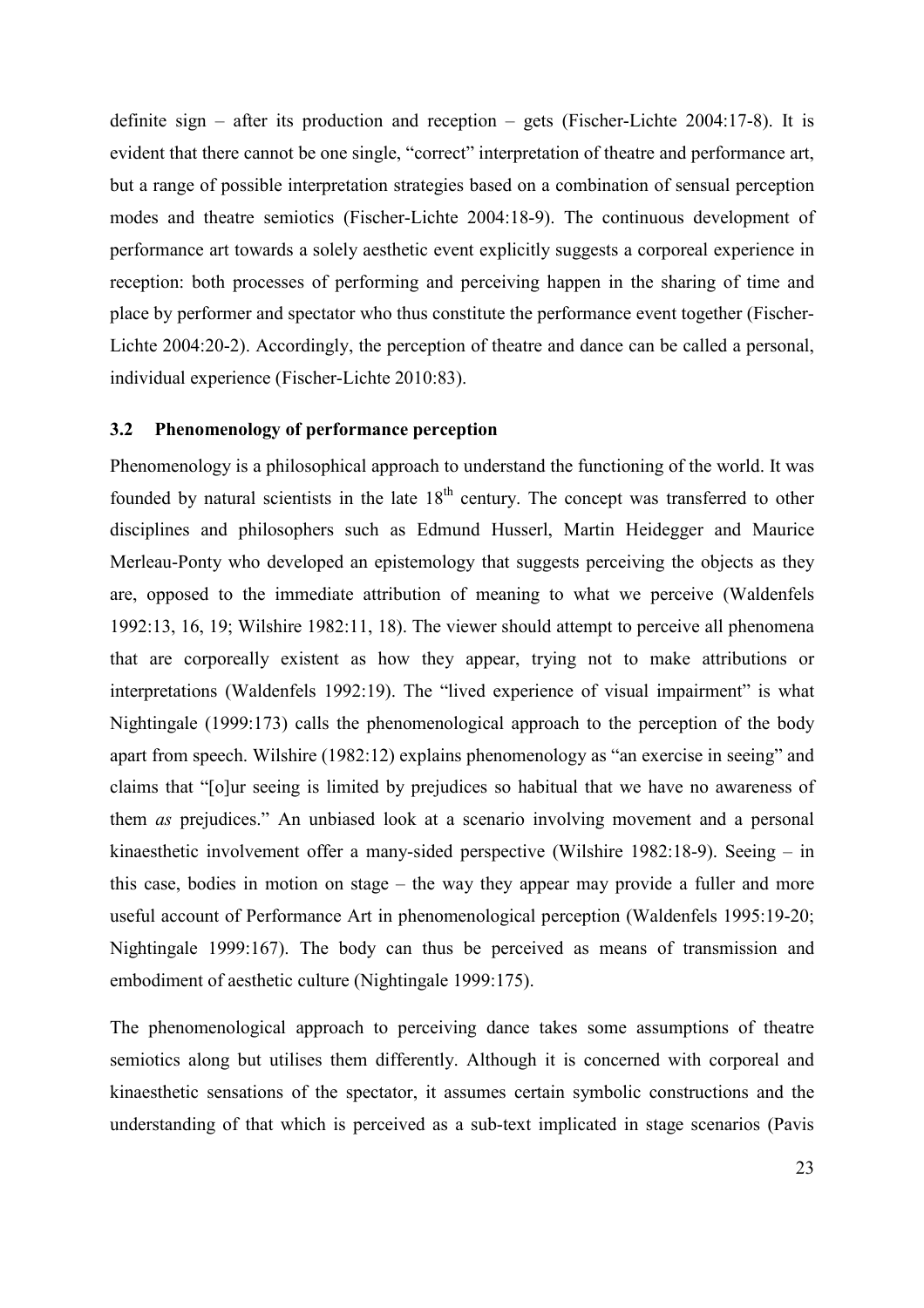2001:24-5). Therefore, in phenomenology, signs step out of their hermeneutic context and reveal in how far the spectator identifies with the actor or dancer (Pavis 2001:17-9). But there is no "one-to-one correspondence between movement and meanings" (Adshead-Lansdale 2001:189) as one might expect from a semiotic communicative perspective.

The phenomenological view investigates the spectator's perception and affective reception of the stage happenings, considering, apart from the performance itself, environmental factors such as the theatre or performance place, the position of the seats, the atmosphere, etc. (Pavis 2001:21, 23; Fischer-Lichte 2004:29). According to Pavis, the underlying intention of performance works is to emotionally affect the spectator and to make them identify with the scenario on stage (Pavis 2001:23, 29). Evidently, phenomenology refers to a synchronous perception of all theatrical signs without detecting a certain hierarchy or attributing meaning to them (Pavis 1976:2-3). The whole theatrical work is perceived as one unit comparable to the perception of an unknown environment. A succinct global perception is succeeded by a filtering focus on certain features that gain one's attention (Helbo 1987:28).

#### **3.2.1 The cognitive process of perception and kinaesthetic perception modes**

Pavis understands the audience not as the total sum of all spectators because the audience acts according to collective rules, cultural norms and habitualised behaviour. The individual spectator incorporates various cognitive and sensual processes during the perception of a performance. Pavis argues that the behaviour of the collective of an audience is ruled by different norms and constraints compared to the behaviour of an individual, for example the spectator. He identifies the audience as object of investigation for Sociological Studies whereas Psychology and Psychoanalysis treat the individual's behaviour. Since Pavis works on a psychological basis, he refers, in this case, to the spectator as an individual (Pavis 2001:13).

Personalised habits and a unique experience of the world and specifically dance and theatre influence the cognitive process of perception (Pavis 2001:13). As the analysis of such inner, cognitive processes can hardly be objective, the nature of the matter itself impedes the use of generalised theories.<sup>15</sup> A so-called kinaesthetic perception of movement<sup>16</sup> provides a different

<sup>&</sup>lt;sup>15</sup> For the reason of lack of objectivity, Psychoanalytical and Psychological studies have long been neglected the status of science until in the postmodern world, other, more subjective fields of study, such as aesthetic subjects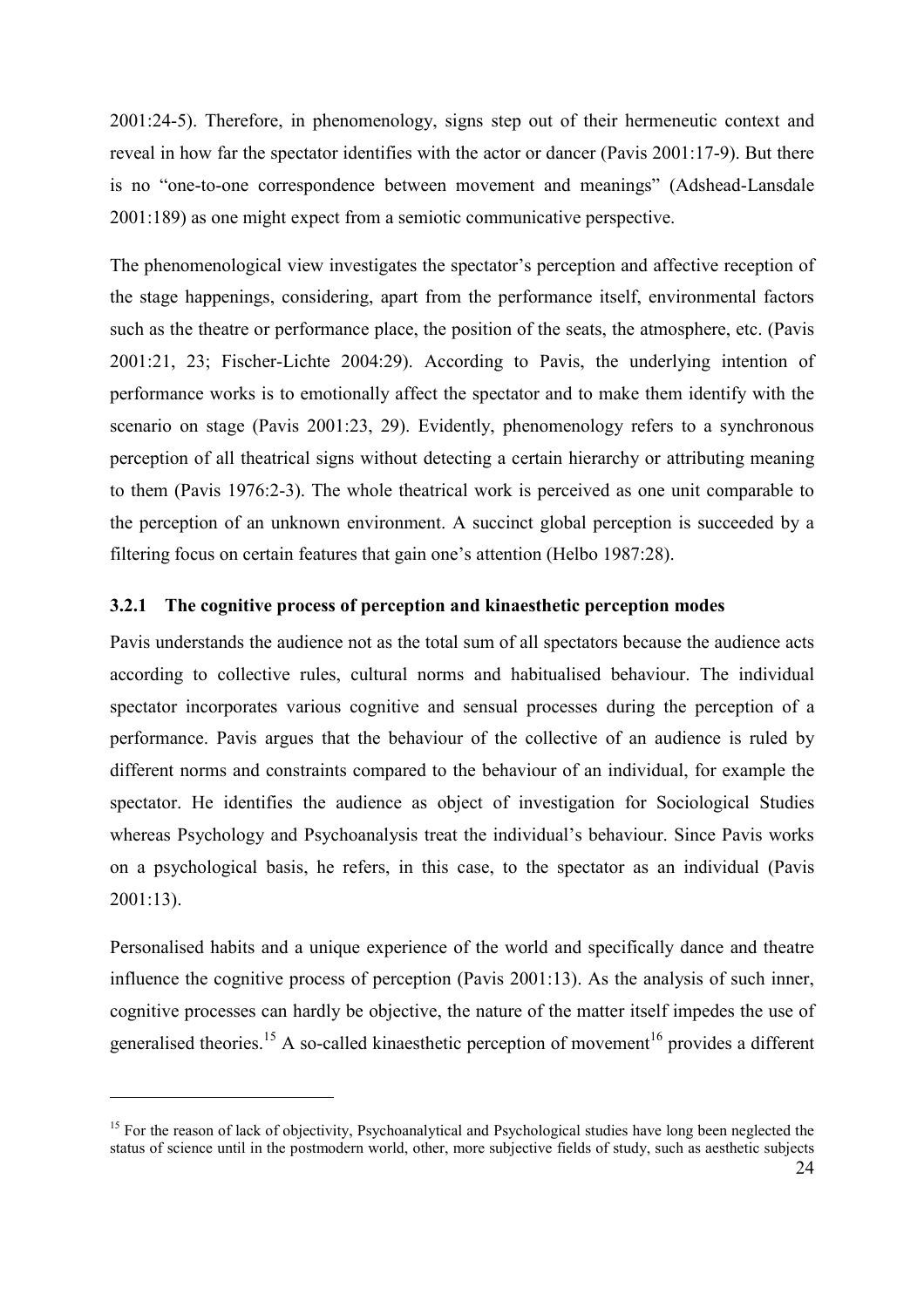way of perceiving Contemporary Dance since it views movement as corporeally sensed meaning that it stimulates the viewer's own corporeal movement memory (Pavis 2001:19). This implicates that movement perceived from the stage is attributed to individual experiences of movement stored in the viewer's own muscle memory. Consequently, the spectator remembers their individual experience of movement and creates an imagination of how the execution of the perceived movement might feel if one's own body was executing the movement. The spectator imagines the perceived movement taking place in their own body using both strategies of kinaesthetic and corporeal perception.

Watching movement on stage is assumed to evoke the spectator's corporeal memory putting them into the imagination of the movement itself, which results in a form of identification with the work or the dancer(s). Furthermore, during the cognitive process of kinaesthetic and corporeal sensing of movement can evoke certain emotions and feelings that need not be connected to the theme of the work but are rather constituted from one's individual experience and one's cultural background. Both aspects of individual corporeal sensing illustrate the difficulties of analysis and explain why Pavis differentiates between the spectator and the audience. $17$ 

The aim is not to provide a lengthy discussion on behavioural and cognitive attitudes of the spectator or the audience, but to sensitise the critique writer's awareness about the different perception modes. A certain perceptive attitude is assumed to underlie all critiques on dance, since the writer is expected to have watched the piece (Adshead-Lansdale 2001:200-1). However, this thesis investigates, whether this perceptive attitude is always clearly identifiable. Whilst perceiving the work, the critic forms a certain stance to or opinion on the work that becomes traceable in the critique.

-

<sup>(</sup>Fine Arts, Music, Performing Arts, etc.) were accepted as fields of scientific research (Adshead-Landsdale 2001:192-3).

 $16$  Chapter 3.2.3 elaborates the concept of kinaesthetic movement analysis in regard to how to write about dance. <sup>17</sup> Provable, empirical insights into the emotional state of the spectator are hardly collectable, but studies concerning the phenomenon of sensing, remembering and attributing visually perceived movement to once experienced movements explain how the so-called mirror-neurones are stimulated through perceiving dance but impede the execution of the respective movement itself. The mirror-neurones receive the motion which is seen but they do not transmit the signals thus far as to encourage the body to move. The result is an energised spectator sitting more or less motionless in their seat imagining how the perceived movement would be executed through their own body (compare Gallese and Goldman in Fischer-Lichte 2004:54-5).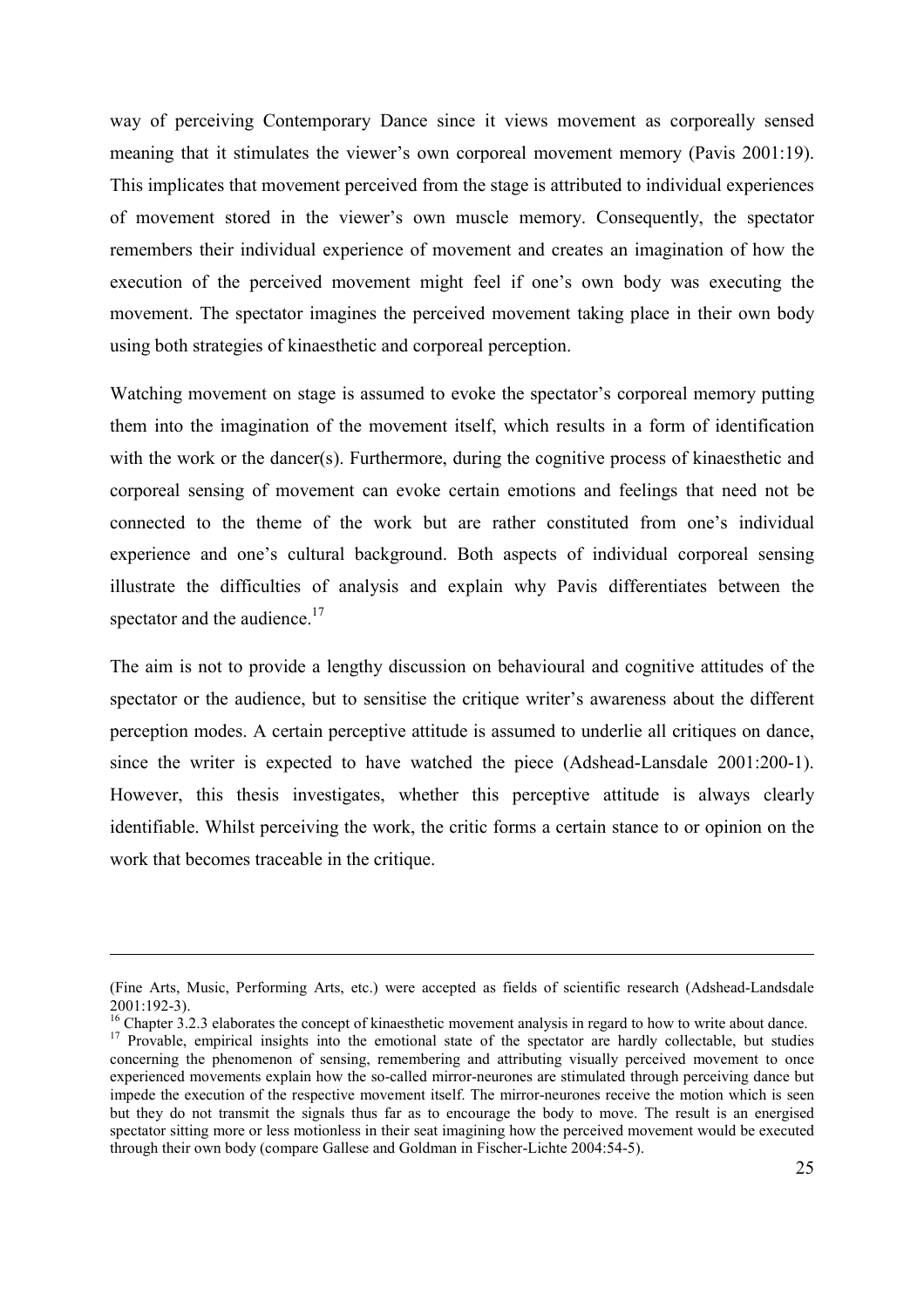#### **3.3 On viewing cross-cultural performances**

In this study, I assume that a culturally diverse audience watches a particular dance piece, which was created with a certain cultural background familiar to some, but not all spectators. For example, an African audience may wonder why an African choreographer, who has recently returned from Europe, seems to deny their identity by integrating Western movement styles into a new performance. Often African dancers are accused of losing their artistic identity when they train in Europe or America. On the other hand, Western audiences sometimes perceive European trained African choreographers as not African enough (Douglas et.al. 2006:105; Kodesh 2006:41-2). In both cases the expectations of the audience, or rather of some single debate leaders, are not met by the performance. The assumption of crosscultural differences between spectator and performer also presumes the investigation of a situation between a culturally different spectator/ critic and the dance piece. Thus, along with Pavis (2001:13), it seems more fruitful to analyse the perception mode in cross-cultural situations from the individual perspective of the spectator (in this case simultaneously the critic) rather than from the collectivistic view of the audience.

#### **3.3.1 The perception of cultural "otherness"**

26 A performance implicitly dealing with cultural knowledge that is not shared by a spectator puts them into a state of bewilderment and non-understanding. This constitution is henceforth called a cross-cultural performance. It assumes the presence of at least one culturally different spectator. In narrative theatre plays the partial misunderstanding or non-understanding can lead to a total misunderstanding when the spectator cannot follow the plot anymore. However, in Contemporary Dance pieces, it could be the aesthetics that are not understood by the spectator. They may feel lost instead of enjoying the performance and may feel as if they are missing the essence of the work. In such cases the presumed otherness seems to be unperceivable through "conventional receptive processes" (Bennett 2001:176). A certain fascination can derive from this otherness but it can also turn into a feeling of hopeless misunderstanding, perhaps even negative feelings such as frustration and anger. Bennett primarily describes the latter phenomenon from the viewing attitudes of a "Western" spectator being confronted with "non-Western" theatrical forms and relates the issue of power and authority to it: non-conforming ways of reception seem to destabilise security and thus disempower the spectator (Bennett 2001:176-7). Insecurity deriving from bewilderment and frustration can have different outcomes: Some people develop aggressive attitudes towards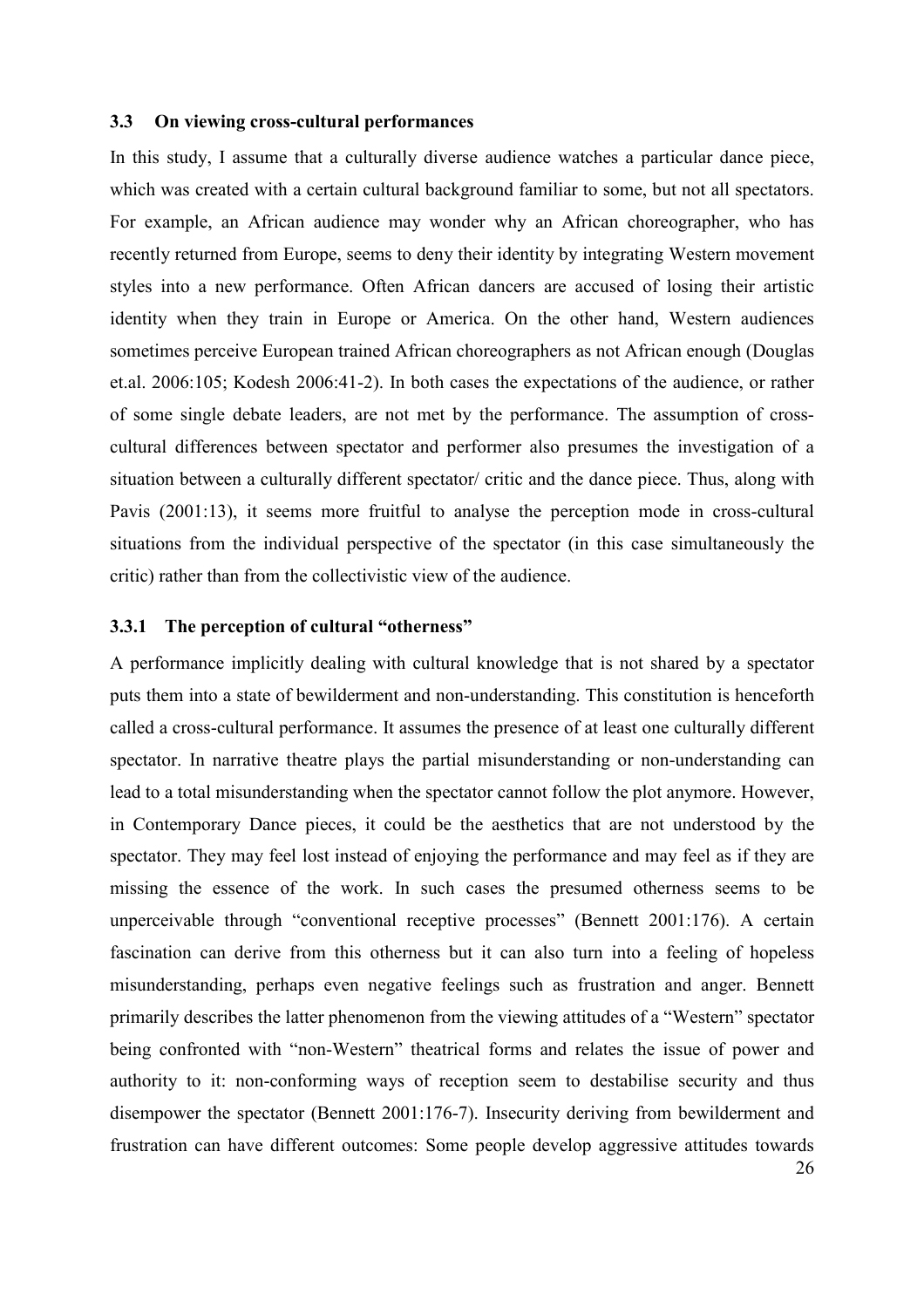the performance while others become lethargic and immobile. In any case the opinion about the dance performance might become a negative one, if the spectator's expectations are not met. The contrast between the familiar and the unknown performance codes, conventions and aesthetics brings the familiar norms and rules of dance perceptions to the spectator's consciousness. It is only in this contrast, in the conscious perception of the unfamiliar, that conventions and norms are questioned (unintentionally), and one's theatrical worldview is destabilised.<sup>18</sup> I assume that in these situations negative critiques on the specific dance piece may appear.

The spectator believes that the real, which constitutes their worldview, is visible and assumes this axiom to function in theatre or performance environment too (Bennett 2001:178). This also means that in a case of a positive critique on foreign, unfamiliar theatre conventions a critically reflective perception underlies the judgement. A spectator, who is first fascinated by the performance even though different theatrical conventions are exhibited, can become entirely euphoric and excited. Along with the positive reception of the piece, the spectator reflects on the perceived foreign conventions and theatre codes by comparing them to the known. Thus, if the spectator detects the foreignness in themselves, the performance can be critically reflected upon, whereas the detection of the foreign in the reception of the other, creates a negative attitude towards the performance (Bennett 2001:178). The most positive outcome would be that the spectator gains new insights into performance codes and conventions during the reflection and interpretation process after the performance. Bennett refers to Roland Barthes who first describes his fascination with foreign dances and admits that his curiosity only remains aroused because of the interesting otherness. Then he critically questions whether "[…] we Westerners [can] really consume a fragment of civilisation totally isolated from its context" (Barthes in Bennett 2001:176). Barthes introduces not only the curiosity about the unknown but declares it to be the spectator's major interest in crosscultural performances (Bennett 2001:176). A further statement, which also leads away from the concept of theatre semiotics, points to the sensing of the performance's aesthetic without the attempt to discover an underlying narration (Bennett 2001:180). While reporting on her reaction towards a cross-cultural performance, Bennett admits that "[… she] felt [her]

<sup>&</sup>lt;sup>18</sup> Fischer-Lichte describes a similar phenomenon when describing the effects of the so-called "performative" turn" which occurred during the 1960's in Europe. Narrative theatre forms were succeeded by event-focused performances that provoke an affective reaction within the audience (Fischer-Lichte 2004:25-5, 29).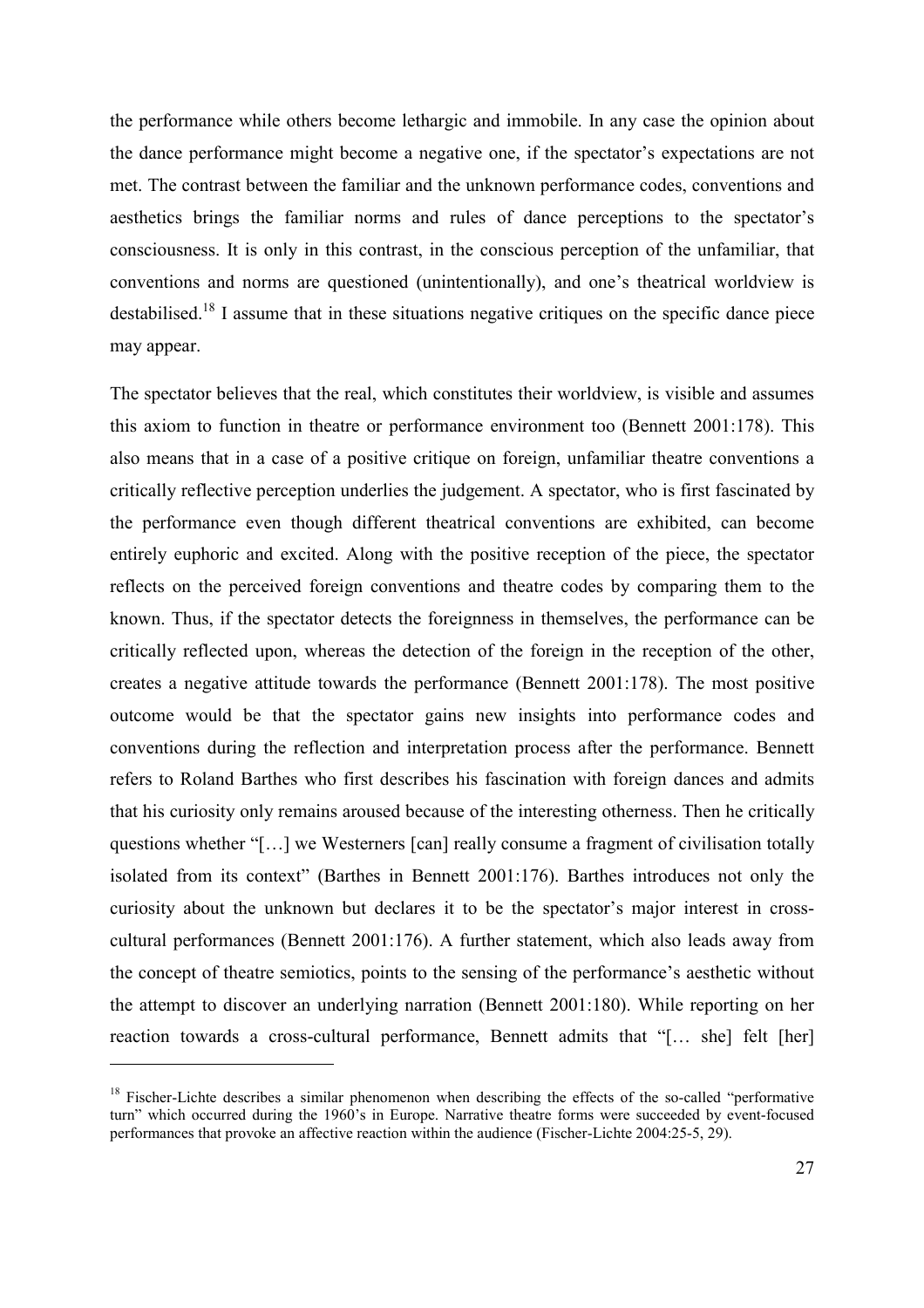strategies of viewing were not only disabled but irrelevant" (Bennett 2001:185). I will argue that a dance performance that is viewed, perceived and critiqued from a phenomenological perspective, especially in an intercultural context, is more likely to be judged positively by the writer and spectator.

With the investigation of the critique – the writer's product and thus the impression of a single spectator – the focus shifts back from spectator to audience level. The reader of the critique may understand it, as if it reflected the opinion of the general audience. As argued in chapter 2, a reader who reflects only to a small degree on the critique may perceive the critic's opinion as authoritative.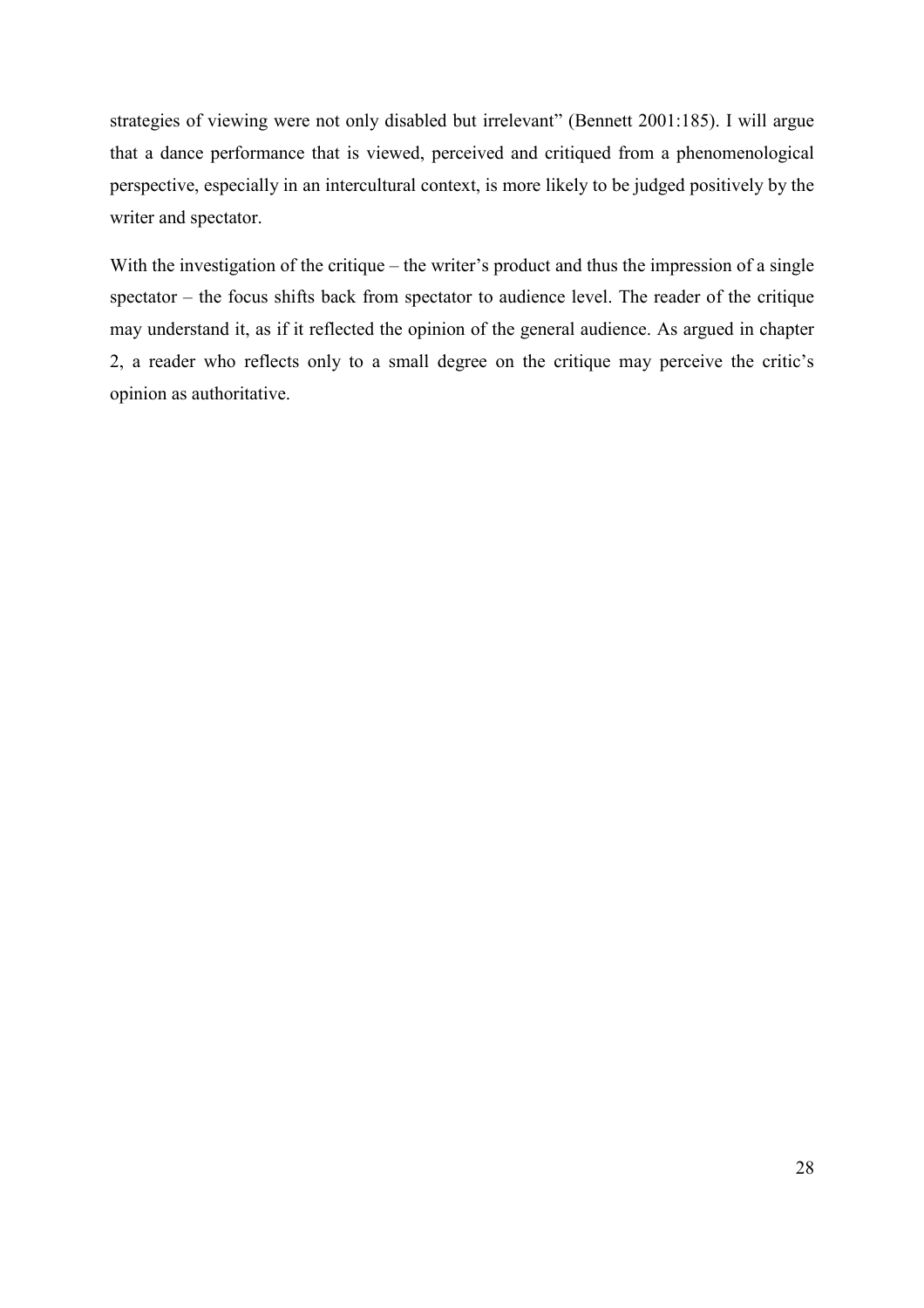# **4 CHAPTER FOUR: Presentation of Vuyani Dance Theatre and African Contemporary Dance**

This chapter presents the Vuyani Dance Theatre (VDT), including some basic facts and figures, a short description and categorisation of the so-called *Beauty Trilogy*, the dance piece that is referred to in the investigated dance critiques. The second half of the chapter focuses on Gregory Vuyani Maqoma, founder and Artistic Director of the company, including some biographical notes which help to understand his work and his way of thinking about dance and inter-culturalism. The chapter will conclude with a brief description of African Contemporary Dance, mostly from a South African perspective (compare *Critical Arts Journal* 2006, Vol. 2 (2)). It intends to give an overview on the cultural difference between a rather "Western" view on Contemporary Dance and a South African one.

# **4.1 Vuyani Dance Theatre**

 $\overline{a}$ 

Maqoma founded the VDT in 1999 inspired by a Belgian dance scholarship at the Performing Arts Research and Training Studios (P.A.R.T.S.), a renowned centre for dance education that enjoys a very high reputation all over the world<sup>19</sup>. *Vuyani* means "joy" in Maqoma's native language isiXhosa and according to his explanations the word entered the name of the company on the one hand in reference to the early non-professional dance practices of Maqoma and four of his friends (Vincent Mantsoe among others) who called themselves the *Joy Dancers*. On the other hand, Maqoma's ethnic name already includes the name "Vuyani" (Maqoma 2002).

#### **4.1.1 The dance pieces** *Beautiful***,** *Beautiful Us***,** *Beautiful Me*

A variety of solo pieces, duets and group works were performed by the VDT in the past 11 years. In this thesis I will focus on the last piece of the so-called *Beauty Trilogy* consisting of the duet *Beautiful* (2005), the septet *Beautiful Us* (2005) and *Beautiful Me* (2007), a solo of Maqoma, backed up by four live musicians, all South African. *Beautiful Us* was created in Johannesburg, whereas the other two were developed in Paris at the Centre National de la Danse (CND), which also supported the work financially. The South African premiere of

<sup>&</sup>lt;sup>19</sup> Anne Teresa de Keersmaker, a well-known choreographer from the Netherlands, has been the director of P.A.R.T.S. since its foundation in 1995 and marked its movement and dance style fundamentally.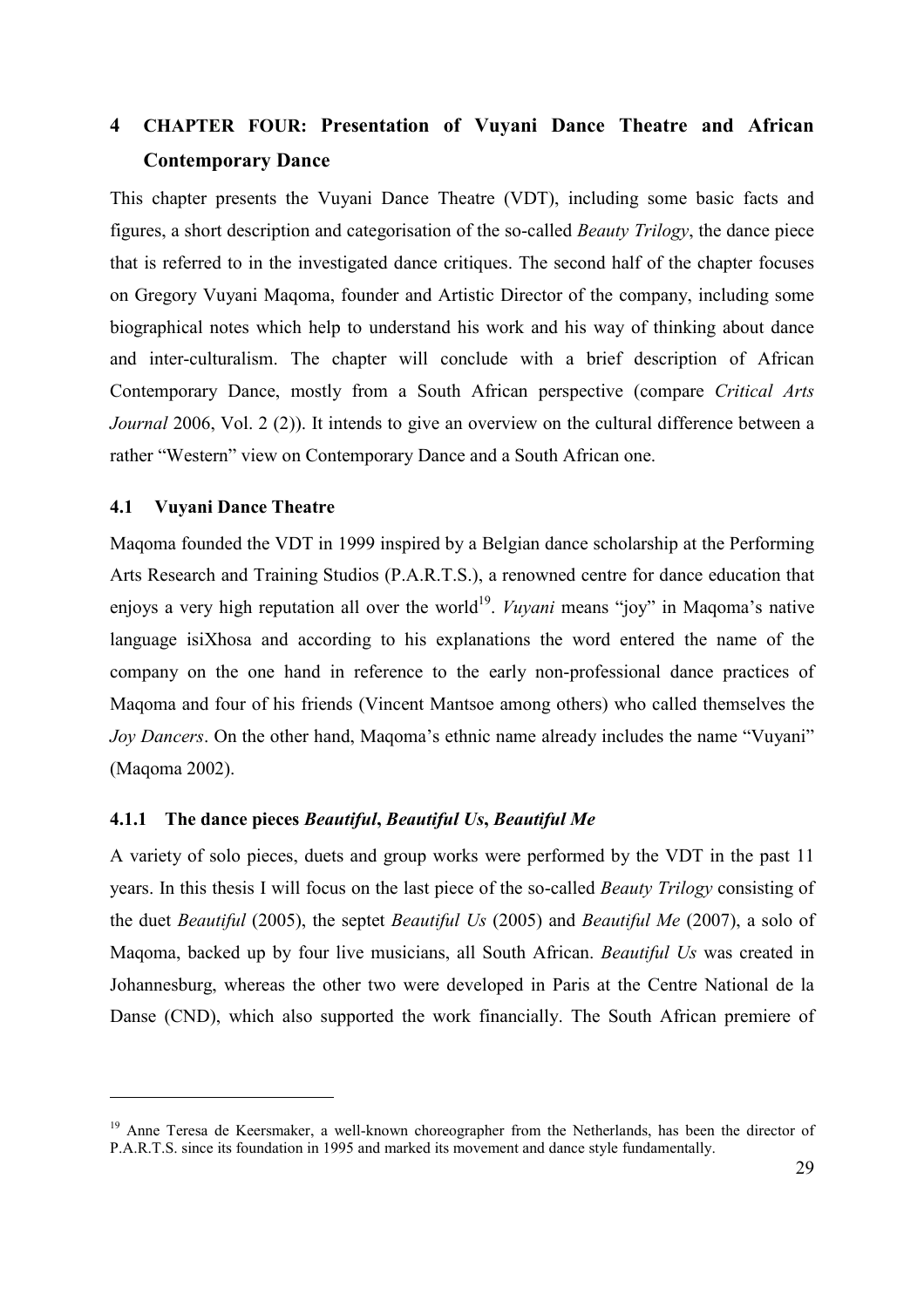*Beautiful Me* was in 2007 at the FNB Dance Umbrella in Johannesburg. On his website<sup>20</sup>, Maqoma explains that the *Beauty Trilogy* treats the beauty of human beings as living creatures opposed to the beauty of things and objects that surround the living. The interplay of nature and human beings, particularly in South Africa, is what fascinates Maqoma in the trilogy.

*Beautiful* is the first part of the trilogy which Maqoma performs with Shanell Winlock. The duet premiered in Johannesburg in June 2005 and toured, among others, to Sadler's Wells, a well-known dance stage, in London. *Beautiful* is about the beauty in our own evolution, the beauty in sudden and abrupt revolutions in which traditions are questioned and perception modes exposed to challenges.<sup>21</sup>

*Beautiful Us* is performed by seven dancers<sup>22</sup> who originally come from South Africa, mostly from Gauteng. It premiered in Paris at the CND and was performed in South Africa at the Jomba! Dance Festival in Durban in 2006, at the National Arts Festival in Grahamstown and at the Cape Town Festival all in the same year.

*Beautiful Me* is a solo performed by Maqoma together with four live musicians. Until now, according to tour dates and the variety of destinations, it is the most popular part of the trilogy. It premiered in Johannesburg at the FNB Dance Umbrella 2007 (in March) and toured to the United Kingdom in June. Later on in 2007 Maqoma travelled to Oslo (Norway) and to Amsterdam, (The Netherlands). In January 2008 Maqoma performed in Europe, namely at CND in Paris, Brussels and Portugal. In 2009 he toured the United States (Miami, Seattle, San Francisco, Los Angeles and New Mexico) and later that year he also performed in Angola, Namibia, Johannesburg, La Réunion and once again in Paris. The 2010 tour started in Belgium, at Brügge, and continued to Switzerland and again to Paris, France.

This last piece of the *Beauty Trilogy* was greatly influenced by three colleagues, namely Vincent Mantsoe, a close choreographer friend of Maqoma since their childhood, Faustin Linyekula, a Congolese choreographer and dancer and Akram Khan, a British dancer with whom Maqoma has collaborated several times. The different movement styles (Mantsoe is

<sup>20</sup> http://www.vuyani.co.za/rep.htm.

<sup>&</sup>lt;sup>21</sup> http://www.artlink.co.za/news\_article.htm?contentID=3882 (01.06.2010).

 $^{22}$  I have included the names of the performers and musicians in Appendix A.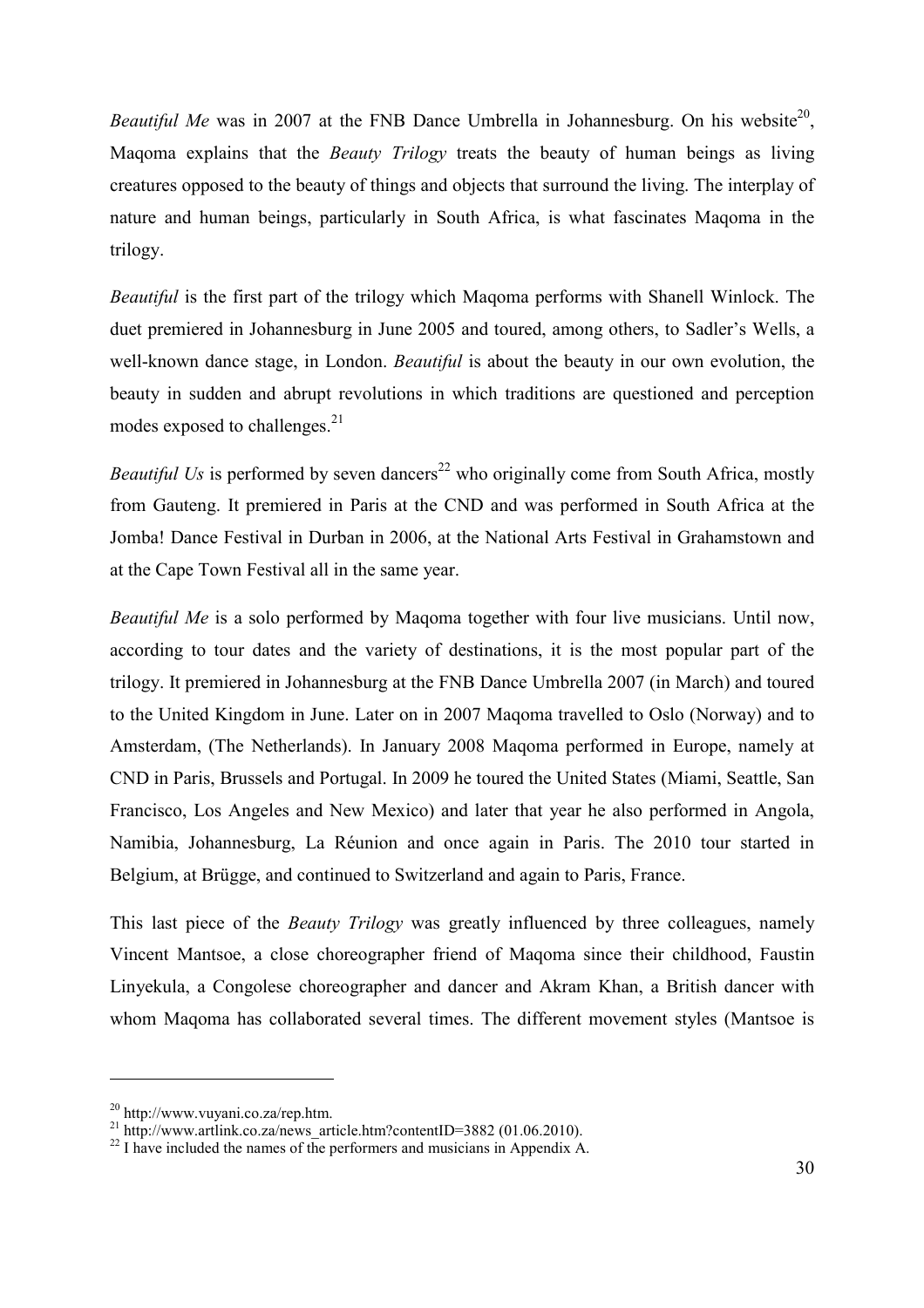known for his Afrofusion<sup>23</sup> style, Linyekula for his visual theatre and Khan is known for his expertise in contemporary Kathak, an Indian dance style) inspired Maqoma during his work on this piece. Apart from live music and dance, Maqoma uses speech in isiXhosa and English during his performance. When he tours he does not translate the isiXhosa utterances into English. Language is thus used as an artistic, potentially traditional feature conveying aesthetic value rather than meaning.

# **4.2 Artistic Director Gregory Vuyani Maqoma**

### **4.2.1 Biographical notes**

Maqoma was born in Soweto, the South Western Townships of Johannesburg, in 1973. He lived there in a culturally diverse township with his father who is from Port Alfred and his mother who grew up in the Lesotho Mountains. The culturally mixed family started to create a new cultural identity for themselves. His grandmother was Xhosa and she raised him accordingly. Thus, issues of cultural identity, social norms and values, history and traditions have always influenced Maqoma. He started his education in dance in South Africa in 1990 where he enrolled at the Johannesburg based company and dance school, Move Into Dance Mophatong (MIDM), from which he graduated in 1993. He danced and taught dance across South Africa until, in 1994, he started working for an Afrikaans and later a German insurance company to financially support his parents (Maqoma 2002). After a tour with MIDM to eight African countries, Maqoma resumed dancing and continued his studies – after he had attended the five week choreographic programme DanceWeb<sup>24</sup> in Vienna, Austria, in 1997 – in Brussels at the P*.*A.R.T.S. Right afterwards in 1999, he returned to Johannesburg and founded VDT (Maqoma  $2002)^{25}$ .

## **4.2.2 Maqoma's cultural imprints and his dance style**

In Brussels Maqoma received a modern, European Contemporary Dance education. The dance style taught at P.A.R.T.S. is greatly music driven and based on a classical dance vocabulary, which influenced Maqoma in the development of his own style. The Belgian education programme provided Maqoma not only with an education in all major dance

<sup>&</sup>lt;sup>23</sup> For a further explanation of Afrofusion see section  $4.3.2$ .

 $24$  DanceWeb is an annual summer school for choreographic research taking place in the frame of the highly repudiated dance festival "ImPulsTanz".

<sup>&</sup>lt;sup>25</sup> http://mappinternational.org/artists/view/44 (01.06.2010).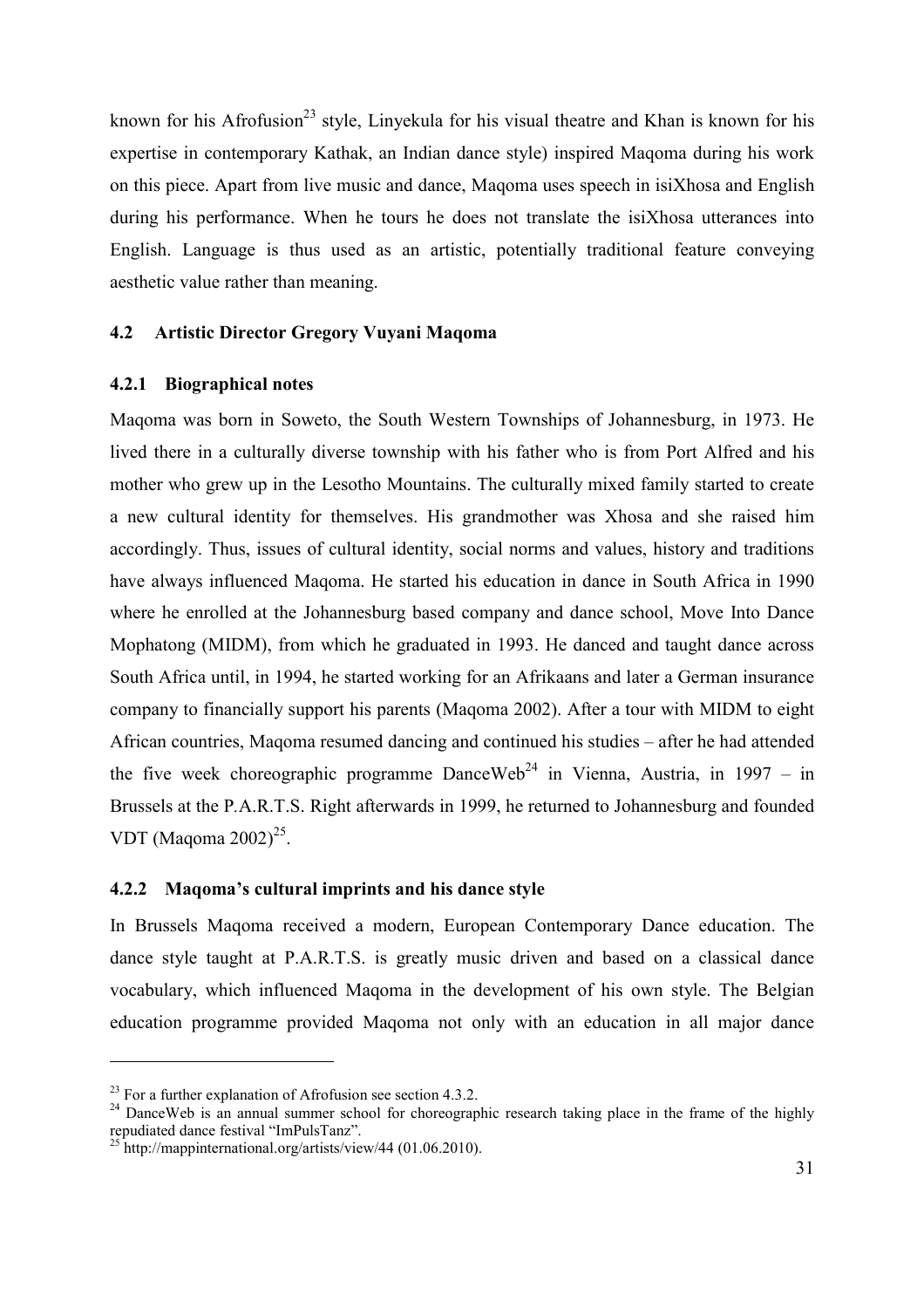techniques but also with a sound intellectual background in approaches to dance. The combination of music and theatre is fundamental to this school of dancing.<sup>26</sup> In the founding year of VDT Maqoma also became Artistic Director of the South African Performing and Visual Arts Festival *afrovibes* in the Netherlands and the United Kingdom. Thus, he maintains strong ties to the European Contemporary Dance scene and he remains a regular guest on European dance festivals. His strongest artistic influences derive from Akram Khan (UK) and his contemporary Indian Kathak, Faustin Lineykula (DRC) and his visual dance-theatre and Vincent Mantsoe's (RSA, now based in France) Afrofusion.<sup>27</sup> This artistic variety, which has its roots in the diverse cultures of his Soweto childhood, characterises Maqoma's Contemporary Dance style. Urban and street dance cultures, as well as popular dance videos of Michael Jackson and Prince, inspired and motivated the *Joy Dancers* during Maqoma's adolescence and later influenced the formation of his movement skills (Maqoma 2002). "[…H]is body has become a mixture of all his influences, the origins of which cannot be identified in particular movements because of how he has combined them" (Kodesh 2006:46).

Maqoma (2006:36) not only sees himself as an artist but he also feels responsible for "cultural translation" embracing a certain cultural heritage as well as feeding the artistic demand for innovation. Here again, the reception mode of the audience becomes crucial, leading to the controversial question of audience education in case of misunderstanding (Maqoma 2006:36- 7; Douglas et.al. 2006:105; Kodesh 2006:41-2, 49-51). Artists often find explanations for negative reception of their work (also finding evidence in dance critiques) in the lack of education of their audience: They find that the spectator has to get used to a new aesthetic form or has to learn about the new artistic value that is presented in the work. This is opposed to the assumption that art does not need an explanation since its artistic value is perceivable and existent in any case – if not, it cannot be called art.

# **4.3 The cultural backbone of African Contemporary Dance**

The artists who attended the  $7<sup>th</sup>$  Jomba! Contemporary Dance Conference<sup>28</sup> at the University of KwaZulu-Natal in 2004 argued in various panel discussions on the concept of 'African

<sup>26</sup> http://www.rosas.be/Menu1/ATDK/tabid/61/language/en-US/Default.aspx (27.5.10).

<sup>&</sup>lt;sup>27</sup> http://mappinternational.org/programs/view/207 (30.01.2011).

<sup>&</sup>lt;sup>28</sup> Jomba! Dance Festival is an annually held dance festival in Durban which was initiated by Lliane Loots, choreographer, teacher and critic, in 1998. The conference was first added to the festival in 2004 to give African choreographers and dancers the opportunity to dialogue with one another and exchange ideas. According to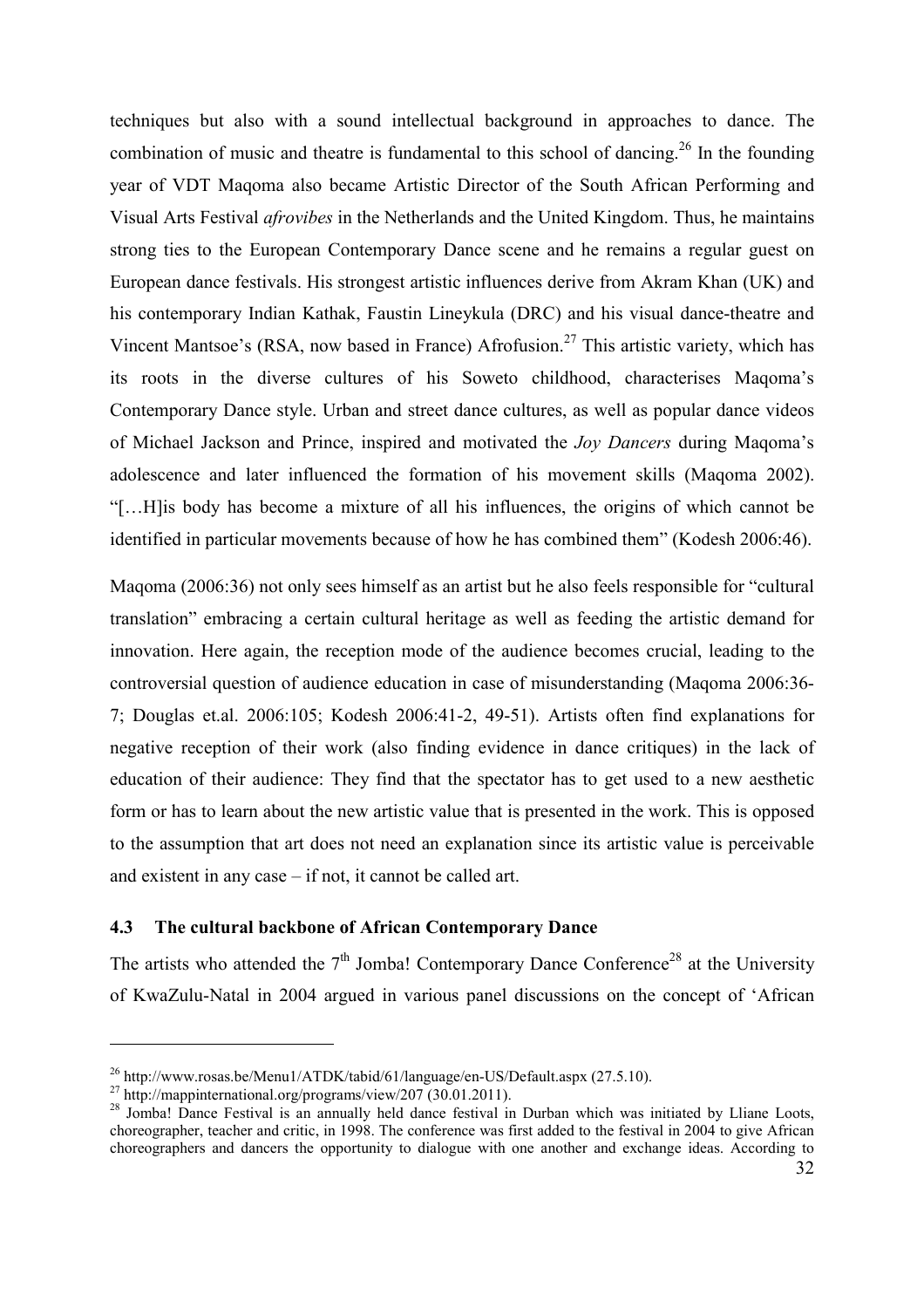Contemporary Dance'. The question was whether there was a type of dancing that could be called 'African Contemporary Dance'. Many dancers and choreographers from all over Africa came to Durban to speak about their situation as artists in Africa and as African artists in Europe or America. The discussion sessions repeatedly pointed to various attempts to explain each individual type of dance and its personal origins similar to the way Maqoma's story reads. Issues of cultural and social identity in relation to historical and political background emerged as crucial factors in the making of art in South Africa.

#### **4.3.1 Cultural, social and artistic identity**

-

The individual assessment of Contemporary Dance in South Africa mirrors the need for a culturally independent identity in South African performing arts that distinguishes South African art and dance from Western formalism. Adrienne Sichel<sup>29</sup> goes even further in her keynote address at the Jomba! Dance Conference in 2004 when she proposes, that African Contemporary Dance has to define and examine its aesthetic rules in Africa and amongst Africans (Loots and Young-Jahangeer 2005:25). It is not in the comparison with "Western" dance cultures which were long seen as superior to the African ones that constitute African dance as the antipole. For many African choreographers dance is not a means of representing a culture or a nation, as the term '*African* Contemporary Dance' might suggest. Most of the choreographers represent themselves as reflections of their cultural background, their tradition and, most personally, their own story (Kodesh 2006:43). Thus, the creation of dance cannot be separated from the choreographer's political, social and cultural background (Loots and Young-Jahangeer 2005:79; Kodesh 2006:48). These findings lead into a certain direction within the controversial debates about the question whether art incorporates political and ideological stances *per se*. Arguments include on the one hand the making of art for art's sake emphasising the true artistic and aesthetic value of a piece of art and on the other hand the ideologically, culturally and politically influenced individual that lives in the artist and expresses itself in the artwork. This discussion will not be deepened here; I assume for this thesis, referring to the mentioned and other current debates about South African Contemporary Dance (see also Jomba! Dance Conference 2004 and the *Critical Arts Journal* 

Kodesh (2006:56) this was a groundbreaking event in the South African dance scene documenting thoughts and attitudes towards the question whether there was a dance style called 'African Contemporary Dance'.

<sup>&</sup>lt;sup>29</sup> Sichel is employed as specialist writer on dance and theatre performances by the Johannesburg daily newspaper *The Star* and is one of the key historians writing on the development of Contemporary Dance in South Africa (Douglas et.al. 2006:102).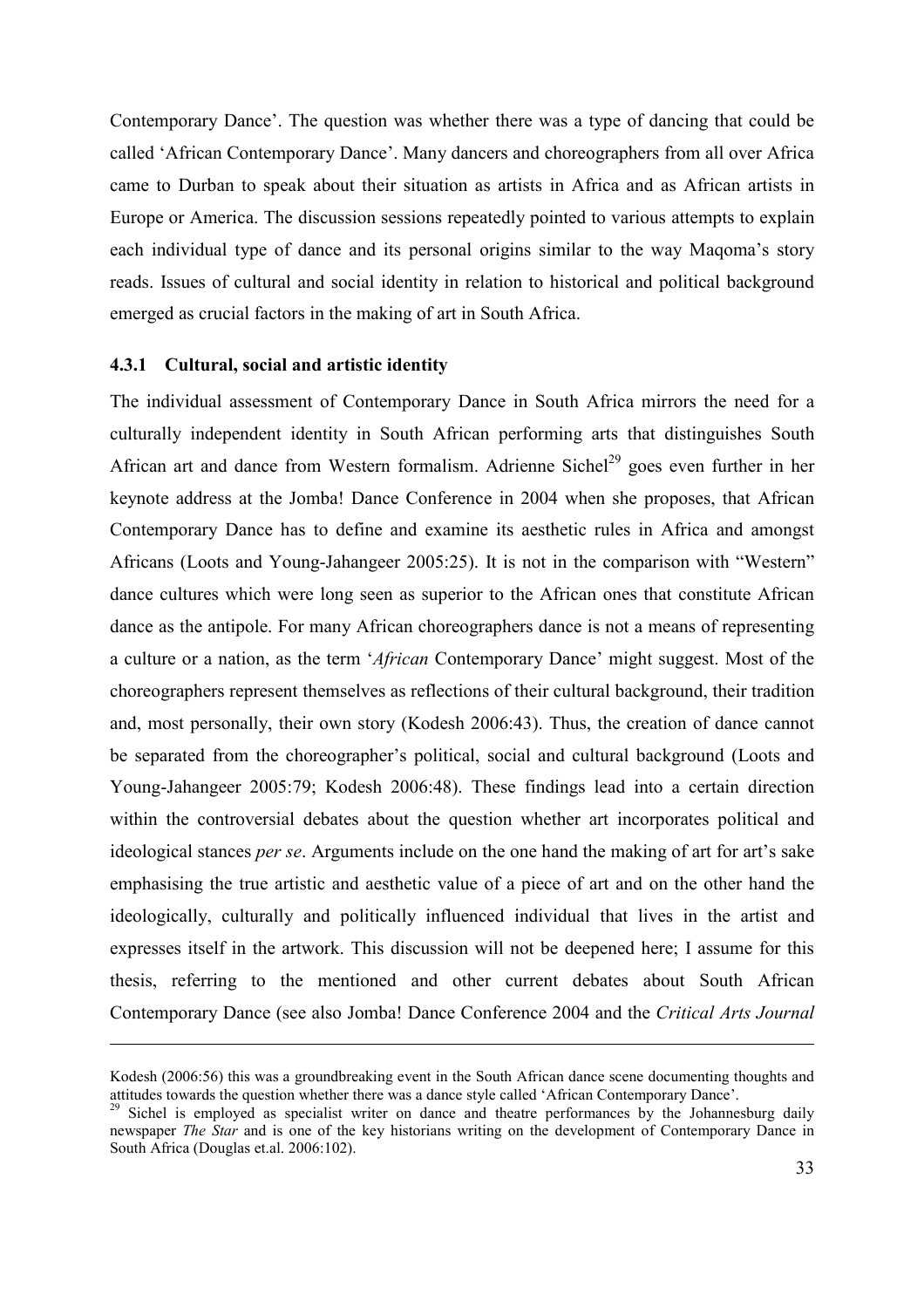2006, Vol. 2 (2)), that a certain, probably unconscious socio-political notion underlies the making of art. The personal identity of the artist is constituted by all these features that have taken and are taking influence on the person. This is reflected in statements such as "[T]hat's what my dance is all about today. It's an attempt to remember my name […]." (Linyekula in Douglas et.al. 2006:110) and "All I'm after is my identity. […] 'We can see your identity on stage.' This means a lot to me." (Liadi in Douglas et. al. 2006:113). Much social commentary underlies the attempt to differentiate Contemporary Dance in Africa (Kodesh 2006:49, 52). There does not even seem to be a need to label the style of dance as something particular. It is just the individual characteristics that are crucial to the artists. This has also been true for American and European dancer-choreographers in the 1920's and 30's who tried to free themselves from the constraints of Classical Academic Dance including the prescribed movements as well as the status of the male choreographer opposed to women. Modern dance techniques and the examination of personal subjects were the result of this movement. Nowadays, some contemporary choreographers approach dance from a more theoretical side, reading philosophical and anthropological texts before creating the dance piece. This method can also be called conceptual dance.<sup>30</sup>

# **4.3.2 'African Contemporary Dance' – the "African" labelling**

Bearing the sole intention of enacting self in mind when regarding the West, the "African" labelling is understood as discrimination against the individual's cultural and ethnical background: Terms and concepts such as "American Contemporary Dance" or "European Contemporary Dance" do not exist (Douglas et. al. 2006:107-8). From an African perspective, European and American choreographers seem to be claiming a universal understanding of Contemporary Dance, categorising the African scene as a derivation. African Contemporary Dance opposed to Contemporary Dance is taken to have emerged some decades later, inspired from the notions presented in the West.

The justification of the term 'African Contemporary Dance' derives from the responsive attitude towards Europe that many performance artists seem to adopt when they come back to their home countries (Pather 2006:14). Mixing the contemporary style learned and studied abroad with traditional movement aesthetics or discovering incorporated traditional

<sup>&</sup>lt;sup>30</sup> For further reading consult: Kodesh (2006:42-3), Albright (1997), Evert (2003), Odenthal (2005).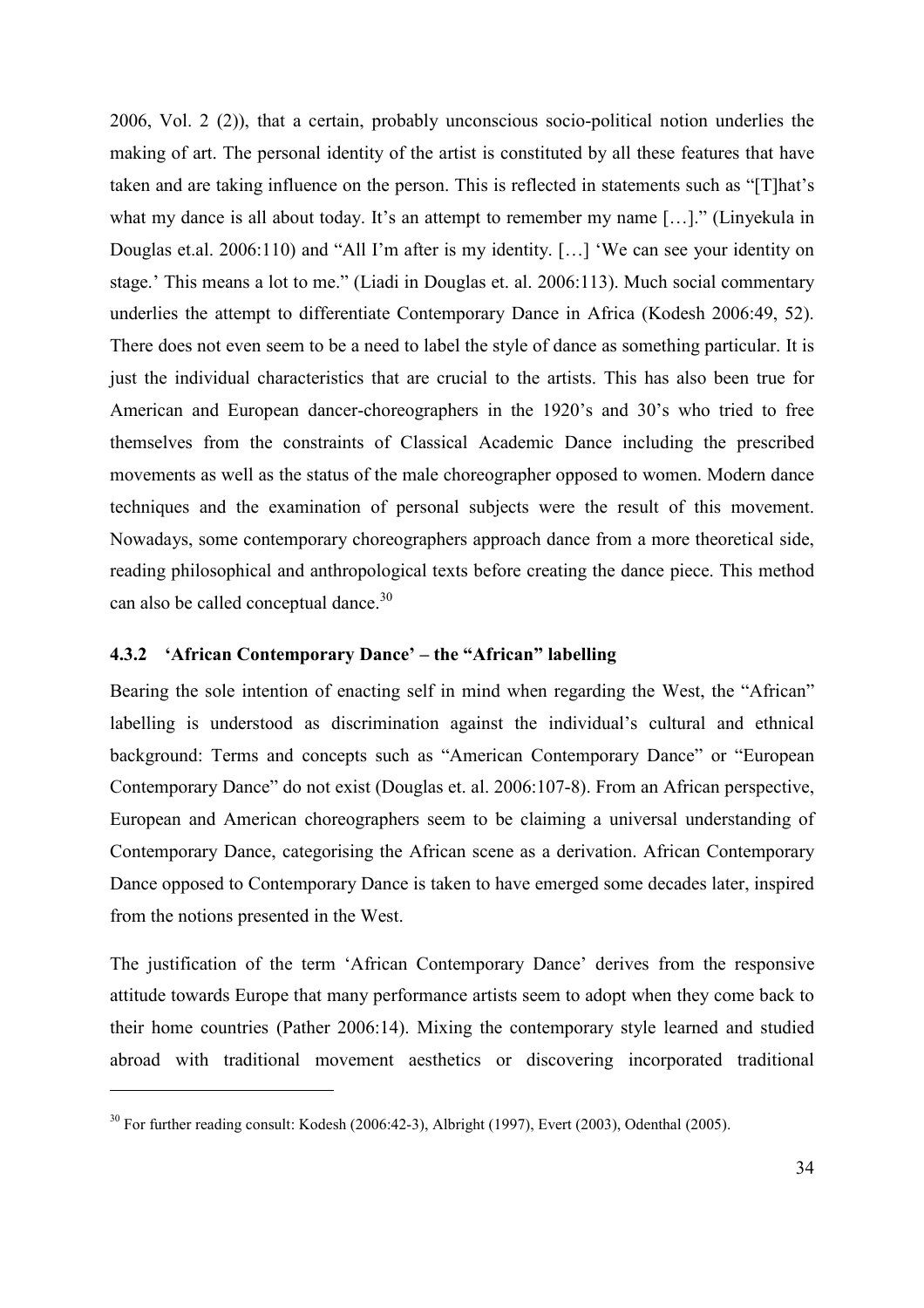movements when learning a foreign technique can lead to desires of emancipation and deferral (Pather 2006:11-3). Although the term 'African Contemporary Dance' or 'Contemporary African Dance' was created by Western debate leaders, it resembles the selective attitude that African choreographers show (Kodesh 2006:45). "The tools that I'm making use of are from Europe and that experience has broadened my mind but not changed who I am." (Liadi in Douglas et.al. 2006:106). On the one hand this statement reflects the search for cultural, social and personal identity in a continent culturally and politically more diverse than Europe<sup>31</sup> (Kodesh 2006:54) but it also feeds the argument that a "Western" artistic dance scene is older and thus has experienced a broader variety than the more ritually and traditionally originated one in Africa (Pather 2006:11). Classical Ballet, for example, had the time to develop manuals and notations and now preserve the regionally different techniques (e.g. the Russian Waganova method, the Italian Cecchetti method, or the Royal Academy method from the United Kingdom) very rigidly. They are taught according to fixed rules. Movements and figures are strictly defined and variations are only accepted to a very limited extent. Also Modern Dance techniques such as Cunningham, Alexander or Release technique etc., are relatively fixed and are based on notated manuals. In both cases, repetition over time seems to have supported the fixation of norms and rules meaning that African contemporary dance styles (leaving already fixed traditional dances aside) may also be definite techniques one day.

In order to receive a manifold education but also for financial reasons, many of the internationally successful dancers and choreographers from Africa are trained (by receiving scholarships from European schools like Maqoma did at the P.A.R.T.S.) in established methods in a European country or in the United States (Loots and Young-Jahangeer 2005:73, 77; Pather 2006:12-3; Douglas et.al. 2006:112). They then integrate the different movement styles that they obtained during their training to form individual "dance languages" that carry cultural and historical traces (Loots and Young-Jahangeer 2005:75; Kodesh 2006:45-6). One of those styles is called 'Afrofusion' which was and is still being developed by MIDM dancers and choreographers. In the late  $1970$ 's Sylvia Glasser<sup>32</sup> first started to mix classical

 $31$  Often the colonial past is mentioned as well as the cultural diversity from a tribal society (Maqoma 2006:34; Kodesh 2006:40, 51, 54).

<sup>&</sup>lt;sup>32</sup> Glasser founded MIDM in 1978 and has since been chief choreographer and Artistic Director. She has studied dance in Canada and the United States, publishes as a dance anthropologist and supports schoolchildren and young dancers in their training (http://www.midance.co.za/Sylvia\_Glasser.htm 31.05.2010).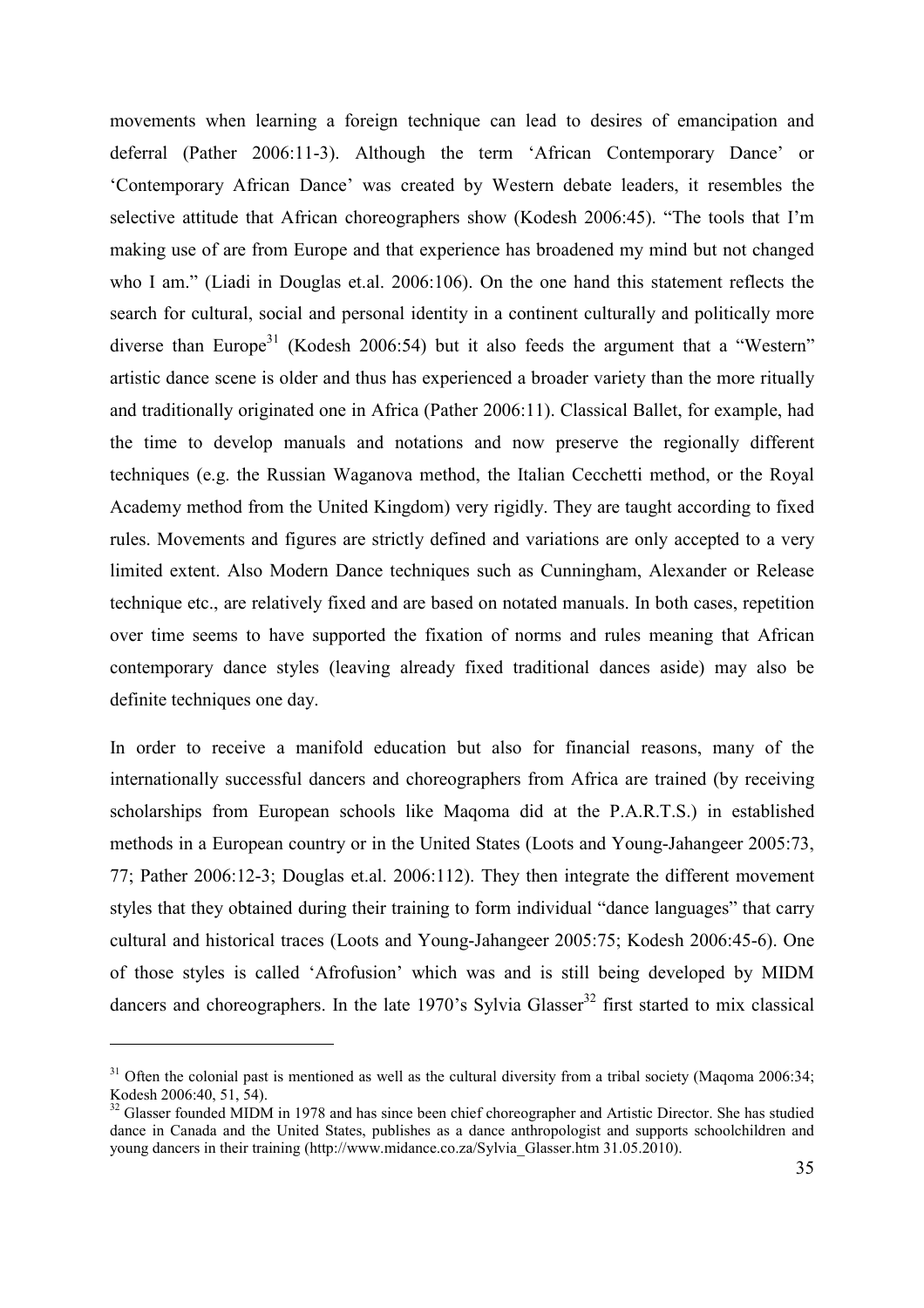and modern movements she had learned in Canada and the United States with traditional South African movements (Kodesh 2006:59). Afrofusion uses the learned techniques and creates new movement styles independent from notations and fixed parameters by combining them with traditional movement scores.

After a strong influence of Classical Ballet influence, South African choreographers started to develop their own Contemporary Dance styles.<sup>33</sup> Afrofusion can be called one of them and emphasises the melting of all movement styles instead of a discrete separation aimed at preserving existing dance techniques in a contemporary framework (Kodesh 2006:46). Pather (2006:12) describes the African dance style as a "dialogue between a contemporary choreographer and traditional dance and ritual" and suggests referring only to Contemporary Dance ignoring a specific African attribution (Pather 2006:14). This might deny the claim of authenticity of African Contemporary Dance which seems neither truly what dance specialists understand as "contemporary" nor truly traditionally "African" (whatever style this might be) (Pather 2006:15; Kodesh 2006:40). But if 'contemporary' was interpreted in its chronological sense, Africans could contribute to its characteristics as any other continent. Maqoma's style could thus more universally be labelled 'contemporary', but in Western debates it can best be described as 'Afrofusion'. The question about the universal and the particular in dance styles seem to refer back to colonial structures; this issue is not to be developed here, but it emphasises the need for a thorough cultural emancipation of the African continent (Kodesh 2006:40). The more dynamic development of Afrofusion, and the ways in which it challenges the norms and codes of Modern and Contemporary Dance techniques in Europe and America is seen as an important advantage and could contribute to an independent Contemporary Dance aesthetic from Africa (Kodesh 2006:42).

This debate expresses, to a very limited extend, how political, financial, cultural and artistic reasoning come together when a performer presents their work to an audience. This process is even more complicated when cross-cultural differences occur regarding, for example, African artists who return home after having spent time abroad. This discussion will not be taken further here, but this section intended to emphasise the obstacles an African choreographer like Moqoma might have to deal with when they travel abroad and return home.

 $33 \text{ http://www.southafrica.info/about/arts/dance.htm (31.05.2010).}$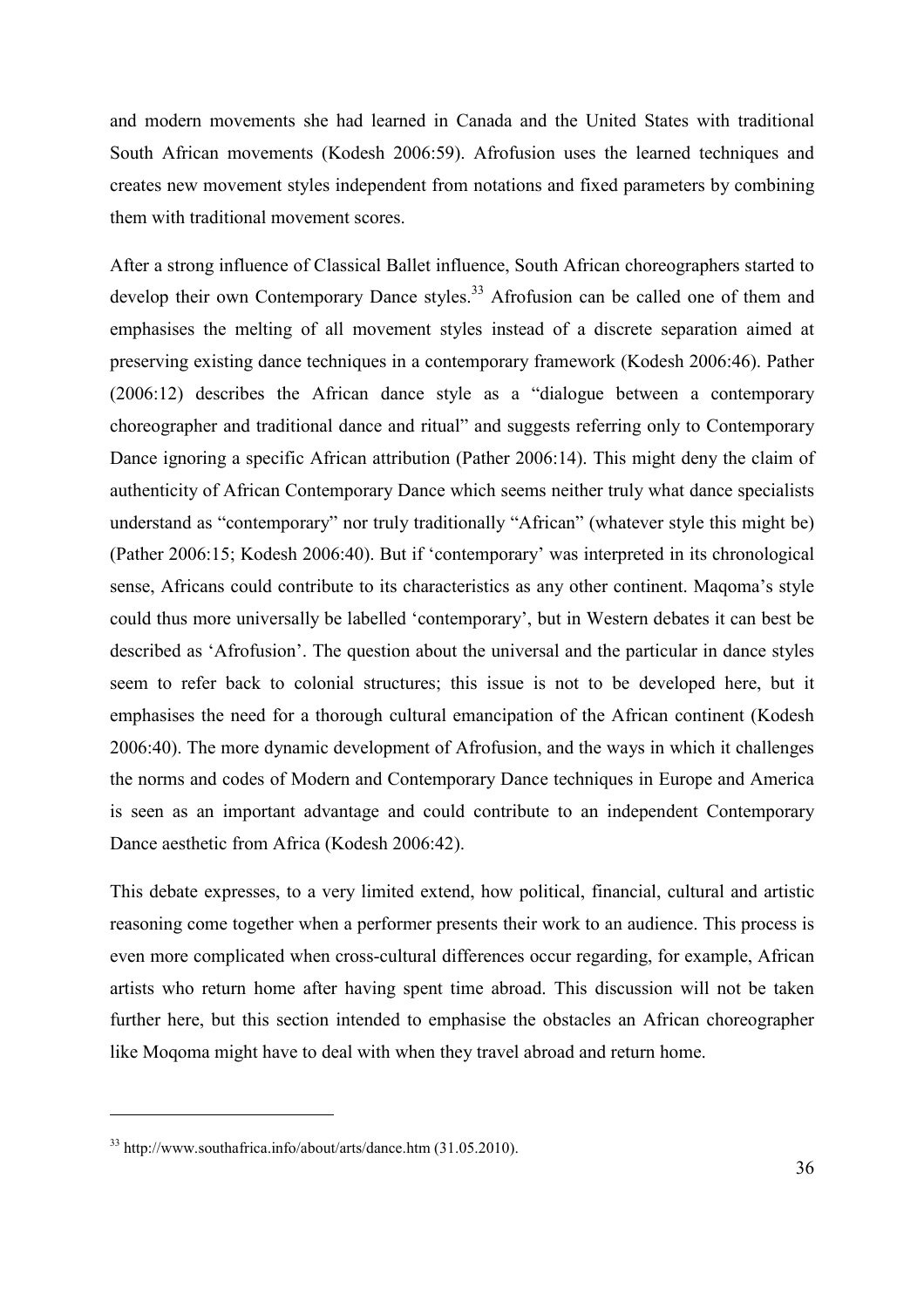# **5 CHAPTER FIVE: Methodology – description of study design**

This chapter presents the methodological procedure followed in the analysis of the dance critiques on *Beautiful Me*. According to Bloor and Bloor, the critical examination of critiques belongs to the field of appraisal analysis (2007:33). The study will focus on the treatment of the critiques as single linguistic units, besides linguistic and rhetorical devices, mainly examining syntactic and semantic structures. It is aimed at unravelling the interconnection between the miscellaneous ways in which language is used when the critic's judgement is given. The ways in which the implemented strategies, including content related choices, strategies of power and authority, perception mode and assumptions on the audience and the readership, are communicated, are examined.

Many of the selected critiques are accompanied by a picture either from the performance or a portrait picture of Maqoma. Since the aim of this thesis is a critical examination of linguistic markers, the visual aspects of the publications will not be considered, although the multimodality contributes to the overall meaning.<sup>34</sup>

## **5.1 Presentation of data**

The thesis focuses on six critiques of the various performances of one dance piece, *Beautiful Me*<sup>35</sup>. They were written by two South African, two British and two American critics and were published online and in print media. I will present the critiques in chronological order, including background information on the critics.

Two critiques on *Beautiful Me* are based on performances in South Africa. The critique "Dance used as a channel across culture and history" written by Adrienne Sichel was published on March 25<sup>th</sup>, 2007 in the "Sunday Independent" and is based on the world premiere performance at the FNB Dance Umbrella in Johannesburg. Adrienne Sichel is senior specialist writer in dance and theatre at the Johannesburg daily "The Star". After her graduation at the University of Natal in Speech and Drama, she started her journalistic career in 1970 and is now called South Africa's foremost critic in performance art. Together with two other journalists, she developed the concept for the FNB Dance Umbrella, which was launched in 1989. She is currently working on her book *Body Politics – Fingerprinting South* 

 $34$  A collection of the reviews is attached in Appendix B.

<sup>&</sup>lt;sup>35</sup> One review treats the second part of the trilogy *Beautiful* and a part of *Beautiful Me*. It was performed as a preview before the piece had been entirely finished.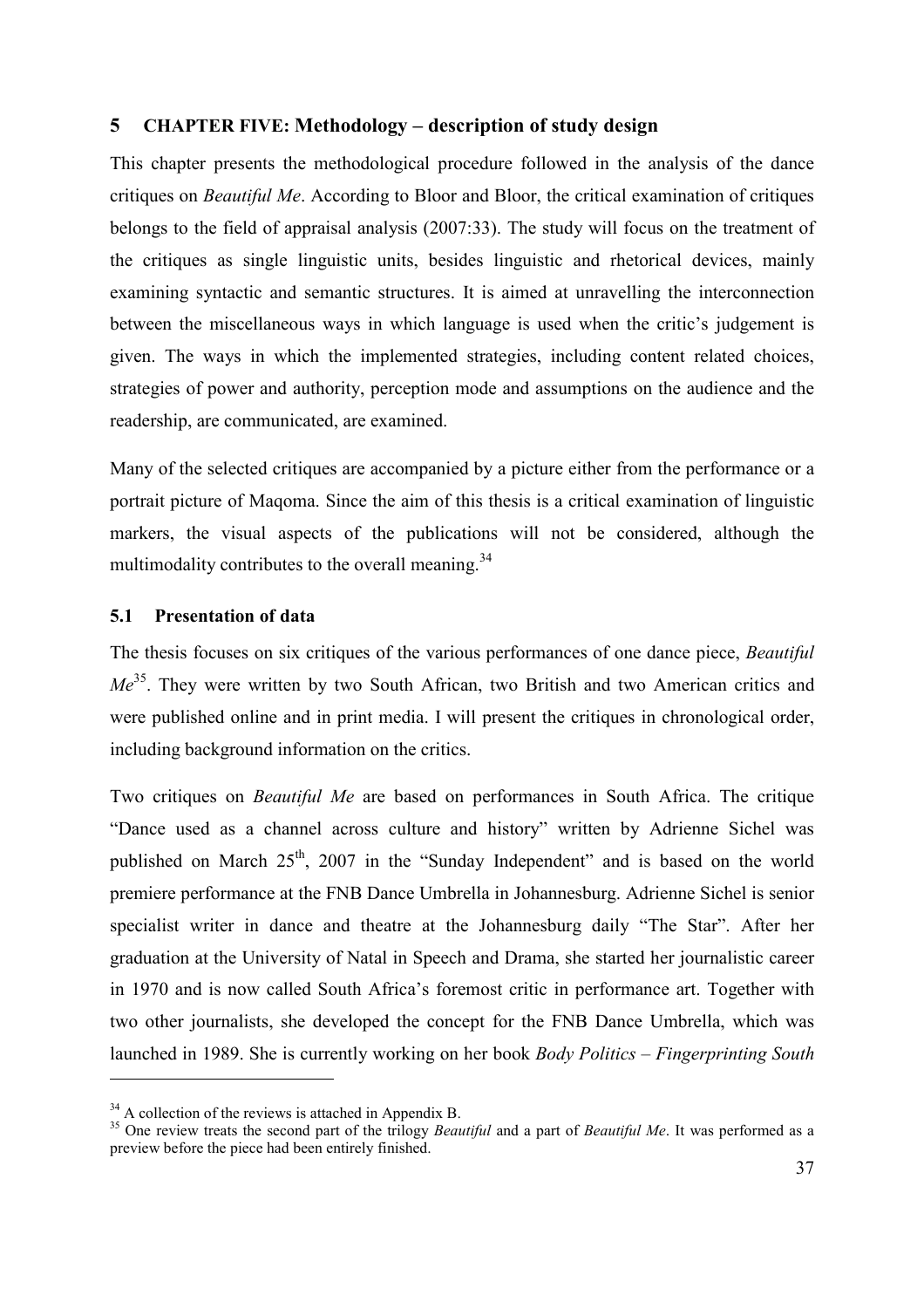*African Contemporary Dance*, *a brief history of South African Contemporary Dance*. <sup>36</sup> The second critique is an online critique of *Beautiful Me* written by Moira De Swardt, published on July 27<sup>th</sup>, 2009, during VDT's 10-year-anniversary Africa tour at the Dance Factory in Newtown, Johannesburg, on www.artlink.co.za.<sup>37</sup> Moira De Swardt studied BTh Ethics and Church History at the University of South Africa. She is a marriage officer and received basic medical care training. In addition she critiques books and performances and writes on arts, culture, entertainment, ecology and nature.<sup>38</sup>

Two critiques were published in the United Kingdom in 2006 and 2007. Francis Angol wrote about *Beautiful* and *Beautiful Me – Part Of* performed at Sadler's Wells in London in a text named "The artist – a landscape of ever shifting metaphors!", published on March  $4<sup>th</sup>$ , 2006 on www.adad.org.uk<sup>39</sup>. Francis Angol is a dancer, choreographer and teacher of Contemporary African Dance from the Dominican Republic now based in London. He studied MA Dance and Somatic Wellbeing at the University of Central Lancashire and is now artistic director of the Movement Angol Dance Company.<sup>40</sup> The second British critique "Beautiful Me" by Lyndsey Winship was published on June  $18<sup>th</sup>$ , 2007 on www.thestage.co.uk<sup>41</sup>, and discusses the completed *Beautiful Me* also performed at Sadler's Wells. Lyndsey Winship studied 20<sup>th</sup> Century Music at Sussex University and now works as a dance writer and editor. She received the Chris de Marigny Dance Writers' Award and in 2008 she was invited as a jury member for the inaugural Priz Jardin D'Europe at the dance festival ImPulsTanz in Vienna.<sup>42</sup>

Finally, two critiques were published after performances during VDT's first US tour in 2009. Both critiques are about the same San Francisco performance at Yerba Buena Center for the Arts. *Beautiful Me* was critiqued by Allan Ulrich in a text entitled "Maqoma's sinewy search for kinetic identity" published in the "San Francisco Chronicle" on November 7<sup>th</sup>, 2009.<sup>43</sup> Allan Ulrich is a teacher for dance critique writing and an international dance and music

<sup>&</sup>lt;sup>36</sup> http://www.artlink.co.za/news\_article.htm?contentID=7220; Douglas 2006:102.

 $37 \text{ http://www.artlink.co.za/news}$  article.htm?contentID=8090.

<sup>38</sup> http://za.linkedin.com/pub/moira-de-swardt/17/ab2/850.

<sup>39</sup> http://www.adad.org.uk/metadot/index.pl?iid=22809andisa=Category.

<sup>40</sup> http://womad.org/artists/francis-agol/; http://www.theplace.org.uk/1136/short-courses/contemporary-africandance-with-francis-angol-open-level.html.

<sup>&</sup>lt;sup>41</sup> http://www.thestage.co.uk/reviews/review.php/17194beautiful-me.

<sup>42</sup> http://www.battleofideas. org.uk/index.php/2008/speaker\_detail/1675/.

 $^{43}$  http://www.sfgate.com/cgi-bin/article.cgi?f=/c/a/2009/11/07/DDN61AGAC8.DTL.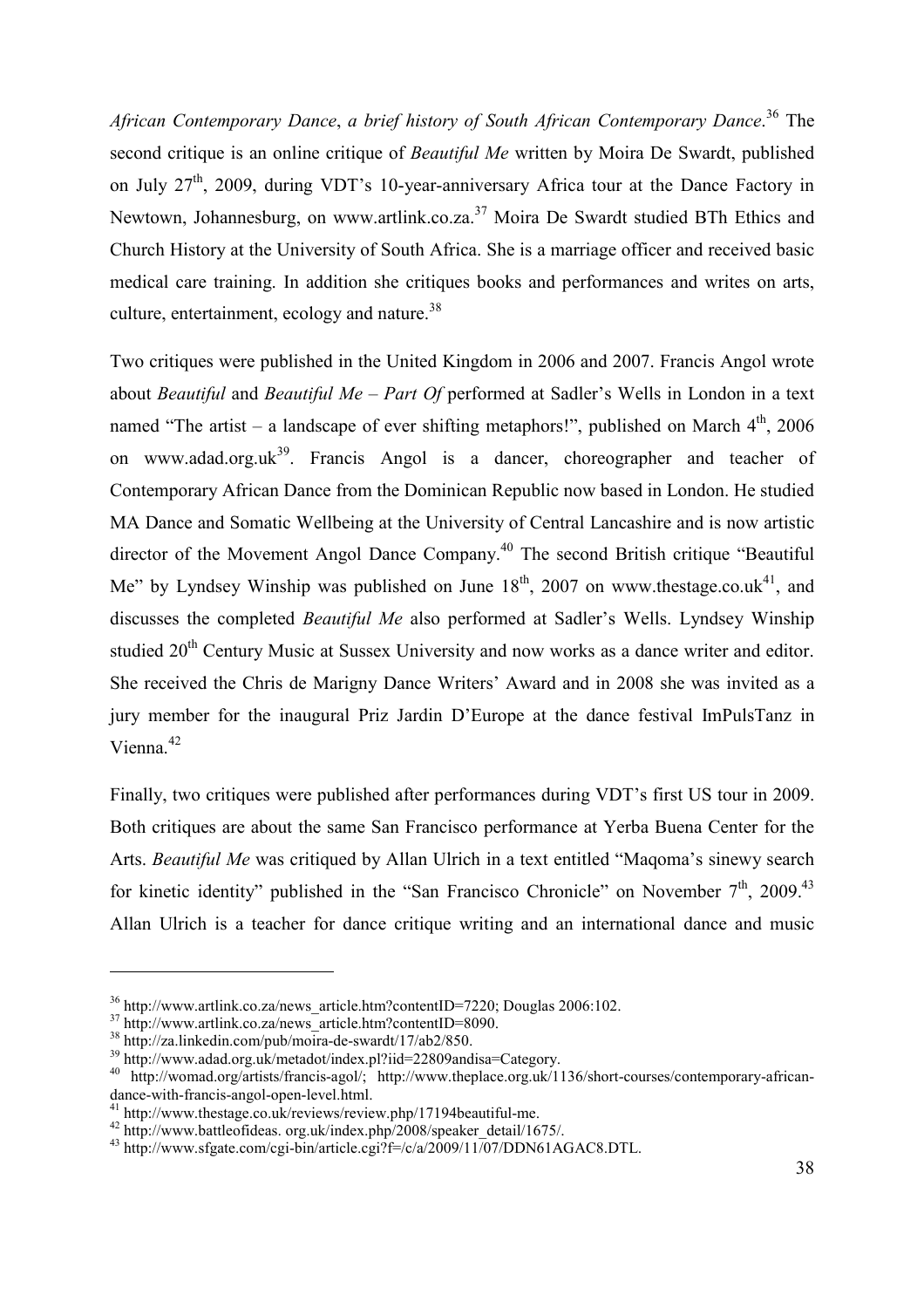critic. He has written for both the "San Francisco Examiner" and the "San Francisco Chronicle" from 1980-2002 as well as for several other British, American and French dailies. His texts have also been published on dance specific media such as the "Dance Magazine" (of which he is senior advising editor), "Ballet News" and "Dance International".<sup>44</sup> Rita Felciano, Ulrich's colleague in writing for the "Dance Magazine", "Dance International" and several daily American newspapers such as the "San Francisco Bay Guardian", the "New York Times" and the "San Francisco Chronicle"<sup>45</sup>, published her critique under the title "Roaming to Find Your Voice" on November  $8<sup>th</sup>$ , 2009 on www.danceviewtimes.com<sup>46</sup>.

## **5.2 Intra-cultural comparative analysis**

Before giving a cross-cultural analysis of the critiques, I will focus on a comparative, intracultural analysis starting with a content analysis. The aim is to present and compare the topic choice of the critics. Therefore, the critiques will be viewed in a thematic context influenced by cultural and national background. Where applicable, I will also consider the personal background, in terms of dance critique writing, of the respective writers in order to make out the underlying reasons for the respective topic choices.

The linguistic and language analysis will focus, on the one hand, on the critic's attitude towards the performance and, on the other hand, the stylistic strategies used to express this attitude. Both the attitude and the strategies underlie the critic's overall intention which is expressed in the evaluation. The critic's perceptual stance is assumed to underlie these strategies, contributing to the resulting evaluation. Thus, the linguistic analysis also aims at uncovering the interconnectedness between the strategic procedures of the critic, which can be elaborated in notions of authority and power, content and context focus, and the final evaluation of the performance through choices of language style and rhetoric devices. The results will be summarised in a so-called South African, British and American perspective, respectively. It is not my intention to generalise the respective cultural stance from two critics. The summary of my findings will be the basis for a model cross-cultural comparison giving an idea on how cultural imprints may influence a critic's evaluation or not. These studies need

<sup>44</sup> http://www.voiceofdance.com/v1/author.cfm?author=37.

<sup>45</sup> http://www.danceview.org/aboutus.html.

<sup>46</sup> http://www.danceviewtimes.com/2009/11/roaming-to-find-your-voice.html.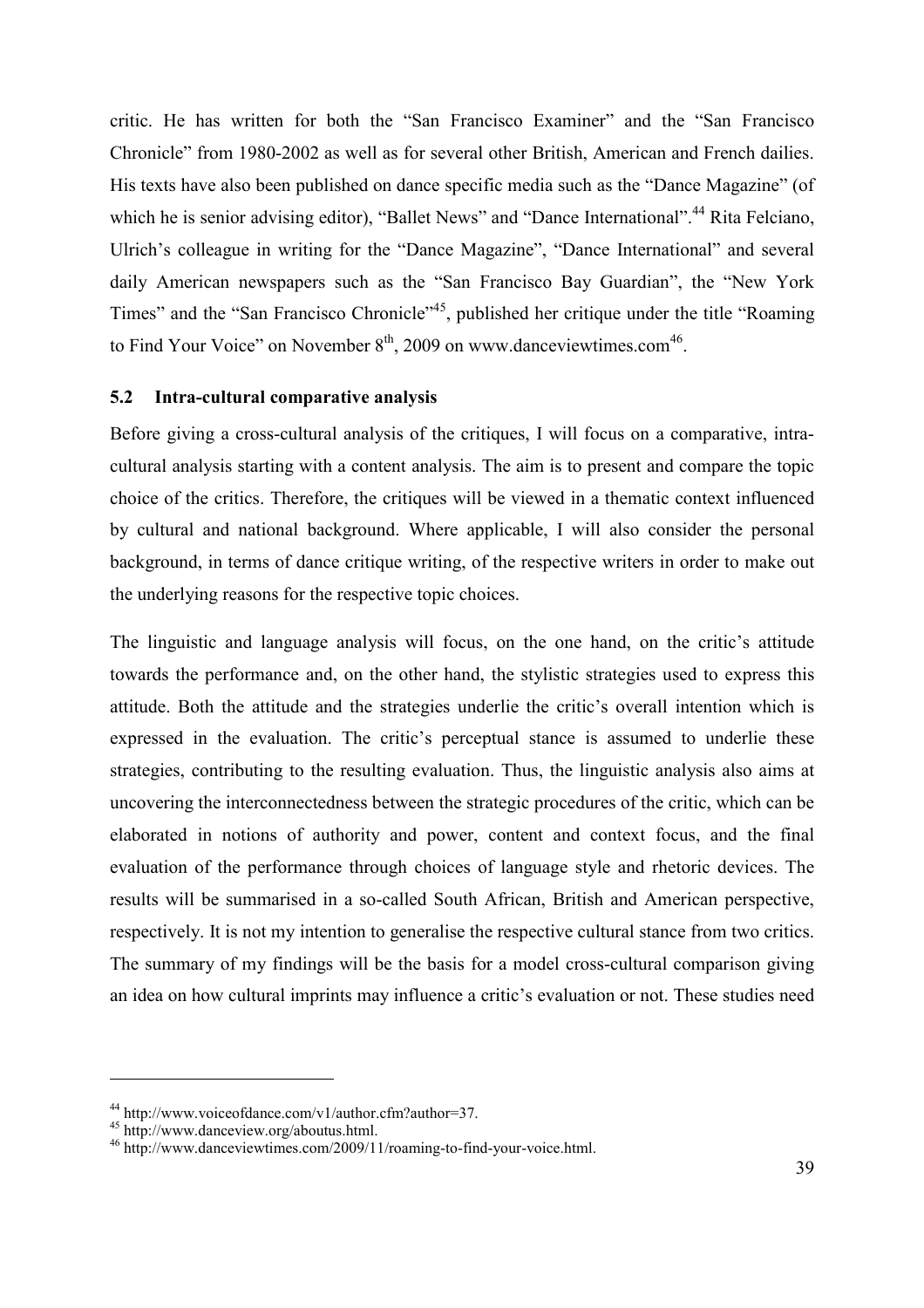to be taken further in order to find a universal way of viewing and writing on cross-cultural performances.

The analysis refers to a limited extent to the elaborated literature presented in chapters 2 and 3. I decided to use the presented overview on CDA, theatre semiotics and phenomenology as a basis for implementing analysis strategies that allow a focus on the most obvious aspects of each critique. This approach reflects the fact that each text is a unique communicative event perceived uniquely by each member of its readership and re-appears in my suggestions on dance critique writing in chapter 7.

# **5.3 Cross-cultural comparison of the perspectives**

Finally, I will compare the results of the linguistic analysis, first focusing on specific elements that proved to have a comparably strong impact in the critiques. Secondly, I will focus on a comparison of the evaluative strategies, the judgements themselves, as well as on the perception modes influencing the evaluation procedure. This part of the analysis is aimed at answering the questions of whether a culturally different background may lead to a negative critique and to what extent an underlying perception mode may influence the evaluation process.

The conclusion in chapter 7 is aimed at developing an approach to dance critique writing which focuses solely on the kinaesthetic perception of the spectator and in this case the critic. This approach is meant to overcome the limitations of theatre semiotics in order to eventually limit the influence of the critic's personal background in critiquing a dance performance. Therefore, in chapter 7, I will introduce a limited selection of readings, not yet discussed, in order to give a certain prospect on how this research could be taken further.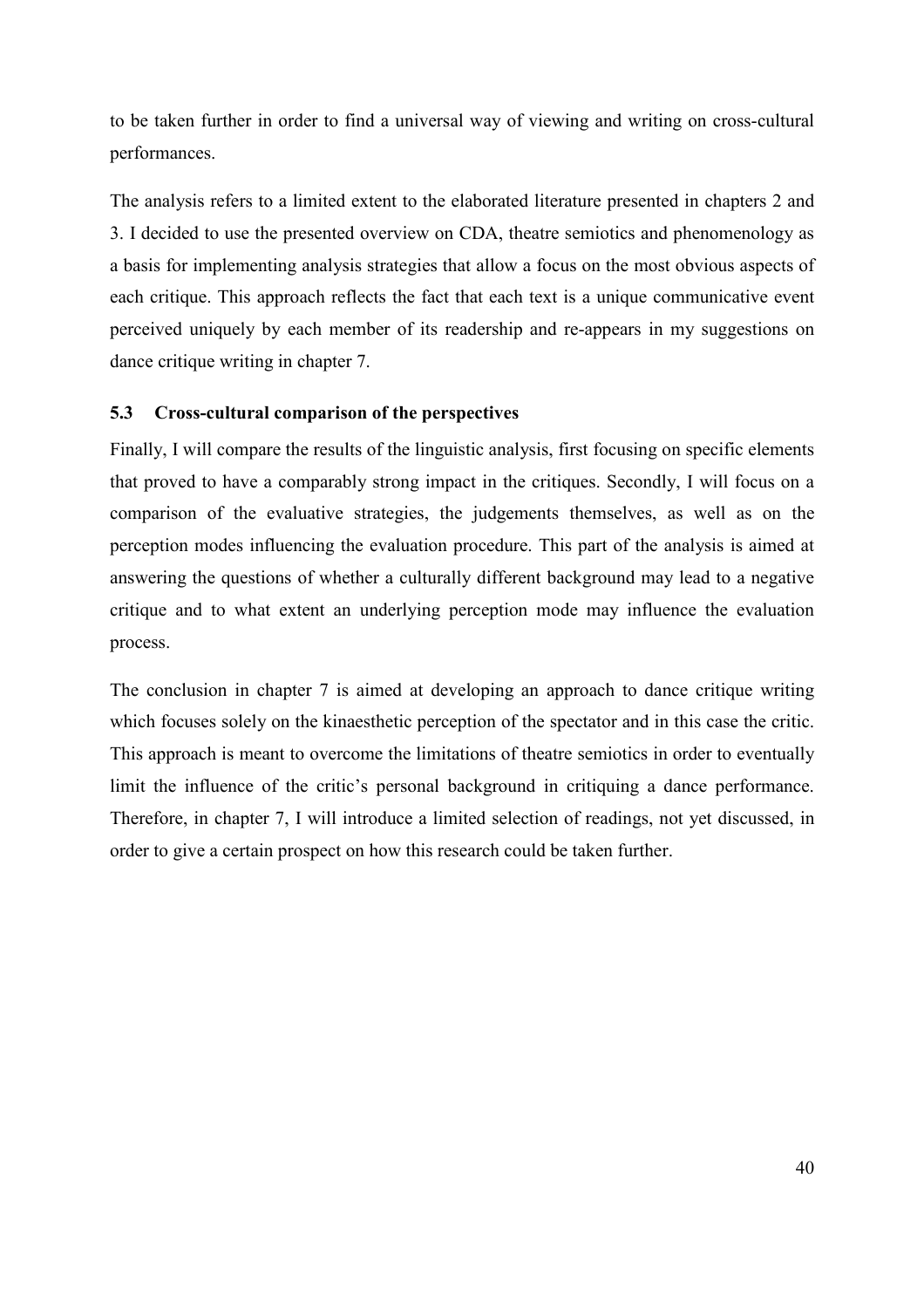# **6 CHAPTER SIX: Analysis and comparison of dance critiques**

### **6.1 Analysis**

 $\overline{a}$ 

Throughout this section I will analyse the dance critiques with regard to their content and their linguistic style. Intra-cultural comparisons between the critiques will be made where applicable. Otherwise, the focus lies on how argumentative and persuasive strategies are established by linguistic means. In the second section of this chapter a comparison of culturespecific features identified in the texts is presented.

### **6.1.1 South African critiques**

Although both critiques treat the same performance given at different venues and evaluate it positively, they are marked by several differences in thematic content and linguistic style.

Sichel's critique is the first one published on *Beautiful Me*. It deals with performance specific background information, performance description and contextual interpretation of the piece. In her presentation of the performance to the reader Sichel concentrates on the discovery of prevailing socio-political issues underlying the performance. De Swardt's critique generally deals with similar topics. However, she focuses on the financial situation of South African performance artists, expressing her resentment against the national funding system. She shows an almost personal commitment to the dancer and his work and focuses on a positive evaluation.

The topic of artistic and cultural identity<sup>47</sup> is of great importance among South African performance artists who received additional training in Europe or the United States and who have created styles such as Afrofusion. This mixed dance style is cause for much controversy among both national and international audiences (compare Douglas et.al. 2006:105, 8-9, 11; Kodesh 2006:40; Reddy 2006:118). Furthermore, South African performance artists are largely dependent on international funding to be able to work. Sichel only mentions this parenthetically, she sees a chance of enrichment in the training abroad (compare Maqoma 2006:35; Kodesh 2006:46), foregrounding the cultural and political aspects of the performance. Paying limited attention to the topic of cultural and artistic identity makes the critique more accessible for the audience and the readership. Possibly, a more explicit

 $47$  See section 4.3. For further discussion of this issue from an artistic point of view, consult the discussions of the Jomba! Dance Conference in 2004 (Loots and Young-Jahangeer 2005).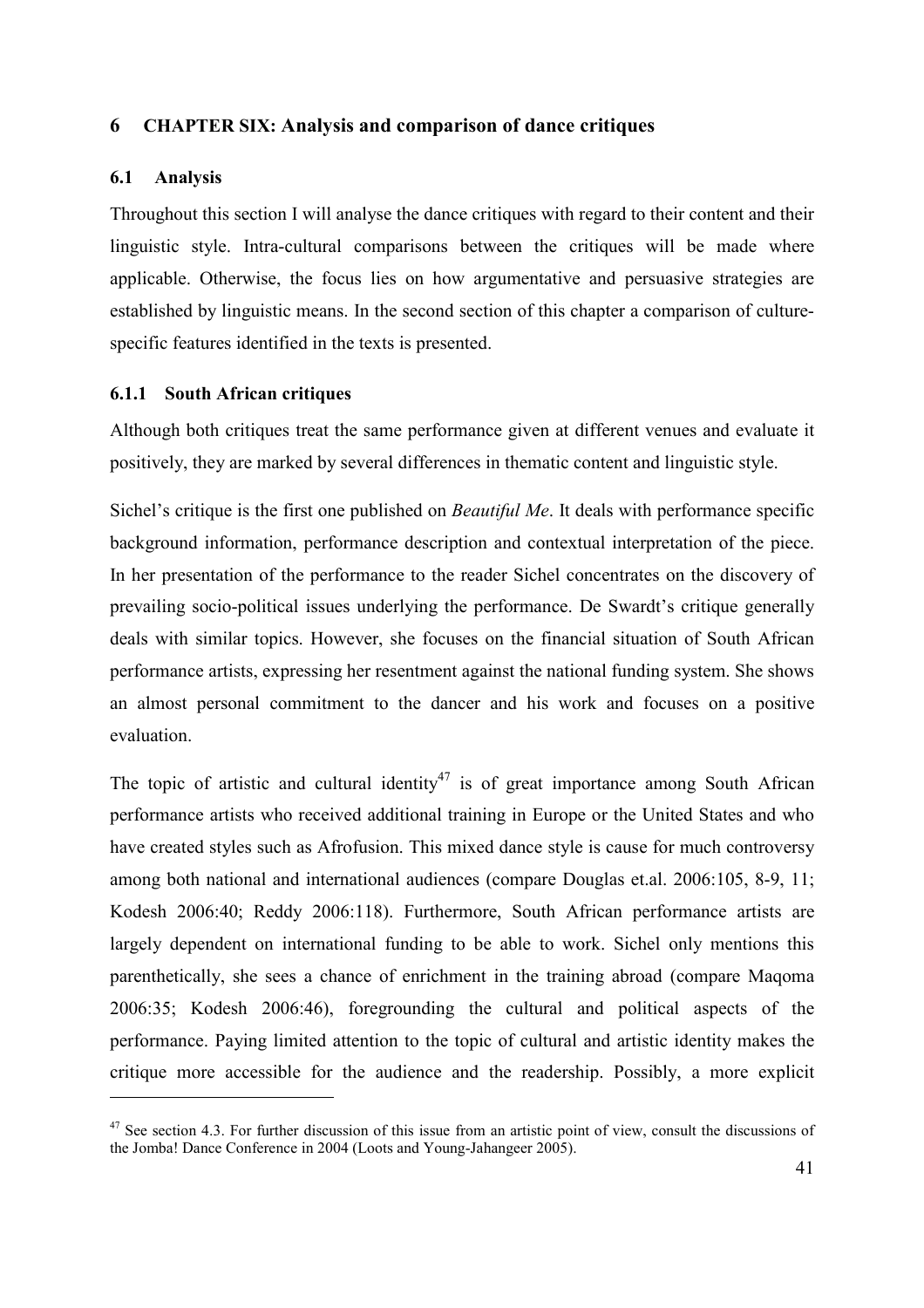treatment of the choreographer's struggle might not have been comprehensible for an audience more conscious about daily socio-political issues than artistic concerns.<sup>48</sup> Although De Swardt also does not comment on this struggle explicitly, it underlies her argumentation strategy and her choice of thematic emphasis more overtly. By expressing her resentment towards the South African funding system for arts, and by naming possible biases that could be put forward against the highly acclaimed performance, she implicitly discusses the prevailing topic of funding in the Performing Arts in South Africa.

Thus, both critics show awareness of and sensitivity towards the controversial topics of funding and artistic identity. They follow the same aim of establishing a positive evaluation of the performance, advocating and advertising for Maqoma. Sichel starts the critique with an explicitly positive judgement: "[…] that's quite a faint. This is even more remarkable […]" (Sichel 2007:1)<sup>49</sup>. By choosing to emphasise the locally important topic of artistic and cultural identity and to announce a mixture of African and Asian dance styles in the subheading, curiosity and a positive image of the performance are evoked (Sichel 2007:2). De Swardt also evaluates the performance positively, first expressed by mentioning the audience's standing ovation in the headline. Her personal judgement surfaces when she describes Maqoma's work as "lovely" (De Swardt 2009:4); further evaluations appear mostly through similar emotional adjectives.

With her critique "Dance used as a channel across culture and history" Sichel contributes to the South African debate on politics, issues of identity based on Maqoma's biography (Douglas et.al. 2006:105, 109, 110-11, 113-14) and dance as a medium of communication between arts and politics. "Dance" combines "culture and history" in the heading: The emphasis does not lie on the artist, and who dances is not as important as the thematic interpretation of Maqoma's choreography. His name is only mentioned in the subheading and the focus immediately – within in the same line – shifts back to the interpretation of the piece categorising performance features in "ethnographic, political and biographical elements". This

<sup>&</sup>lt;sup>48</sup> From an artistic point of view, it is a great chance for African dancers to experience themselves in other fields of dance. Furthermore, the funding situation is much better in Europe than in South Africa; Maqoma, for example received scholarships for both the Vienna and the Brussels sojourns. In South Africa he even had to quit dancing for a while to be able to feed his family when he was in a financially difficult situation. For further reading on the issues of finances in the South African dance scene consult: Douglas 2006; Loots and Young-Jahangeer 2005; Maqoma 2002/06; De Swardt 2009.

<sup>&</sup>lt;sup>49</sup> To facilitate referencing during the linguistic analysis I will henceforth use this system: Surname of the writer, year of publication, line number.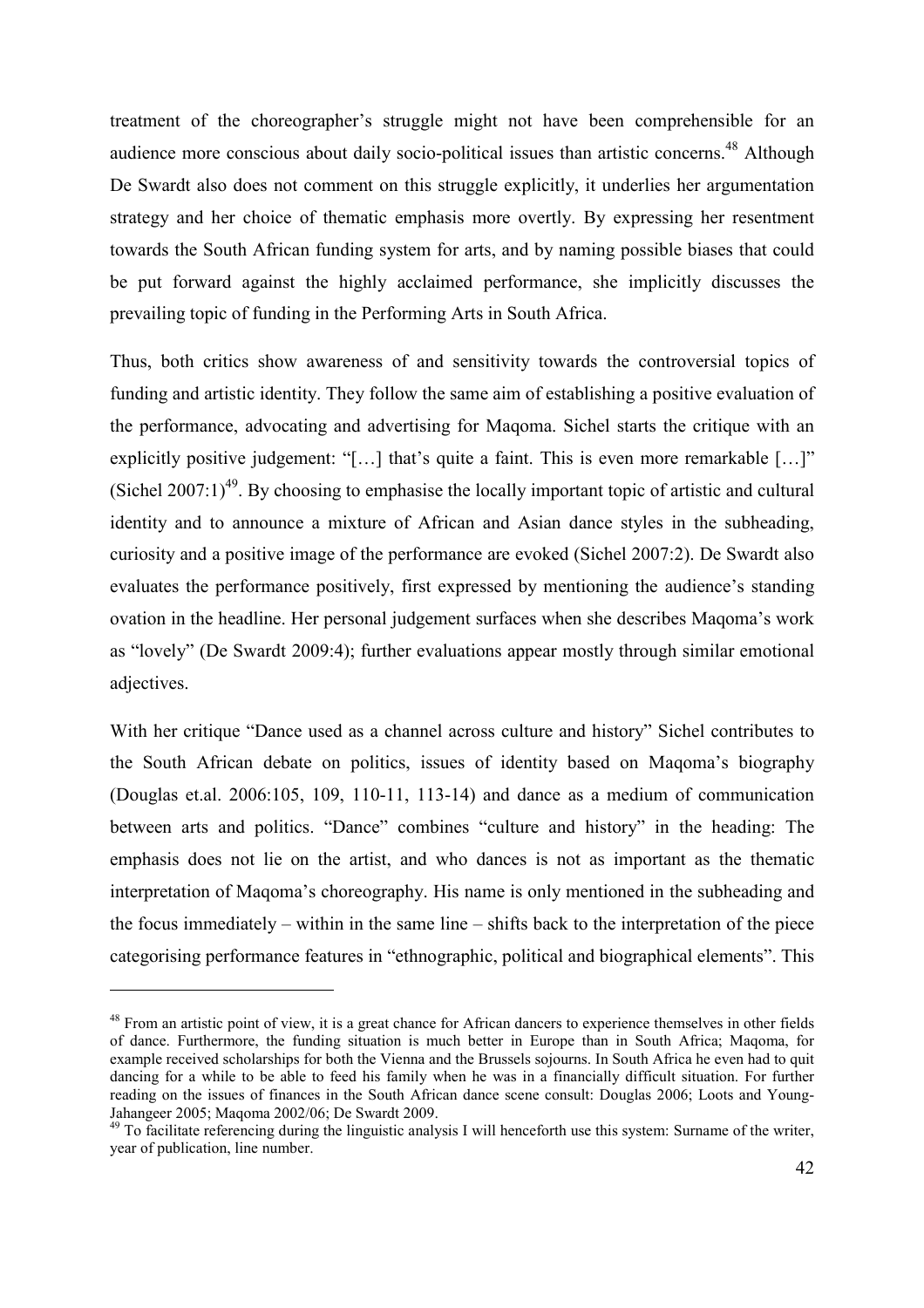shows a contradiction in referring to Maqoma's biography and then not attending to it since Maqoma is not presented as a dancer/choreographer in the first place, but is characterised as an agent for important social issues. This socio-political perspective is specified: "[…] Magoma the dancer, the biographer, the medium [...]" (Sichel 2007:20-21). Issues, such as South Africa's political past and the individual search for artistic identity in a culturally diverse, politically shaken society are further summarised and implicated in the alliteration "Cracking cultural codes" (Sichel 2007:1). Sichel sees the dance as the medium which cracks cultural codes and thus at the same time goes beyond the current issues of reprocessing the past. It is Sichel's choice to focus on the ideological content of Maqoma's work, instead of primarily referring to his renown as a dancer. Thus, Maqoma's piece of art is interpreted as a choreographic comment on socio-political circumstances in contemporary South Africa. The critique of *Beautiful Me* serves, besides for the elaboration of a positive judgement, to discuss socio-political and historic stances that concern a majority of the South African population. The entity of the historic and social topics as well as artistic and aesthetic influences appears as an element in Maqoma's own biography and identity. Concentrating on a topic that concerns almost every South African and then shifting the focus to a more artistic concern is an approach which leads to a subtly elaborated strategy of gaining the audience's attention and interest.

In contrast, De Swardt's heading "Local dancer and choreographer Gregory Maqoma gets a standing ovation in his hometown" presents the critique with a focus on the artist and the positive reaction from his hometown audience. The double emphasis on Maqoma's origin ("local" and "hometown") directs the reader's sensitivity to the topic of localism. The introductory section (De Swardt 2009:1-10) focuses on the financial situation of South African artists. They are dependent on international, in this case French, funding to be able to create and show their work. In South Africa, *Beautiful Me* was solely presented at the FNB Dance Umbrella 2007 in Johannesburg, which also commissioned it, and thus has a special interest in presenting the performance (De Swardt 2009:4-5). Mentioning this fact may implicate a certain pride and a feeling of popularity among the audience: Getting the chance to see this rarely performed work may have a pleasing effect on a regular viewer of dance and may put them into a privileged position among the local experts in dance. Along with this flattering of the spectator, comes the awareness and sympathy for the artist's situation in South Africa. The detailed elaboration of the financial situation combined with De Swardt's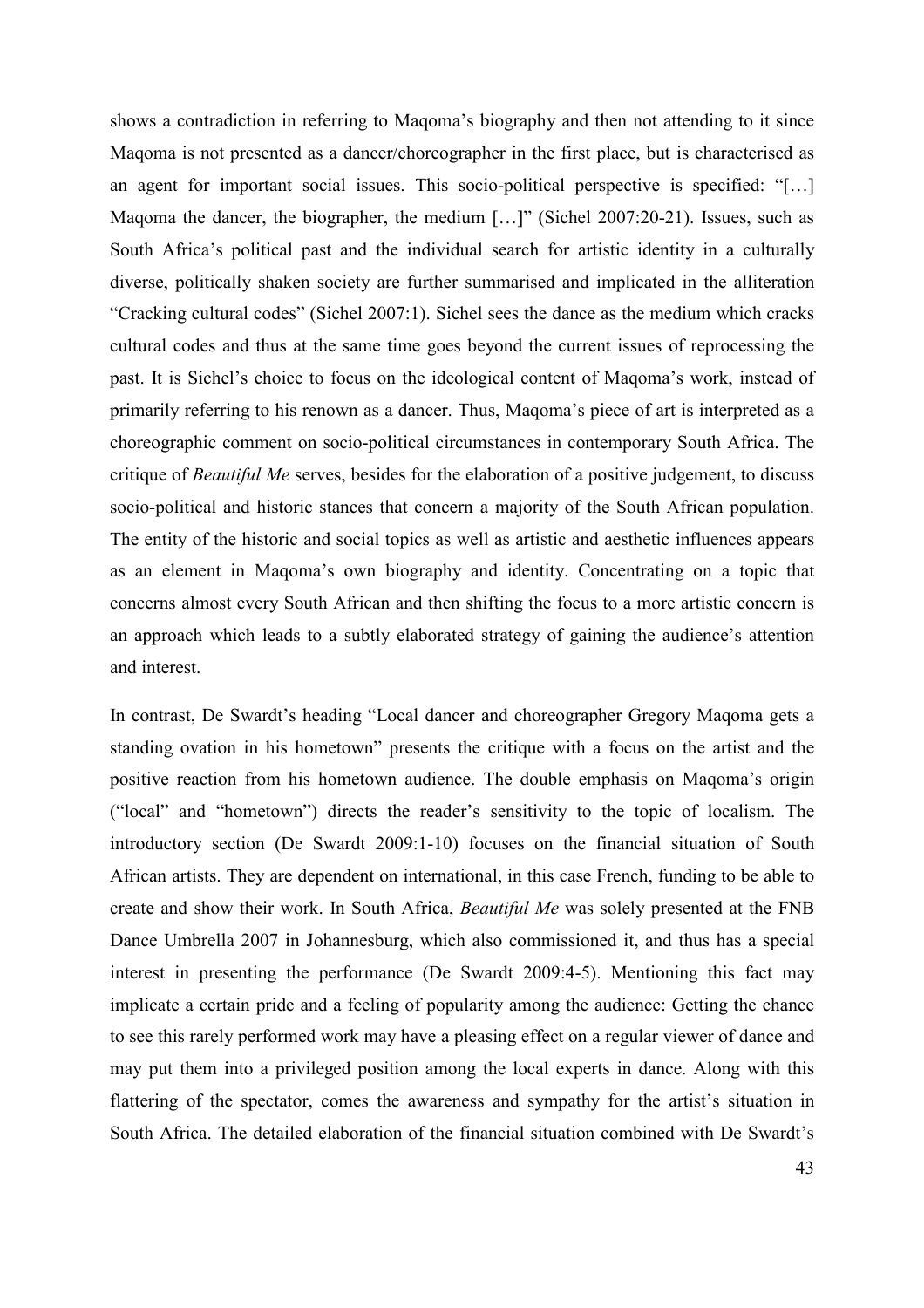(2009:8-10) comment "It was, I think, meant to be both an encouragement to young artists to persevere and an indictment on a system which fails its artists in every stage of their careers" expresses her advocating stance for the artists and her resentment about the local artistic funding system.

Both critiques show authoritative and persuasive strategies. The following paragraphs will elaborate their functioning, their implemented technique and their respective aims on behalf of the critic.

De Swardt identifies the topic of humility in Maqoma's work: introduced in the description of the piece as "a work of grace and humility" (De Swardt 2009:34), it is elaborated in the lengthy explanation of the concept of "ubuntu" which states that the people around a person make that person (De Swardt 2009:53-7). Along with this interpretation she attributes humility to Maqoma's performance attitude as well: "he mentions with delicious and amusing humility that he couldn't say his own name, 'Gregory'" (De Swardt 2009:72-3). Thus, the concept of humility seems to underlie De Swardt's persuasive strategy: she assumes that without emphasising the dignifying attributes of Maqoma's work, and hence implicating that dignity and grace are values that should be appreciated by social individuals, her praising arguments of a "beautiful body […] magnificently manipulated" and "exquisite dancing" (De Swardt 2009:31-2) do not suffice. Investigating the use of the concept of humility from a structural perspective, it appears in all three sections of the critique – excluding the introduction – also marked by missing thematic linkages (De Swardt 2009:10, 34, 61). After the second and third change in topic, De Swardt describes performance elements in order to eventually lead back to the topic of humility and finally conclude with it in form of an appeal implicated in the evaluation: "One has to love the "Beautiful Me" which ends with that"<sup>50</sup> (De Swardt 2009:74).

The sudden turns in topic give a certain liveliness and a spontaneous, personal impression to the critique. The irregular syntax, apparent in the different length of the sentences (compare long sentences De Swardt 2009:1-4, 15-20, 43-7 with short constructions De Swardt 2009:15, 59, 71), contributes to this *ad hoc* impression and characterises an almost casual, lesssophisticated language style. The advertising stance of the critique is underlined by De

 $50$  "That" is in this case the "[...] delicious and amusing humility that he couldn't say his own name [...]" (De Swardt 2009:72-3).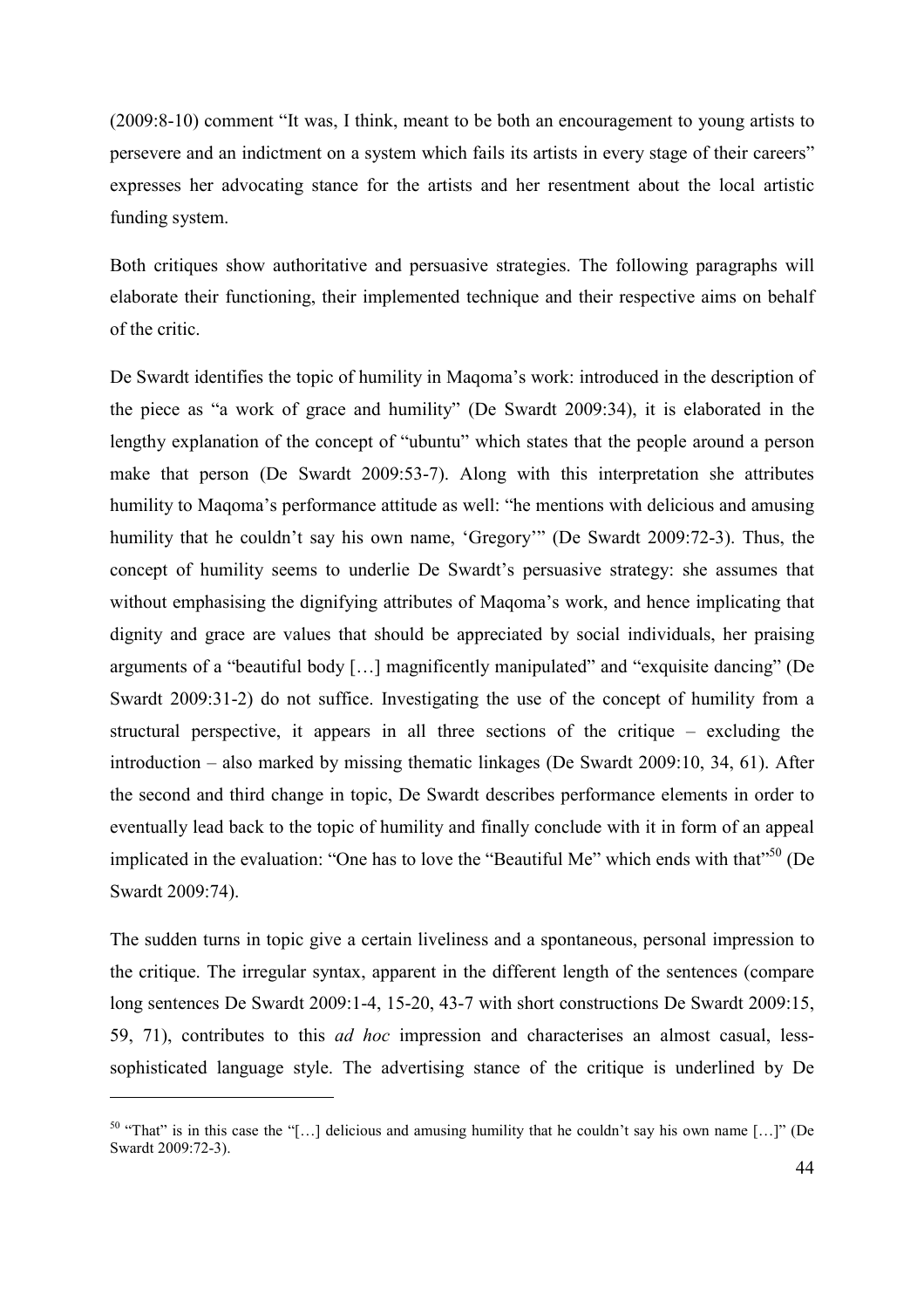Swardt's strategy to destroy any doubts and biases against the performance. In order to achieve this, De Swardt (2009:35-9) negates the biases and weakens existing criticism against the popularity of African pieces abroad by acknowledging the effort the Johannesburg audience made in order to see the performance (De Swardt 2009:24-30). In exposing the behaviour of fellow spectators (assuming her readership to be the prospective spectatorship) De Swardt creates – also by the regular use of the first person pronoun – a group in which the interest is to see a local choreographer perform an excellent piece of art despite the existing prejudices and biases against migrating choreographers.<sup>51</sup> Whenever De Swardt formulates such a bias, she debilitates it either by claiming Maqoma's high reputation among the audience, especially the local one (De Swardt 2009:26-7), or by appealing on Maqoma's generous artistic personality (De Swardt 2009:40-3). To further persuade the readership, De Swardt switches tenses and mixes general and particular performance descriptions: she uses past tense to describe performance elements and her personal opinion that are specific for the particular performance she attended (De Swardt 2009:17-20, 28-30) In her statement, however, "The audience loves it. We react with joy [...]" (De Swardt 2009:59-60) she uses present tense presenting the positive audience reaction as if it was not dependent on the unique constellation of audience and performance. The prospective spectator gets the impression that the audience will always love Maqoma's work.

Examples of more general elements that change to a comparably low degree from performance to performance would be the description of the musicians, Maqoma's direct speech or his dancing which appear in present tense in a performance description (De Swardt 2009:12-17, 21-2, 31-3, 63-71,). De Swardt also generalises in the description of the music: "The musicians clearly enjoy themselves throughout the performance, working both as individuals and as an ensemble to co-create with Maqoma a *Beautiful Me*" (De Swardt 2009:15-7). It is her particular perception of the performance she attended that signals enjoyment. From the musician's attitude, their way of playing and co-creating the work of art, De Swardt concludes through interpretation that the musicians must have enjoyed what they were doing. Thus, this passage introduces the following personal comment "I particularly loved […]" (De Swardt 2009:17) on an atmospheric level and contributes to a cohesive structure.

 $51$  In this attitude, the accusation of not being African enough is treated implicitly (see chapter 4.3).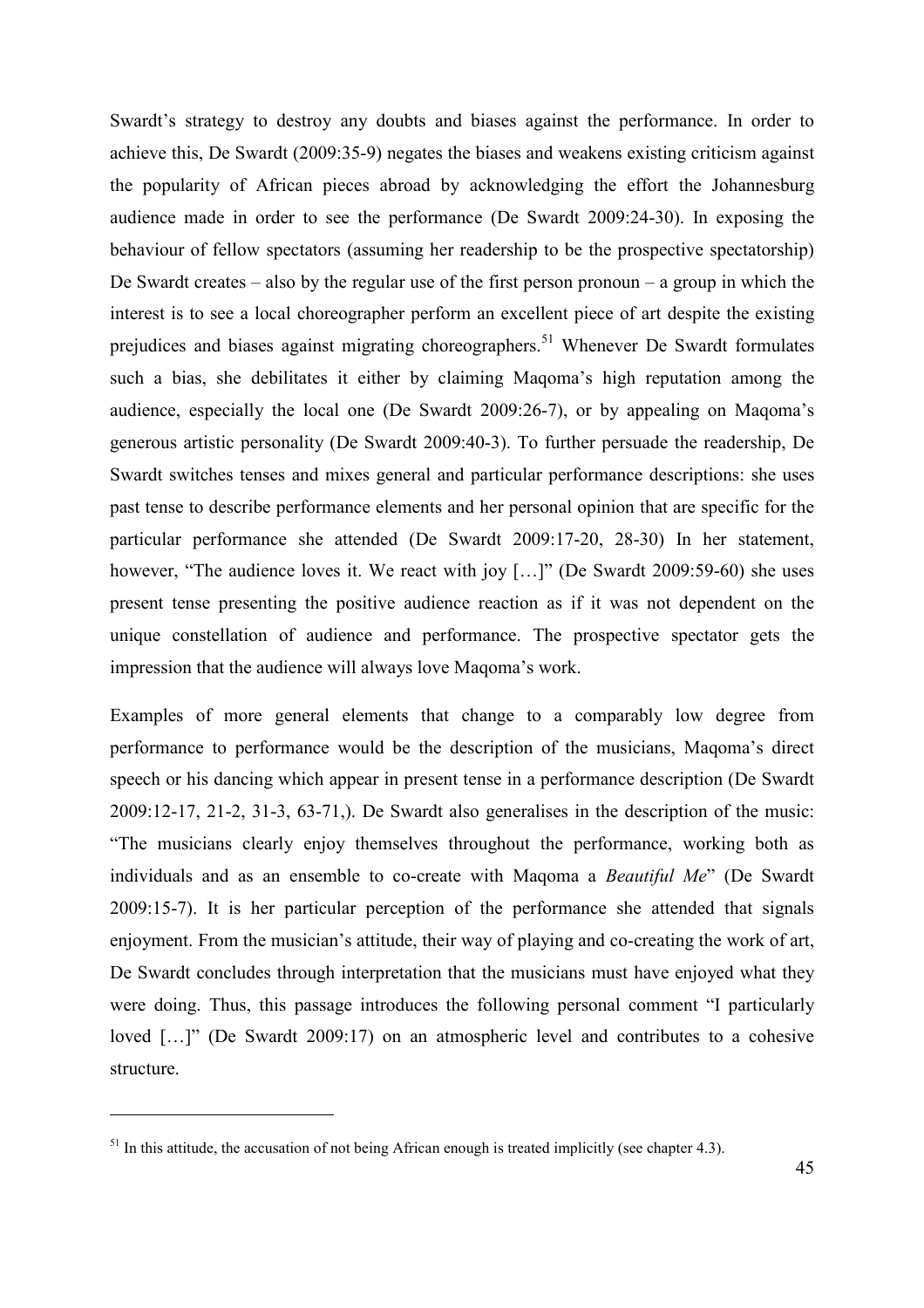Sichel refers to the reaction of the audience with a subtle advertising stance. "These satiric ironies were rapturously recognised by Dance Umbrella audiences" (Sichel 2007:49-50) is a short alliteration, with which Sichel refers to Maqoma's altered utterance about the selling of exotic stories to survive. In this context, the positive reaction of the spectators shows how they might see themselves from the perspectives of foreigners; the spectators imagine how, for instance Europeans, might see African dance; a view characterised by prejudices, biases and simplified generalisations. Expressed by the use of alliteration, Maqoma mocks the assumed ignorance of foreigners which can be seen as a means to sympathise with the South African audience and to show them that he has not forgotten his roots and that his identity has not altered through the artistic influence of choreographers and dancers from other cultures. To further extend this consolidative point of view, Sichel explains that all current ideological affairs are also combined in Maqoma's "holistic identity" (Sichel 2007:44) which must mean that Maqoma is still truly South African, concerned with the same current affairs as the reader and the spectator.

The reference to current socio-political affairs in South Africa is implicitly treated in the performance (Kodesh 2006:40, 3, 8-9) which Sichel uses as a strategy to approach the performance and to present it to her readership. The readership that Sichel assumes in the concluding sentence and in her reference to Linyekula's "trademark credo" (Sichel 2007:44), is familiar with African Contemporary Dance. The reader of Sichel's critique is educated in Contemporary and Classical Dance (at least familiar with the world-famous classical ballet *Swan Lake*) (Sichel 2007:37) and is aware of current socio-political issues in South Africa. On the contrast De Swardt addresses a broader readership, less educated in African Contemporary Dance, but aware of the prevailing problem of African dancers influenced by Western dance techniques. Furthermore, De Swardt not only strengthens the feeling for localism (headline) but includes herself in the audience and thus minimises the distance between herself, the rest of the audience and the reader creating an in-group feeling by using the first person pronoun and generalisations of personal comments.

Thematically, the topics Sichel mentions are combined with the past which is, according to Khan, never dead (Kahn in Sichel 2007:15). Khan, one of the contributing choreographers, is an expert in contemporary Kathak, a traditional Asian dance style, which influenced the choreography of *Beautiful Me*. In order to create a foundation for the overarching notion of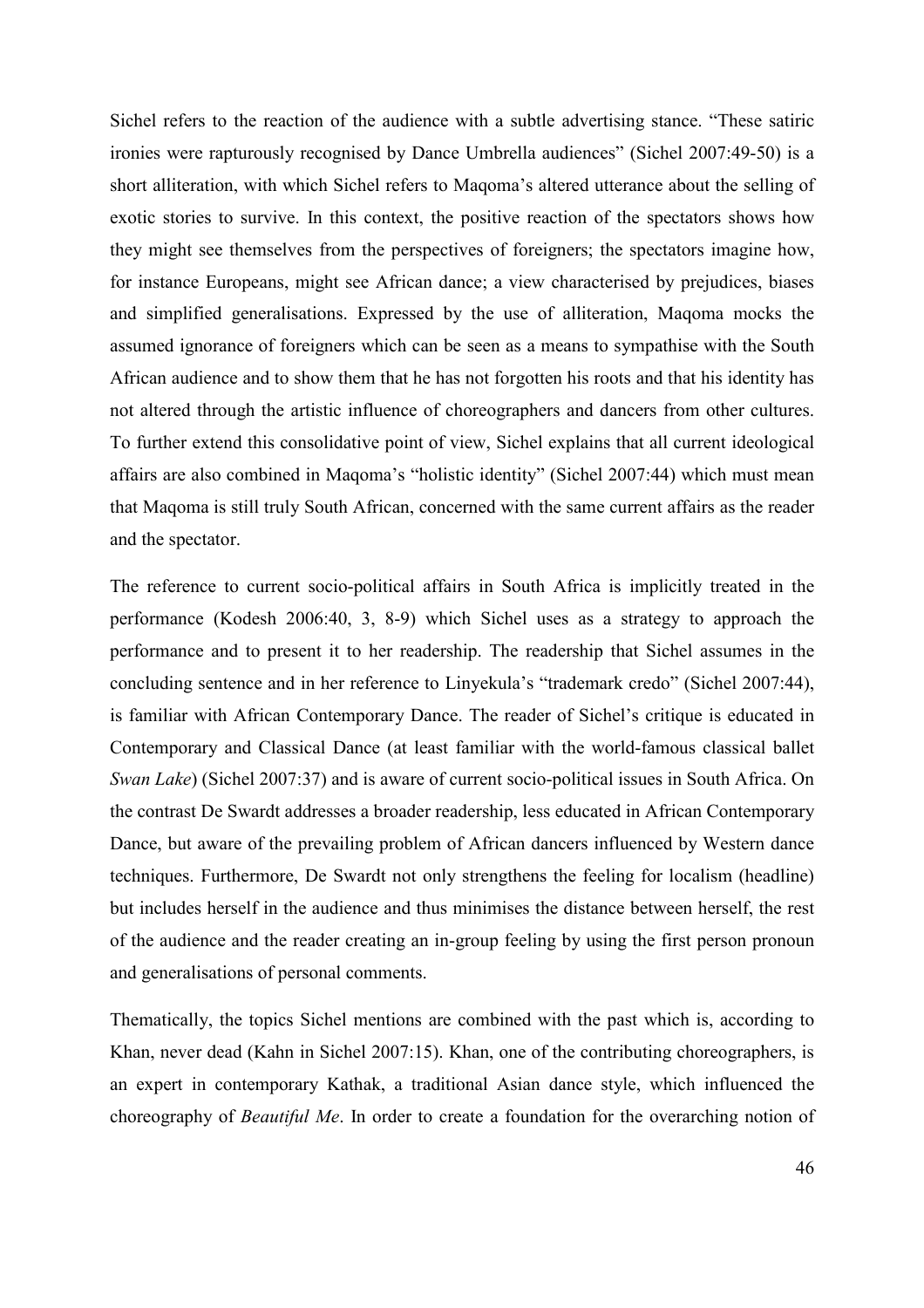'past', Sichel uses Khan's utterance in the form of direct speech and a quotation of the programme pamphlet rephrasing a statement by Maqoma (Sichel 2007:15; 16-9). Thus, Sichel verifies her interpretation of the piece through the direct speech of the choreographers who worked with Maqoma and Maqoma himself. Moreover, she links the level of background information to the performance level by quoting Linyekula, another co-choreographer and thus an authority: By discovering the connection between Maqoma's utterance "I sell exotic stories – to survive" (Sichel 2007:46) and Linyekula's phrase "I am an African dancer, I sell exotic stories, which one do you want to hear tonight?" (Sichel 2007:44-5) Sichel not only links the artists to each other but she proves the general reliability of her quotes. To a spectator of *Beautiful Me*, familiar with Linyekula's works, it will emerge that these quotes are true since they will appear during the performance. To further integrate the use of direct speech and quotes into the structure of the text, Sichel re-refers to this specific utterance when she gives her final evaluation on the piece: "It pays tribute to African dancers who do more than survive" (Sichel 2007:61-2). This penultimate sentence rounds the critique; it refers on the one hand back to line 46 and on the other hand it implicates the evaluation which focuses – different from the headline and the introductory part treating specifically *Beautiful Me* – on the broad genre of Performing Arts. Sichel concludes on the whole South African dance scene in using the plural *dancers*. But instead of giving a particular evaluation for *Beautiful Me*, Sichel praises it in categorising it to the genre of "groundbreaking art" in general (Sichel 2007:62). Thus, she states that a certain section – presumably in some aspects similar to the work of *Beautiful Me* – of South African contemporary Performance Art is, in her opinion, "groundbreaking".

De Swardt makes use of a more mystifying technique in order to convince her readership of the quality of the performance. The reader realises De Swardt's expertise in conveying her superficial knowledge of foreign evaluations of *Beautiful Me* and older pieces by Maqoma (De Swardt 2009:7, 25, 28). She adds background knowledge on Spanish tradition without specifying or deepening her point considerably (De Swardt 2009:13). This attitude can be perceived as authoritative by the reader: De Swardt seems to expect the reader to have such profound knowledge that superficial mentioning suffices to make a relevant and logical point. Instead of being precise, De Swardt implements a mystification strategy that avoids wellfounded explicating information. De Swardt only establishes a certain degree of reliability in front of the reader when she refers to the Indian dance style Kathak. Some general, but in this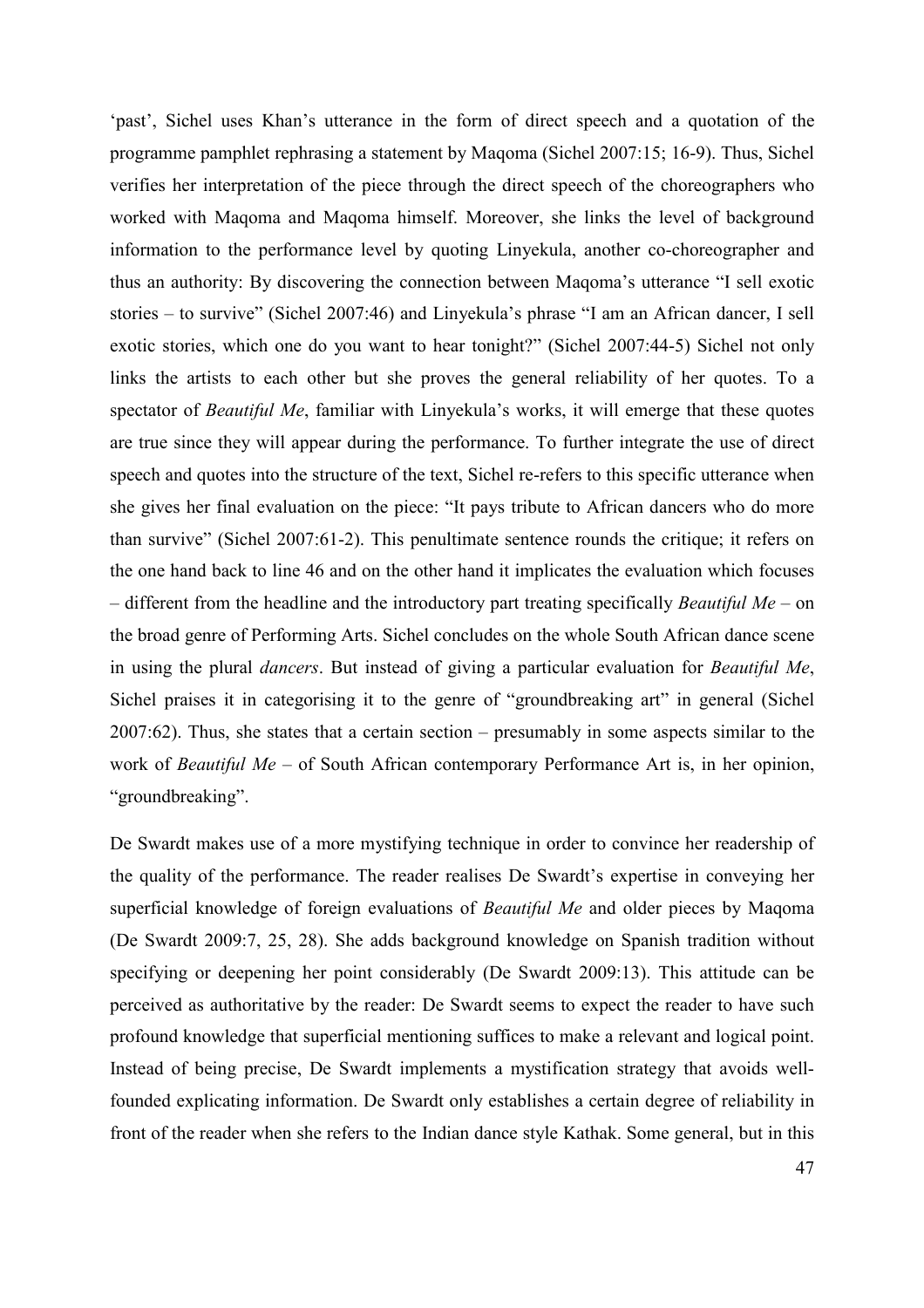context, comparably precise, movement characteristics ["flat-footed stamping and intricate hand movements" (De Swardt 2009:44)] have to satisfy the reader. Her general knowledge about dance is underlined when she presents dance as an integral element to music: She generalises her opinion to "as it should always be" (De Swardt 2009:11) and states that a certain relationship between music and dance is (aesthetically) the "correct" one. This statement nevertheless lacks reflecting contemporary performance practice in which dance is not necessarily integral to music. In this case, De Swardt presents herself primarily as an authority, claiming that her personal preference is a general one, and secondly as a critic implicitly praising the performance.

Shifting the focus away from content-related thematic aspects of the critiques, the following paragraphs will deal with linguistic and stylistic devices. In order to describe the performance Sichel makes use of metaphors and imaginative language. This language appears primarily in the present tense when Sichel describes movement and music: The violin "call[s] sombrely" (2007:25-7) and "[c]reeping light reveals a man dressed in Sun Goddess red and black silk [...]" (2007:26-7), "[t]he plumage is mainly in the imagination and the ear, thanks to the tinctures of music […]" (2007:30-1). In her descriptions, Sichel attributes personal images to that which she perceives from the stage. This means that the reader has to imagine her descriptions reversely: They attribute a certain, imagined stage design, light atmosphere or movement to a mental image constructed by the critic. Particularly with regards to the last image, which already belongs to a subsequent, well-elaborated bird metaphor, and does not say anything about the music, although it is the actual, to be described performance element this technique can lead to imaginations on behalf of the reader that are far from the performance.

The bird metaphor has its origin in the performance itself (Sichel 2007:29-34) and is transferred onto a meta-level of interpretation (Sichel 2007:36-9). Sichel takes Maqoma's utterance in his native language isiXhosa, which declares that he is a peacock, as a starting point to elaborate on the image of the plumage, perceivable through "the tincture of the music". She adds that Maqoma was not imitating the movements of a peacock (Sichel 2007:27-8; 30), which strengthens her personal, imaginative approach to the performance description. Sichel bases this comparably lengthy metaphor, which aids her to understand all other performance elements such as music, light and movement, on an utterance that is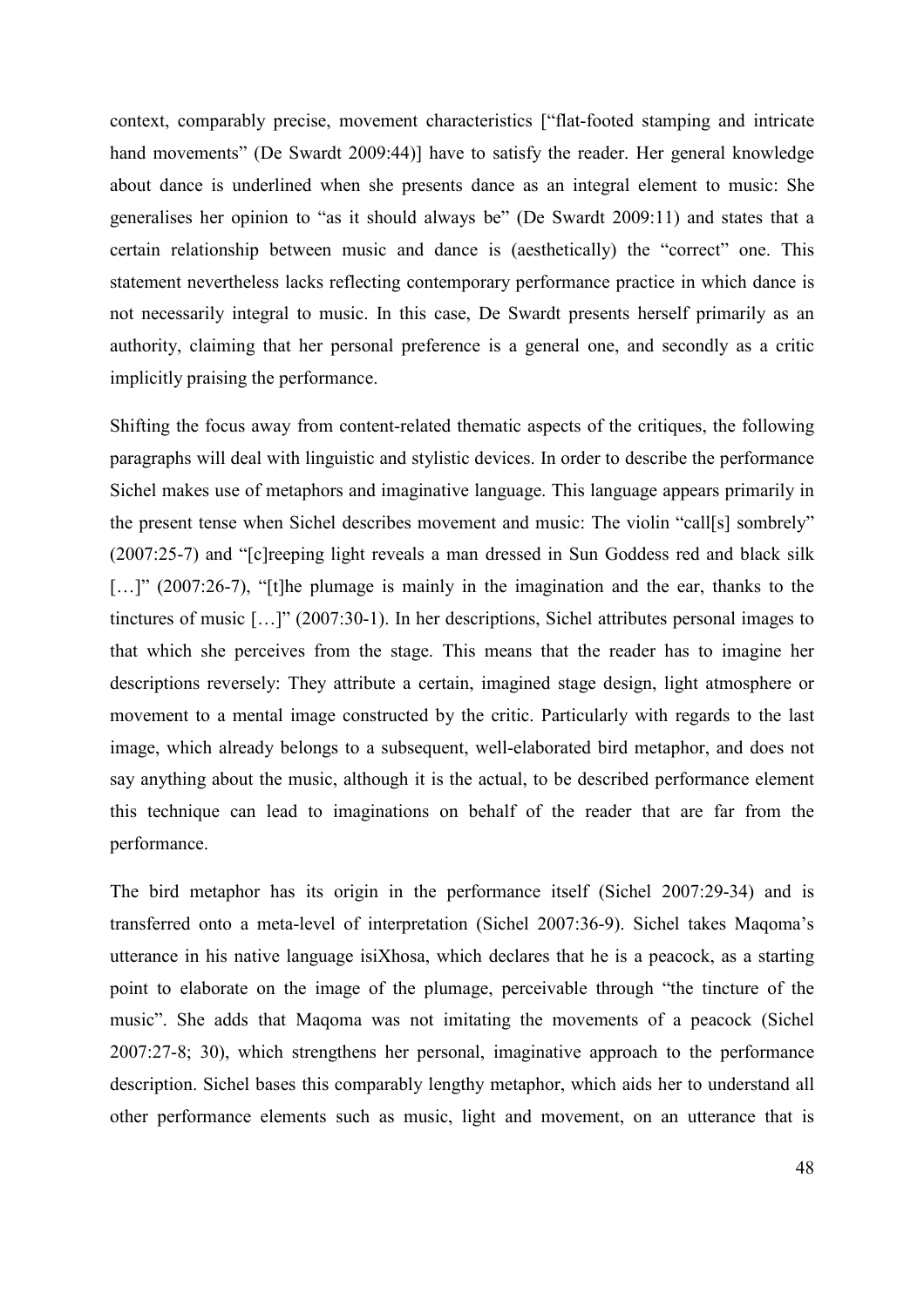probably not understood by every spectator.<sup>52</sup> Thus, the South African audience is also represented in the South African readership: In basing a great part of the performance description on this specific, language-dependent element, Sichel assumes that the reader who watches the piece on her recommendation is able to recognise the described scene. The specific address to the South African audience and readership supports the positive evaluation of the performance and the appeal implicated in the critique. It fulfils the audience's expectations in terms of a national aesthetic and ideological evaluation of the performance and thus endorses the performance to the South African spectator.

The further elaboration of the bird metaphor relates Africa to America and Europe to Africa ("ostrich meets phoenix; *Swan Lake* meets Mantsoe's *Gula*" Sichel 2007:37) and opens the notion of local limitation through focussing on dance: the combination of international dance elements culminates in "Maqoma's own wild-winged, full-bodied earth-stamping incarnation which transcends all origins and influences" (Sichel 2007:38-9). In this picturesque description, Sichel combines familiar and foreign elements on both the levels of content and dance-style. She creates an image of the ideological values including tradition and artistic enrichment covered in the dance piece and argues that the traditional, cultural-specific features of the performance need the influence of international dance styles to gain spiritual value. The imaginative description of movement re-appears in this metaphor in form of a triplet of double adjectives, which have a downward direction in space: From flying, possibly fluid movements attributed to wings and centred, probably calmer movements close to the body, and finally to traditional movements that use the floor and go into the ground.<sup>53</sup> A spiritual rise, which can also be imagined as an upward movement in space – the "incarnation which transcends" – immediately follows the physical decline of the movement directed to solid ground. Thus, the international influence on Maqoma's dance style, which is criticised by the South African audience, is compensated by attributing a spiritual value to it. The use of

 $52$  The part of the audience that understands isiXhosa in South Africa is, of course, relatively high. Considering that the performance travels around the world without any changes in language, illumes, that this part of the performance will not be understood literally, thus, the movement, light and sound will not be attributed to birds, if the spectators do not master isiXhosa to the required extent.

 $53$  This is an attempt of attributing a certain kind of movement to the elaborated metaphors – my imagination of the movement can only stay unspecific and actually unimaginable. But the attempt supports my general argumentation to a phenomenological approach to dance which aims at describing movement as it is in order to encourage the reader to make their own attributions independent from the critic's perception modes. Thus, the reader, a prospective spectator, has more freedom to decide whether the performance appeals to them or not. For a further elaboration of this topic see section 7.1.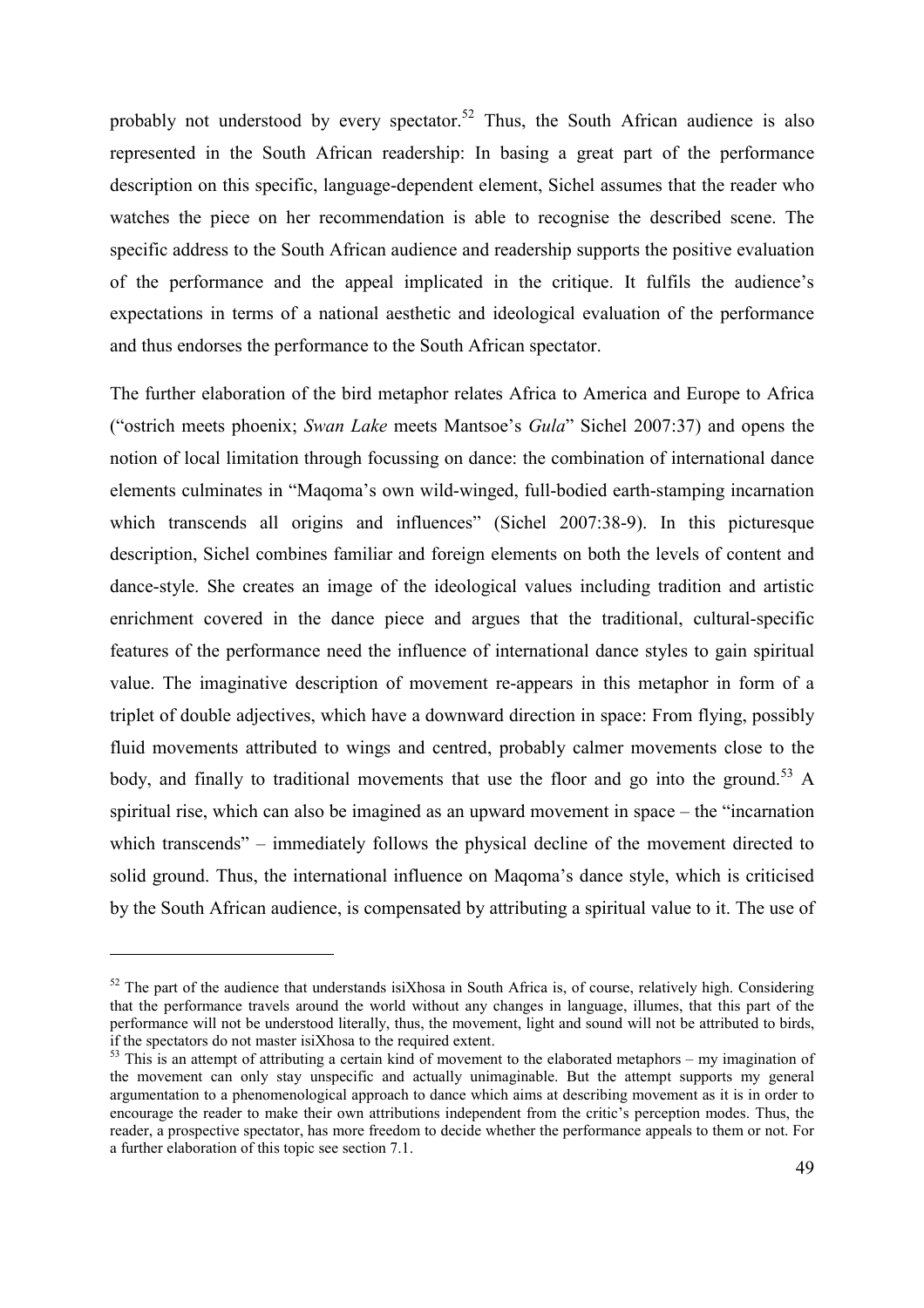linguistic images and elaborated metaphors such as the bird metaphor, which even has its origin in the linguistic element of the spoken words of Maqoma, strongly suggests an underlying theatre semiotic approach which is highlighted by the re-occurring use of linguistic features transferred onto the artistic field of dance – not obviously related to linguistics and communication.

The use of emotional adjectives in De Swardt's critique creates a positive performance evaluation. She states her positive judgment with adjectives such as "lovely" (De Swardt 2009:4, 60), "beautiful" (De Swardt 2009:31, 60), or "pleasing" (De Swardt 2009:20). Furthermore, she makes use of adverb-adjective constructions expressing sympathising emotions towards the dancers and the performance, "magnificently manipulated" (De Swardt 2009:32) or "delicately crafted and lovingly told" (De Swardt 2009:60-1), to describe Maqoma's body and the concept of the performance itself. The emotional stance of the critique is further elaborated by the use of the first person pronoun which is introduced in the beginning. Combined with the inconsequent use of tenses and the irregular syntactic structure, the use of the first person pronoun evokes a more casual tone than Sichel uses in her critique. Since De Swardt does not implement such an attributive style as Sichel, her approach to the performance could be called less theatre semiotic and her attitude is more spontaneous and emotional than Sichel's. Calling a dance performance a "tale" and "narrative" (De Swardt 2009:60), however, still suggests a theatre semiotic perception mode – not based on corporeal sensing prior to the attribution of emotions and feelings.

To summarise a South African perspective from this analysis one could state that through authoritative and persuasive strategies that include advocating and advertising techniques, both critics convey a positive evaluation of the performance and make use of different linguistic devices. They empathise with the choreographer's side as well as with the perceptive side of the audience and negotiate between them, putting their emphasis on encouraging the prospective spectator to watch the performance. Both critics employ a neutral tone, showing their commitment to the sincerity of the prevailing current issues. In order to persuade, Sichel uses quotes and reported speech, thus proving her general reliability, whereas De Swardt focuses on creating an in-group feeling among reader, spectator and critic through using a personal and emotional style. In their critiques, Sichel and De Swardt employ strategies of thematic and stylistic integration to inform their readers in a way that is subtly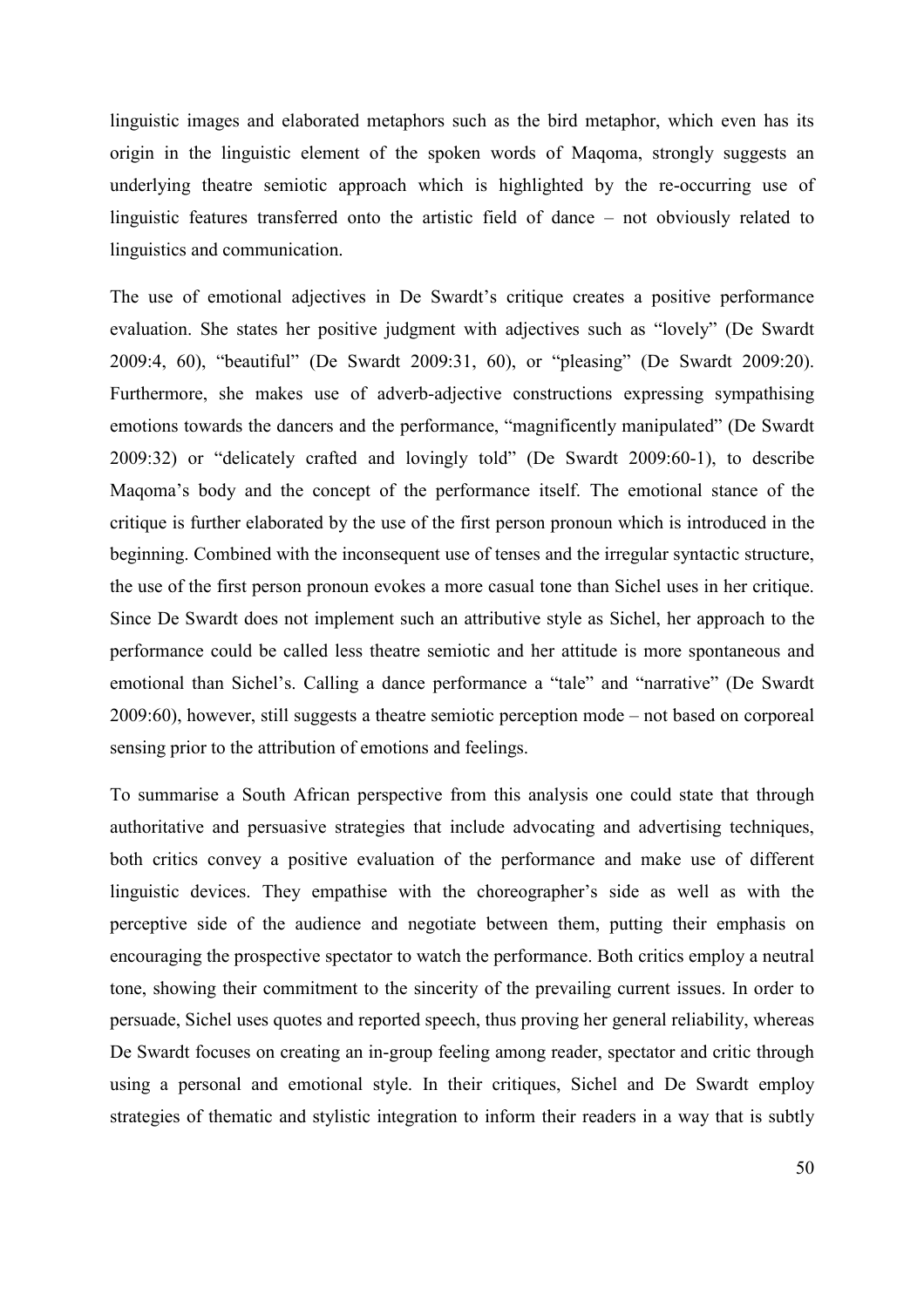directed according to their intention. Sichel elaborates on performance background and artistic content in relation to current South African debates on politics and culture, using quotes from the performer and co-choreographers to justify her argumentation. Her final, impersonal judgement on contemporary South African Performance Art is also authoritatively supported. She implements a serious, neutral and unemotional language style to establish and maintain her authority. De Swardt's style, in comparison, is more personal and emotional, giving implicit and explicit evaluations throughout the critique and at the same time accusing the South African funding system for the arts. She strongly appeals to the sympathy of her readership by making use of the concept of "ubuntu" referring to it on the one hand as a thematic topic and on the other hand implementing it as a strategy: Thus she raises sympathy for the financial and artistic situation of dancers and choreographers in South Africa.

## **6.1.2 British critiques**

 $\overline{a}$ 

Both Angol and Winship provide mainly descriptive accounts of the performance, although they approach and evaluate the dance piece from different perspectives, according to their individual educational and professional backgrounds.<sup>54</sup>

Angol's critique "The artist  $-$  a landscape of ever shifting metaphors" takes an artistic perspective – possibly deriving from his own artistic background as a dancer and choreographer of African Contemporary Dance. It includes a pre-viewing part of *Beautiful Me* and *Beautiful*, the second part of the *Beautiful*-trilogy, and is thus the oldest critique in the selection presented in this thesis. Winship's critique "Beautiful Me" was published more than a year later and after Sichel's critique on the South African premiere. Angol takes a conversational approach to the performance, combined with a subtle musical stance.

Both critiques mostly consist of performance descriptions: Winship even waives an introductory part; starting immediately with a performance descriptive element by quoting Maqoma's stage speech (Winship 2007:1-2). She is the only critic in this selection who immediately enters into the description of the stage performance. Her descriptions stay relatively performance-close and comparably neutral in tone, avoiding both explicit and

<sup>&</sup>lt;sup>54</sup> This study does not aim at providing an overall and generalising assessment of how people from a British. South African or American cultural background treat performance art. The categorisation into cultural backgrounds is followed in order to give the reader an idea of possible cultural differences in dance critique writing.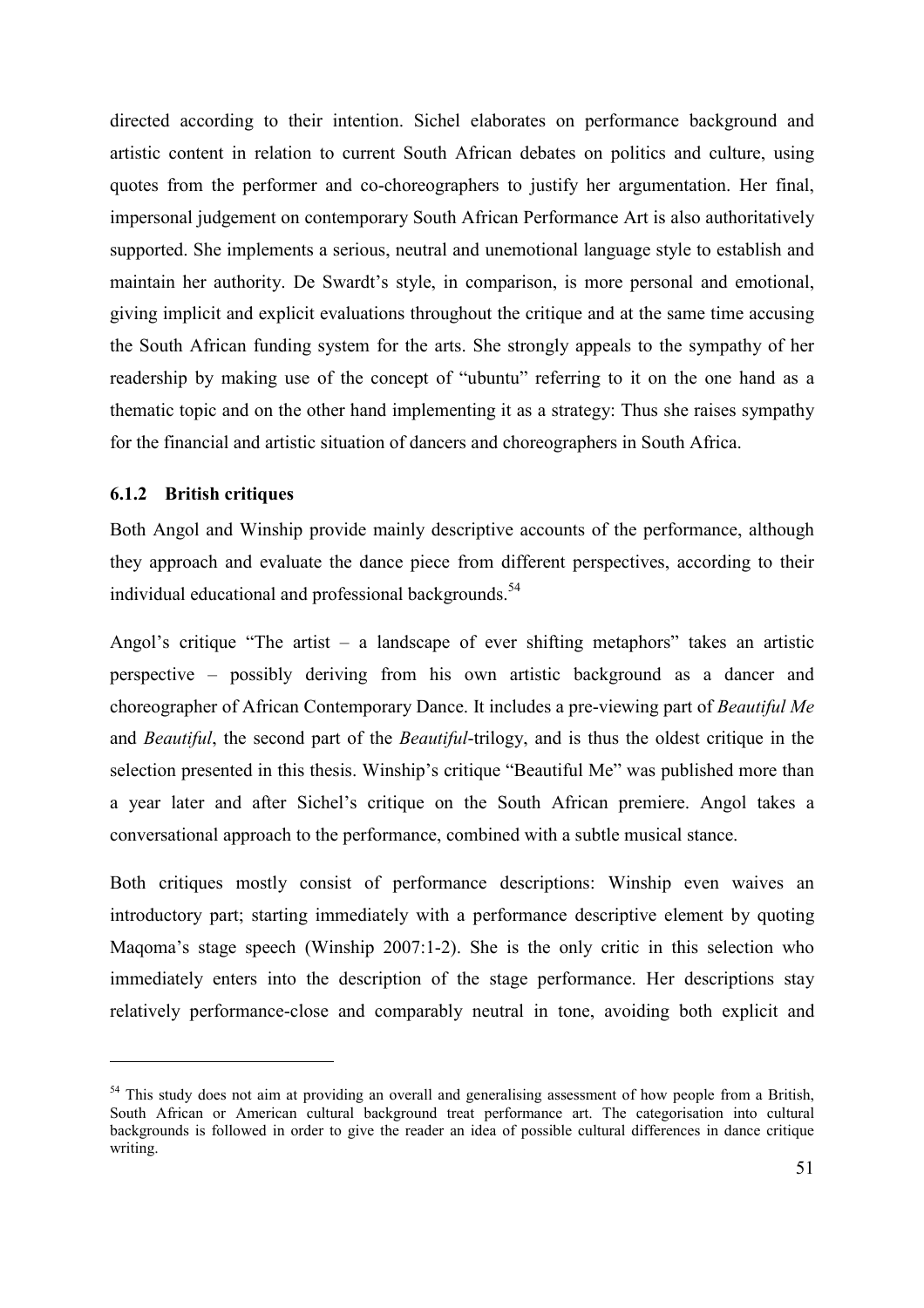implicit judgements. Angol, however, presents background information on location and event context, co-production and funding in his critique (Angol 2006:1-12). The rest of Angol's critique focuses on performance, choreography and dance style descriptions, analyses and interpretations. He includes expert knowledge of dance and notions of his aesthetic understanding. 'Aesthetic understanding' in this case refers to Angol's personal aesthetic preferences as an artist, probably expressed in his own choreographies but also in the evaluation of Maqoma's performance. Generally one could say that in the evaluative part of a critique the personal aesthetic understanding of the critic appears naturally, but it is not of prevailing importance in all critiques. Angol, however, implicitly treats his aesthetic understanding as a topic, whereas Winship (2007:20) only states that the performance had certain effect on her. Having compared Angol and Winship, Angol's thematic emphasis lies on positive evaluations throughout the critique, which are mostly achieved through a picturesque, at times even poetic language style characterised by rhetoric devices. She neither names particular performance elements that she liked nor does she explicitly state that she experienced the performance positively. She softens her general negative evaluation in mentioning the effect the performance had onto her: "Beautiful Me is a slight piece, but it's definitely intriguing" (Winhsip 2007:19-20). Thus, she mixes a general assessment of the piece with her personal experience which could give an indication for her assumption on the general evaluation: It seems as if in general the piece was slight, but for herself, not necessarily including anyone else, it was intriguing. This restricted positive evaluation is supported by her neutral tone and the emphasis of the subjectivity of her view throughout the critique.

Angol's description of the performance starts with the performance topic which is presented in pamphlets, performance teasers and interviews with Maqoma. A perspective of the wholesome beauty of the universe is established despite the juxtaposition of human beings and things and by the connective notion of the seasons (Angol 2006:9-11). Angol's agreement with this thematic background of the performance is mostly expressed in the first part of the critique; namely explicitly in the headline "landscape", the landscape-like stage impressions (Angol 2006:15, 7, 9) and the use of word choice reflecting the expression of harmony (Angol 2006:20, 34). The description and interpretation of the stage design (Angol 2006:15-21) is followed by comments on the dance style (Angol 2006:22-6). Movement analyses, choreographic commentary and cultural interpretation are mixed in a comparably long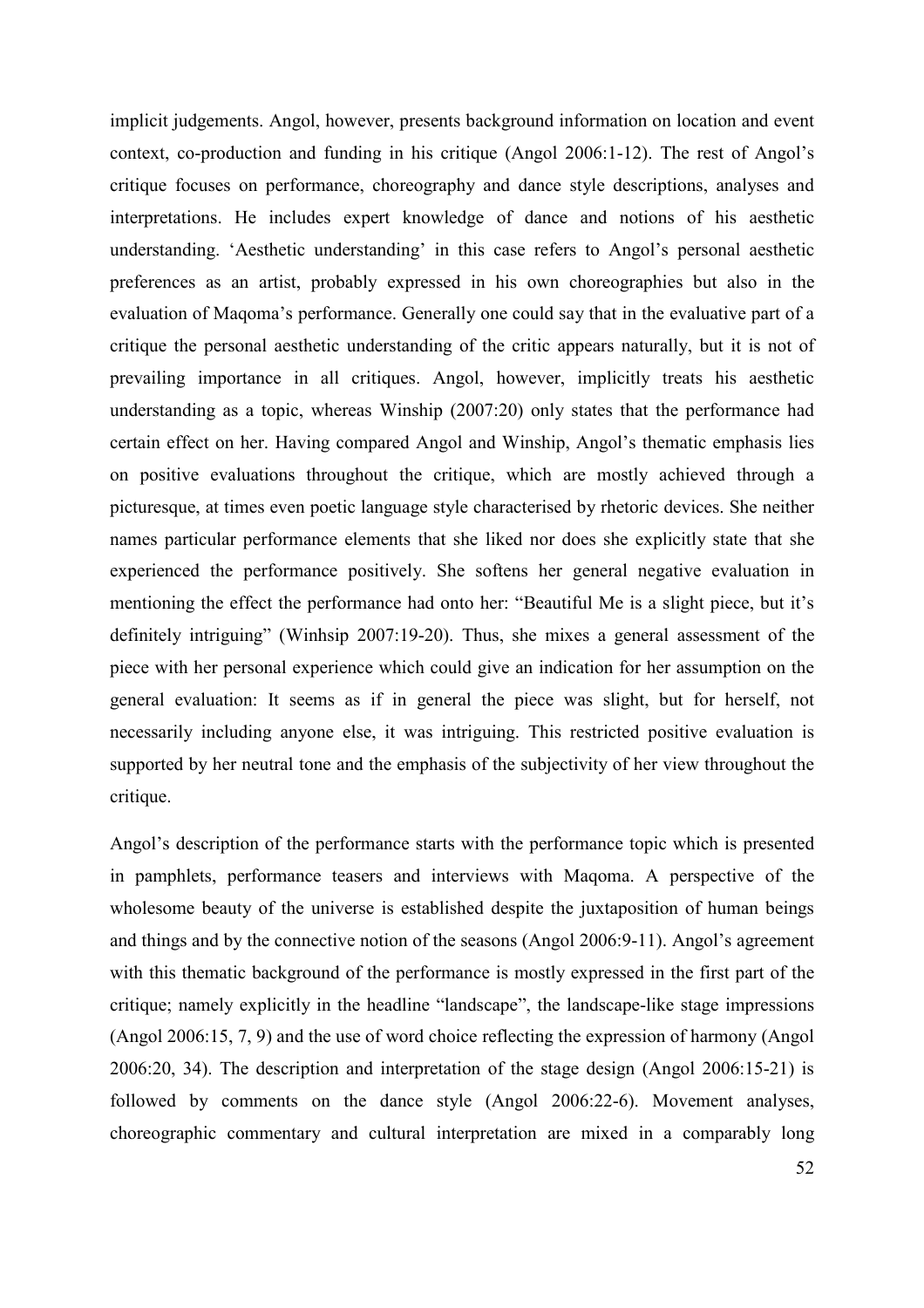passage (Angol 2006:27-40) and express Angol's expertise in order to introduce his aesthetic understanding. In the evaluative conclusion, Angol's "hope" (Angol 2006:42) to see more performances like Maqoma's, expresses on the one hand his experience of a "satisfactory evening" (Angol 2006:40) and on the other hand makes his aesthetic understanding explicit in a retrospective manner: *Beautiful* and *Beautiful Me* can be seen as prototypes for what Angol understands to be African Contemporary Dance (Angol 2006:41-5). Comments on choreographic strategies such as "The use of repetition reinforced statements of expression, injecting a dynamics that played on movement metaphors" (Angol 2006:29-30) and "[a] style and structure that can be described as circular intensions interconnected through parallel planes within defined arena expressions" (Angol 2006:38-40)<sup>55</sup> and movement analysis, such as "[s]harp shoulder expressions with bounded and extended lower body movements […]" (Angol 2006:27), "[…] sweeping contemporary dance motifs and gestures […]" (Angol 2006:30-1) and "[f]ree flowing sharp precise motifs and transitions exhibited an interesting meeting of forms" (Angol 2006:37-8) describe those features of Maqoma's performance that Angol evaluates positively.<sup>56</sup> At the end of the critique Angol combines his movement descriptions to a statement of his aesthetic understanding; this is not foreseeable for the reader; thus the aesthetic understanding appears retrospectively and can only be fully identified and understood when reading the text a second time.

Winship's introduction – that is not preceded by a headline – is Magoma's often cited quote presenting himself as a dancer who has exotic stories to tell (Winship 2007:1-2; Sichel 2007:44.5; De Swardt 2009:21-2). The form of speech and the word "story" are crucial for Winship's approach to the performance. Like De Swardt, Winship destroys the possible presumptions of a monologue, raised through the use of the term 'story', which to some extent conciliates the reader; but it mostly has a cohesive function introducing a conversational approach to the performance by opposing "conversation" to the assumedly expected "monologue" (Winship  $2007:3-4$ ).<sup>57</sup> Hereafter, the term 'conversation' gives thematic cohesion to the critique and appears four times (Winship 2007:4, 5, 15). The conversational

 $55$  In the metaphor "[t]he movement vocabulary was rooted in placement and angular outline" (Angol 2006:36-7) Angol also looks for a placement of the movement in space.

<sup>&</sup>lt;sup>56</sup> Another, more poetic description appears in the description of the female dancer who "[...] moved with poise and elegance, shifting and flowing from one dynamic gesture to the next […]" (Angol 2006:32-4).

<sup>&</sup>lt;sup>57</sup> Sichel also refers to linguistic and conversational aspects of the performance when she describes the staged communication in form of conversations, stories and dialogues (Sichel 2007:22, 36, 53).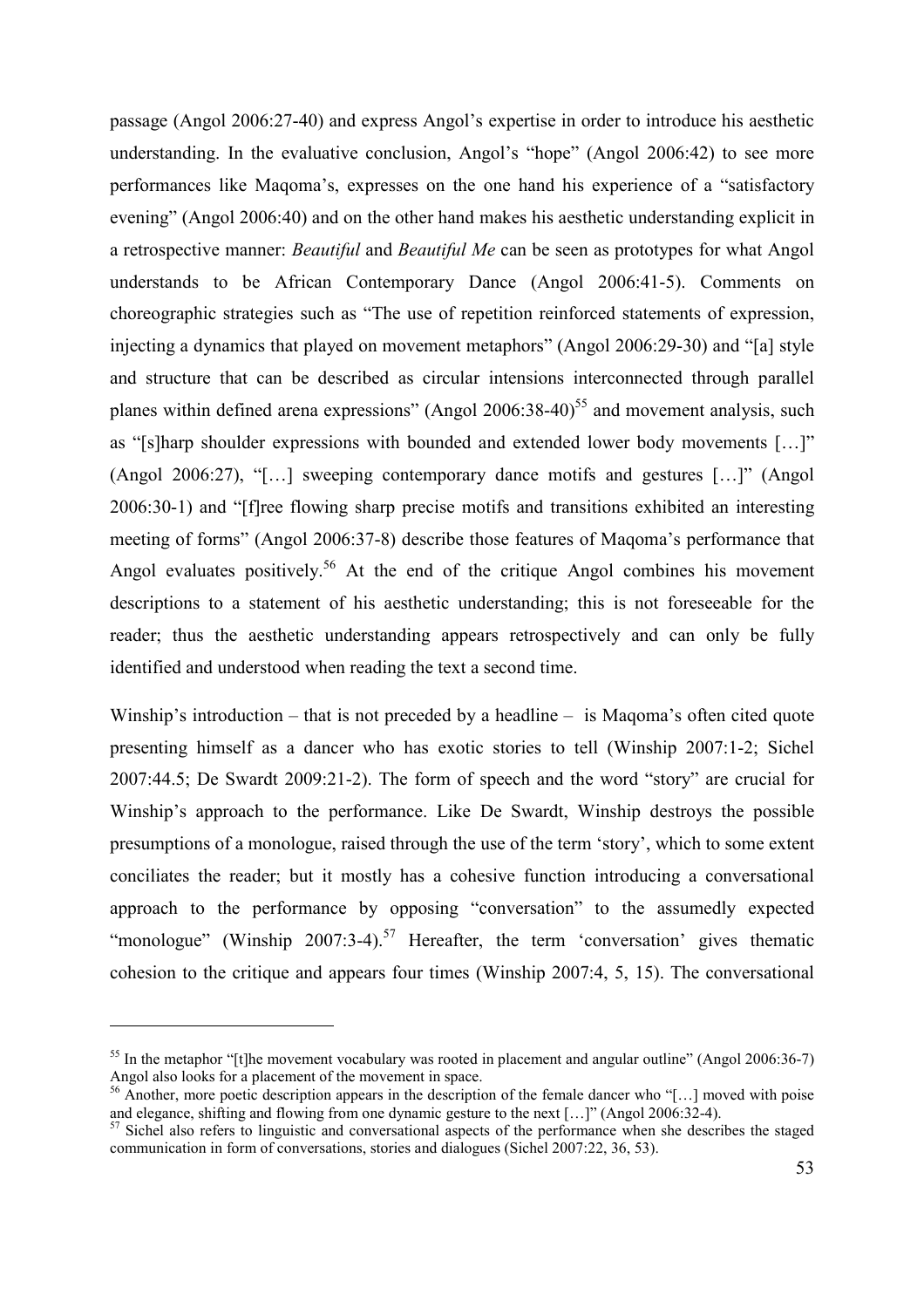approach is supported by the mentioning of the "[…] words, memories and email exchanges [which] are all part of the fabric of the piece" (Winship 2007:13-4). Her differentiated and specified positive evaluation is neutrally expressed at the end of the critique making the description of the stage scenario her major concern (Winship 2007:19-20).

After the thematic contextualisation of the British critiques, both the persuasive and the authoritative strategies used by the critics will be unravelled. Winship compounds her expert knowledge in a rather inconspicuous but still comprehensible way: the additional information that Maqoma performed with Khan (Winship 2007:10-1) is, for example, put in a sub-clause. The reason for mentioning this fact might lie in the popularity of Khan as the only cochoreographer from the United Kingdom with whom the assumed local readership might be best familiar. Winship's own musical background becomes evident when she uses the word "ostinato" (Winship 2007:13) without explaining it.<sup>58</sup> Thus, she demonstrates expertise claiming a certain authoritative position which could also be interpreted in Winship's comment on the contribution of "[…] 'minutes' of their choreographic material to Maqoma's project" (Winship 2007:7): It either implicates the consultation of background information on the choreographic progress or it is based on the experience of the performance itself. Furthermore, she uses the word "minutes" as a cohesive element since it re-appears in the description of the content of Maqoma's conversation (Winship 2007:17, 8).

Angol's expertise apparently lies in his fundamental knowledge of dance styles and choreography. The categorisation of Maqoma's dance style as "very contemporary" (Angol 2006:23) and "laced with an African resonance" (Angol 2006:25-6) and the recognition of "a movement signature that is inevitably Maqoma's trademark" (Angol 2006:28-9) suggest that Angol is an expert viewer of African Contemporary Dance. Even the concession that "[a]t times sweeping contemporary dance motifs and gestures set against a backdrop of cultural expressions made it difficult to position the style of expression into one defined category" (Angol 2006:30-2) implies a particular form of knowledge: in specifying his bewilderment after a section of coherent interpretation (Angol 2006:28-30), he proves his knowledge rather than evoking doubt. Moreover, he generalises his knowledge in the last section expressing "hope" (Angol 2006:42) to see more performances like Maqoma's and stating that this would

<sup>&</sup>lt;sup>58</sup> "Ostinato" is a musical term, besides its normal usage in Italian as "stubborn or headstrong", it describes the constant repetition of a musical sequence.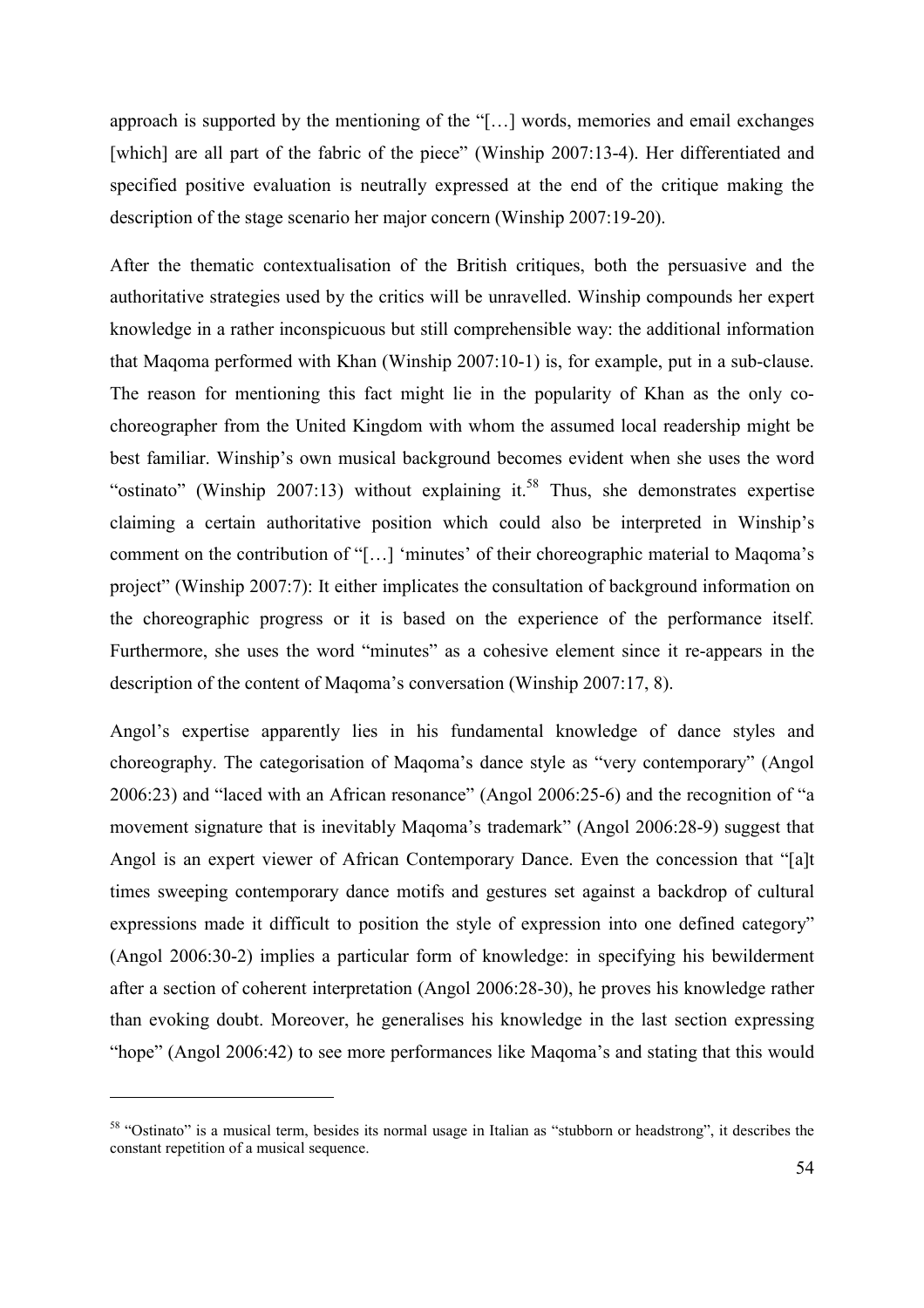"enhance the diverse richness of British dance" (Angol 2006:45). Thus, Angol assumes that his opinion can be generalised (he writes "one can only hope" instead of "I can only hope" (Angol 2006:42)) and that the British dance audience would benefit from his expert opinion. In establishing his expert knowledge, Angol claims a certain authoritative stance which he justifies at the beginning of the performance description by referring to an authority and stating the source: the thematic performance context is limited by Maqoma's statement published in *Arts Alive* (Angol 2006:9-11). Thus, Angol verifies his approach to the elaboration of the performance from the beginning and establishes a certain degree of credibility among his readership.

Angol's readership is, according to the specific comments on dance style and choreographic strategies, familiar with Contemporary Dance and African Dance. Considering his generalising evaluative ending, he assumes that the readership shares his aesthetic values. For the reader's or the prospective spectator's conciliation, Winship negates those performance aspects which she assumes to be the reader's concern. According to Winship's concentration on the reconciliation strategy, it is assumed that the spectator might be bored by solo pieces (which probably best represents a monologue in dance) as well as by pieces of more than one choreographer who enact their choreographic styles one after the other. Furthermore, Winship assumes her audience to be willing to hermeneutically follow the performance and assumes that they might understand those performance passages she mentions in the same way that she does (Winship 2007:20). Understanding and non-understanding of theatrical signs refer to the ability of attributing meaning and making sense of the interpretation of a certain sign. Assuming that a theatrical sign represents and signifies something in the real world, independent from the theatrical context, a certain code or certain conventions need to be recognised and decoded to understand the meaning of the sign correctly, namely in transferring it to the real world.<sup>59</sup>

Both critics, however, assume a certain intellectual level among their readership as they make use of foreign words from the French language ("griot" in Angol 2006:35) and the Italian

<sup>&</sup>lt;sup>59</sup> Compare section 3.1.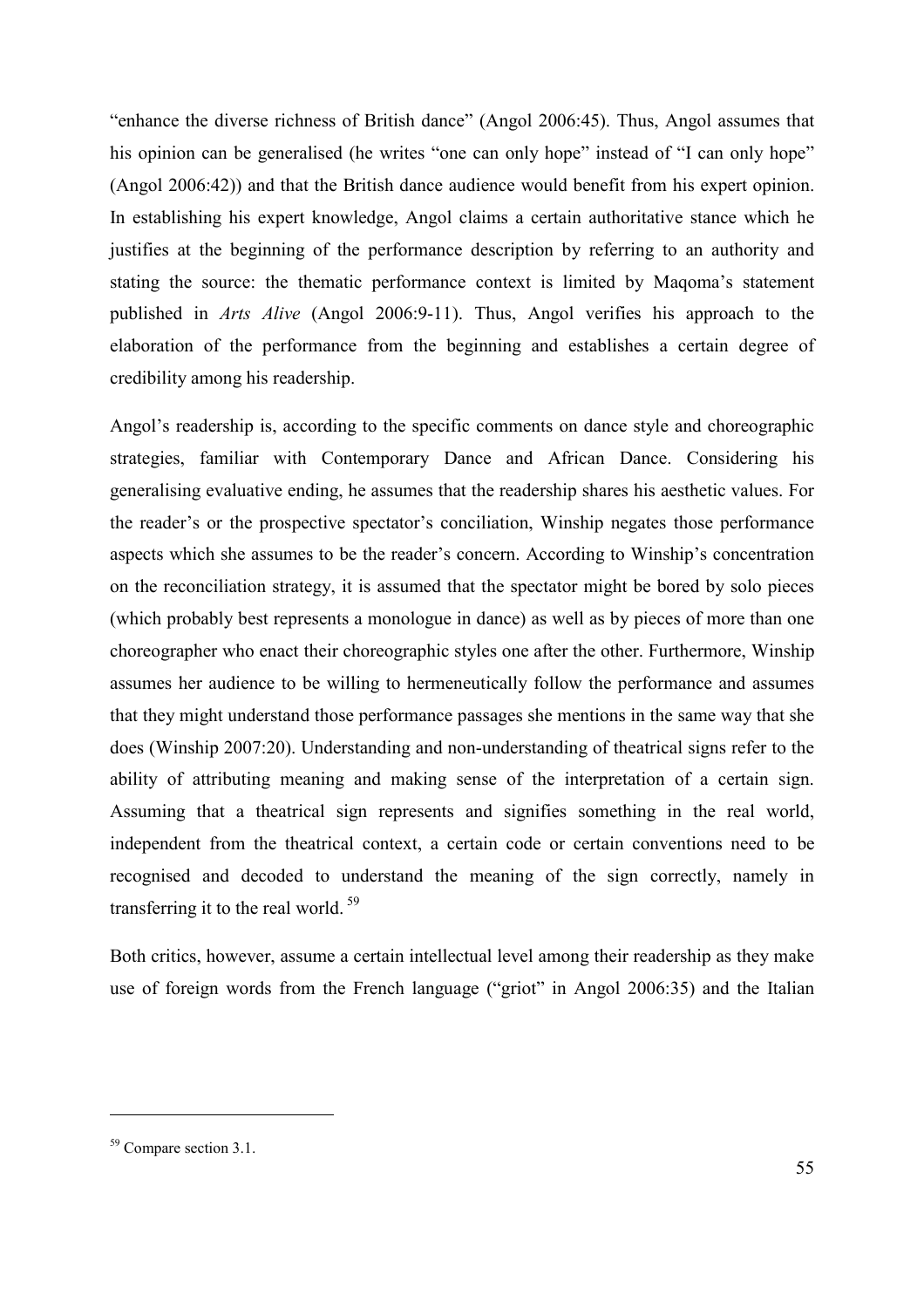language ("ostinato" in Winship 2007:13).<sup>60</sup> Neither word is of everyday usage in the English language; both need some kind of expert knowledge to be interpreted correctly.

As for linguistic features, the use of various adjectives and adverb-adjective combinations characterise Angol's descriptive style which is particularly elaborated in his stage description "[a] visionary landscape of two organic bodies […] set within a rectangular space outlined by a perimeter, a path constructed so as to represent a daisy field – green grass with beautiful different coloured daisies sparsely positioned around the route" (Angol 2006:15-8) $^{61}$  and the description of Maqoma's dance style "Maqoma's tall prominent stature animated the landscape with a griot-like presence, exhibiting the skill and confidence of one well versed in their art" (Angol 2006:35-6). In the first quote, Angol creates a picture of the stage through language: the reader is no longer able to differentiate between the critic's imagination and that what Angol saw on stage. The linguistic images leave unclear whether the stage design really was the imitation<sup>62</sup> of a daisy field in combination with grass. In the second quote Angol uses the word "griot" – besides the meaning of a Celtic poet and singer the term is also known to describe a member of a Western African tribe who keeps the oral history and traditions – and thus compares a South African performer to a West African, French influenced tradition.<sup>63</sup> On the one hand this shows a certain degree of empathic potential but on the other hand it is an inappropriate attribution that could be called a mislabelling or misinterpretation due to cultural differences. Angol uses further linguistic images when he transfers movement in a two-dimensional scale creating an image from the living performance: "[a] style that can be described as circular intension interconnected through parallel planes within a defined arena of expression "(Angol 2006:39-40). Alliterations such as "intension interconnected" and "parallel planes" and anaphors, such as "The programme […]. The two works […]" (Angol 2006:5, 9) and "The costumes […]. The lighting […]" (Angol 2006:18, 9) have rhetoric

<sup>&</sup>lt;sup>60</sup> *Griot*, meaning Celtic poet or singer in French, it might be familiar to those readers who know the Celtic tradition.

 $\frac{61}{100}$  Some positive adjectives appear throughout the critique: "beautiful" appears in lines 14 and 17, "interesting" in lines 22 and 38, "green" as a synonym for nature in lines 17 and 18. The adverb "well" appears in lines 19 and 36.

 $62$  In the context of stage design it is likely to be impossible to create a natural, a real daisy field. Therefore, theatre invents signs that symbol a daisy field. The closest way of representing a daisy field on stage would probably be to put a few living daisies among a square piece of green grass. Angol's description though, does not refer to the nature of the theatrical sign used in Maqoma's performance. Thus, the impression or the imagination of a daisy field could also have been created through language. The term 'imitation' thus refers to an unknown sign signifying a daisy field under the circumstances that a real daisy field is very unlikely to be found on stage. <sup>63</sup> http://dictionary.reference.com/browse/griot.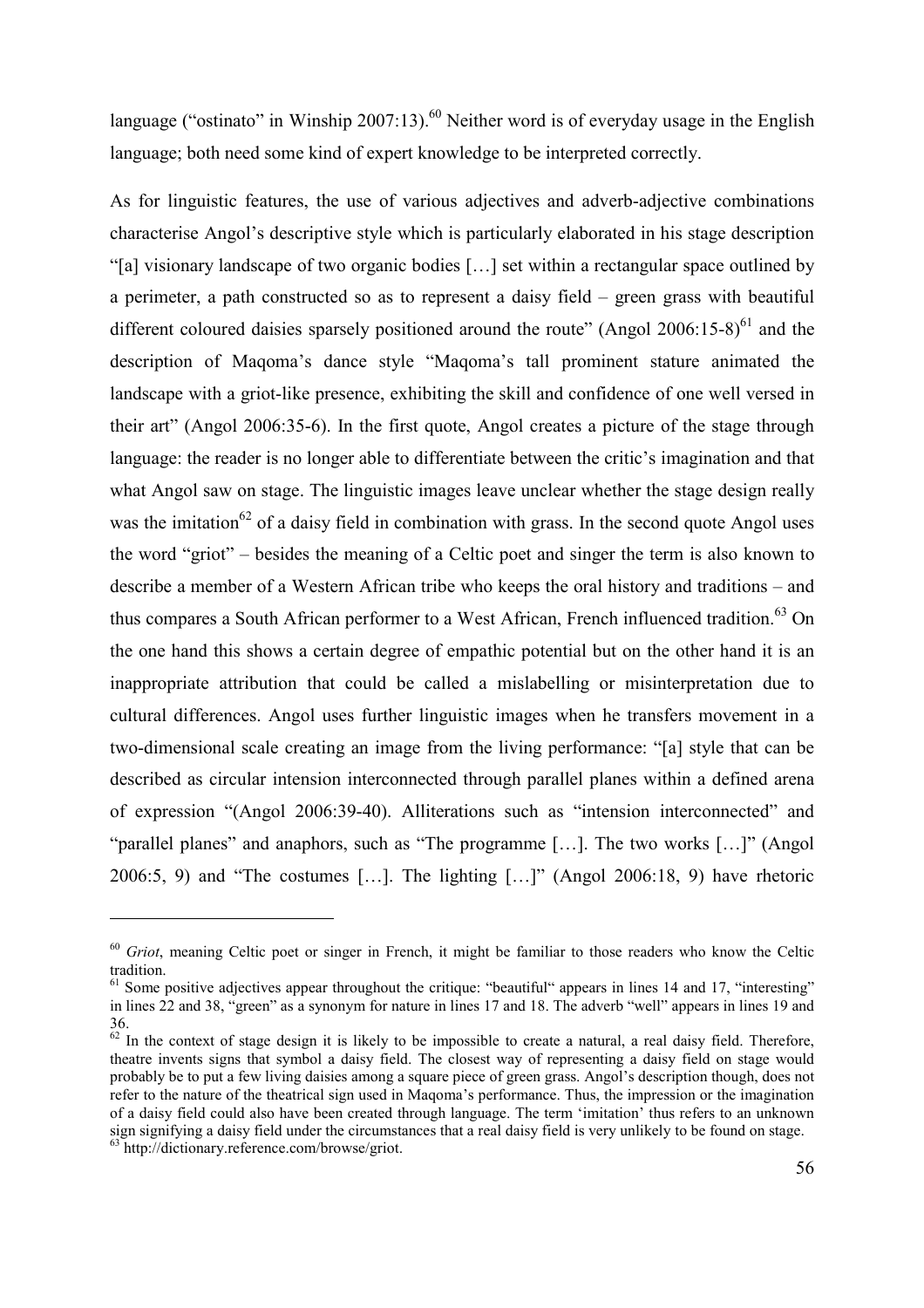functions and contribute as well as the antithesis "[f]ree flowing sharp precise […]" (Angol 2006:37) to a vivid impression in language. The listing of stage and movement descriptions interrupted by choreographic analyses without any connectives creates an unsteady and lively picture of the critique that is constructed of simple syntactic constructions. The structure of subject-verb-object is rarely interrupted; exceptions are the beginning of a sentence with a temporal sub-clause (Angol 2006:12) and an adjective describing the following subject in form of alliteration "[s]harp shoulder […]" (Angol 2006:27).

In contrast to Angol, Winship uses various connectives such as "but" (Winship 2007:3, 17, 20), "then" (Winship 2007:5), "rather than" (Winship 2007:7-8) and "while" (Winship  $2007:17$ ) which support the cohesive flow of the text and make it – in combination with the relatively short and simple syntax – easy to read. Winship's attitude towards her writing about the performance shows her awareness about the subjectivity of performance perception: she expresses most perception-based descriptions in subjunctive formulations such as "[…] Magoma seems to be absorbing […]" (Winship 2007:8), "[…] moments that look like […]" (Winship 2007:10), "[…] a swift kathak-like arm movement swells into a trancelike ostinato" (Winship 2007:12-3). Through this formulation attitude, Winship makes clear that these descriptions are based on her individual perception. Supporting this, references to Maqoma's speech are made in the indicative mode, like for example "[t]here are conversations [...]" (Winship 2007:14-5) or "[…] he is struggling […] he's having […]" (Winship 2007:17-8). Furthermore, Winhsip alludes to her musical background through the use of the word "ostinato" which also emphasises her subjective perception mode. Like Angol, Winship uses alliteration to give her critique a certain rhythm: "[…] a powerful passage where a repeated, stubborn stamping of the feet and a swift kathak-like arm movement swells into a trancelike ostinato" (Winship 2007:12-3). Interestingly, one could assume that the alliterations are chosen as to imitate the dynamics and power of the performance through language sounds; the *p* and *st* alliterations indicate powerful and probably tense movement whereas the *sw* alliteration and the *m* connection between "arm movement" makes a softer impression, perhaps indicating swinging or shifting movements. Repeating the notion of repetition – included in the term "ostinato", explicated in the "repeated, stubborn stamping" – re-enacts the performance in language. Thus, the dance performance becomes a speech performance; comparable to performative speech acts. Furthermore, the notion of stubbornness is also repeated through the meaning of *ostinato* in English. Realising the different layers of meaning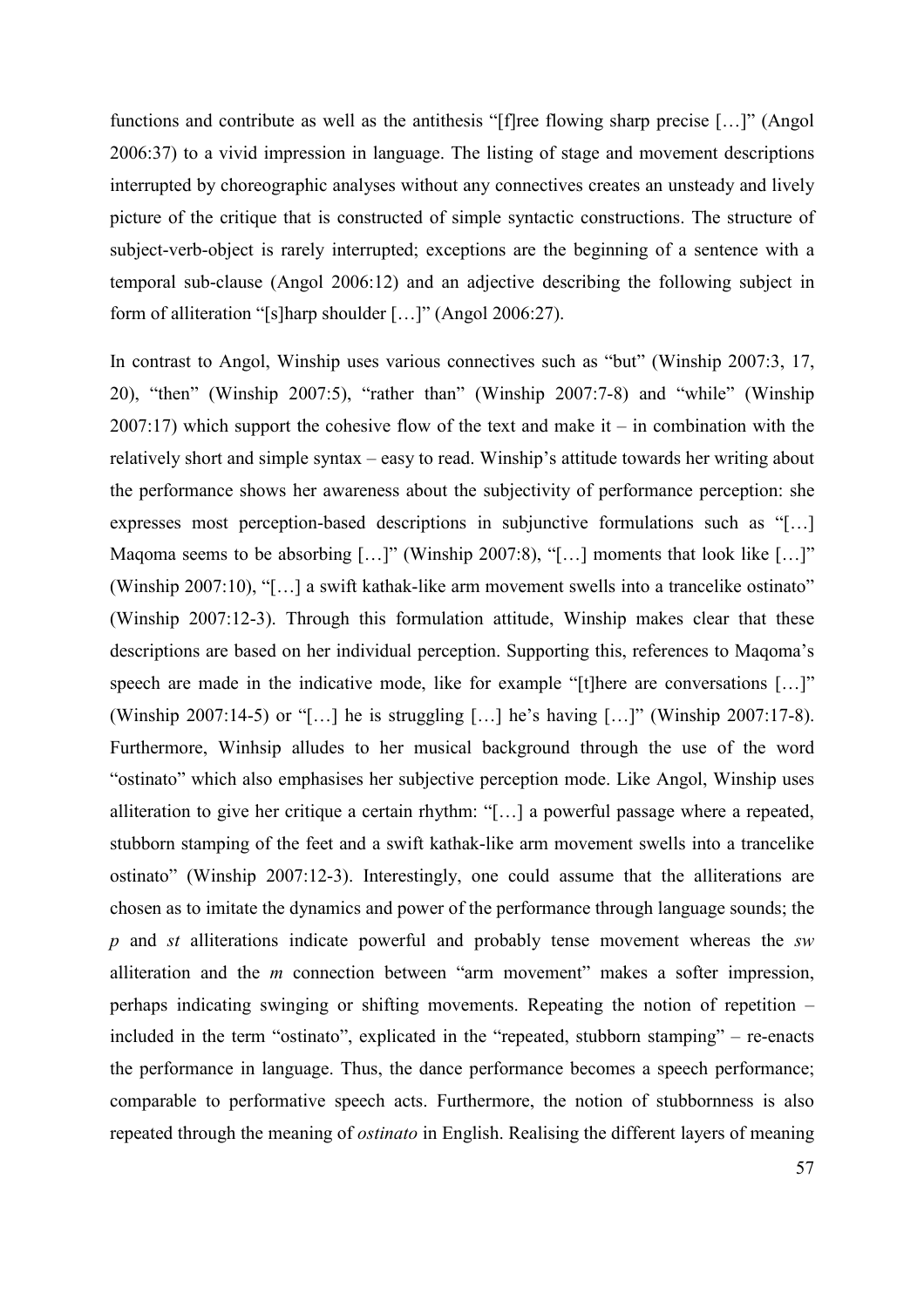postulates Winship's profound knowledge of Musical Science, the Italian language and Dance Studies.

The expression *twists and turns* in "[…] the twists and turns of Maqoma's thoughts […]" is, on the one hand, a remarkable rhetoric strategy as it includes a triple alliteration (Winship 2007:19) but it also signals a certain non-understanding, especially being placed after a rather coherent passage of analysis and interpretation which is even elaborated into the metaphor of announcing the African leaders, laying them to rest and burying them on stage in order to create a new history signals a hermeneutic approach (Winship 2007:14-7). Winhsip succeeds in interpreting the theatrical signs from the stage – which she leaves, except for the announcement of the names, undescribed and unmentioned – and combines them with a narration. The rupture between this fluid narration and the section that discovers a nonunderstanding is underlined by this idiom. In the passage "[…] Maqoma seems to be absorbing their [the co-choreographer's] ideas and hanging them on his own body […]" (Winship 2007:8-9), Winship also creates a metaphor from a performance section thus stating that communication between herself and the choreographer was successful through the means of dance. Each metaphor seems to mirror an event of successful communication from which she creates her own artistic image using linguistic and rhetoric features. Thus, Winhsip uses imaginary and performative language to signal her understanding of the performance and to create an individual narration in transferring the dance performance to different disciplines such as music and linguistic communication. This attitude suggests a hermeneutic, theatre semiotic approach to dance performances with little phenomenological impact. Her limited positive evaluation might derive from this approach, which seems to be culture-dependent and thus might not work with a cross-cultural performance.

Summarising the British critiques to a combined British perspective, one will find that in both critiques the individual educational and artistic background of the critics is expressed; it influences the style and the content of the texts fundamentally. Angol's concentration on the description of movement and choreography mirrors his expertise knowledge in the categorisation and evaluation of that what he perceives. His positive evaluation of the performance throughout the critique is expressed in his almost poetic language style. Winship also seems to understand the writing on dance performances as an art which becomes evident in her usage of imaginary language. Both critics, however, seem to have problems of sense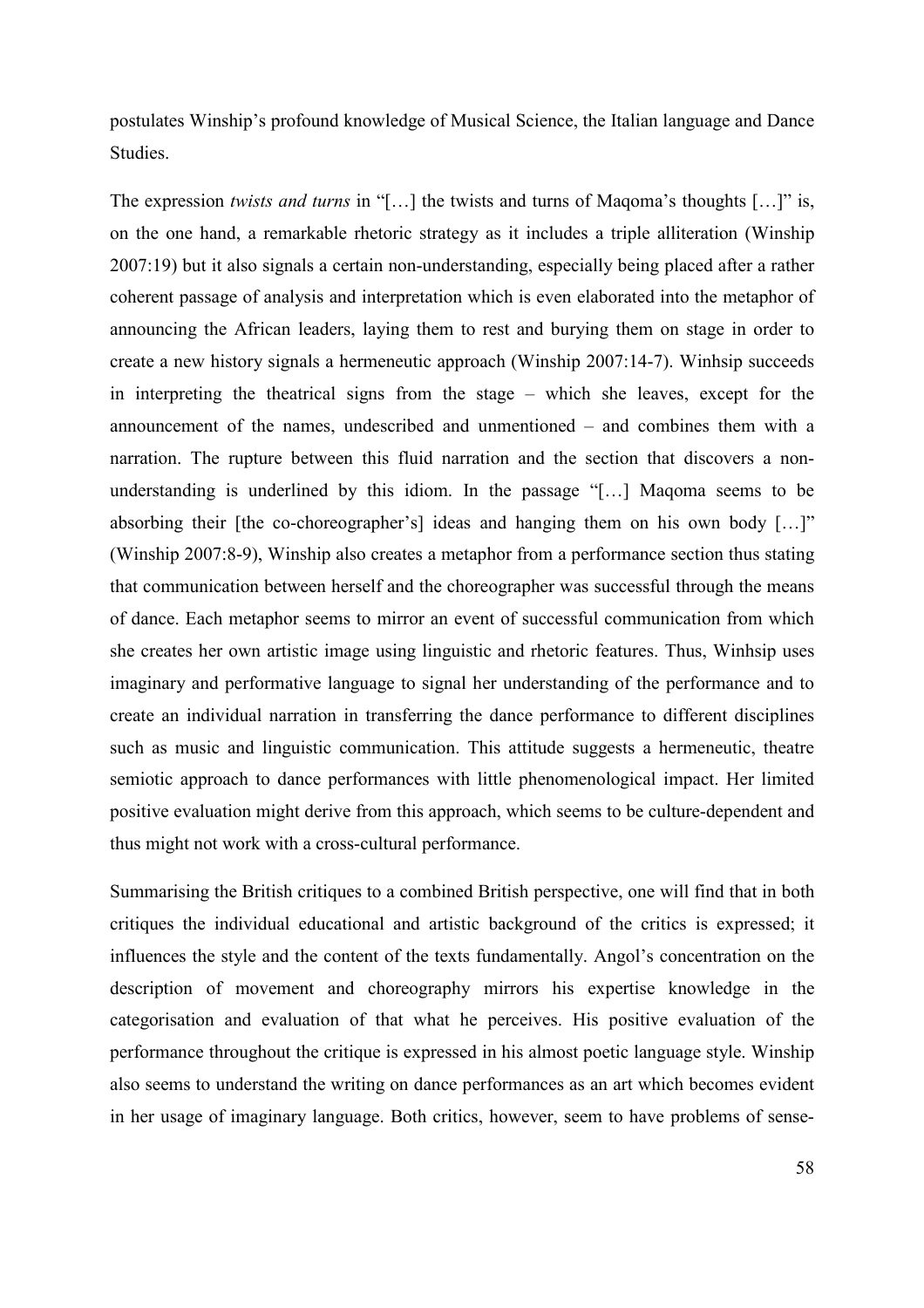making and understanding the performance: Angol attributes Maqoma's figure to a Celtic poet or singer with French origins – which could be explainable imagining that he wants to transfer that what he perceives into a local pattern, understandable for British audiences. If though he used the word "griot" in the notion of a West African story-teller and keeper of tradition, the attribution to Maqoma would be a mislabelling. But Winship clearly states her non-understanding when she labels the structure of Maqoma's performance content "twists and turns". The choice of this idiom can be interpreted as a non-understanding due to crosscultural differences.

### **6.1.3 American critiques**

The evaluations in the American critiques are differentiated into a positive section on dance and music as well as negative criticism on intended audience participation on behalf of the choreographer and the performance structure. Ulrich and Felciano share the background of experienced writers on dance performances. Their critiques deal with the same performance but differ from each other. The only similarities can be found in the separation between music and dance elements and the differentiated evaluation of the performance. Ulrich emphasises the mixture of dance styles positively, presenting *Beautiful Me* as one of the rare examples of "[c]ontemporary dance from Africa" (Ulrich 2009:3), possibly in order to educate the San Francisco audience. Felciano profoundly elaborates her criticism throughout the critique, weakening the positive elements of dance and music; she concludes with a lengthy negative evaluation of the performance that is based on divergent performance aesthetics.

Ulrich titles his critique "Sinewy search for kinetic identity" which evokes an imagination of Maqoma's physical appearance and his movements, respectively, as well as a vague impression about thematic points in the performance. The variety of Maqoma's movements is dealt with in the middle of the critique – after an introductory part which gives general information on African guest performances in San Francisco and introduces a differentiated evaluation of the performance – starting with descriptions on the performer's body and costume (Ulrich 2009:15-6). The physical description is interrupted by a thematic performance analysis mostly covering Maqoma's speech parts and the included address of the audience (Ulrich 2009:17-23). Ulrich introduces the description of movement with a negatively critical remark on the previously described aspects of the performance "[a] bit of a muddle, to be sure. But those observers in quest of lucidity can simply bask in Maqoma's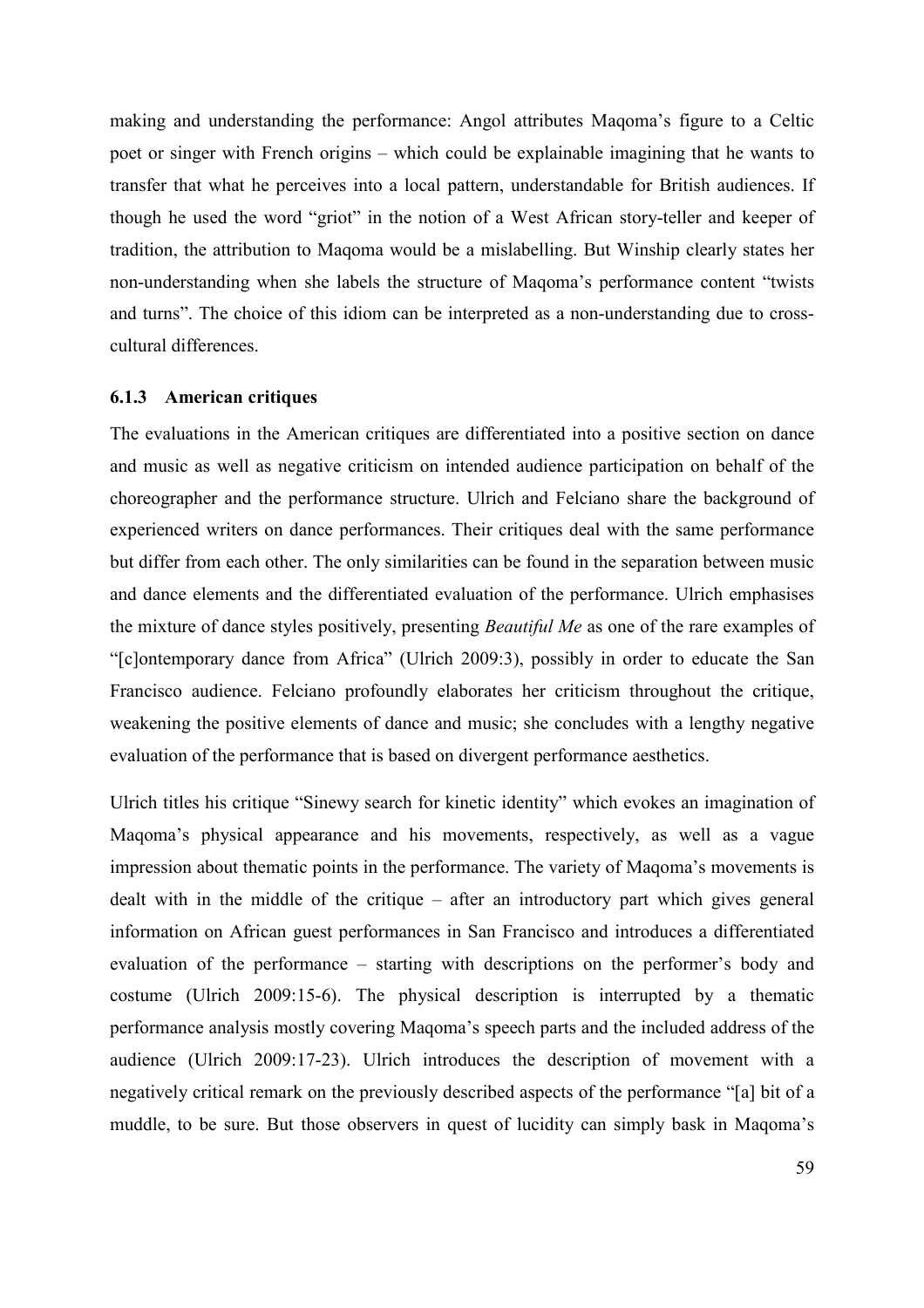riveting movement style" (Ulrich 2009:24-5). By presenting movement aesthetics in this way, Ulrich implicates certain downgrading of its value: the reader gets the impression that, if the content of the piece – presumably the most important element in a presentation – cannot be presented to a satisfying degree, one can still be consoled by the aesthetics of the dance. He refers to his headline comment when he interprets *Beautiful Me* as a piece on the "search for kinetic identity" (Ulrich 2009:30) which he supports with Maqoma's different dance styles (Ulrich 2009:34-5). Ulrich's claim in this context that "one understands" (Ulrich 2009:30) the aim of the performance, implicates the aim of the critique: it is not the thematic content that interests Ulrich, rather he interprets Maqoma's combination of the different movement styles as quest for an artistic identity. In contrast to Felciano, Ulrich concentrates on the interpretation of the choreography understanding it as treating issues related to cultural identity: "In seeking an African identity, Maqoma strikes a universal chord" (Ulrich 2009:39).

In contrast to Ulrich, Felciano's headline "Roaming to find your voice" seems hardly connected to the body of the critique, since it suggests  $-$  similarly to Ulrich  $-$  a slow quest for the expression of a personal opinion. Felciano's interpretation of the performance as the "[…] finding of his own voice in the pool of contemporary and traditional African dance […]" (Felciano 2009:2) relates to the headline and suggests a further elaboration of the topic, but it is immediately succeeded by the introduction of the structure of the performance, Felciano's main aspect in the critique (Felciano 2009:3). After a rough summary of the piece, an overall evaluation and the presentation of the dancer, Felciano describes each performance part according to its marks by one of the contributing choreographers. She mentions noticeable aspects of the stage design, movement characteristics and the music, including analytical, interpretive and evaluative comments throughout the text. In calling Maqoma "a truly global dancer thinker" (Felciano 2009:12) who "has seen a lot and absorbed more" (Felciano 2009:14-5), Felciano acknowledges Maqoma's dance style. Nevertheless, the positive evaluation of the "remarkable" (Felciano 2009:7) dancer is succeeded by the praise of the music and musicians and their fusion with the dancer (Felciano 2009:5, 59-62). An elaborated evaluation is given at the end of the critique contrasting positive and negative aspects of the performance (Felciano 2009:59-69): The negative evaluation regards the performance structure and its form. Felciano attributes ephemeral, glittering and dream-like notions to Maqoma's performance interpreting it as chaotic and disorderly (Felciano 2009:2-3, 23-4). Fatal mistakes in Maqoma's dramaturgy are, according to Felciano, the direct address of the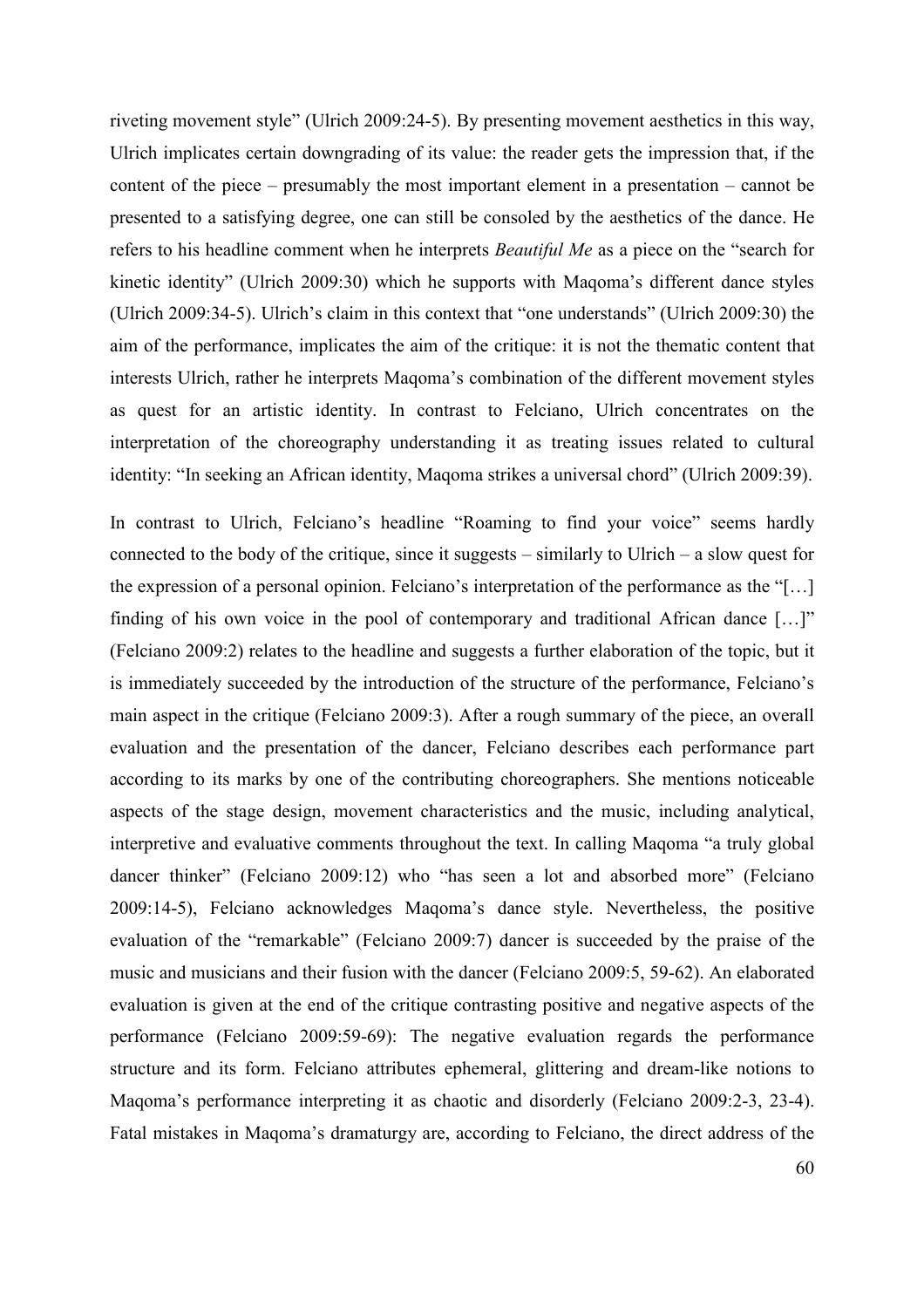audience, which has only recently been established as a theatrical performance feature and may still be perceived ambiguously; but Maqoma pushes further into the direction of contemporary Performance Art in encouraging the audience to participate at the performance. The negative evaluation of contemporary performance practice implicates that Felciano prefers classical theatre works (Felciano 2009:64-9). Felciano also evaluates a sequence negatively that she fails to fully understand: For her classical understanding of theatre art, more than one possible interpretation does not seem to be satisfying (Felciano 2009:43-5).

Unlike the previous critics, Ulrich and Felciano write fundamentally differentiated evaluations and implement various strategies of criticism, divided into positive and negative forms. Certain expectations about the performance form, its structure and about movement aesthetics and music seem to underlie Felciano's criticism. She attributes nature, earth and footwork in combination with "the playing, clucking and clapping musicians" (Felciano 2009:59-60) as typically African and judges them positively (Felciano 2009:24-5, 32-3). "Maqoma's stepping outside his persona […]" (Felciano 2009:64-5) in contrast, is judged negatively, since it does not seem to meet Felciano's understanding of performance theory (Felciano 2009:69). Thus, Felciano compares that which she perceives to certain criteria in order to base her evaluation on whether the performance meets her expectations or not.<sup>64</sup> In case of mis-understanding Felciano labels the respective scene as "odd" (Felciano 2009:44): she perceives the sequence in which Maqoma beats himself<sup>65</sup> as unfamiliar and thus cannot categorise it. Through the use of rhetorical questions she suggests two ways of understanding the sequence, even though the reader cannot make an adequate decision on their probability because of the lack of necessary contextual information (Felciano 2009:43-5). The strategy of leaving a comment without context and mystifying its origin, transfers the impression of non-understanding to the reader who may chose to believe her judgement and to follow her authority or to ignore it. Hence, Felciano critically compares and discovers a mismatch of performance aspects and incoherently judges it as a negative aspect of the performance.

Ulrich's negative criticism, in comparison, is not this strong. He seems to introduce a differentiated evaluation at the start ("[…] sometimes compelling, sometimes elusive local debut […]" Ulrich 2009:7-8) and mostly expresses negative judgements implicitly; for

<sup>&</sup>lt;sup>64</sup> Compare section 3.3.

 $^{65}$  Ulrich also mentions this sequence but he does not evaluate it (Ulrich 2009:32)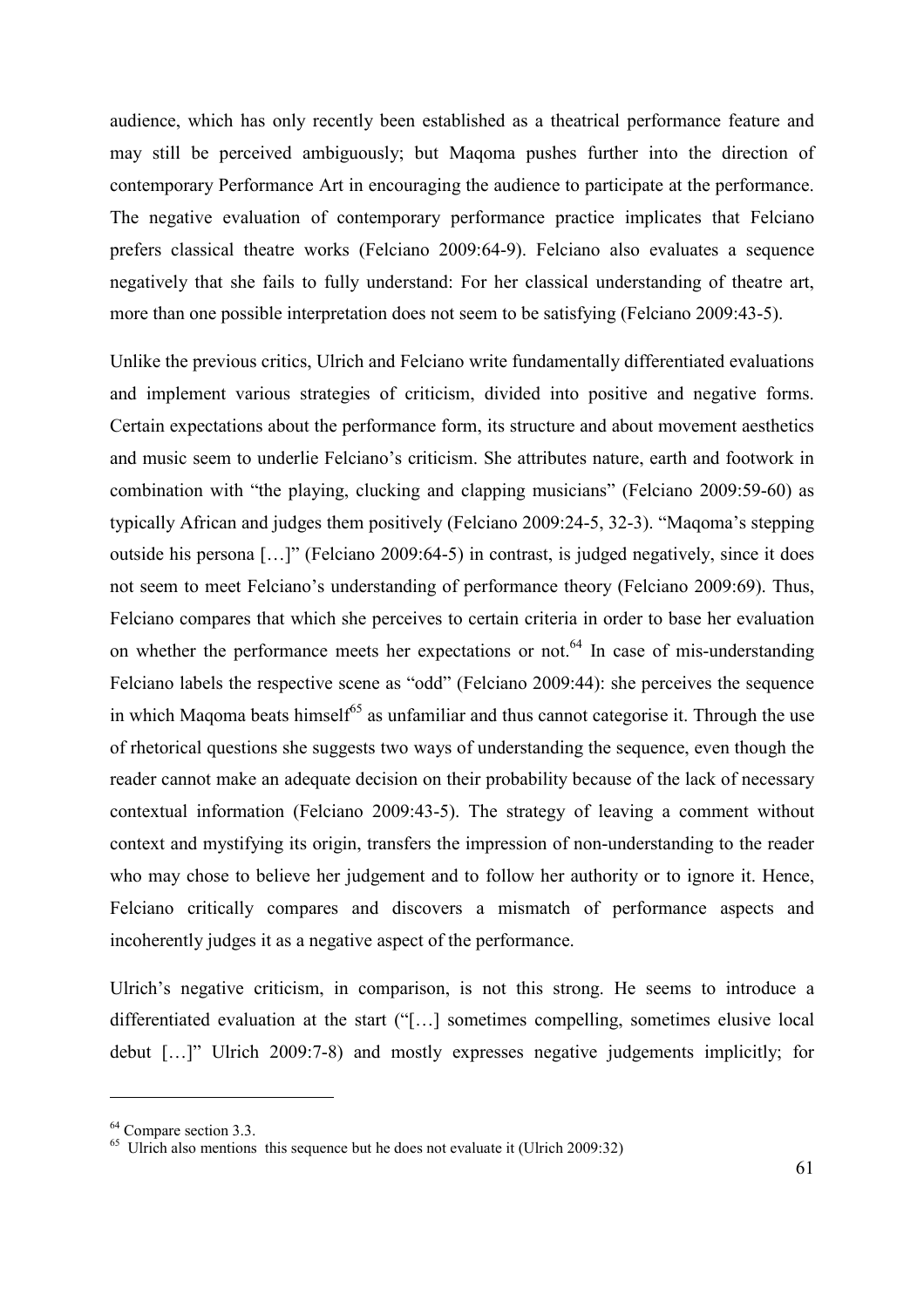example, Maqoma's "barely comprehensible mutter" (Ulrich 2009:21), which is supposed to be the quoting of important moments in South African history (Ulrich 2009:20). These comments are most saliently understood as negative criticism. The comment "There's even a request for audience participation" (Ulrich 2009:23) followed by the evaluative comment "A bit of a muddle, to be sure" (Ulrich 2009:24) suggests – in combination with the incomprehensible quotes of South African history – a negative judgement on the aspect of the audience participation. If "muddle" refers to a loose thematic cohesion, the comment could also refer to the structure of the performance. Ulrich, however, does not make explicit use of his authoritative position to claim negative judgements; he writes in a neutral and factual tone and leaves his statements open for ambiguous interpretation: "compelling" and "elusive" could be interpreted as either positive or negative aspects of the performance, depending on the reader's attitude towards the previously introduced contribution of *Beautiful Me* to Contemporary Dance from Africa. The introductory part "Contemporary dance from Africa may be one of the final fields for exploration by outsiders. Fortunately, Bay Area audiences have already sampled [...]" (Ulrich 2009:3-4) also does not clarify whether "fortunately" refers to the fact that eventually Contemporary Dance from Africa reaches the American continent or whether it criticises the unfamiliar aesthetics with which the audience have already had contact through previous guest performances.

Positive evaluations, in contrast, are explicitly emphasised by Ulrich. According to him, music and dance reconcile the audience for the non-cohesive thematic structure (Ulrich 2009:24-5). For Ulrich, lucidity seems to be an important positive characteristic of a dance piece but through this statement, he acknowledges an equal degree in value to movement aesthetics. The description and interpretation of movement underlies Maqoma's choreographic variety through precise verbs of movement<sup>66</sup> and are followed by Ulrich's personal statement that "he is not easy to forget" (Ulrich 2009:29). The comparison of Maqoma's fusion of dance and music to "American jazz dance at its most pristine" (Ulrich 2009:36-7) expresses high praise even though Ulrich concludes the critique with a more general statement leading back to the headline and thus rounding off the text (Ulrich 2009:39). Felciano emphasises the contribution of music in a comparably short section which

<sup>66</sup> To describe arm movements, he uses for example "embrace", "wrap", "slice" (Ulrich 2009:26-7), to describe movements of legs and feet, he uses for example "stamping out", "dipping into a plié", "hoping around" (Ulrich 2009:29, 32) and torso movements are described as "torso twisting" and "ripples [that] run through his torso" (Ulrich 2009:28, 31).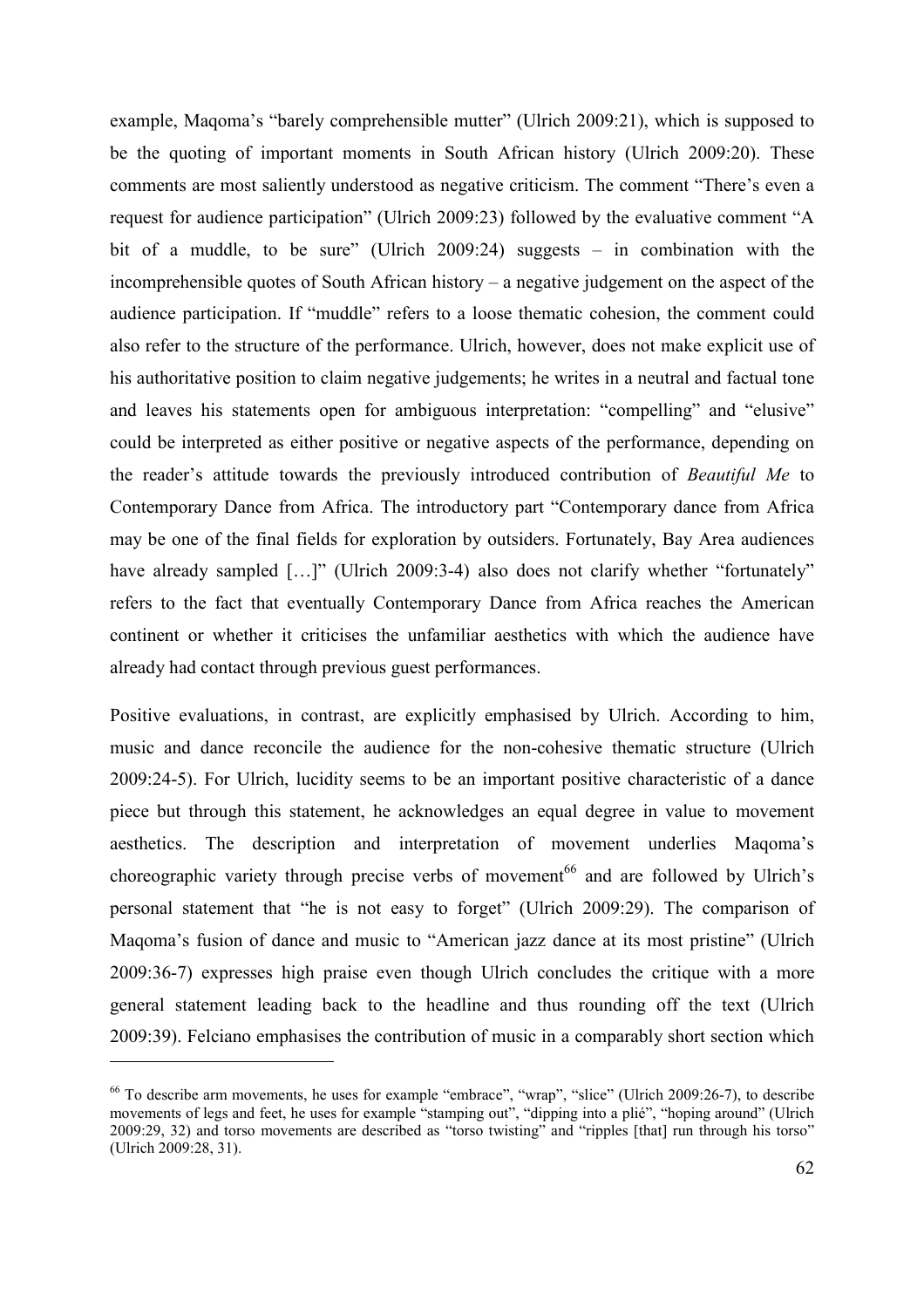evaluates the performance positively: "The contribution by the playing, clucking and clapping musicians, cannot be overstated" (Felciano 2009:59-60). Placing this judgement on the end of the critique increases its value in comparison to her initial comment on "Maqoma's thrilling performance" (Felciano 2009:4) and his description as a "remarkable dancer['s]" (Felciano 2009:7-8) – accompanied by the praise of the "exceptional musicians" (Felciano 2009:5) as an "astounding collaborative input" (Felciano 2009:5). Clearly, Felciano preferred the music to the dance; however, the critique concludes with relatively longer negative criticism which subsequently leaves a strong negative impression on the reader.

Both critics assume a comparably high degree of knowledge about European dance styles, education and influence in Contemporary Dance since they mention Maqoma's training at P.A.R.T.S. and at the DanceWeb (Ulrich 2009:34; Felciano 2009:11). Maqoma's South African training is mentioned by Felciano who gives general information<sup>67</sup>; whereas Ulrich does not mention it all. One might assume that the addressed readership is not familiar with Contemporary Dance from Africa<sup>68</sup> so that a reference to the known, in this case European, schools is made in order to provide a basis for imagining Maqoma's dance style. The excellent reputation of both schools suggests to educated readers that it might be worthwhile to engage with Contemporary Dance from Africa. Moreover, Felciano and Ulrich use certain dance-specific terms such as "plié"<sup>69</sup> (Ulrich 2009:32), which belongs to Maqoma's educational background, and "Voguing"<sup>70</sup> (Felciano 2009:56); which might refer to Michael Jackson's influence on Magoma's dance style.<sup>71</sup> In both cases, the readership is assumed to be familiar with the specific terms, since neither Ulrich nor Felciano give explanatory or further contextual comments. Both critics see themselves among the audience using the first person plural pronoun when they write about the audience's behaviour or reactions (Ulrich 2009:37; Felciano 2009:66, 68). The reader is addressed in a more distanced manner: Felciano, for example, avoids direct utterances to the reader and Ulrich uses them rarely, always in a

<sup>&</sup>lt;sup>67</sup> In her description she refers to "early street dance and traditional African dance experiences" (Felciano 2009:13).

<sup>&</sup>lt;sup>68</sup> Ulrich strengthens this assumption since he labels Contemporary Dance from Africa "one of the final fields for exploration" (Ulrich 2009:3).

 $69$ <sup>A</sup> plié is a drawn-out, not necessarily slow, bending of the knees; a fundamental movement deriving from Classical Ballet but also element of most other dance styles.

 $70$  "Voguing" or "Vogueing" is a Modern Dance style coming from the culture of pop music. It describes the stage performances of popular singers such as Madonna or – in this case more probable – Michael Jackson.

 $71$  Interestingly and in contrast to the assumption of the critics being willing to give selected information on performance aspects the audience might be familiar with, the American reviews do not mention Michael Jackson's influence explicitly.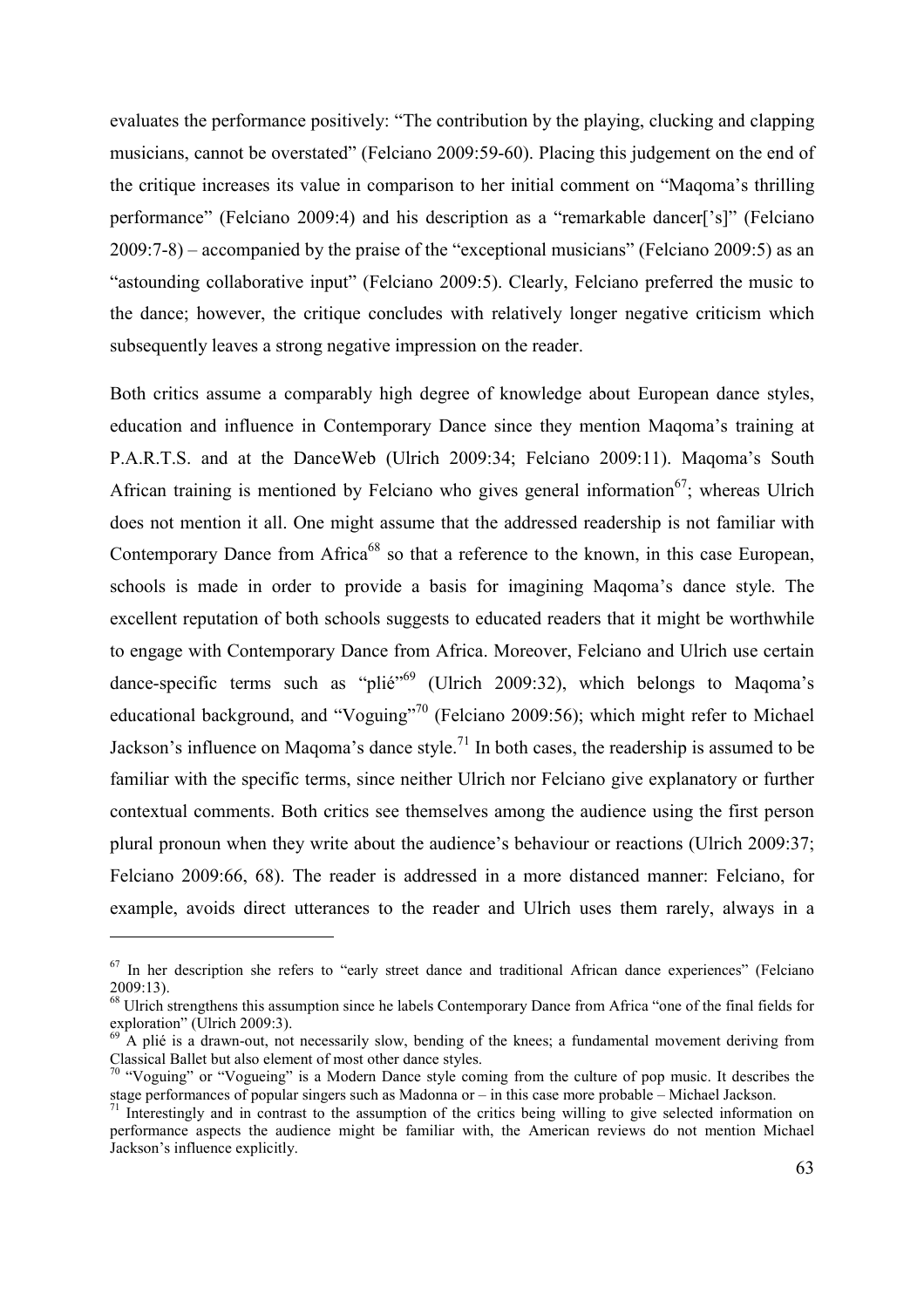generalising way. "Once you have seen Maqoma navigate […] he is not easy to forget" (Ulrich 2009:28-9) is the most direct address conveying Ulrich's personal perception of the performance. This passage evokes the impression of a private conversation between the reader and Ulrich in which he states his individual experience. Felciano uses the same strategy "You watched the energy soar in his body, [...]" (Felciano 2009:32-3) On another occasion Ulrich uses the more general pronoun "one" (2009:30) in order to lead to a broader topic of Maqoma's diverse dance style and the interpreted search for kinetic identity. Thus, Ulrich carefully adjusts his choice of pronoun to the thematic comment he wants to make. The writer seems to show concern about how to address and deal with the reader.

The linguistic analysis of the American critiques include the following: there are three verbs that Ulrich uses twice to characterise Maqoma's dance style and to establish cohesion. The verbs *stamp out*, *hop about*/ *around* and *slice* (*through*) *air* appear in the introductory sentence (Ulrich 2009:1-2) and re-appear in the first part that analyses movement and dance style (Ulrich 2009:27, 29, 32). They describe the nature of the movement in a comparably imaginable way, since they are taken from an everyday context. Furthermore, Ulrich combines the verbs in order to create metaphors and images that illustrate the choreography on a different level: he describes, for example, Maqoma's isolations of the arms with the help of their embracing functions (Ulrich 2009:26), in alignment with the wrapping characteristic of tentacles (Ulrich 2009:27) and in the transformation to a knife when the arms "slice through air" (Ulrich 2009:27). Ulrich makes use of and imaginative language style when writing "Maqoma [...] dips into a plie [...]" (Ulrich 2009:31-2) instead of saying "Maqoma" quickly bends his knees to a plié". The verb, which originally refers to the context of dishes, might illustrate the way the plié is executed: The "dipping" could describe the dynamics of the knees' bending: Imagining food dipped into a sauce, Maqoma might quickly bend his legs to jump upwards working his knees like a spring. The creation of images transferred into a different context is introduced by the use of "seem to" (Ulrich 2009:1, 26, 30, 36) giving a subjective notion from the perspective of the critic to the description.<sup>72</sup> Ulrich uses adjectives such as "compelling" (Ulrich 2009:7), "elusive" (Ulrich 2009:7) and "intriguing" (Ulrich 2009:12) mostly to evaluate the performance and to describe Maqoma's appearance as for

<sup>&</sup>lt;sup>72</sup> The metaphor "[... he] generally transforms his body into raw clay, ready to be sculptured by its owner" (Ulrich 2009:32-3) is another example of Ulrich's strategy of transferring the dance movements on another, broadly familiar level in order to present Maqoma's (unfamiliar) movement aesthetics.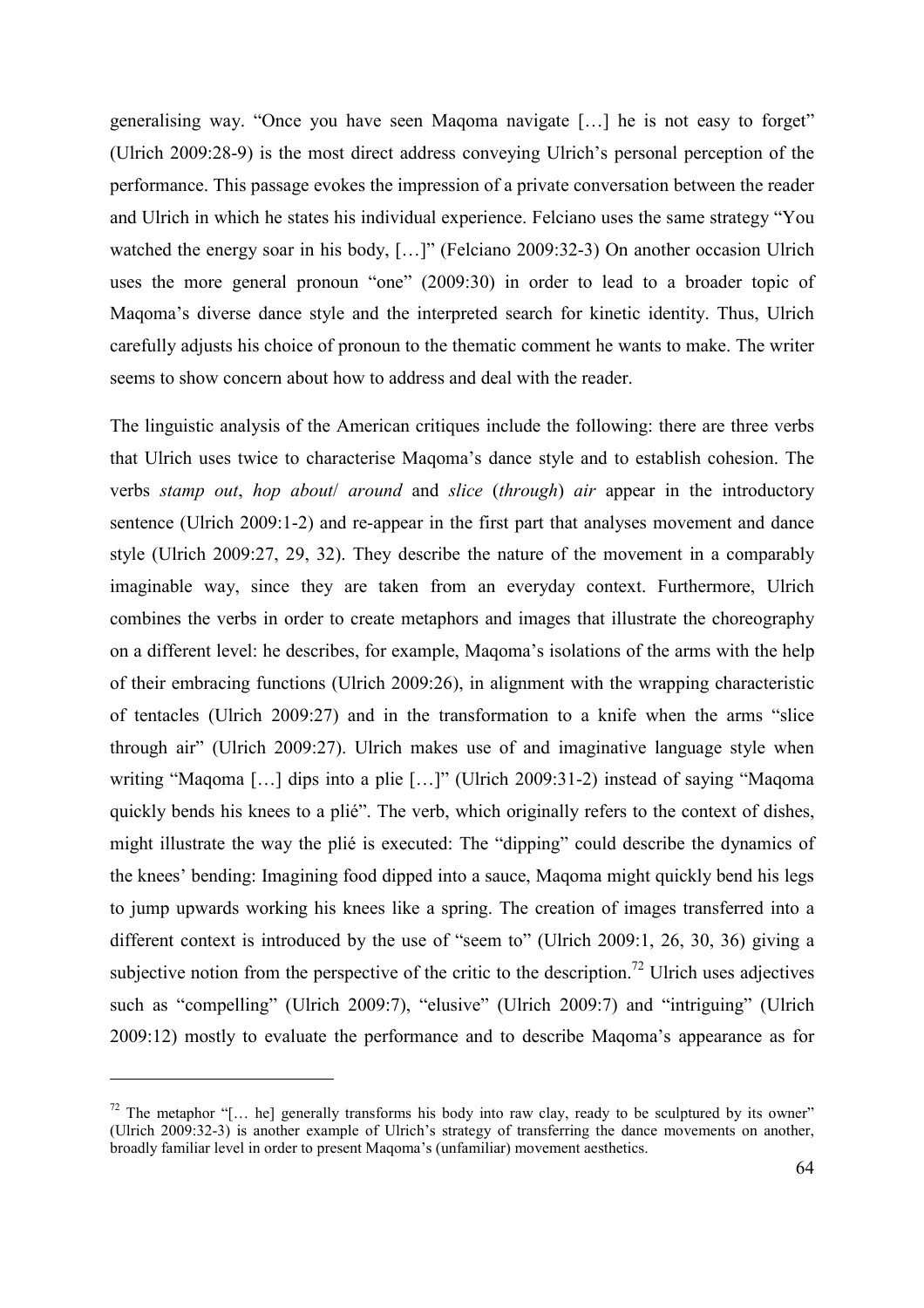instance "sinewy" (Ulrich 2009:15), "barefoot" (Ulrich 2009:15) and loose-fitting" (Ulrich 2009:15). Furthermore, adjectives such as "splendid" (Ulrich 2009:11), "moody and propulsive" (Ulrich 2009:12) describe sound and musicians. The clear attribution of adjectives to stage elements and verbs to movement suggests a greater emphasis on the latter since verbs, as words representing an action, have a greater impact on the reader. The character of a dance performance is thus represented in so far, as the dance plays an active role whereas music and stage elements form the choreography's complementing background.

Felciano uses a variety of rhetoric devices and syntax constructions to describe and interpret the performance. Metaphors and similes – concentrated in the first part of the critique (up to line 36) – are used to make comments on generalised performance aspects such as Maqoma's "mesmerizing mediation on finding his own voice in the pool of contemporary and traditional African dance glittered and flitted like a trout in a sun-speckled dream" (Felciano 2009: 1-3). Imaginative language, alliteration, simile and a complex noun-adjective are combined in this quote expressing an overall impression of the performance: Felciano analyses, interprets and evaluates the performance in this elaborated first sentence. The positive judgement on the performance is slightly downgraded by the start of the second sentence "[t]hough ragged at its edges […]" (Felciano 2009:3). Felciano's imaginative language style gives an easily comprehensible impression on her interpretation of the piece. She also uses a method of transferring movement vocabulary from everyday life to the dance performance through metaphors and verbs. Movement analyses are introduced by the metaphor "its wings [Maqoma's arms] at bay or grandly flapping, its darting head taking everything in" (Felciano 2009:22-3) which starts with the image of the peacock elaborated in the performance and is developed further in Felciano's description. "[S]cooping and slicing arms that disappeared in a blur of motion like accelerating propellers" (Felciano 2009:29-30) describes Maqoma's arm movements through verbs from a different field transferred to dance: *to slice* and *to scoop*  could also appear in the context of working soil. Nevertheless, Felciano mostly describes movement and music with the help of alliterated adjectives such as "sun-speckled dream" (Felciano 2009:3), "long-legged bird" (Felciano 2009:21), "flat-footed beats" (Felciano 2009:29), a description which De Swardt (De Swardt 2009:44) already used ), or combinations of adjective and noun, like "mesmerizing meditation" (Felciano 2009:1), "soaring string melodies" (Felciano 2009:32), "simple strides" (Felciano 2009:35) and "split second" (Felciano 2009:46-7). On the contrary, Felciano describes positive and negative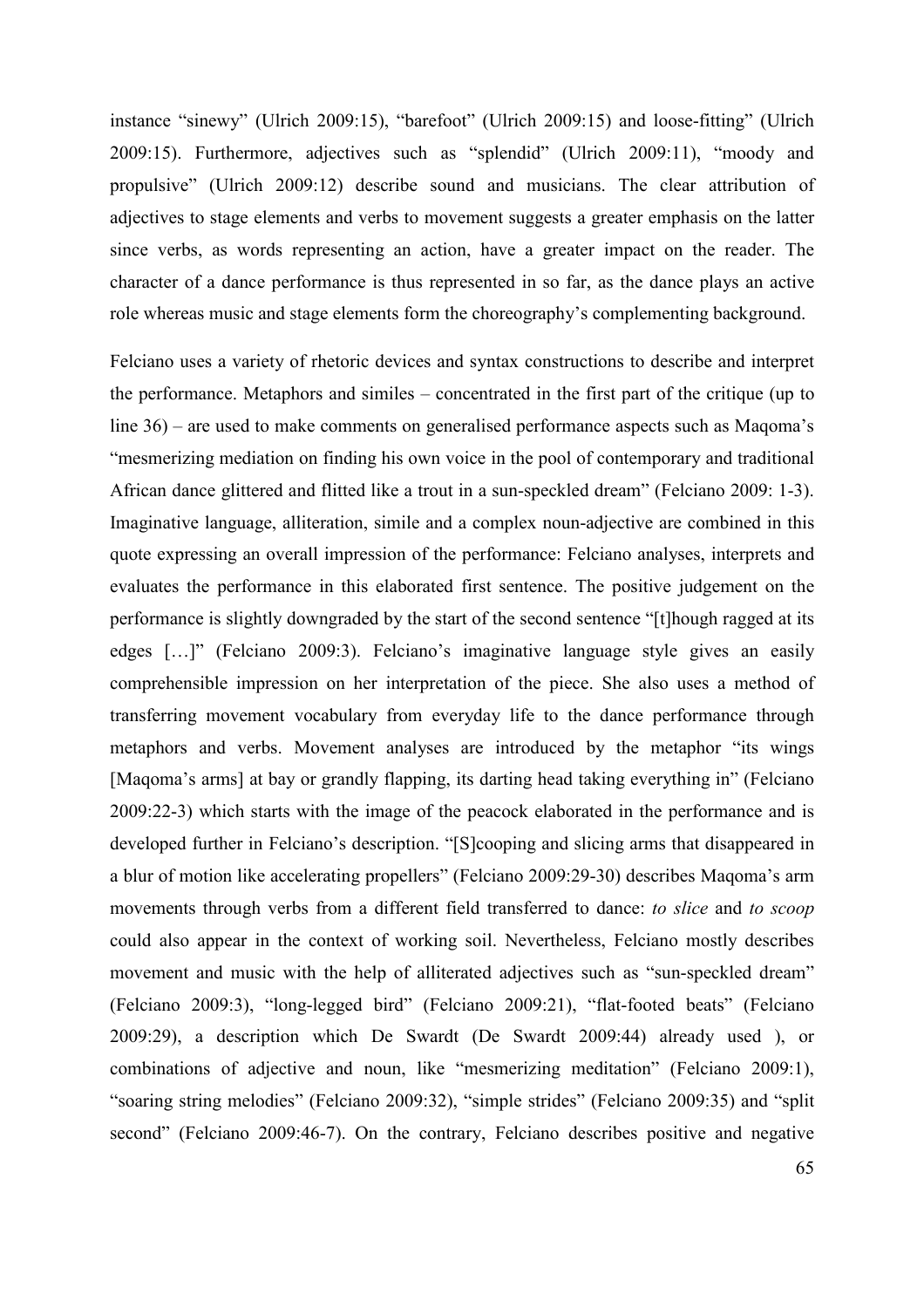evaluations with single adjectives like "thrilling performance" (Felciano 2009:4), "remarkable dancer[…]" (Felciano 2009:7-8), "overstated" (Felciano 2009:60), "extraordinary" (Felciano 2009:61) and "problematic" (Felciano 2009:64) or adverb-adjective constructions such as "too loosely structured work" (Felciano 2009:24), "spectacularly expressive" (Felciano 2009:28), "a little false" (Felciano 2009:69) and "truly global dancer thinker" (Felciano 2009:12). This adverb-adjective construction also includes the doubling of nouns "dancer thinker". In practical dance discourses, dancing is not combined with thinking in the first place since it is a practical, bodily action, probably comparable to artistry in contrast to work based on the intellect. Of course, dancers also have to think – as well as thinkers have to use their body to execute their work – but still the combination of dancing and thinking can be viewed as a prevalent and controversial discourse in both dance practice and Dance Studies. Making Maqoma a "global dancer thinker" underlines the notion of thinking as the term 'global thinker' reminds of 'global player', a term from the field of world economics and thus mostly attributed with an intellectual occupation. The use of the term 'dancer thinker' points to Felciano's intellectual approach to dance and explains her highly conscious writing in terms of avoiding over-generalising her personal perception. All in all, stage and movement descriptions gain more of the reader's imaginative attributions whereas the evaluations are mentioned, mostly in the final passage (Felciano 2009:59-69), in a neutral tone. As comments, they appear throughout the critique and could thus be viewed as a cohesive element of the text. A cohesive function could accordingly be attributed to the musical element that reappears throughout the text (Felciano 2009:5-7, 31-3, 38, 45-7, 58-63).

The American perspective on *Beautiful Me* is marked by a pertinent background in dance critique writing on behalf of the writers. This becomes evident in the aim of the critiques to give differentiated evaluations of the performance and the underlying understanding of classical performance theory – "a performance is a performance is a performance" (Felciano 2009:69) and the "problematic decision" (Felciano 2009:64) of the audience participation. Whether Ulrich shares Felciano's secpticism about Maqoma's way of addressing and involving the audience does not become clear (Ulrich 2009:17, 23). Considering the manner in which the critics describe movement and stage happening, a phenomenological approach suggests itself which tries to convey the perceived characteristics – such as dynamics, strength, speed, power, etc. – of the movement to the reader. Nevertheless, Felciano's strict and classical understanding of a performance prohibits the unbiased perception of otherness: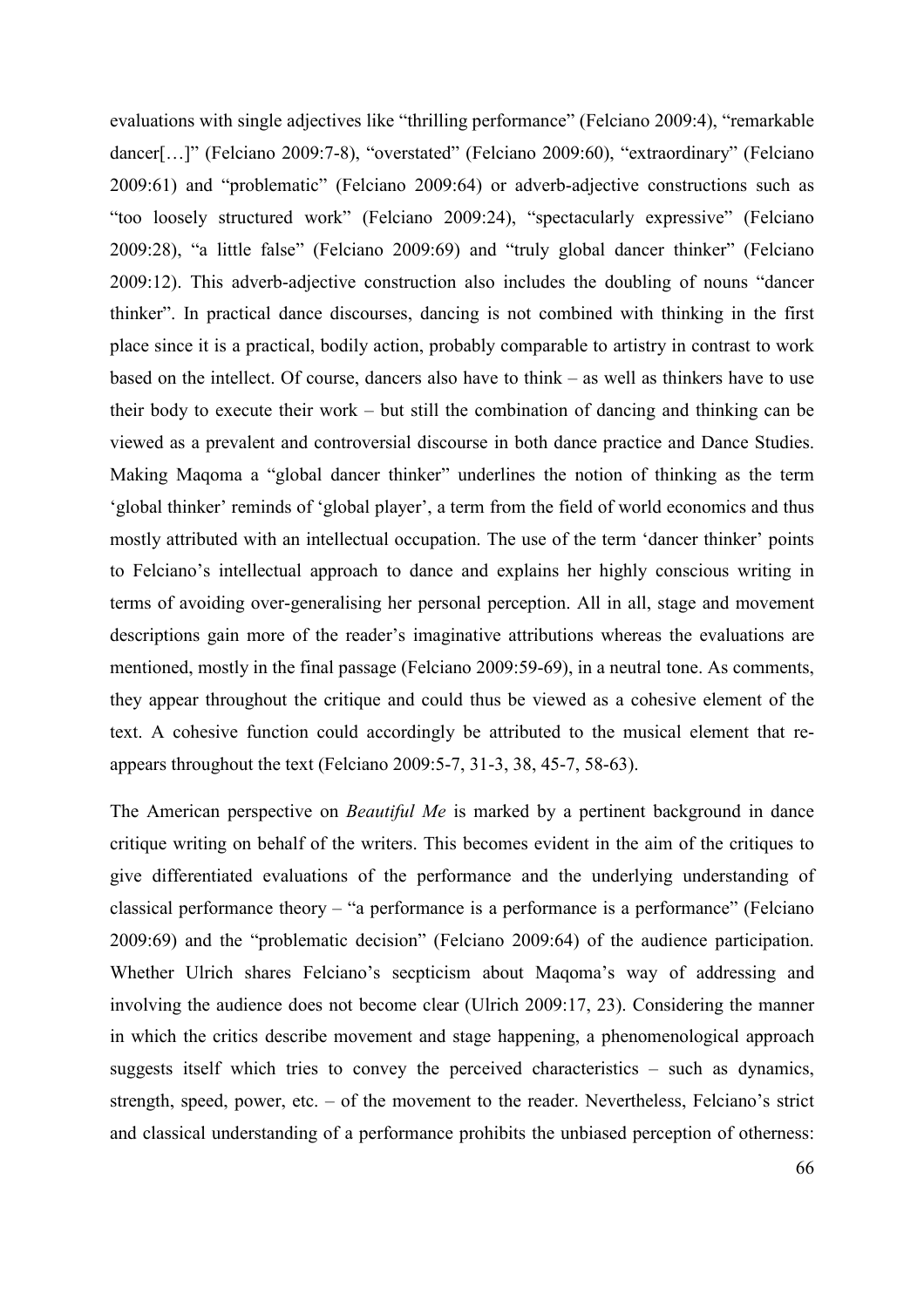She criticises those aspects that do not meet her understanding of performance standards although performance strategies such as audience participation and its direct address and the breaking of the fourth wall are common theatrical means in contemporary performances. If we take her rhetorical questions as signalling partial mis-understanding, a misleading crosscultural perception seems likely. Ulrich rather refers to the notion of educating the audience, since he calls it fortunate that San Francisco audiences have already seen Contemporary Dance from Africa (Ulrich 2009:4) and promotes the discovery of the foreign aesthetic field (Ulrich 2009:3, 39). Thus, Felciano, exhibiting a more classical, traditional theatrical performance understanding, finds herself in the situation of mis-understanding a performance sequence, whereas Ulrich gives a differentiated evaluation on the basis of his awareness about the otherness and tries to evaluate in an unbiased manner.

#### **6.2 Cross-cultural comparison**

#### **6.2.1 Selected aspects of the critiques in cross-cultural comparison**

The following section analyses remarkable features of the critiques and compares them crossculturally in order to investigate whether intercultural differences and perception modes have an impact on the outcome of a dance critique.

67 The South African and American critiques deal with the topic of Maqoma's quest for artistic and cultural identity to different extents: Since it seems to be a specifically South African topic, the South African concern is natural. From the American perspective one could state that either they are well-informed about the situation in society of South African dancers who were trained abroad coming back to their home countries or they have experienced a similar situation with American dancers being educated in Europe. Furthermore, they could concentrate their opinion on many artists' concern of finding one's own style in general. The interplay or the fusion (De Swardt) of dance and music – a performance feature that may be embedded in a choreographer's style – is treated by De Swardt and both American critics. The latter evaluate dance and music as the positive part of the performance. This could either be due to fulfilled expectations or it could derive from the natural strong interconnection of dance and music *per se*. The fact that the interconnection of dance and music is almost a binding one could be an explanation for why the British critics do not treat it explicitly. Advertisement and persuasion are strategies that De Swardt and Winship use in their technique of reconciliation: They destroy any plausible doubts and biases the reader might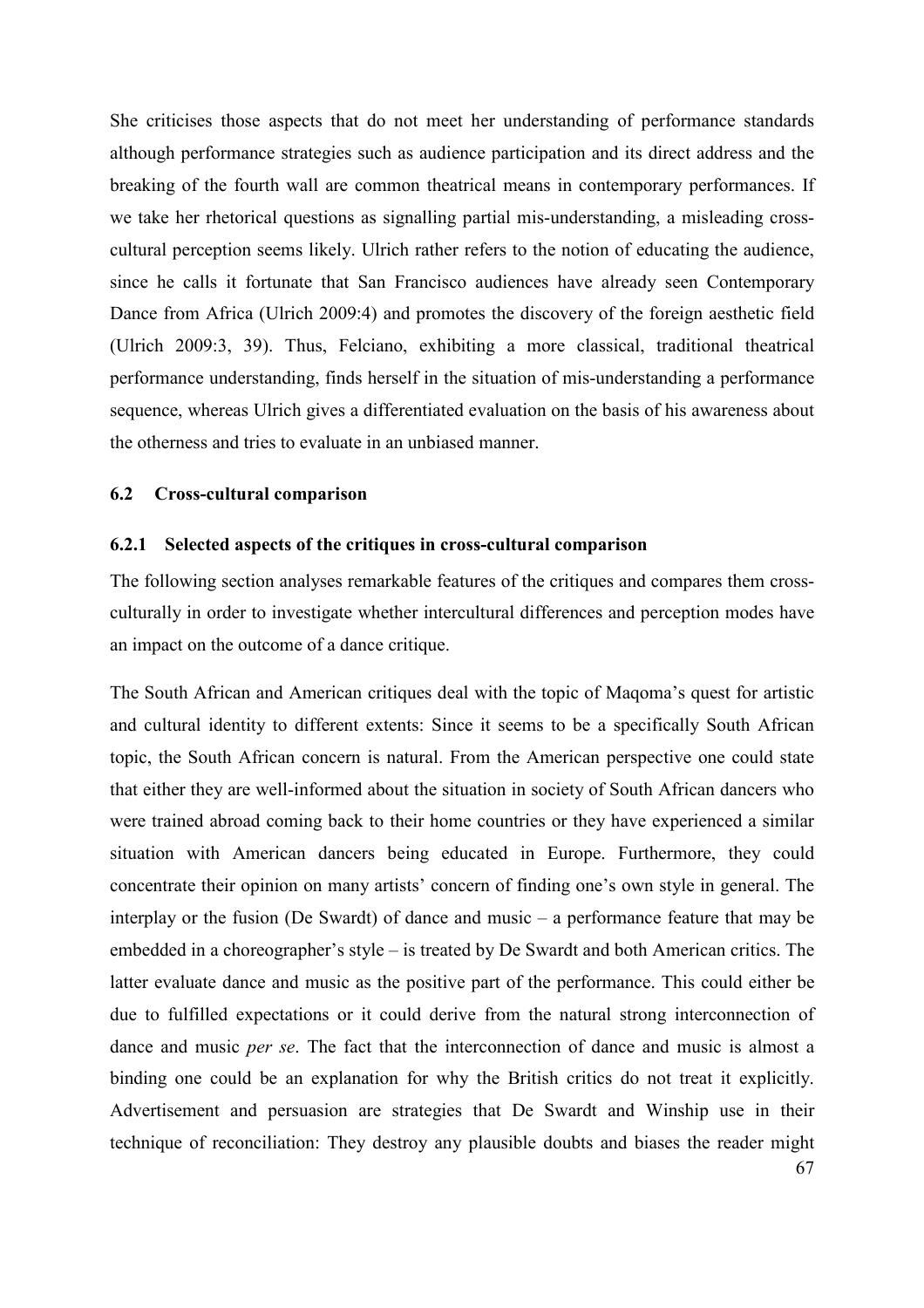develop against *Beautiful Me* in order to advertise the performance. Ulrich, though, conciliates the reader in a different way: He suggests concentrating on the aesthetics of dance and music if the thematic context of the performance is difficult to comprehend. In any case, the strategy of reconciliation serves to persuade the reader; on the one hand by conceding negative aspects on the performance and on the other hand by outweighing them in various ways.

In order to categorise that which the viewer and in this case at the same time the critic perceives, the critics compare their impressions to presumed expectations which come from their specific cultural background: De Swardt easily finds a match between her expectations and the South African conventions whereas Angol seems to use certain performance aspects to illustrate and present his own aesthetic understanding of Contemporary Dance from Africa. This attitude might derive from his African Contemporary Dance background and might thus be interpreted as a sign of solidarity for Maqoma and an implicit advertisement for himself. Felciano is the only critic who comes to a negative result through the comparison of expectations and that what she perceives in experiencing a non-understanding accompanied by a certain notion of bewilderment. Felciano's non-understanding seems to derive from her underlying performance theory perspective and thus might not have appeared if she had changed her perception mode. Winship's non-understanding, however, derives from the attempt of making sense of the performance, meaning that she wants to discover a certain story or at least elements with cohesive functions holding the performance together. The failure of her hermeneutic approach leads to the state of non-understanding. Angol, lastly, might have misunderstood or simply mislabelled the term "griot", but this might neither due to the usage of the performance as illustration to his own aesthetic understanding, nor to his mode of perception. It could also be a knowledge gap in epistemology.

The hermeneutic (Winship) and the theatre semiotic approaches (to a comparably high degree found in Felcinao, a little lesser to Ulrich and Angol) seem to favour a negative judgement according to the analysis of the distribution of negative evaluations among intercultural critiques and the underlying perception modes. Phenomenological stances, applied by Ulrich and to some extent by Angol and Winship, however, seem to bring positive evaluations forward. The cultural contribution to the outcome of the critiques seems to be of significantly less importance than initially expected.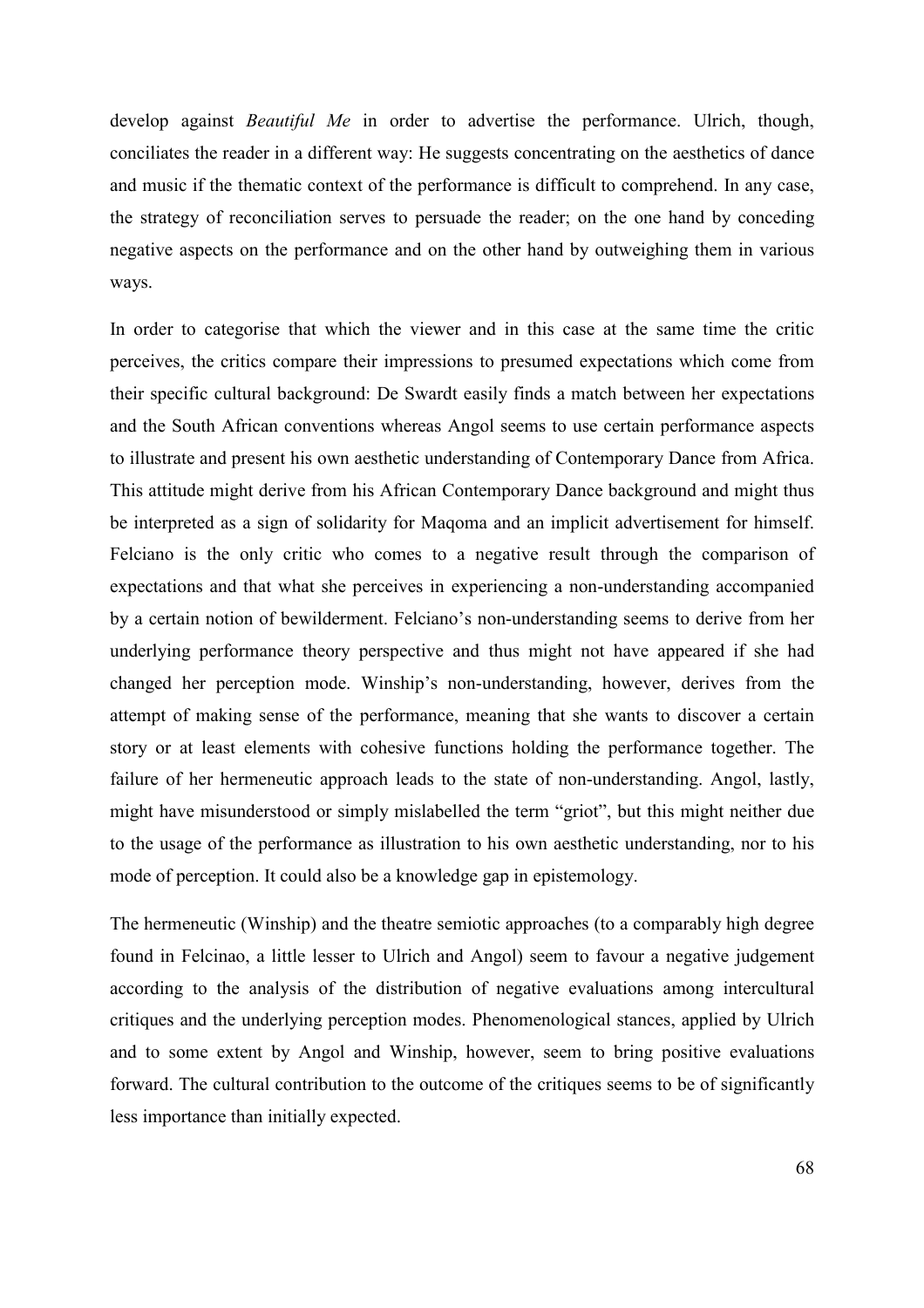#### **6.2.2 Cross-cultural comparison of the evaluations**

The previous paragraph suggests that negative critiques might not solely derive from crosscultural differences. In fact, the underlying perception mode seems to have a certain influence on it as well. To further elaborate this observation, I will consult – in specifically analysing the relation between language style and evaluative outcome – the underlying perception modes.

For movement descriptions Sichel, Angol, Winship, Ulrich and Felciano mostly use metaphors and imaginative language. De Swardt and Felcinao combine movement analysis and evaluation in using evaluative (Felcinao) and emotional (De Swardt) adjectives and adverb-adjective constructions. These stylistic devices transfer movement to a dance-foreign field, creating an image or attributing aspects of everyday life to them in order to facilitate their imagination. This strategy presumes the successful attribution of an aspect from a foreign field; if the critic does not find a suitable attribution, though, they might have difficulties formulating the perceived impressions of the dance. Accordingly, wherever the attribution of a picture or a story fails, either a hidden misunderstanding is the result or an explicit non-understanding. As Angol, Winship and Felciano show, non-understanding is more likely to lead into a negative evaluation; probably after frustrating and bewildering the spectator. However, Ulrich and to some extent Felciano, use, apart from metaphors, verbs of motion to describe the dancing: Describing a perceived action in words of action implicates that it is not the dance movement which is transferred to a foreign field. It is rather the verbs of action and motion connoted with everyday images that are taken from various backgrounds (*to dip*, *to wrap*, *to slice* or *to scoop*) and are attributed to dance movements. Thus, the writer transfers the respective verbs on the level of dance instead of transferring a whole interpretive image including music, dance and stage design – as happens when applying metaphors to describe a dance performance.

Thus, independent from cultural backgrounds, a theatre semiotic approach can be assumed to underlie an evaluation that is based on movement analysis expressed through metaphors, linguistic images and adjectives. Moreover, it becomes clear that it cannot be the cultural background alone that influences the outcome of a critique: evidently, the perception mode is a crucial aspect as well.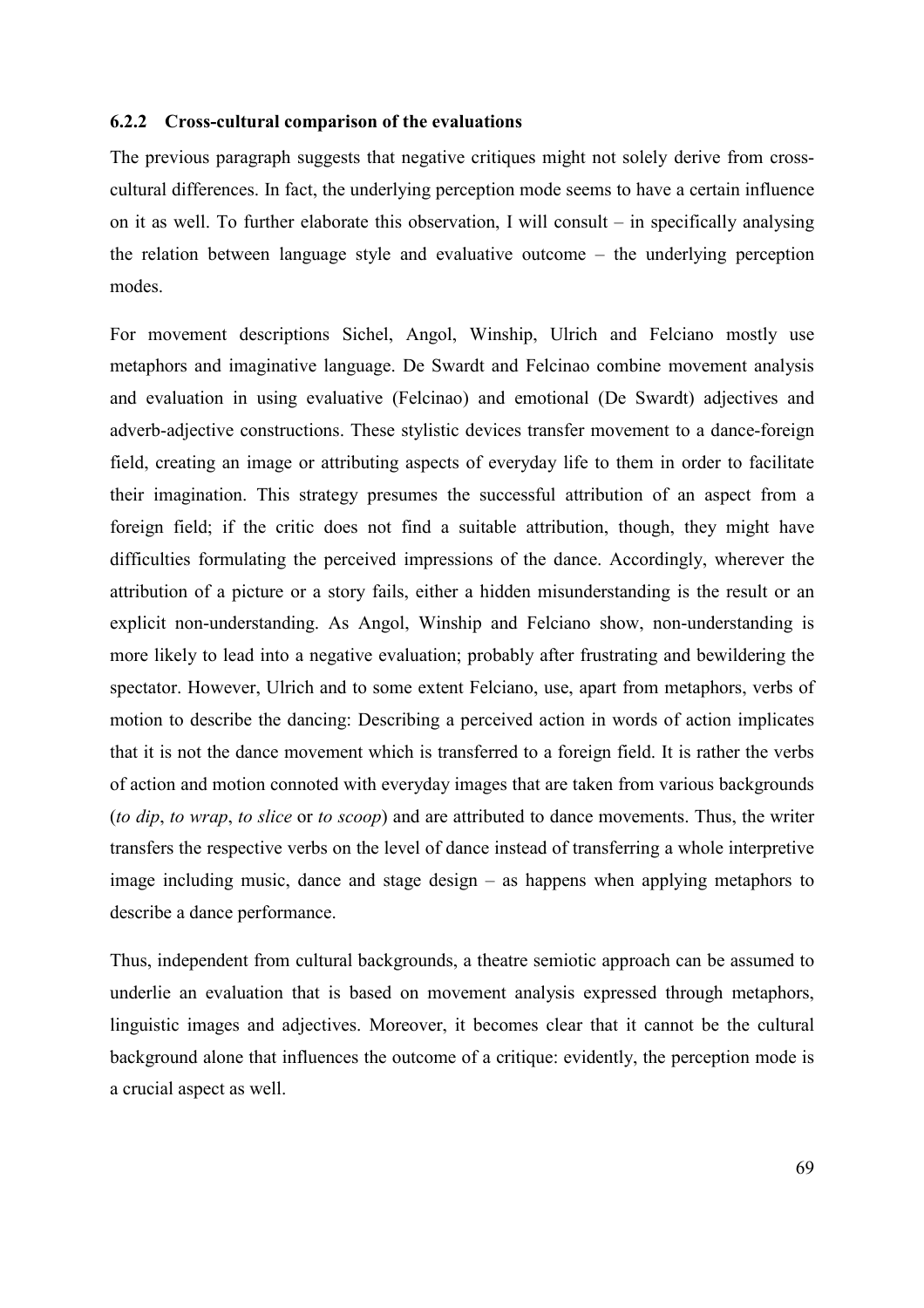# **7 CHAPTER SEVEN: Conclusion and prospect**

#### **7.1 Conclusion**

This study shows that cross-cultural differences in performance perception may have a certain impact on the outcome of a critique, but it also shows that the perception mode of the spectator and in this case also of the critic is more important than initially assumed: every analysed critic, irrelevant of their cultural background, evaluates at least parts of the performance positively, particularly Ulrich, who has the most experienced background in dance critique writing, and whose critique thus provides evidence for the importance of the spectator's attitude towards the performance. Winship shows that it does not necessarily have to be a fundamental background of Dance Studies that leads to a sensitive outcome since her imitation of the movement through linguistic devices shows her aesthetic understanding on a different, less factual but more artistic and rhetoric level. Hence, it seems necessary for the critic to be aware of the way they formulate that which they perceived in order to enable the reader to establish a certain stance towards the performance.

Through the analysis of the six critiques we have become aware of both the performance and the critique as means of communication. No critique is similar to the other and no one critic uses linguistic and rhetoric devices in the same way as any other. Some methods, some stylistic devices are similar, but mostly the underlying perception modes support a critique that is relatively free from personal and cultural influences trying to convey as clearly as possible what happened in the performance and evaluating it in the context of current dance discourses. The analysis shows that most strategies of interpreting the performance in a hermeneutic way as well as the embedding of the performance into socio-political and cultural backgrounds lead to evaluations that cannot solely focus on the aesthetics of the performance. In order to write a critique focused on the artistic value of the performance, the critic needs to be aware of their personal and cultural background, they need to be aware of the performance's background and they need to be able to overcome these personal influences in their critique.

The following section is aimed at suggesting some general methods on how to avoid negative evaluations due to restricted perception modes.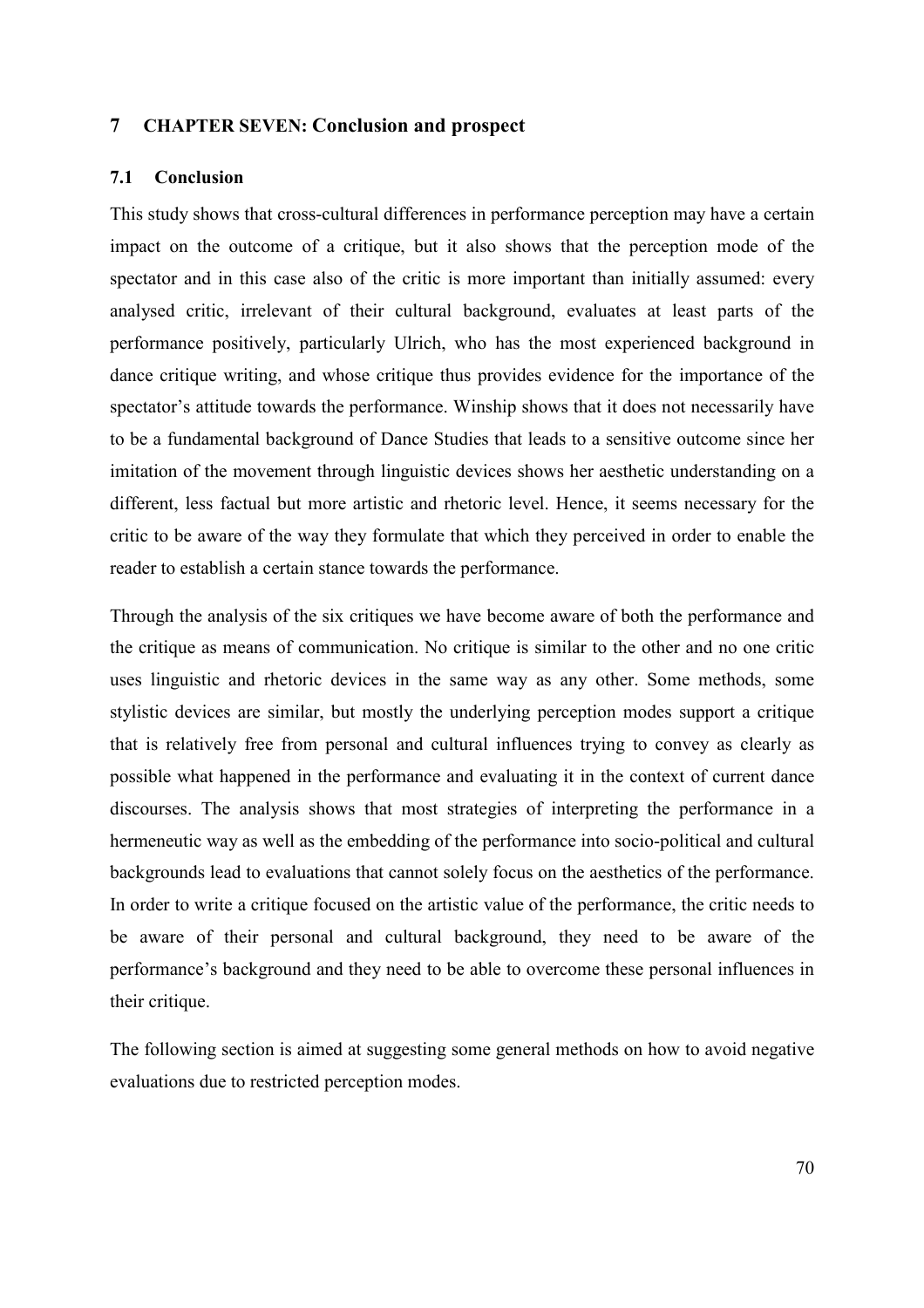#### **7.2 On dance critique writing**

In order to avoid a strong reliance on theatre semiotics or a hermeneutic approach, Fischer-Lichte suggests focusing on the active and conscious experience of theatre performance and becoming aware of one's individual sensual, kinaesthetic and corporeal reactions interrelated with the performance. The critic, who also embodies the informed spectator, thus describes their reactions to the performance and broadens these observations with perceivable reactions from the rest of the audience (Fischer-Lichte 2010:82-3; Fischer-Lichte 2004:12). After the sensual perception, attributions can be made to the affects that certain theatrical stimuli, such as theatrical signs or features like stage and light design, evoke (Fischer-Lichte 2010:82). During the process of viewing, the focus should shift and detach from the identification and interpretation of signs towards the materiality presented on stage (Fischer-Lichte 2004:24, 29, 50). Along with this shift, the strict separation of object and subject dissolves until both spectator and performer become interactive subjects, co-present during the performance (Fischer-Lichte 2004:31, 47). Consequently, the performer's bodies are no longer perceived as sign carriers but within their specific corporeality which supports a more sensual mode of perception (Fischer-Lichte 2004:52).

The perception process is not only influenced by the events on stage but it is important to be aware of the individual factors surrounding the spectator. Former experiences, associations and the cultural worldview as well as the reactions of the rest of the audience determine the spectator's perception and create an individual, unique way of viewing this particular performance (Fischer-Lichte 2010:83; Fischer-Lichte 2004:54). Thus, the perception of a performance is formed by a diverse set of inner and outer features and their interrelation: This diversity implicates that no perceptive experience can equal another. A critique of a dance performance can be understood as a momentary standstill of a continuous chain of performances and changing audiences constituting a whole production. Relating the relative unimportance of a critique to the value the readers give to it, the actual amount of thoughts, ideas and opinions on one staging is not being considered.

Bearing in mind the discourse of power elaborated in chapter 2, the critic is faced with a sensitive task: on the one hand, a critique acts as a subjective commentary on a unique, unrepeatable dance performance but on the other it is a powerful means of communication that can influence a whole spectatorship. Thus, a critic should use this power consciously.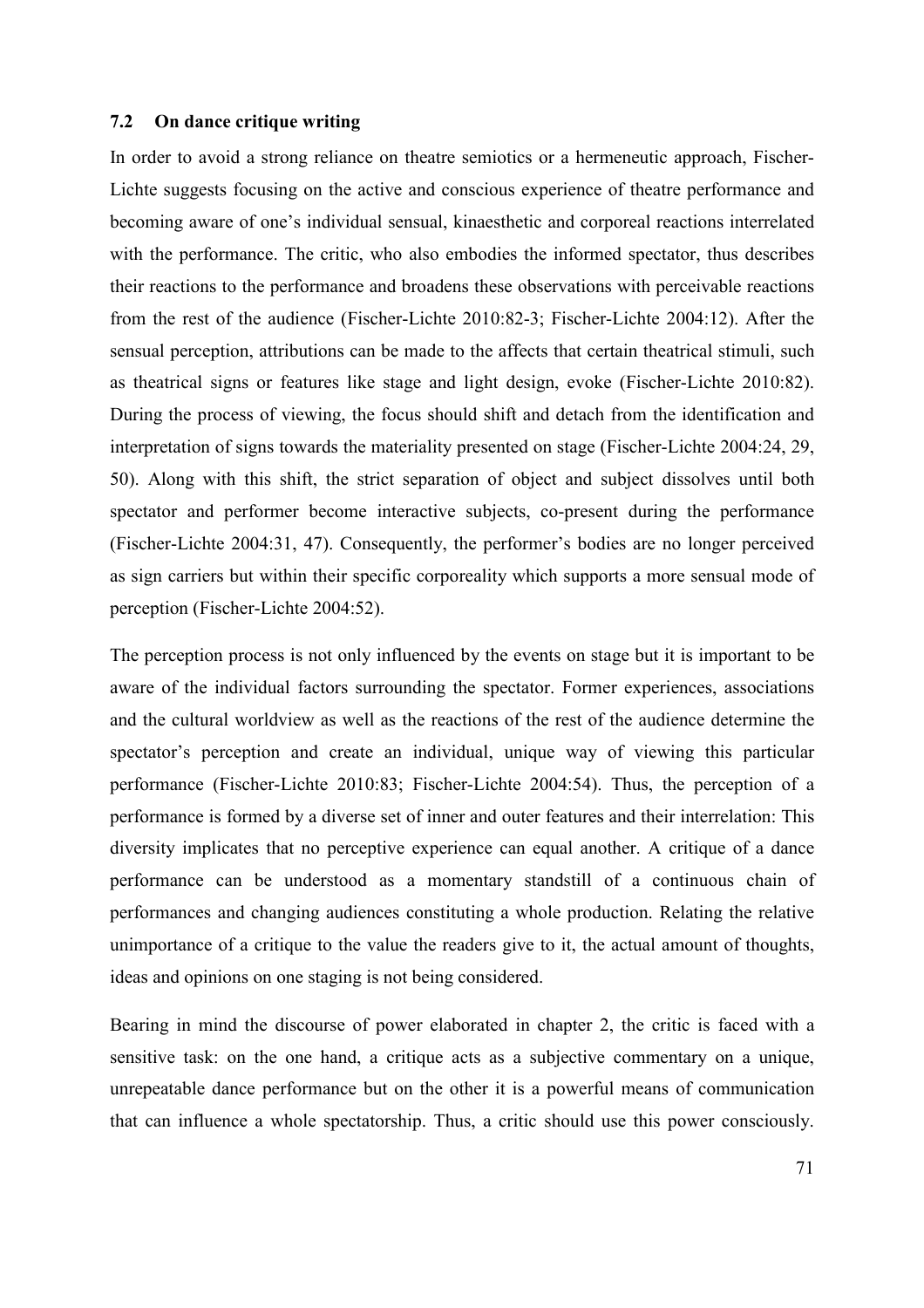This means that they need to be aware of their approach towards dance (whether it be a semiotic or phenomenological approach) and use language cautiously. Wittmann (2006:245, 247) suggests that a critic should, following the phenomenological approach, analyse their corporeal reactions and emotions about the performance on an affective level. The kinaesthetic and corporeal reactions of one's senses are those elements that other spectators may also perceive, but they might not attribute the same experiences, memories or knowledge to the affections and thus would generate different emotions<sup>73</sup> (Wittmann 2006:252). To avoid the presentation of formed emotions, the description of the kinaesthetic sensing<sup>74</sup> is what should appear in a critique (Wittmann 2002:587, 9). As for language use, she suggests using precise and particular verbs, avoiding vagueness and over-interpretation (Wittmann 2006:245, 247). Dance is mostly constituted of movement, so it suggests itself to make particular use of verbs of motion in their different forms. Ulrich exemplifies Wittmann's suggestion on dance critique writing to some extent. Still it is the description of movement alone that has the potential to create a discourse on dance. The selection of verbs is already connoted by the critic's impression on and stance towards the dance piece (Adshead-Lansdale 2001:201).

If critics were following the suggested method of kinaesthetically and corporeally sensing and reflecting dance movement after its sensual perception, critiques on one and the same dance performance may and should still vary in their outcome – what, however, would be missing, in an ideal scenario, would be mis- and non-understandings due to cultural bias or influences coming from different schools of viewing dance. According to the respective affections a performance evokes in a critic, the critiques may still have positive and negative or mixed, differentiated outcomes with the sole difference that the judgements are completely based on personal cognitive perception instead of attempts of interpretation which – by the definition of their genesis – are dependent from environmental influences such as culture, personal experience and a variety of socio-political imprints.

 $\overline{a}$ 

<sup>&</sup>lt;sup>73</sup> Wittmann (2006:240-2) understands emotions as a result of attributing meaning and connotations (from a cultural and an individually experienced background) to affection that can only be sensed on a corporeal level, not on a cognitive one.

 $74$  Wittmann (2002:590-1) explains this form of sensing (in opposition to feeling) as a sensing that lies beyond the conscious and sayable sensing. The kinaesthetic sensing can only be detected by the body itself but detracts itself from ways of articulation. Still, according to Wittmann, this is the task of the critic: Articulating that which is perceived on a kinaesthetic corporeal level.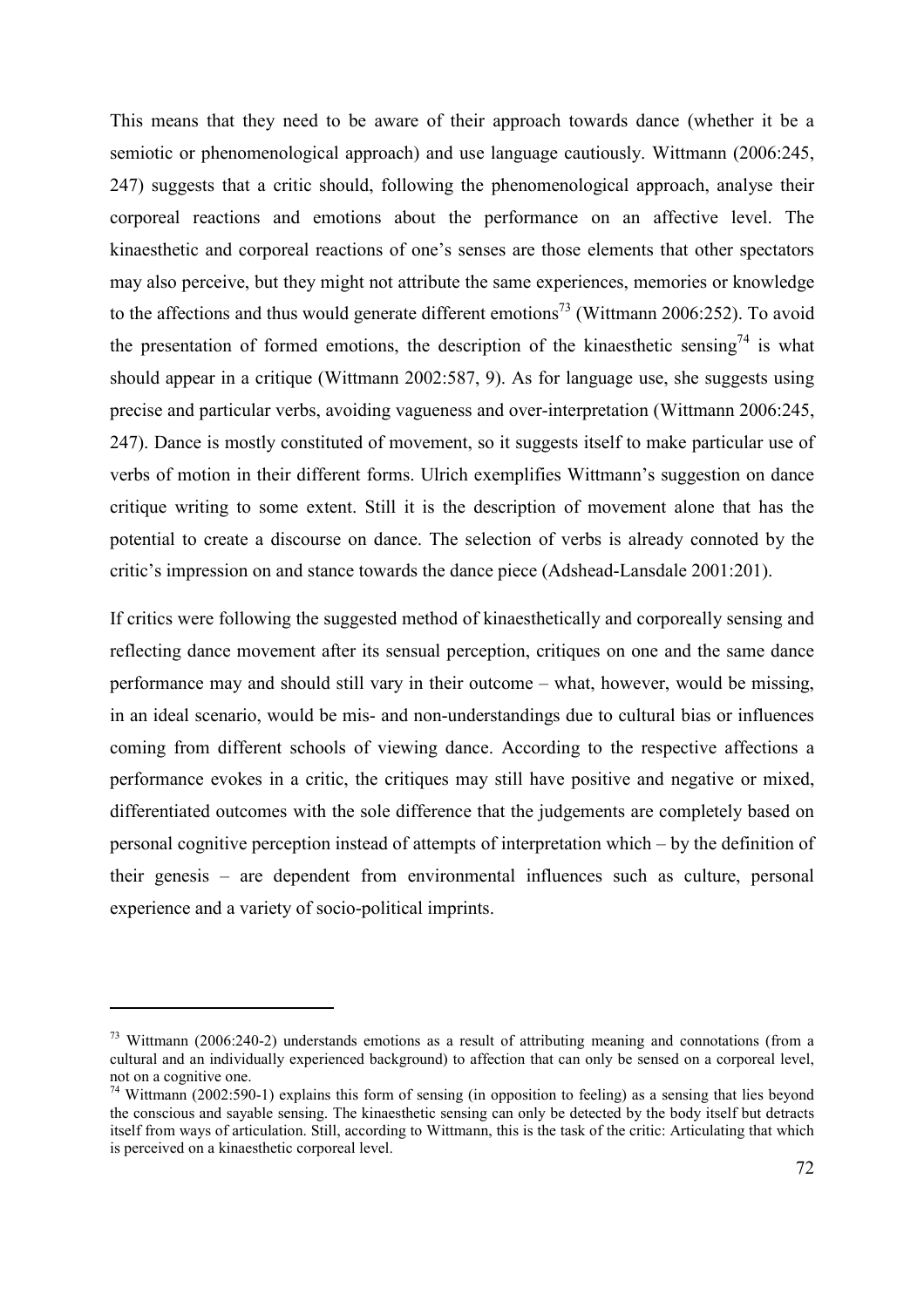#### **7.3 Prospect**

This study is meant to encourage further work on dance critique writing in general and the building of an African voice on Contemporary Dance which does not need to refer to Western discourses.

Wittmann's suggestions concerning an appropriate language use stay relatively vague. Further research needs to be done on active and passive constructions, on the way of finding the right verb for a certain movement without metaphorising the movement or interpreting it in transferring it to a related everyday field. For a conscious critic, it is also important to understand how different rhetoric devices and language styles establish authority and execute power and establish ideologies. When used consciously, these rather limitating and controlling linguistic features can be used appropriately.

Further research on how Western formalism is able to control and influence African artists through discourse is necessary in order to give European and American dance experts a new perspective on the African performing arts scene. For African dancers and choreographers on the other hand it is important to see themselves detached from the traditional "Western" discourse directing their focus to the centre of their own work without constant competition with "Western" art. Choreographers, dancers, viewers and researchers of African Contemporary Dance need to start their own discourse in order to establish a perspective that does not attempt to compete with "Western" standards but has a direct focus on their own work marked by their own cultural background.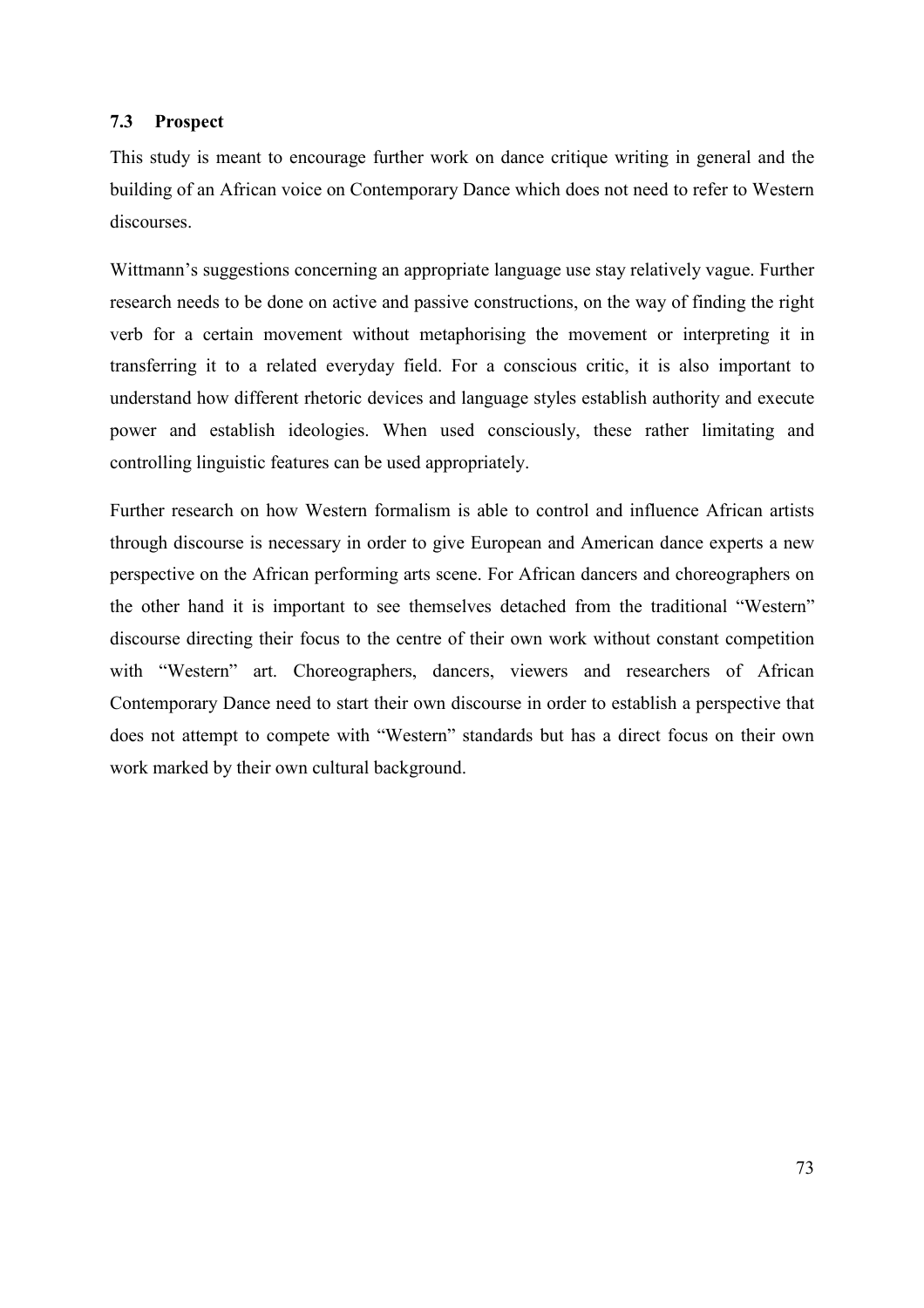#### **References**

- Adshead-Lansdale, J. 2001. Narratives and Metanarratives in Dance Analysis. In Berghaus, G. (ed.) *New approaches to theatre studies and performance analysis*. Tübingen: Niemeyer.
- Albright, A. C. 1997. *Choreographing difference: The body and identity in contemporary dance.* Hanover: Wesleyan Univ. Press.
- Angol, F. 2006. *The artist a landscape of ever shifting metaphors.* Online: http://www.adad. org.uk/metadot/index.pl?iid=22809andisa=Category (17.09.2009).
- Aston, E. And G. Savona.1991. *Theatre as sign-system: A semiotics of text and performance*. London/ New York: Routledge.
- Auslander, P. 2008. *Theory for performance studies: a student's guide*. London: Routledge.
- Bennett, S. 2001. Watching another, viewing theatre: Questions for audience reception and cross-cultural performance. In Berghaus, G. (ed.) *New approaches to theatre studies and performance analysis*. Tübingen: Niemeyer.
- Bloor, M. and T. Bloor. 2007. *The Practice of Critical Discourse Analysis An Introduction.* London: Hodder Arnold.
- De Swardt, M. 2009. *Review: Beutiful Me*. Online: http://www.artlink.co.za/news\_article. htm?contentID=8090 (03.06.2010).
- De Toro, F. 1995. *Theatre semiotics: Text and Staging in Modern Theatre*. Frankfurt/Main: Vervuert.
- Dijk, T.A. van 1985. Introduction: The Role of Discourse Anaylsis in Society. In Van Dijk, T.A. (ed.) *Handbook of Discourse Analysis. Vol. 4: Discourse Analysis in Society*. London: Academic Press.
- Dijk, T.A. van 2001. Multidisciplinary CDA: a plea for diversity. In: Wodak, R. and M. Meyer (eds.) *Methods of Critical Discourse Analysis.* London: Sage Publications.
- Dijk, T.A. van. 2009. *Society and Discourse: how social contexts influence text and talk.* Cambridge: Cambridge Univeristy Press.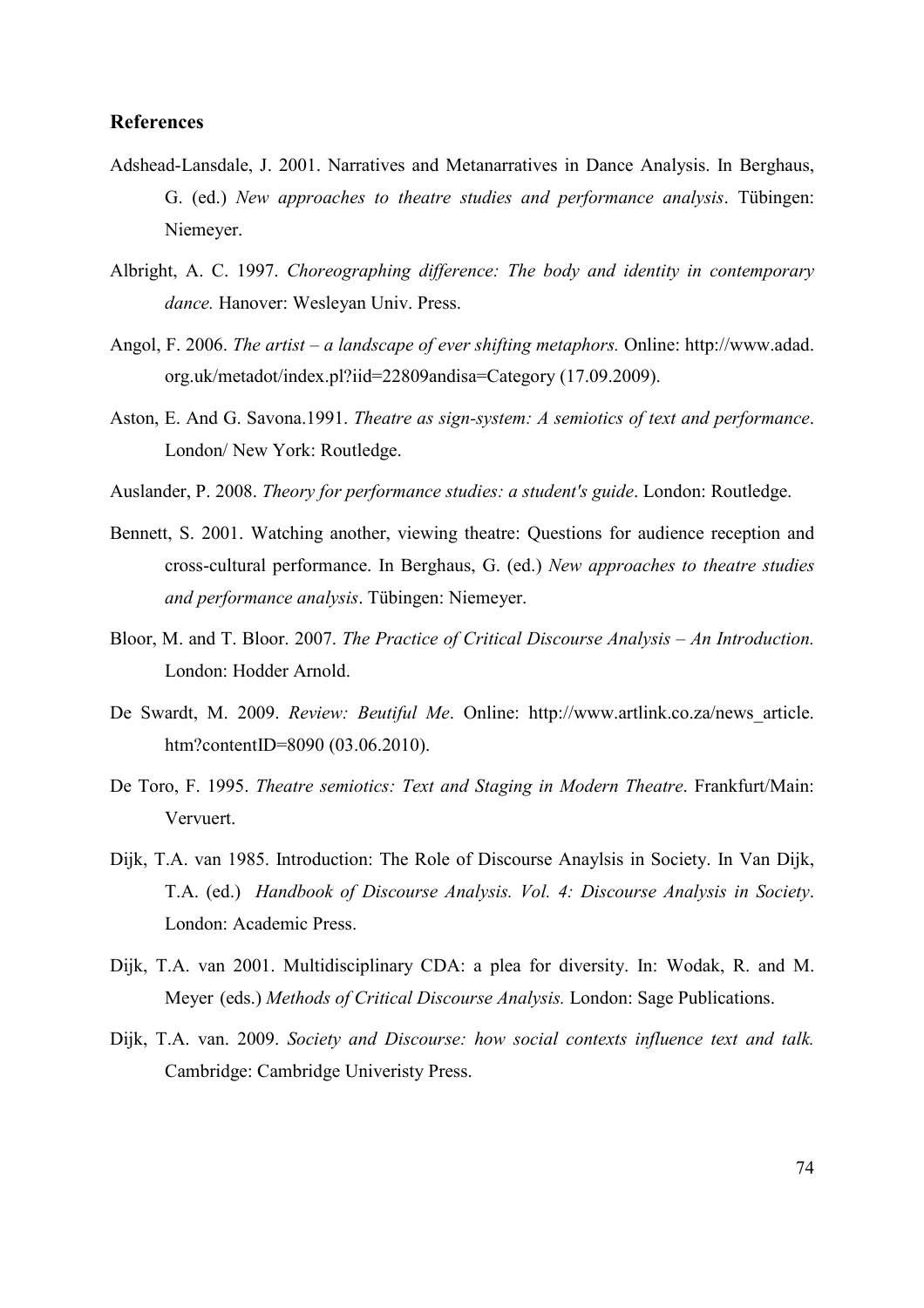- Douglas, G., et.al. 2006. Under Fire: Defining a contemporary African dance aesthetic can it be done? *Critical Arts: A South-North Journal of Cultural and Media Studies* 20 (2): 102-115.
- Elam, K. 1980. *The Semiotics of Theatre and Drama*. London/ New York: Methuen.
- Evert, K. 2003. *DanceLab: Zeitgenössischer Tanz und neue Technologien.* Würzburg: Königshausen und Neumann.
- Fairclough, N. 1990. *Language and Power.* London: Longman.
- Fairclough, N. 1992. Introduction. In Fairclough, N. (ed.) *Critical Language Awareness*, Harlow: Longman.
- Fairclough, N. 1995. *Critical discourse analysis: the critical study of language.* London: Longman.
- Fairclough, N. 2001. Critical discourse analysis in social scientific research. In Wodak, R. and M. Meyer (eds.) *Methods of Critical Discourse Analysis.* London: Sage Publications.
- Felciano, R. 2009. *Roaming to Find Your Voice.* Online: http://www.danceviewtimes.com/ 2009/11/roaming-to-find-your-voice.html (28.02.2010).
- Fischer-Lichte, E. 2004. *Ästhetik des Performativen*. Frankfurt/Main: edition suhrkamp.
- Fischer-Lichte, E. 2010. *Theaterwissenschaft*. Tübingen: UTB.
- Fowler, R. 1985. Power. In Van Dijk, T.A. (ed.) *Handbook of Discourse Analysis. Vol. 4: Discourse Analysis in Society*. London: Academic Press.
- Helbo, A. 1987. *Theory of Performing Arts*. Amsterdam/ Philadelphia: John Benjamins.
- Kodesh, H. 2006. Cultural Cocktails: The Choreography of Gregory Maqoma. *Critical Arts: A South-North Journal of Cultural and Media Studies* 20 (2): 39-60.
- Kress, G. 1985. Ideological Structures in Discourse. In Van Dijk, T.A. (ed.) *Handbook of Discourse Analysis. Vol. 4: Discourse Analysis in Society*. London: Academic Press.

Locke, T. 2004. *Critical Discourse Analysis.* London: Cromwell.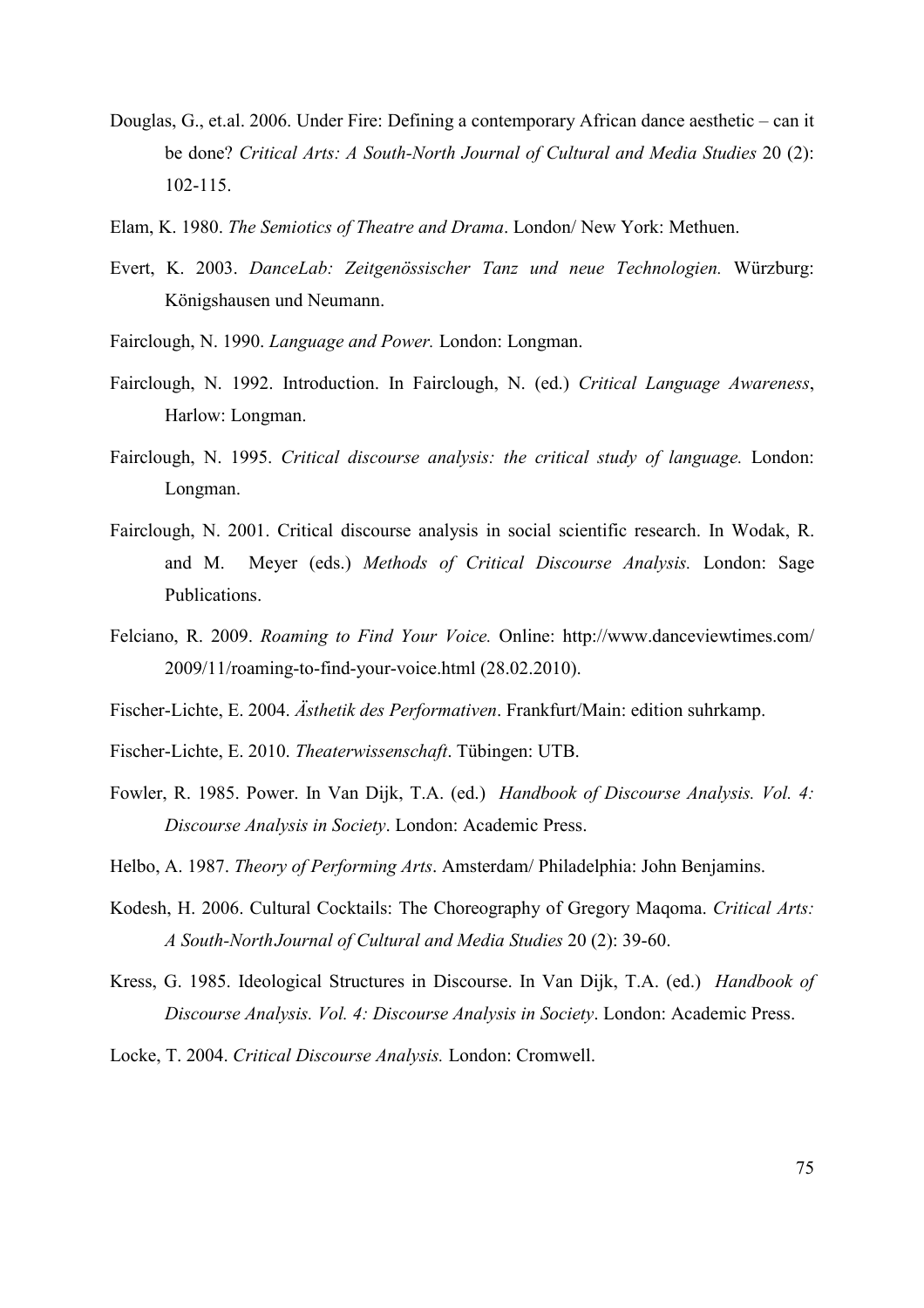- Loots, L. and Young-Jahangeer, M. (eds.) 2005. *African contemporary dance? Questioning issues of a performance aesthetic for a developing and independent continent*. Durban: University of KwaZulu-Natal.
- Maqoma, G. 2002. *Identity, diversity and modernity in urban cultural cocktail.* Online: http://www.vuyani.co.za/greg\_bio.htm#identity (27.05.2010).
- Maqoma, G. 2006. A response: Beyond ethnicity. *Critical Arts: A South-North Journal of Cultural and Media Studies* 20 (2): 34-38.
- Mumby, D.K. and R.P. Clair. 1997. Organizational discourse. In T.A. Van Dijk (ed.) *Discourse as social interaction*. London: Sage Publications.
- Nightingale, D.J. 1999. Bodies: reading the body. In I. Parker (ed.) *Critical Textwork an introduction to varieties of discourse and analysis.* Buckingham: Open University Press.
- Odenthal, J. (ed.) 2005. *tanz.de zeitgenössischer Tanz in Deutschland Strukturen im Wandel - eine neue Wissenschaft.* Berlin: Theater der Zeit.
- Östman, J-L. and T. Virtanen 1995*.* Discourse Analysis. In Verschueren, J. and J-L. Östman and J. Blommaert (eds.) *Handbook of pragmatics.* Amsterdam/Philadelphia: John Benjamins Publishing Co.
- Pather, J. 2006. A response: African contemporary dance? Questioning issues of a performance aesthetic for a developing continent. *Critical Arts: A South-North Journal of Cultural and Media Studies* 20 (2): 9-15.
- Pavis, P. 1978. *The Semiotics of Theatre*. Online: http://archive.lib.msu.edu./ DMC/AfricanJournals/pdfs/CriticalArts/cajv1n3/caj001003002.pdf (06.05.2010).
- Pavis, P. 2001. The Conditions of Reception in the Theatre: Psychological and Psychoanalytical Approaches. In Berghaus, G. (ed.) *New approaches to theatre studies and performance analysis*. Tübingen: Niemeyer.
- Reddy, V. 2006. Review: The poetics and the politics of African Contemporary Dance: Contesting the Visceral. In *Critical Arts: A South-North Journal of Cultural and Media Studies* 20 (2): 116-20.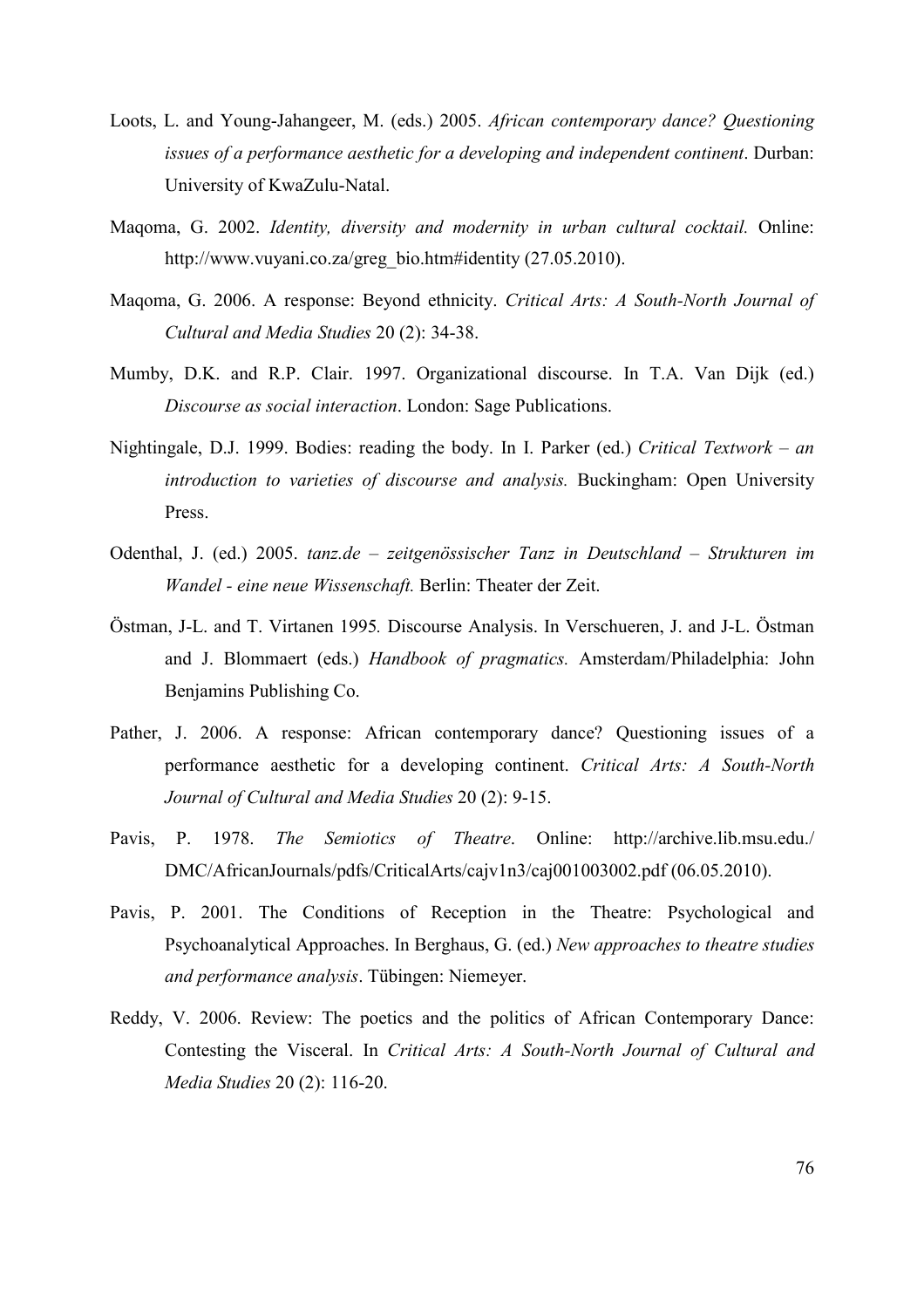- Sichel, A. 2010. *Shaping minds, bodies and futures.* Online: http://www.tonight.co.za/index. php?fArticleId=5309527 (31.05.2010).
- Ulrich, A. 2009. *Maqoma's sinewy search for kinetic identity.* Online: http://www.sfgate. com/cgi-bin/article.cgi?f=/c/a/2009/11/07/DDN61AGAC8.DTL (12.07.2010).
- Waldenfels, B.1995. *Einführung in die Phänomenologie*, München: UTB.
- Widdowson, H. G. 2004. *Text, Context, Pretext Critical Issues in Discourse Analysis.* Oxford: Blackwell.
- Wilshire, B. 1982. *Role Playing and Identity: The limits of theatre as metaphor*, Bloomington: Indiana University Press.
- Winship, L. 2006. *Beautiful Me.* Online: http://www.thestage.co.uk/reviews/review.php /17194beautiful-me (17.09.2009).
- Wittmann, G. 2002. Dancing is not writing. In: Klein, G. and C. Zipprich (eds.) *Tanz, Theorie, Text*, Münster: LIT.
- Wittmann, G. 2006. Hinter der Bauchdecke Vom Umgang mit Emotionen in der Tanzkritik. In Bischof, M. and C. Feest and C. Rosiny (eds.) *e\_motion*, Hamburg: LIT.
- Wodak, R. 1995. Critical Linguistics and Critical Discourse Analysis. In Verschueren, J. and J-L. Östman and J. Blommaert (eds.) *Handbook of pragmatics.* Amsterdam/ Philadelphia: John Benjamins Publishing Co.
- Wodak, R. 2001. What CDA is about. In: Wodak, R. and M. Meyer (eds.) *Methods of Critical Discourse Analysis.* London: Sage Publications.

Online Sources:

- Artslink.co.za. 2009. *Tunkie Award presented to Adrienne Sichel*. Online: http://www.artlink.co.za/news\_article.htm?contentID=7220 (21.06.2010).
- Artslink.co.za. 2007. *Vuyani Dance Theatre*. Online: http://www.artlink.co.za/news\_article.htm?contentID=3882 (01.06.2010).

Battle of Ideas. 2008. *Lyndsey Winship*. Online:

http://www.battleofideas.org.uk/index.php/2008/speaker\_detail/1675/ (07.07.2010).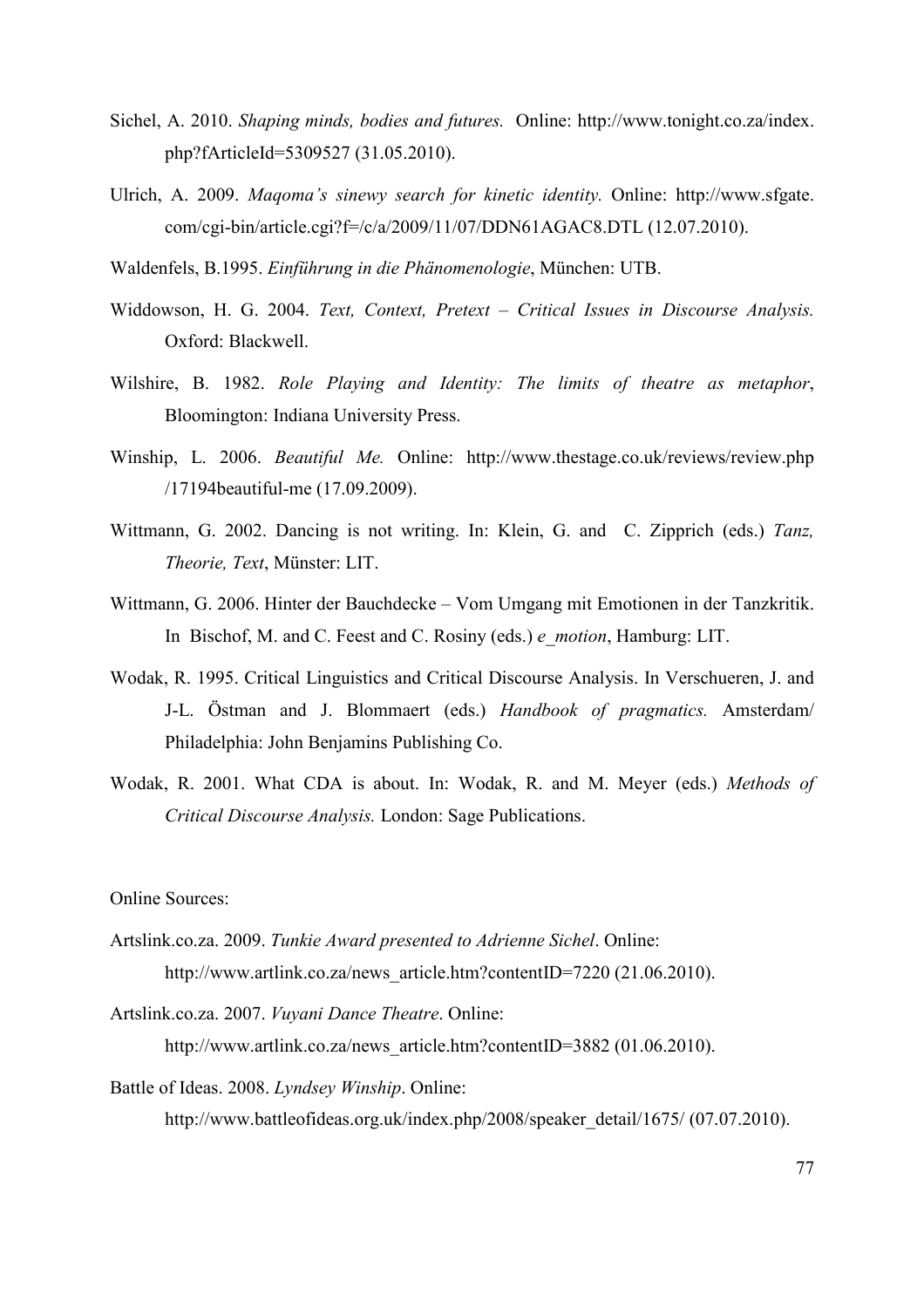Dictionary.com. n.d. *Griot*. Online: http://dictionary.reference.com/browse/griot (08.07.2010)

Womad. n.d. *Francis Angol*. Online: http://womad.org/artists/francis-angol/ (07.07.2010)

- Linkedin. n.d. *Moira De Swardt*. Online: http://za.linkedin.com/pub/moira-deswardt/17/ab2/850(03.07.2010).
- Mapp International Productions. *Gregory Maqoma / Vuyani Dance Theatre (artist information)* n.d. Online: http://mappinternational.org/artists/view/44 (28.05.2010).
- Mapp International Productions. *Gregory Maqoma / Vuyani Dance Theatre (programme information)*. n.d. Online: http://mappinternational.org/programs/view/207 (28.05.2010).
- Moving Into Dance Moaphtong n.d. *Afrofusion*. http://www.midance.co.za/Afrofusion.htm (28.05.2010).
- Moving into Dance Mophatong. n.d. *Sylvia Glasser*. Online: http://www.midance.co.za/Sylvia\_Glasser.htm (31.05.2010).
- Moving Into Dance Moaphtong. n.d. *Welcome*. Online: http://www.midance.co.za/index.html (28.05.2010)
- Rosas. n.d. *Anne Teresa de Keersmaker*. Online: http://www.rosas.be/Menu1/ATDK/tabid/61/language/enUS/Default.aspx (28.05.2010).
- SouthAfrica.info. n.d. *Afrofusion: dance in South Africa*. Online: http://www.southafrica.info/about/arts/dance.htm (31.5.2010).
- The Danceview Times. 2008. *About Us*. Online: http://www.danceview.org/aboutus.html (26.01.2011).
- The Place. n.d. *Contemporary African Dance with Francis Angol*. Online: http://www.theplace.org.uk/1136/short-courses/contemporary-african-dance-withfrancis-angol-openlevel.html (07.07.2010).
- Voice of Dance. n.d. *Allan Ullrich*. 2011. Online: http://www.voiceofdance.com/v1/author.cfm?author=37 (26.01.2011).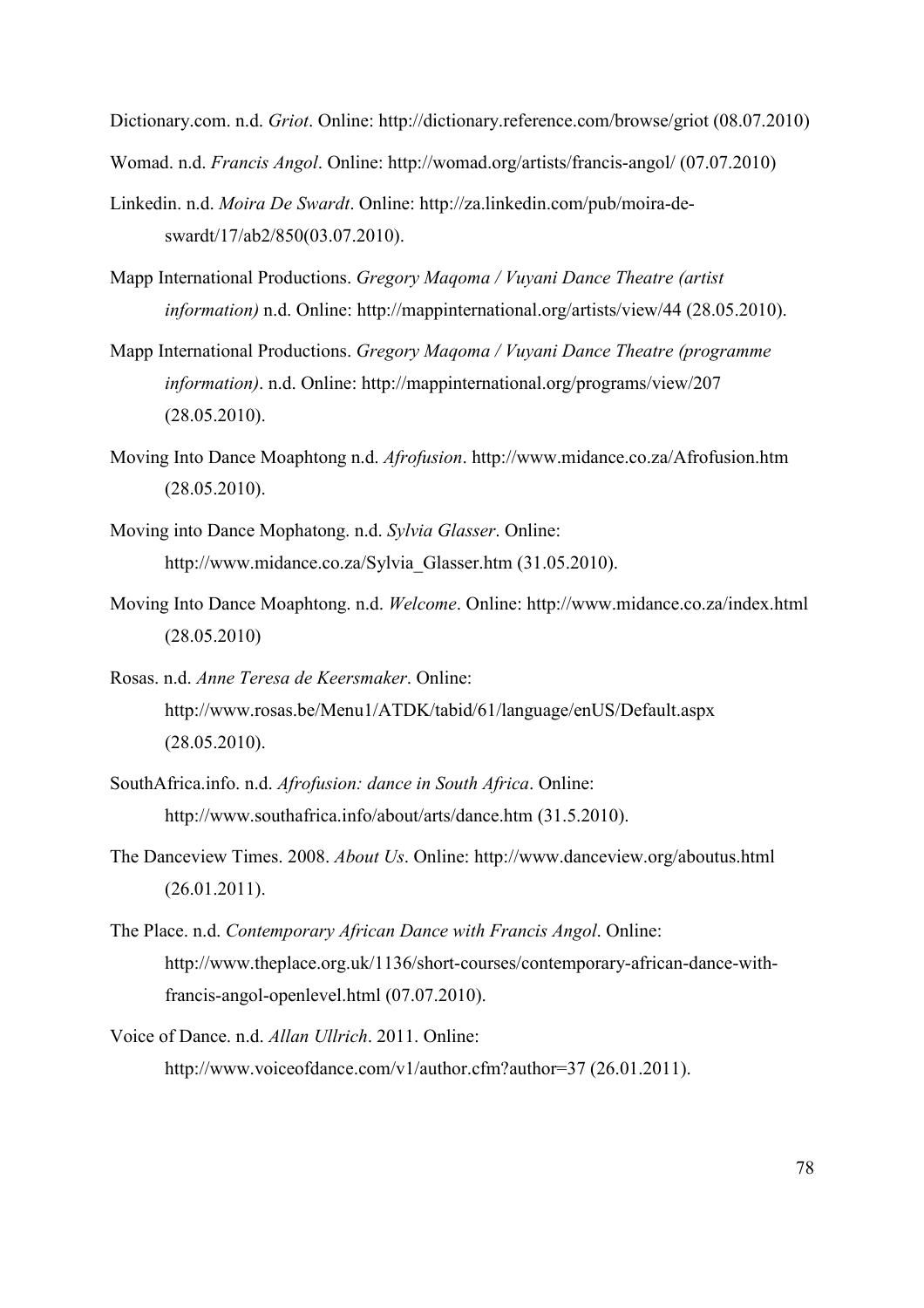# **Appendix A – Dancers and Musicians**

## **Dancers in** *Beautiful Us* **(2005)**

Shawn Mothupi (RSA, Mamelodi, Gauteng), Melusi Mkhwanjana (took over the artistic directorship from Maqoma after having run the training programme for VDT in 2009; Sichel 2010), Tercia Alexander, Tebogo Tlhale (RSA, Pretoria), Dillonne Prince (RSA, Cape Town) and Daniel Mashita.

## **Musicians in** *Beautiful Me* **(2007)**

Isaac Molelekoa (violin), Bongani Kunene (cello), Poorvi Bhana (sitar) and Given Mphago (percussions).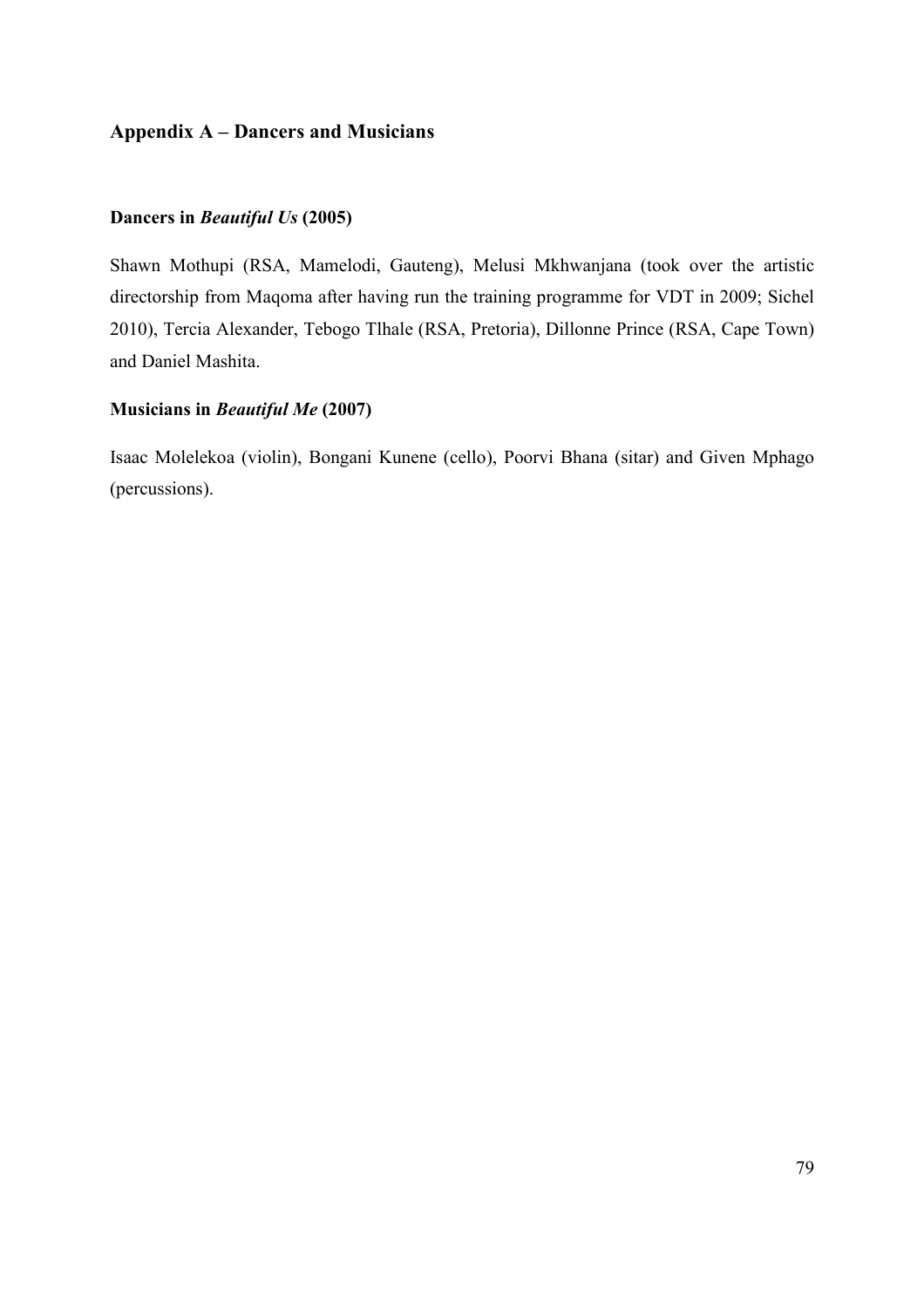# **Appendix B – Critiques**

1. Critique: Adrienne Sichel (UJ Theatre, FNB Dance Umbrella, Johannesburg)

## March  $25<sup>th</sup>$ , 2007

## **Dance used as a channel across culture and history**

Maqoma's solo is an extended conversation between ethnographic, political and biographical elements, which traverses African and Asian impulses

1 Cracking cultural codes while reconfiguring history that's quite a feat. This is even more remarkable when the artist uses his spiritually charged body to achieve this.

*Beautiful Me*, which had its world premiere in Johannesburg at the 2007 FNB Dance Umbrella, is an amplification – a magnification – of five choreographic approaches,

- 5 which in turn become Maqoma's aesthetic signature. In his search for choreographic growth and artistic identity, Gregory Vuyani Maqoma has consulted fellow dancers Akram Khan (UK), Faustin Linyekula (DRC) and Vincent Sekwati Koko Mantsoe, and incorporated this research into his life as a South African dancer. (Influences include the moon-walking of Michael Jackson.) Central to
- 10 the rationale of this solo, an extended conversation across culture and geography, is the spoken, recorded text by Khan, the London-born contemporary dancerchoreographer. Khan uses the classical Indian dance form Kathak as a springboard. His observation about historical ruptures that leave vacuums and conceptually, creatively and educationally make way for a new matrix are the fulcrum of *Beautiful*
- 15 *Me*. The important thing to remember, notes Khan, is that "the past isn't dead". Linking to this idea is Maqoma's programme note that he will treat his body "as moving portrait that continues to reinterpret emotions, histories and find a transitional point in tradition and language that evolves in finding creative translations for unfamiliar elements".
- 20 Those points of resurrected familiarity and unfamiliarity are the triggers for Maqoma the dancer, the biographer, the medium who channels ethnographic, political and biographical elements from body and ancestral memory. Stitched into his conversation with his three physically absent peers, who are represented by three microphones placed at the front of the stage, are a series of intercultural epiphanies.
- 25 The performance, lucidly directed by Gerard Bester, begins with a violin calling sombrely in the dark. Creeping light reveals a man dressed in Sun Goddess red and black silk, head bowed, feet in what appears to be the classical first position. He slowly raises his arms, exposing palms. The first revelation is in the text spoken in Maqoma's mother tongue, isiXhosa; that he is a peacock of many colours and in each
- 30 is a story. There is nothing literal about the movement. The plumage is mainly in the imagination and the ear, thanks to the tinctures of the music emanating from musicians on stage. Isaac Molelekoa's haunting violin-playing is joined by Bongani Kunene's cello, Poorvi Vhana's sitar and Mustapha Kutoane's percussion.
- The score, created in collaboration with the dancing choreographer, is a succinct 35 extension of the choreography which traverses African and Asian impulses and also embodies them. In the telling of the stories, other birds appear fleetingly in the fragmented narrative. Ostrich meets phoenix; *Swan Lake* meets Mantsoe's *Gula*,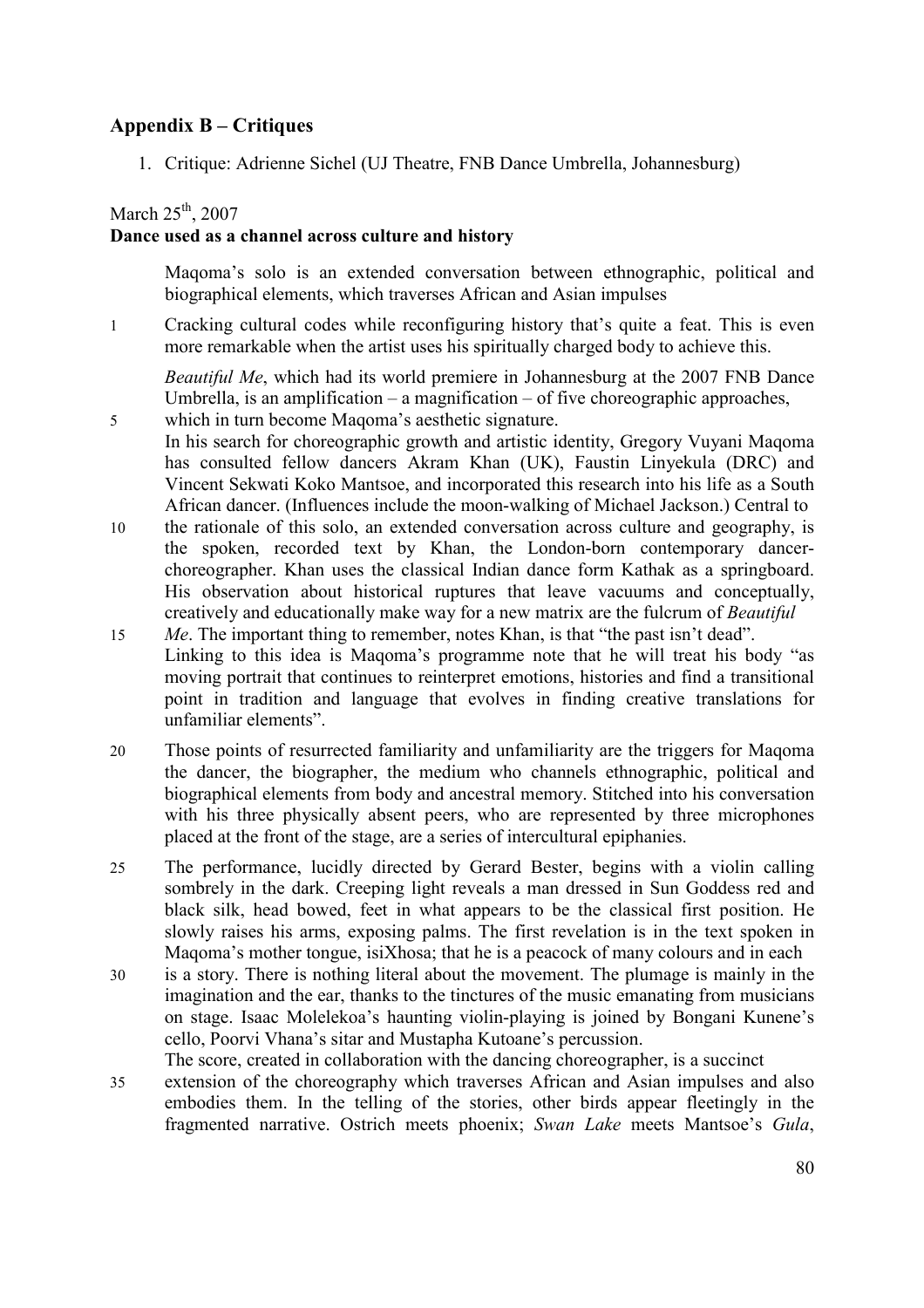which finally evolves into Maqoma's own wild-winged, full-bodied earth-stamping incarnation which transcends all origins and influences.

- 40 Dance history, and specifically that of black dance, is ingrained in this work like colonial and post-colonial experiences, and much in between. One of *Beautiful Me*'s preoccupations, framed by slavery, is the naming of names, whether they are governor generals of the Belgian Congo or presidents of apartheid South Africa, in the pursuit of the dancer's holistic identity Linyekula's now trademark credo – "I am an African
- 45 dancer, I sell exotic stories, which one do you want to hear tonight?" is co-opted by Maqoma and altered to "I sell exotic stories – to survive". Uttering these words and standing in profile his posture alters. He is shaking ritualistically and stamping traditionally, but a defiant authenticity informs every expertly articulated movement. These satiric ironies were rapturously recognised by
- 50 Dance Umbrella audiences. The refined, multi-layered *Beautiful Me* strips away theatrical veneers to reveal essences through multiple, refracted identities. Fragments of vocabulary belonging to Akram Khan, Vincent Mantsoe, Faustin Linyekula and Michael Jackson surface in this dialogue, which binds Africa with Asia, Europe and America. This global dancing ground, with secure intellectual underpinnings, also
- 55 provides remarkable insights from a South African perspective. When Maqoma addresses Vinnie (Vincent Mantsoe, who is touring the United States), he says that, if he sees Michael (Jackson) tell him about the Soweto schoolboys who could afford only one pair of white gloves to perform their Jacksonesque street dance routines; who fought over each step they performed. The steps the then teenagers were
- 60 besotted with have changed radically, but their adoration of rhythmic experimentation is intact, as proved by *Beautiful Me*. It pays tribute to African dancers who do more than survive. They are at the forefront of producing groundbreaking art.

Published in the Sunday Independent, Johannesburg.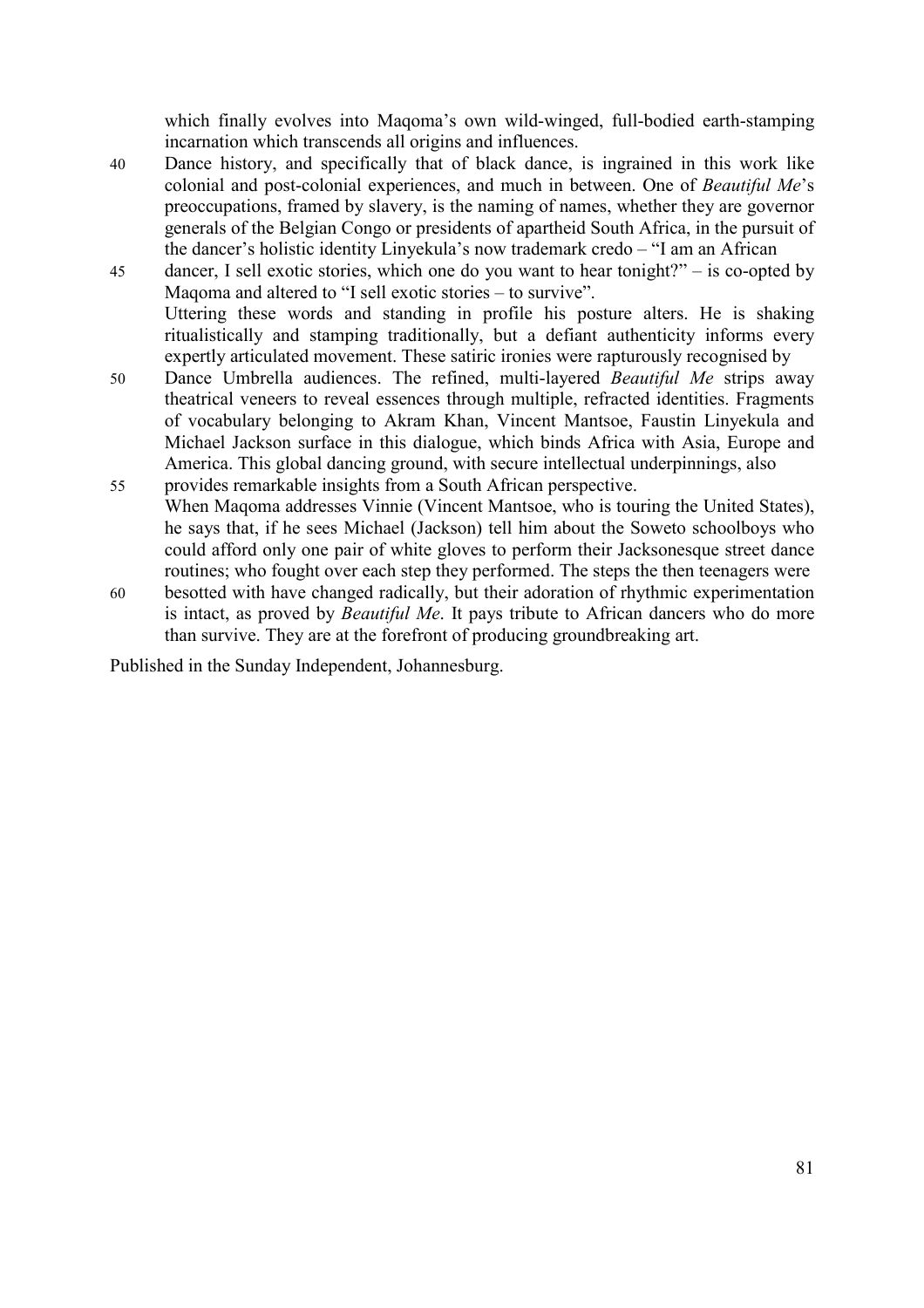2. Critique: Moira de Swardt (Dance Factory, Johannesburg)

#### November  $7<sup>th</sup>$ , 2009

## **Local dancer and choreographer Gregory Maqoma gets a standing ovation in his hometown**

- 1 Just before the performance, brought to us as part of an African tour of the work courtesy of the French Institute, one of the generous intercultural sponsors on which South African art and culture depends heavily, the director of IFAS, Laurent Clavel, commented that this lovely work has only been performed twice before in South Africa, both times at the 2007 FNB Dance Umbrella which commissioned it.
- 5 A part of this work was also presented at the Gala Evening for the 2008 Celebration of 20 years of the FNB Dance Umbrella, but the message was that a dancer/choreographer of the international and national renown of Gregory Maqoma is still battling the various funding systems to make his work available to the people. It was, I think, meant to be both an encouragement to young artists to persevere and an
- 10 indictment on a system which fails its artists in every stage of their careers.

I am going to start with the music because the music is, as it always should be, integral to the dance. There are four African musicians, who create as they go along, much like the Spanish tradition of improvisation where the dancers and musicians work together. They are Isaac Molelekoa on violin, Poorvi Bhana on sitar, Bongani Kunene on cello

- 15 and Mandla Nhlapo on percussion. All vocalise, including Maqoma. The musicians clearly enjoy themselves throughout the performance, working both as individuals and as an ensemble to co-create with Maqoma a "Beautiful Me". I particularly loved those moments when Maqoma placed himself in front of the musicians and in doing so became one with the musicians, one with the music, blending sound and movement in
- 20 a pleasing whole.

Halfway through his work "Beautiful Me" Maqoma states "I am an African dancer. I tell exotic stories for a living." One of the gravest difficulties artists who deal in "exotic stories" have in their home towns and countries is that their stories are seldom exotic or novel to the native dwellers of that land. Many is the time local critics find

25 too much fault with a work widely acclaimed in foreign places while local audiences express their disinterest by refusing to put their bums on seats to see it.

Maqoma is not a prophet without honour in his home town. His work does not fall into the category of dull and uninteresting to his country folk. Johannesburg audiences headed out to the Dance Factory in Newtown on cold winter nights in their droves to 30 see him perform his highly acclaimed "Beautiful Me" on the weekend.

Part of the charm of this work is Maqoma`s exquisite dancing. His beautiful body is magnificently manipulated for maximum aesthetic pleasure. It wouldn`t matter what he danced, the dance itself would be powerful, controlled, spare and economical. However, Maqoma brings us, in "Beautiful Me", a work of grace and humility.

35 The title gives it away – the work is about Maqoma himself. Rest assured it has no self-indulgence, no unnecessary glorification or self-pity. It is a work completely free of the agonising thoughts of failure and self destruction which leave one wishing,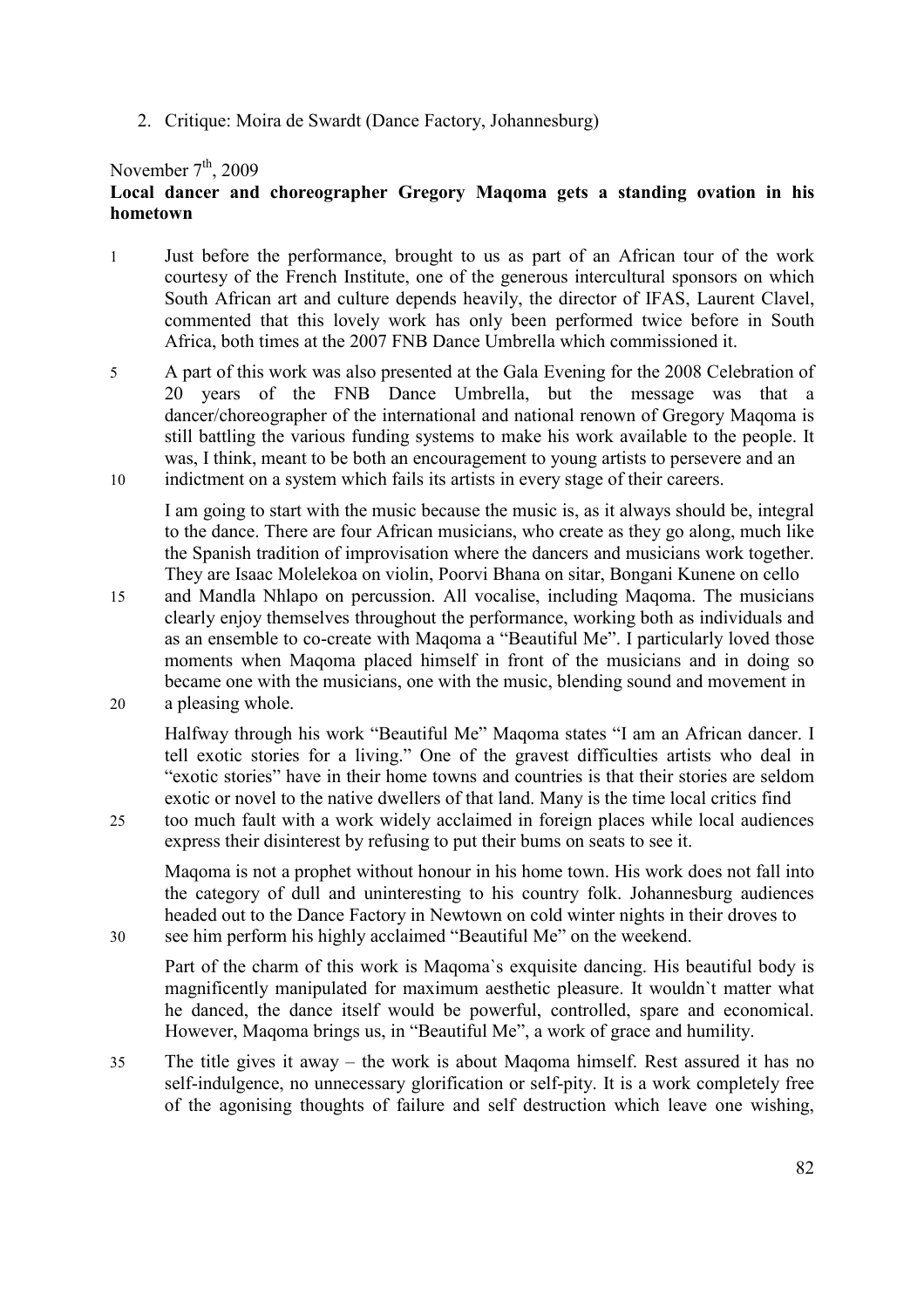several minutes before the end, that the protagonist would commit suicide and release the audience from their misery.

- 40 Maqoma recognises the best in himself and plays to that, acknowledging freely and generously the influence of others in his open association with three other choreographers, each with their own unique choreographic language. The artistic contributors are Akram Khan, Faustin Linyekula and Vincent Mantsoe. Khan`s influence is seen in the kathak like flat-footed stamping and intricate hand movements,
- 45 Lineykula`s contribution is in the dialogue between Africans from different places in Africa while Mantsoe`s is the peer recognition and dialogue between two "home boys" who share a history and knowledge of each other`s strengths and weaknesses. The programme dwells at length on the reasons for the choice of choreographers, what each contributes and Maqoma`s thoughts and ideas on the challenge of learning and 50 mastering the choreographic language of others.
	- I don`t think it matters which other choreographers Maqoma chose for his collaboration. To me the work speaks of the concept of "ubuntu", an acknowledgment that each of us is who we are because of others around us who are who they are. There is dignity in the individual because society recognises the dignity within. While it is
- 55 not mentioned in the dance our beloved Nelson Mandela expressed this in his autobiography "A Long Walk to Freedom" when he refuses to allow the South African prison authorities to rob him of his dignity no matter how badly they treat him. Maqoma, young enough to have missed the struggle but old enough to enjoy its fruits, now restates the principle in this exotic story. The audience loves it. We react with joy
- 60 and warmth to his lovely tale. It is truly the narrative of a beautiful person, delicately crafted and lovingly told in music and movement.

While many artists may have been tempted to begin with their name and go from there, Maqoma chooses to end with his, having the musicians respond to his palatial clicks so creating the sound of a "q" correctly pronounced in Xhosa. (The "x" is a

- 65 labial click and the "c" is a dental click.). "Maqoma" is hellishly difficult to pronounce for many speakers unfamiliar with exactly where to place their tongues. Say "Ma" then put your tongue dead centre in the roof of your mouth against your palate bringing it down hard to the floor of the mouth while adding "oma". The q then clicks into place automatically. Maqoma, characteristically, doesn`t dwell on that point. He
- 70 stands before the audience telling of his father`s insistence that he, Maqoma, write a "r" a hundred times, each time enunciating it "rrrr". He solicits help from the audience. Then he mentions with delicious and amusing humility that he couldn`t say his own name, "Gregory". One has to love the "Beautiful Me" which ends with that.

http://www.artlink.co.za/news\_article.htm?contentID=8090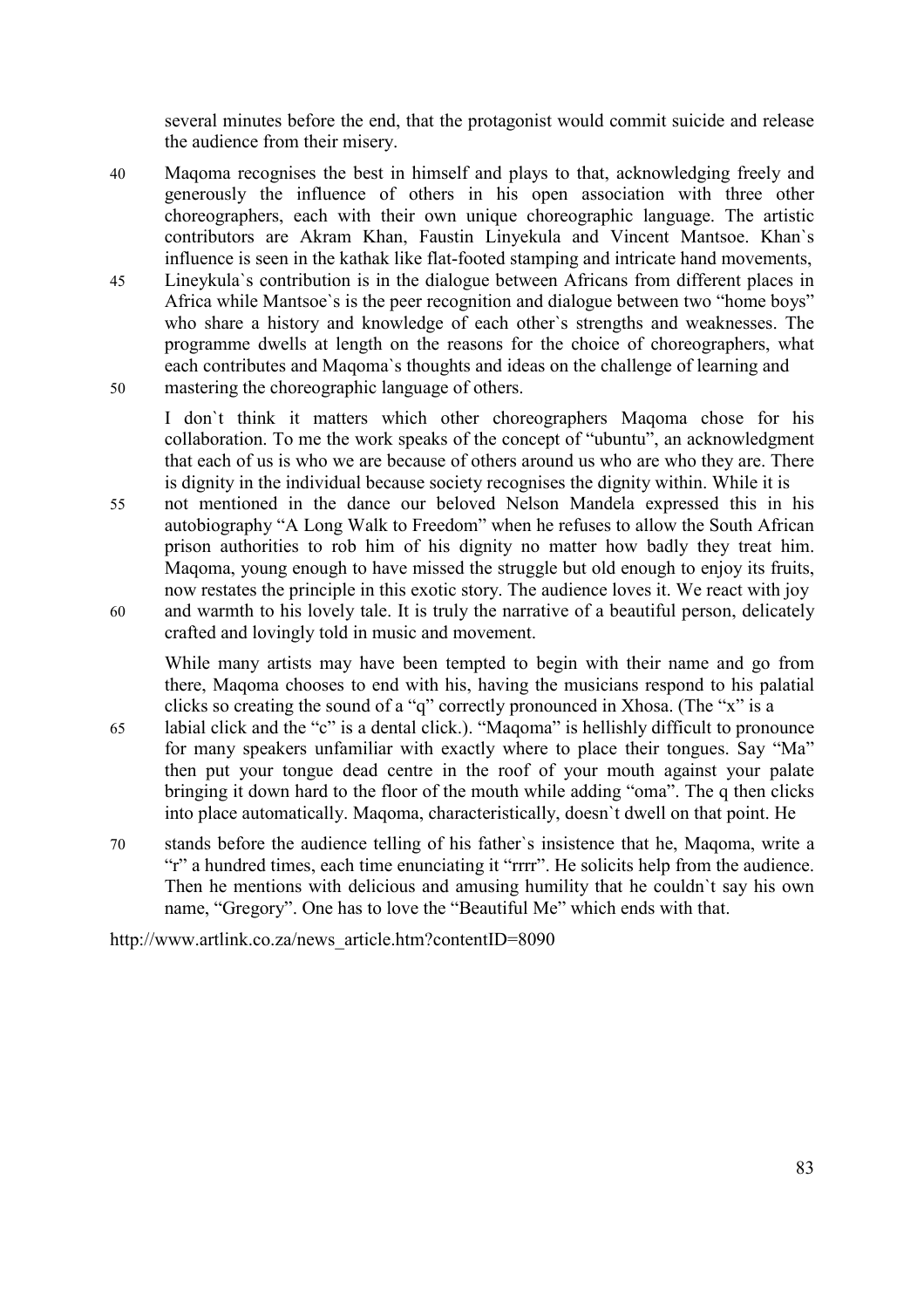3. Critique: Francis Angol (Sadler's Wells, London)

## March  $4<sup>th</sup>$ , 2006

# **The artist - a landscape of ever shifting metaphors!**

"Beautiful Me - Part Of" and "Beautiful"

- 1 As part of the season of special projects by Sadler's Wells, Gregory Maqoma, a South African based artist who has been described as one of the most talented choreographers to emerge from the new generation of South African artists, presented an evening of dance at the Lilian Baylis Theatre.
- 5 The programme was co-produced by Centre National de la Dance (France) and Vuyani Dance Theatre (South Africa) with the support of AFAA - Ministere des Affaires Etrangeres and A.K.C.T Ltd, the charitable arm of the Akram Khan Company.
- The two works; "Beautiful Me Part Of" and "Beautiful", are part of the trilogy which 10 looks at the beauty of human beings as juxtaposed with the beauty of things and the seasons that contribute to the wholesomeness of the universe'says Greg in Arts Alive.

As the audience entered the Baylis theatre to take their seats, they where presented with a stage void of wings encapsulating a set that one can only describe as somewhat surreal in nature and beautiful in sculpture.

- 15 A visionary landscape of two organic bodies, one female the other male set within a rectangular space outlined by a perimeter, a path constructed so as to represent a daisy field - green grass with beautiful different coloured daisies sparsely positioned around the route. The costumes were simple in design, pastel green fabric tailored to the body worked well in portraying a simplistic organic view of beauty. The lighting was soft
- 20 and plain in design but effective in creating a feeling of harmonised intimacy between the body and its environment.

The 75 minute programme presented an interesting view of the use of African dance within a theatrical presentation. Approached from a very contemporary perspective, the style of expression and choreographic structure gave an insight into Maqoma's

25 influences and training. Contemporary dance expression laced with an African resonance that gave the work an engaging edge.

Sharp shoulder expressions with bounded and extended lower body movements created a mesmerising display of a movement signature that is inevitably Maqoma's trademark. The use of repetition reinforced statements of expression, injecting a

- 30 dynamics that played on movement metaphors. At times sweeping contemporary dance motifs and gestures set against a backdrop of cultural expressions made it difficult to position the style of expression into one defined category. The female dancer moved with poise and elegance, shifting and flowing from one dynamic gesture to the next, creating a sentiment of harmony with every executable step.
- 35 Maqoma's tall prominent stature animated the landscape with a griot like presence, exhibiting the skill and confidence of one well versed in their art. The movement vocabulary was rooted in placement and angular in outline. Free flowing sharp precise motifs and transitions exhibited an interesting meeting of forms. A style and structure that can be described as circular intensions interconnected through parallel planes
- 40 within a defined arena of expressions.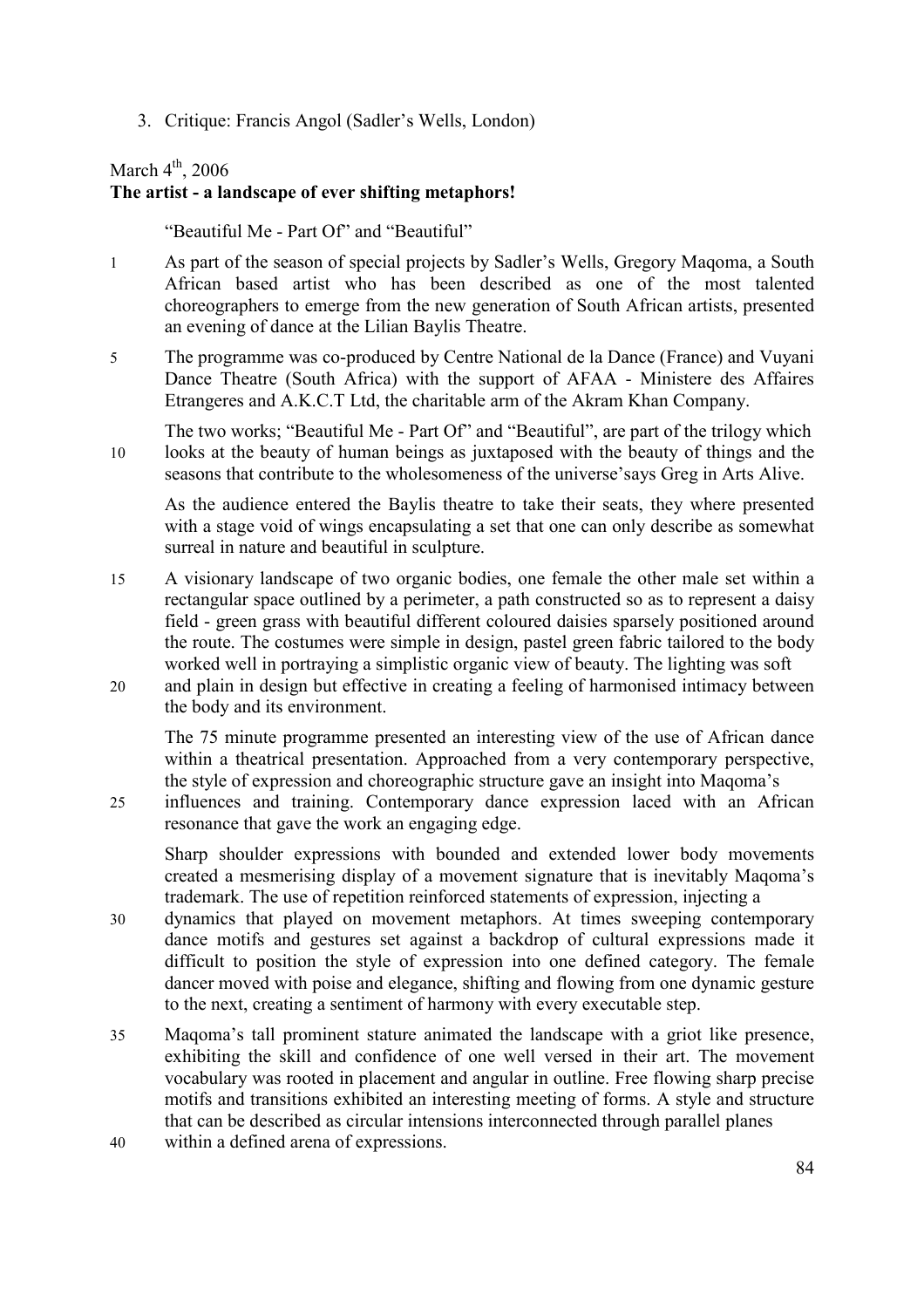A most satisfactory evening of solo and duet work that allowed the voice of contemporary Africa to be made visible. Through this presentation one can only hope that, this kind of work and collaboration will help to influence the development of similar artists working in comparable genres and by doing so educate individuals and

45 further enhance the diverse richness of British dance.

http://www.adad.org.uk/metadot/index.pl?iid=22809andisa=Category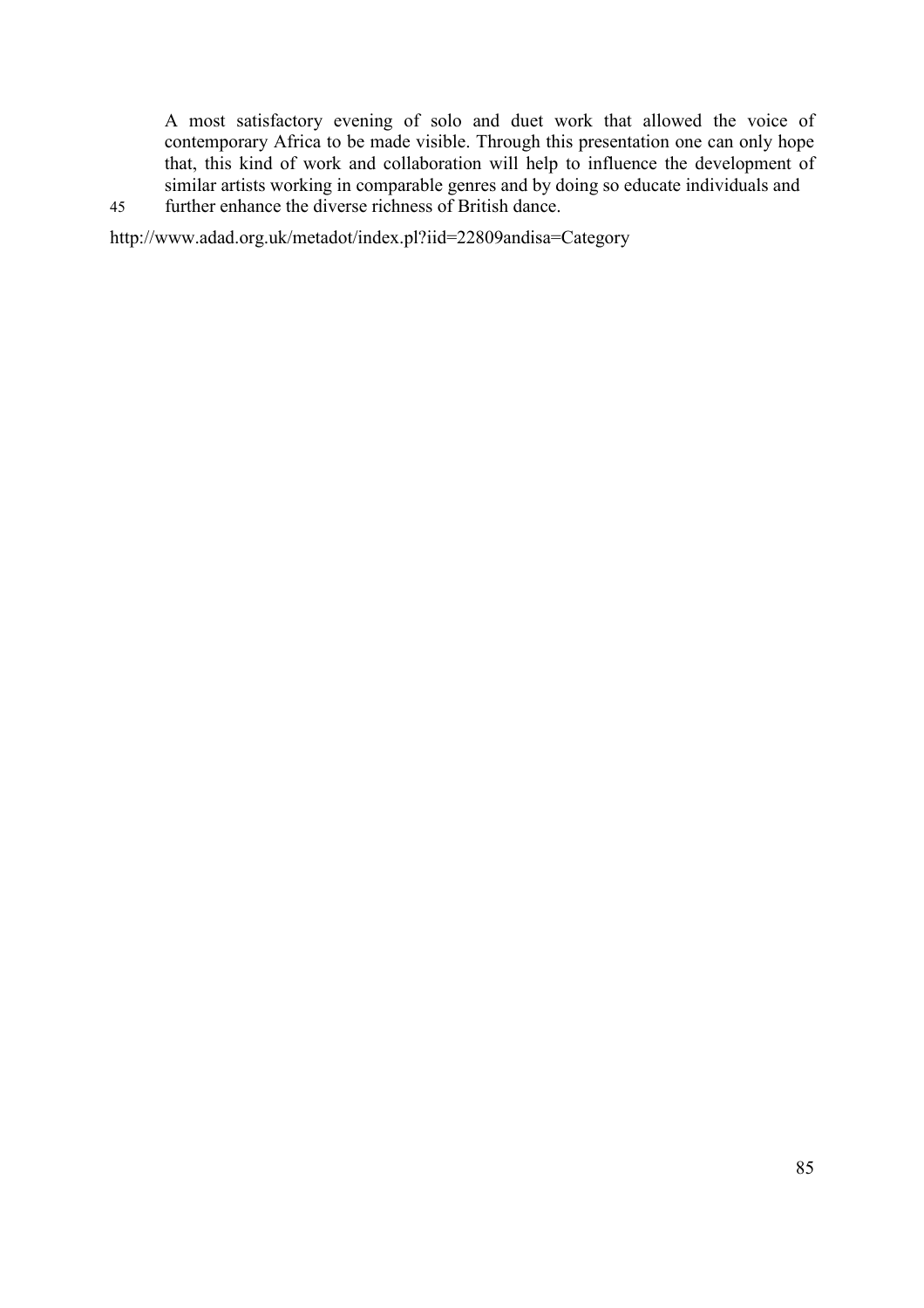4. Critique: Lyndsey Winship (Sadler's Wells, London)

## June  $18^{th}$ , 2007 **Beautiful Me**

- 1 "I am Gregory Maqoma, an African dancer. I have plenty of exotic stories to sell. Which one would you like to hear tonight?" Gregory Magoma does have some stories to tell, but this hour-long solo offering, Beautiful Me, is not a monologue, more a series of conversations. There are conversations with the onstage musicians, a
- 5 violinist, cellist, sitar player and percussionist. Then there are conversations with three choreographers, Akram Khan, Faustin Linyekula and Vincent Mantsoe, who have all contributed "minutes" of their choreographic material to Maqoma's project. Rather than simply demonstrating their work though, Maqoma seems to be absorbing their ideas and hanging them on his own body, or using them to inspire his own words. You
- 10 can spot moments that look like they might have come from Akram Khan, a choreographer whom Maqoma performed with recently at the Barbican. For example, a powerful passage where a repeated, stubborn stamping of the feet and a swift kathaklike arm movement swells into a trancelike ostinato. Movement, words, memories and remembered email exchanges are all part of the fabric of the piece. There are
- 15 conversations with African history too, in one scene Maqoma announces the names of former African leaders and lays them to rest on the stage, burying them in order to create a new history. But while one minute he is struggling to forget South African president PW Botha, ten minutes later he's having an imaginary chat with Michael Jackson, such are the twists and turns of Maqoma's thoughts. Beautiful Me is a slight
- 20 piece, but it's definitely intriguing.

http://www.thestage.co.uk/reviews/review.php/17194/beautiful-me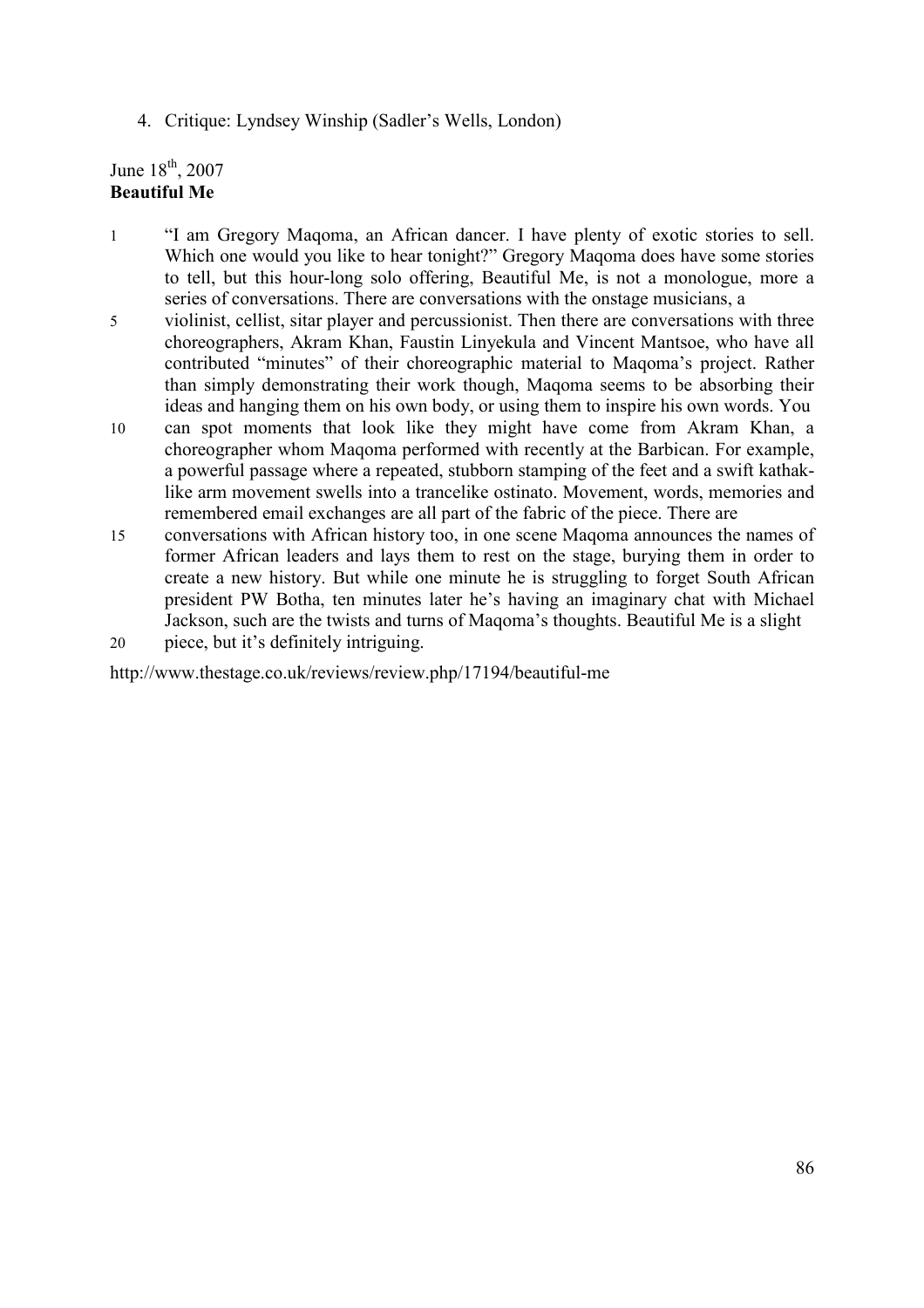5. Critique: Allan Ulrich (Yerba Buena Center for the Arts Forum, San Francisco)

## November  $7<sup>th</sup>$ , 2009 **Maqoma's sinewy search for kinetic identity**

1 In "Beautiful Me," Gregory Maqoma stamps out rhythms, hops about and seems to slice air with vehemence.

Contemporary dance from Africa may be one of the final fields for exploration by outsiders. Fortunately, Bay Area audiences have already sampled the work of

5 significant figures from that continent, like Vincent Mantsoe and Faustin Linyekula. Both of these artists have contributed to the work of South Africa's Gregory Maqoma, whose Vuyani Dance Theatre made a sometimes compelling, sometimes elusive local debut Thursday at the Yerba Buena Center for the Arts Forum.

In this first American tour, the Vuyani Dance Theatre breaks down into a 55-minute

- 10 solo, incorporating movement, live and recorded speech and the collaboration of four splendid South African musicians. When this quartet, seated at the rear, is not conjuring moody and propulsive sounds from the intriguing combination of violin, cello, sitar and percussion, they chant, sing and click in the manner of the Xhosa language.
- 15 Maqoma, a sinewy, barefoot performer in his mid-30s dressed in a loose-fitting top and trousers, also believes this work, "Beautiful Me" (the final panel of a trilogy), represents a collaboration with the audience, whom he often addresses in a spontaneous manner, flattering the venue and gratuitously taunting the pope, George W. Bush and Queen Elizabeth II. In between his movement forays, he addresses his
- 20 father in his native tongue, he cites important moments in the African liberation movement (delivered in a barely comprehensible mutter), addresses his African choreography colleagues and conducts a one-way conversation with Franklin Delano Roosevelt. There's even a request for audience participation.

A bit of a muddle, to be sure. But those observers in quest of lucidity can simply bask

- 25 in Maqoma's riveting movement style. He begins the evening in a pool of light, isolating his arms, which at one moment, seem to embrace the universe, at the next, wrap the performer in their tentacles, and in the next, slice through air with startling vehemence. Once you have seen Maqoma navigate the forum space, his torso twisting, his feet stamping out an obsessive rhythm, he is not easy to forget.
- 30 This piece, one understands, is a search for a unique kinetic identity and it does seem enviably original. Maqoma permits ripples to run through his torso, occasionally dips into a plie, hops around the place, slaps his buttocks and generally transforms his body into raw clay, ready to be sculpted by its owner.

Maqoma has studied in Europe (with Belgium's iconic Anne Teresa de Keersmaeker)

35 and he has absorbed influences where he has found them. In the final third of the piece, he and the musicians seem to riff off each other in a way that recalls American jazz dance at its most pristine. We are not told how much of this section has been improvised, but the torrent of polyrhythms sweeps away any lingering doubt. In seeking an African identity, Maqoma strikes a universal chord.

http://www.sfgate.com/cgi-bin/article.cgi?f=/c/a/2009/11/07/DDN61AGAC8.DTL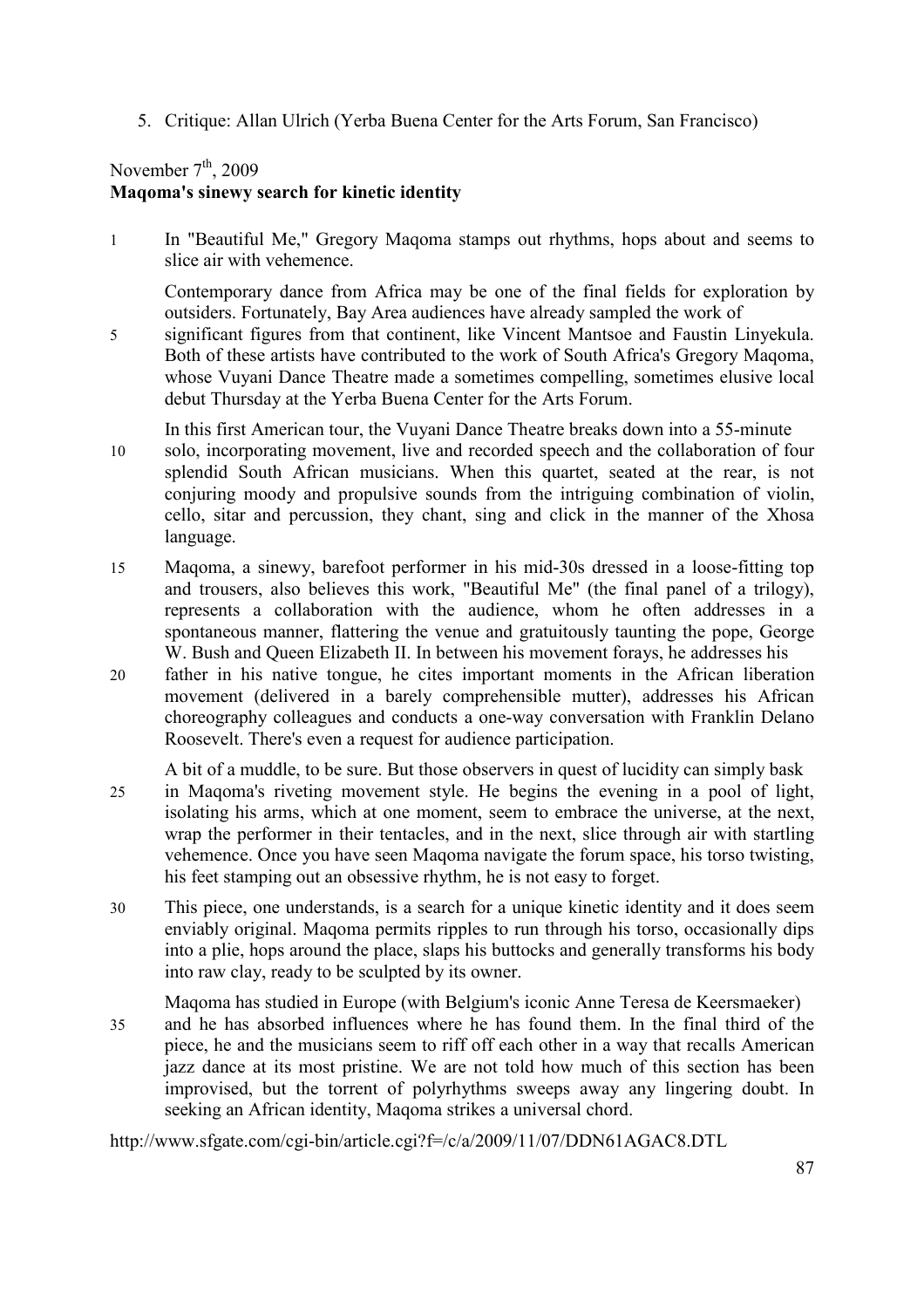6. Critique: Rita Felciano (Yerba Buena Center for the Arts Forum, San Francisco)

# November  $8<sup>th</sup>$ , 2009 **Roaming to Find Your Voice**

- 1 In its American premiere South African Gregory Maqoma's mesmerizing meditation on finding his own voice in the pool of contemporary and traditional African dance glittered and flitted like a trout in a sun-speckled dream. Though ragged at its edges, "Beautiful Me" was held together by the sheer force of Maqoma's thrilling
- 5 performance and the astounding collaborative input of four exceptional musicians: Poorvi Bhana (sitar), Bongani Kunene (cello), Isaac Moleleka (violin) and Mandienkosi Nhlapo (percussion). Feeding the restless energy of this remarkable dancer's own imagination were choreographic contributions from colleagues Akram Khan, Faustin Linyekula and Vincent Mantsoe. The result was intimacy that spilled 10 beyond the borders of the personal into something akin to the global.

Initially trained in South Africa, then in Vienna, at P.A.R.T.S in Brussels and with Kahn, Maqoma is a truly global dancer thinker. He brings to his work the multiple influences from his early street dance and traditional African dance experiences, a highly stylized sense of theatrical space, and the theatrical savvy of someone who has 15 seen a lot and absorbed more.

Maqoma divided "Beautiful" into three sections through which he entered into conversation with his fellow artists, starting with the focused intensity of Khan's approach to Kathak, followed by the drama of Linyekula's political engagement and concluding with fellow Sowetian Mantsoe's Afro-Fusion evocations of life in the

20 townships.

He balanced these high intensity encounters with the recurring image of a long-legged bird that strutted and roamed the landscape, its wings at bay or grandly flapping, its darting head taking everything in. While the avian provided continuity in an at times too loosely structured work, it also connected Maqoma to nature. It looked like the

25 piece's most consistent traditional African element. Maqoma used it first at the beginning when he verbally addressed his father in a poem (reprinted in English in the program) "Baba I am a peacock."

It's in the Kathak section that Maqoma was at his most spectacularly expressive, topping his heel and flat-footed beats with butterfly Flamenco wrists, scooping and

- 30 slicing arms that disappeared in a blur of motion like accelerating propellers. More than once his body simply became another musical instrument. At one point the vibration of his footwork created a bass rumble beneath soaring string melodies. You watched the energy soar in his torso, and the ground started to respond. The way he traveled downstage in a narrow beam of light only to intersperse the close to the body
- 35 movements with simple strides and running patterns spoke of freedom and discipline all combined in one human being.

For part two, Michael Mannion's throughout excellent lighting design created a wideopen space in which an arm swinging Maqoma traveled, accompanied by a lone cello. But gradually the tension built as he moved and crouched down around a projected